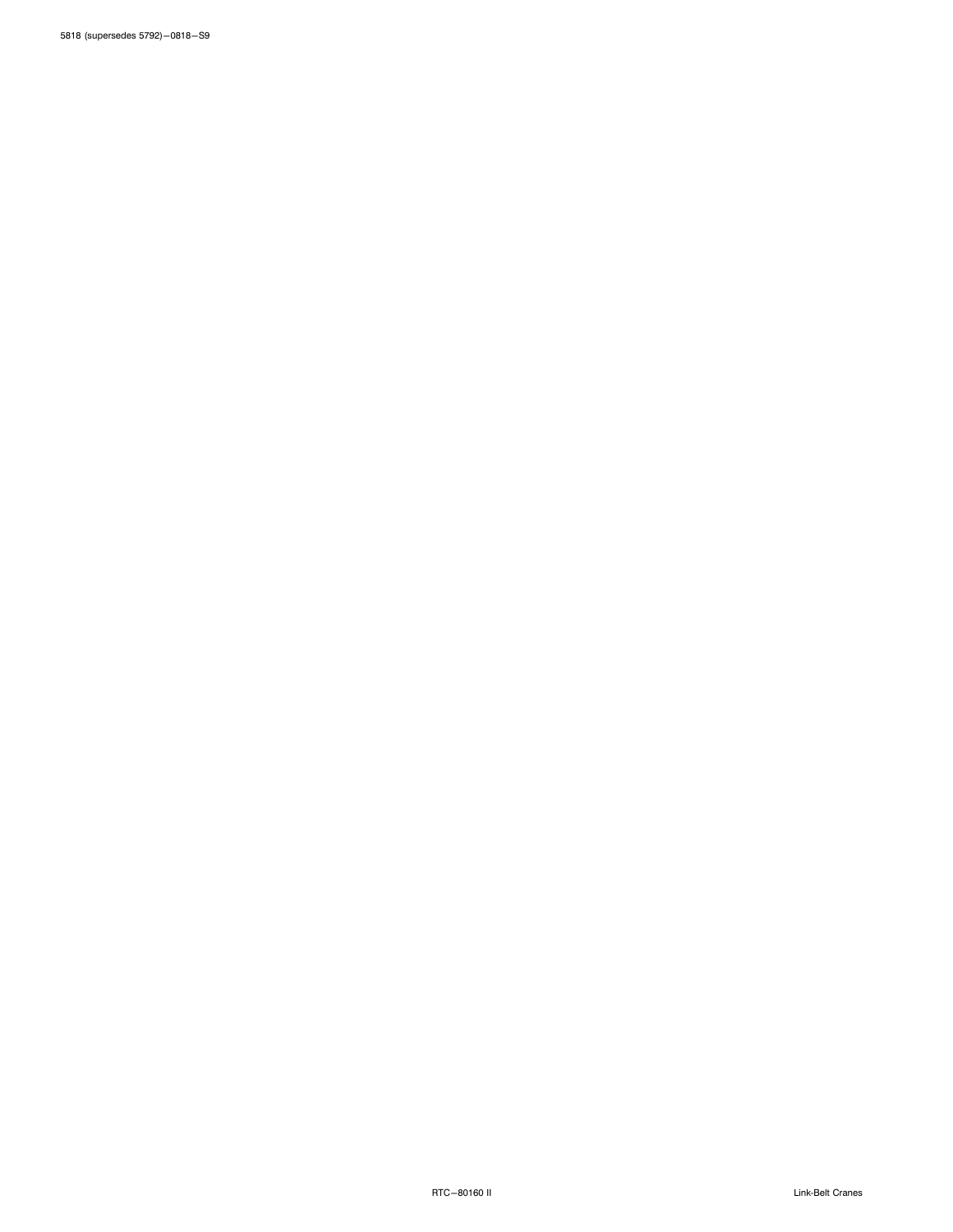## **Table Of Contents**

|                                                                                                                                    | 1              |
|------------------------------------------------------------------------------------------------------------------------------------|----------------|
|                                                                                                                                    |                |
|                                                                                                                                    |                |
|                                                                                                                                    |                |
|                                                                                                                                    |                |
|                                                                                                                                    |                |
|                                                                                                                                    |                |
|                                                                                                                                    |                |
|                                                                                                                                    | 1              |
|                                                                                                                                    | 1              |
|                                                                                                                                    | $\overline{c}$ |
|                                                                                                                                    | 3              |
|                                                                                                                                    | 3              |
|                                                                                                                                    | $\overline{4}$ |
|                                                                                                                                    | $\overline{4}$ |
|                                                                                                                                    | $\overline{4}$ |
|                                                                                                                                    | $\overline{4}$ |
|                                                                                                                                    | 5              |
|                                                                                                                                    | 5              |
|                                                                                                                                    | 5              |
|                                                                                                                                    | 5              |
|                                                                                                                                    | 5              |
|                                                                                                                                    | $\overline{7}$ |
|                                                                                                                                    | $\overline{7}$ |
|                                                                                                                                    | $\overline{7}$ |
|                                                                                                                                    | $\overline{7}$ |
|                                                                                                                                    | $\overline{7}$ |
|                                                                                                                                    | $\overline{7}$ |
|                                                                                                                                    |                |
|                                                                                                                                    | $\overline{7}$ |
|                                                                                                                                    | $\overline{7}$ |
|                                                                                                                                    | 8              |
|                                                                                                                                    | 8              |
|                                                                                                                                    | 8              |
|                                                                                                                                    | 8              |
|                                                                                                                                    | 9              |
|                                                                                                                                    | 10             |
|                                                                                                                                    | 11             |
|                                                                                                                                    | 11             |
|                                                                                                                                    | 12             |
|                                                                                                                                    | 13             |
|                                                                                                                                    | 14             |
| 35,000 lb Counterweight - Fully Extended Outriggers - 360° Rotation                                                                | 14             |
| 59,000 lb Counterweight - Fully Extended Outriggers - 360° Rotation                                                                | 15             |
| Manual Offset Fly Attachment Lift Capacity Charts - Optional                                                                       | 16             |
| 35,000 lb Counterweight - Fully Extended Outriggers - 360° Rotation                                                                | 16             |
| Main Boom + 10 ft Manual Offset Fly ( $2^\circ$ , 15°, 30°, 45° Offsets) $\ldots \ldots \ldots \ldots \ldots \ldots \ldots \ldots$ | 16             |
| 59,000 lb Counterweight - Fully Extended Outriggers - 360° Rotation                                                                | 17             |
|                                                                                                                                    | 17             |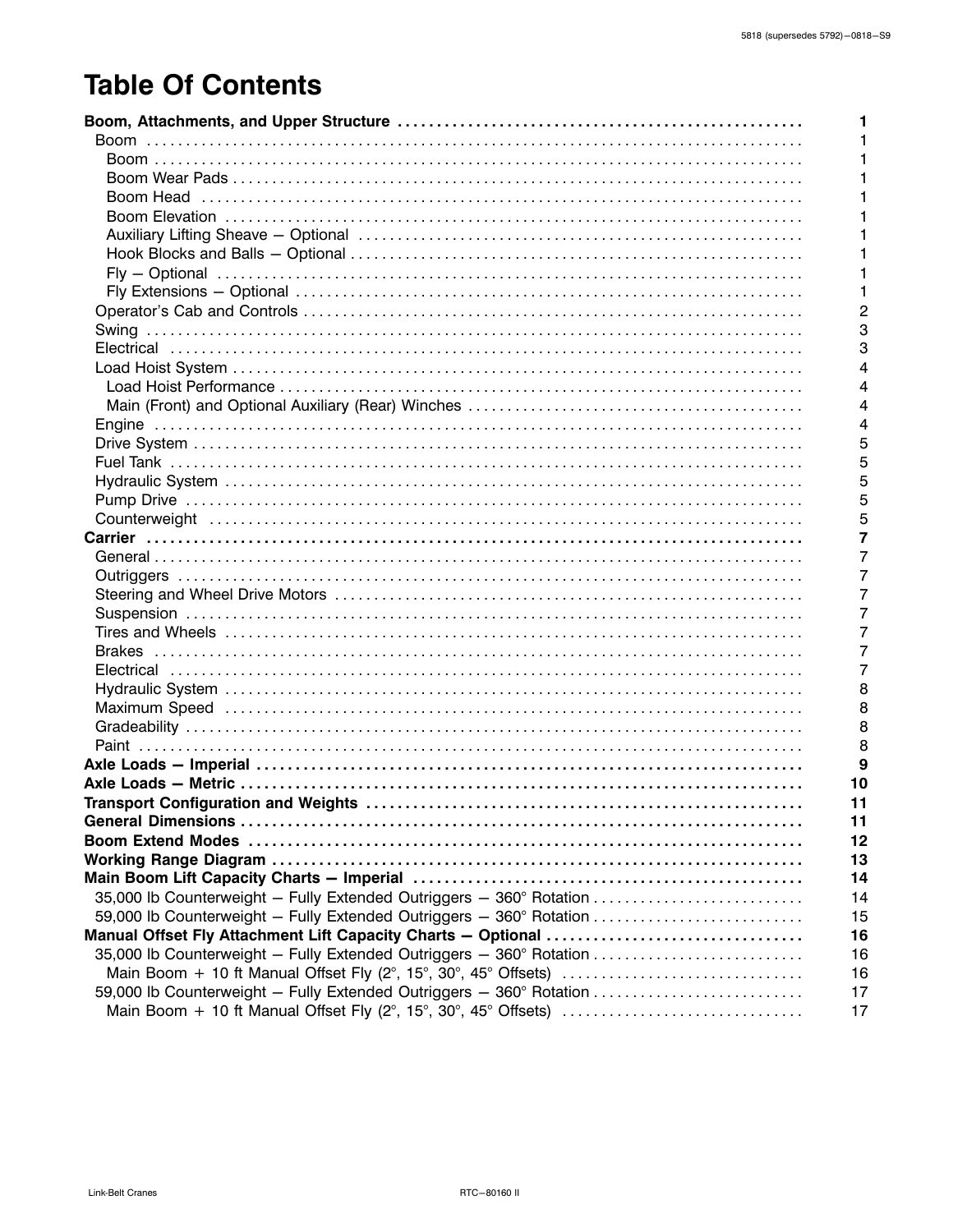| 18<br>35,000 lb Counterweight - Fully Extended Outriggers - 360° Rotation                           |  |
|-----------------------------------------------------------------------------------------------------|--|
| 18                                                                                                  |  |
| 18                                                                                                  |  |
| 18                                                                                                  |  |
| 19<br>59,000 lb Counterweight - Fully Extended Outriggers - 360° Rotation                           |  |
| 19                                                                                                  |  |
| 19                                                                                                  |  |
| 19                                                                                                  |  |
| 20                                                                                                  |  |
| 20                                                                                                  |  |
| 20                                                                                                  |  |
| 20                                                                                                  |  |
| Hydraulic Offset Fly Attachment Lift Capacity Charts - Optional<br>21                               |  |
| 35,000 lb Counterweight - Fully Extended Outriggers - 360° Rotation<br>21                           |  |
| 21                                                                                                  |  |
|                                                                                                     |  |
| 59,000 lb Counterweight - Fully Extended Outriggers - 360° Rotation<br>22                           |  |
| 22                                                                                                  |  |
| 35,000 lb Counterweight - Fully Extended Outriggers - 360° Rotation<br>23                           |  |
| 23                                                                                                  |  |
| 23                                                                                                  |  |
| 23                                                                                                  |  |
| 59,000 lb Counterweight - Fully Extended Outriggers - 360° Rotation<br>24                           |  |
| 24                                                                                                  |  |
| 24                                                                                                  |  |
| 24                                                                                                  |  |
| 25                                                                                                  |  |
| 25                                                                                                  |  |
| 25                                                                                                  |  |
| 25                                                                                                  |  |
| 26                                                                                                  |  |
| 31,400 lb Counterweight - On Tires - Stationary - Boom Centered Over Rear Between Tire Tracks<br>26 |  |
| 31.400 lb Counterweight - On Tires - Pick & Carry (Creep)                                           |  |
| 26                                                                                                  |  |
| 27                                                                                                  |  |
| 28                                                                                                  |  |
| 15.9t Counterweight - Fully Extended Outriggers - 360° Rotation<br>28                               |  |
| 26.7t Counterweight - Fully Extended Outriggers - 360° Rotation<br>29                               |  |
| Manual Offset Fly Attachment Lift Capacity Charts - 75% - Optional - Metric<br>30                   |  |
| 15.9t Counterweight - Fully Extended Outriggers - 360° Rotation<br>30                               |  |
| 30                                                                                                  |  |
| 15.9t Counterweight - Fully Extended Outriggers - 360° Rotation<br>31                               |  |
| 31                                                                                                  |  |
| 32                                                                                                  |  |
| 32                                                                                                  |  |
| 33                                                                                                  |  |
| 33                                                                                                  |  |
| 34                                                                                                  |  |
| 34                                                                                                  |  |
| 34                                                                                                  |  |
| 34                                                                                                  |  |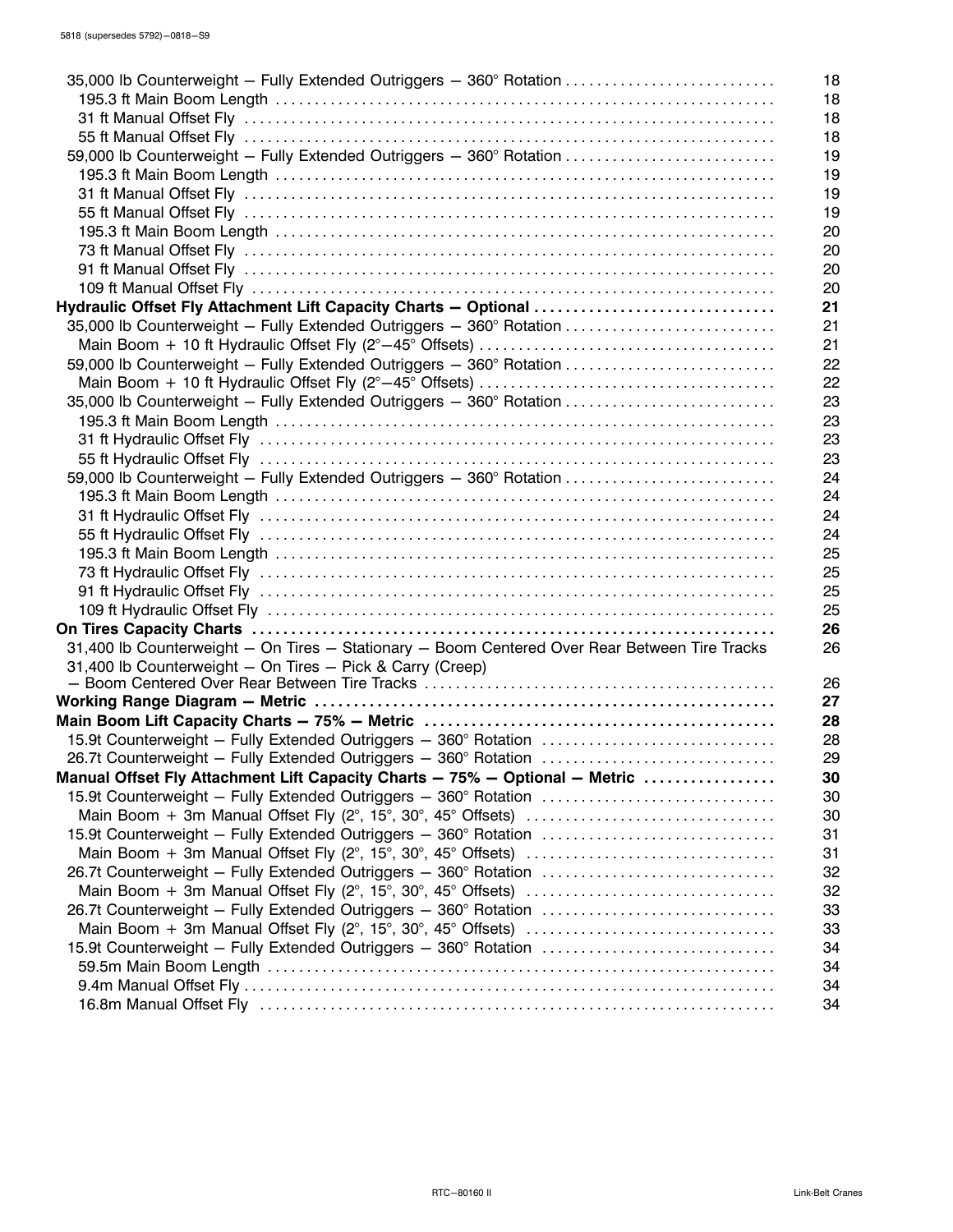|                                                                                           | 35       |
|-------------------------------------------------------------------------------------------|----------|
|                                                                                           | 35       |
|                                                                                           | 35       |
|                                                                                           | 35       |
|                                                                                           | 35       |
|                                                                                           | 35       |
|                                                                                           | 35       |
|                                                                                           | 35       |
| Hydraulic Offset Fly Attachment Lift Capacity Charts - 75% - Optional - Metric            | 36       |
| 15.9t Counterweight - Fully Extended Outriggers - 360° Rotation                           | 36       |
|                                                                                           | 36       |
|                                                                                           | 37       |
|                                                                                           | 37       |
|                                                                                           | 38       |
|                                                                                           | 38       |
|                                                                                           | 38       |
|                                                                                           | 38       |
|                                                                                           | 39       |
|                                                                                           | 39       |
|                                                                                           | 39       |
|                                                                                           | 39       |
|                                                                                           | 39       |
|                                                                                           | 39       |
|                                                                                           | 39       |
|                                                                                           | 39       |
|                                                                                           |          |
|                                                                                           | 40       |
| 14.3t Counterweight - On Tires - Stationary - Boom Centered Over Rear Between Tire Tracks | 40       |
| 14.3t Counterweight - On Tires - Pick & Carry (Creep)                                     |          |
|                                                                                           | 40       |
|                                                                                           | 41       |
|                                                                                           | 41       |
|                                                                                           | 42       |
| Manual Offset Fly Attachment Lift Capacity Charts - 85% - Optional - Metric               | 43       |
| 15.9t Counterweight - Fully Extended Outriggers - 360° Rotation                           | 43       |
|                                                                                           | 43       |
|                                                                                           | 44       |
|                                                                                           | 44       |
| 15.9t Counterweight - Fully Extended Outriggers - 360° Rotation                           | 45       |
|                                                                                           | 45       |
|                                                                                           | 45       |
|                                                                                           | 45       |
|                                                                                           | 46       |
|                                                                                           | 46       |
|                                                                                           | 46       |
|                                                                                           | 46       |
|                                                                                           | 47       |
|                                                                                           | 47       |
|                                                                                           | 47<br>47 |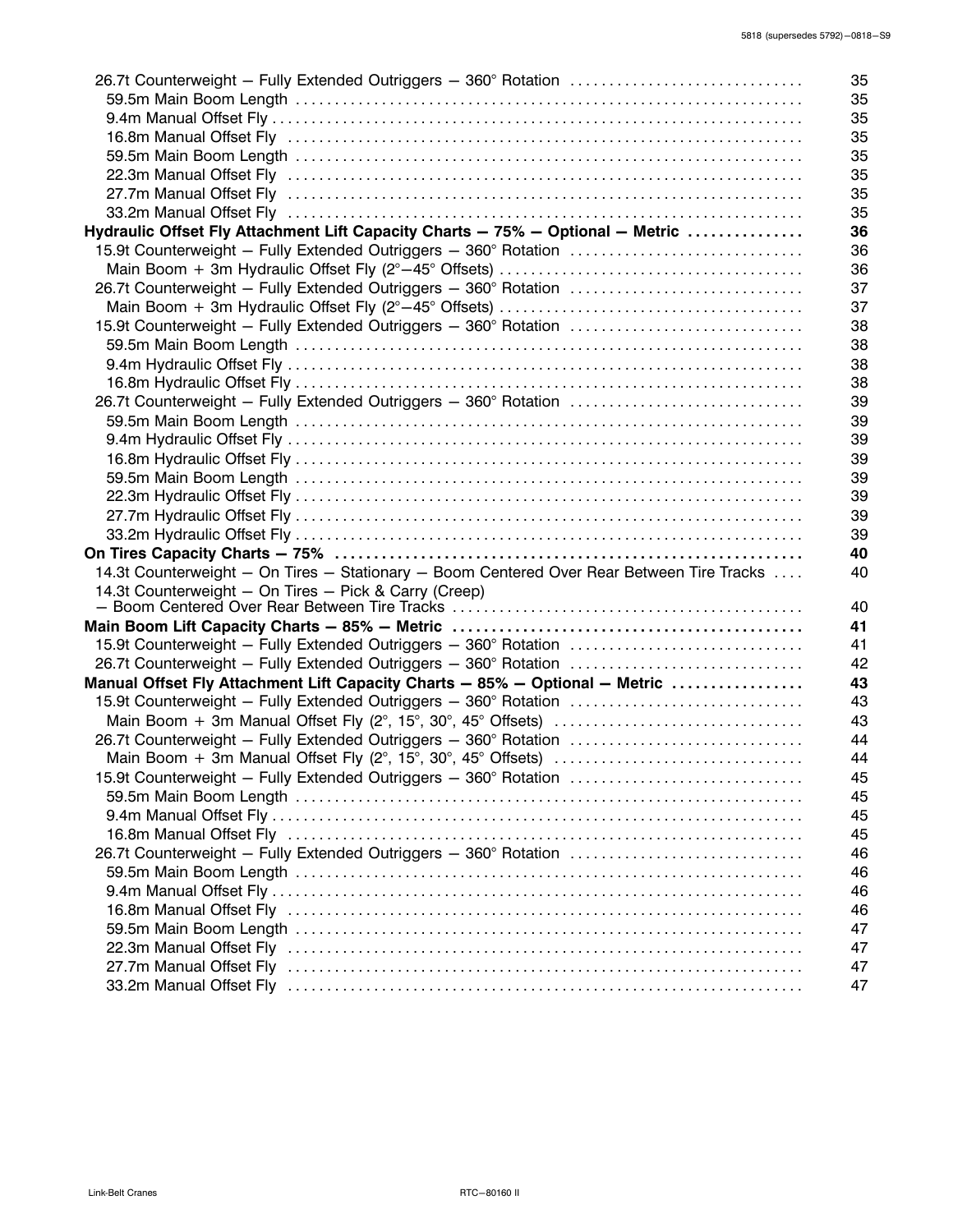| Hydraulic Offset Fly Attachment Lift Capacity Charts - 85% Optional - Metric              | 48 |
|-------------------------------------------------------------------------------------------|----|
| 15.9t Counterweight - Fully Extended Outriggers - 360° Rotation                           | 48 |
|                                                                                           | 48 |
|                                                                                           | 49 |
|                                                                                           | 49 |
| 15.9t Counterweight - Fully Extended Outriggers - 360° Rotation                           | 50 |
|                                                                                           |    |
|                                                                                           | 50 |
|                                                                                           | 50 |
|                                                                                           | 50 |
|                                                                                           | 51 |
|                                                                                           | 51 |
|                                                                                           | 51 |
|                                                                                           | 51 |
|                                                                                           | 51 |
|                                                                                           | 51 |
|                                                                                           | 51 |
|                                                                                           | 51 |
|                                                                                           | 52 |
| 14.3t Counterweight - On Tires - Stationary - Boom Centered Over Rear Between Tire Tracks | 52 |
| 14.3t Counterweight - On Tires - Pick & Carry (Creep)                                     |    |
|                                                                                           | 52 |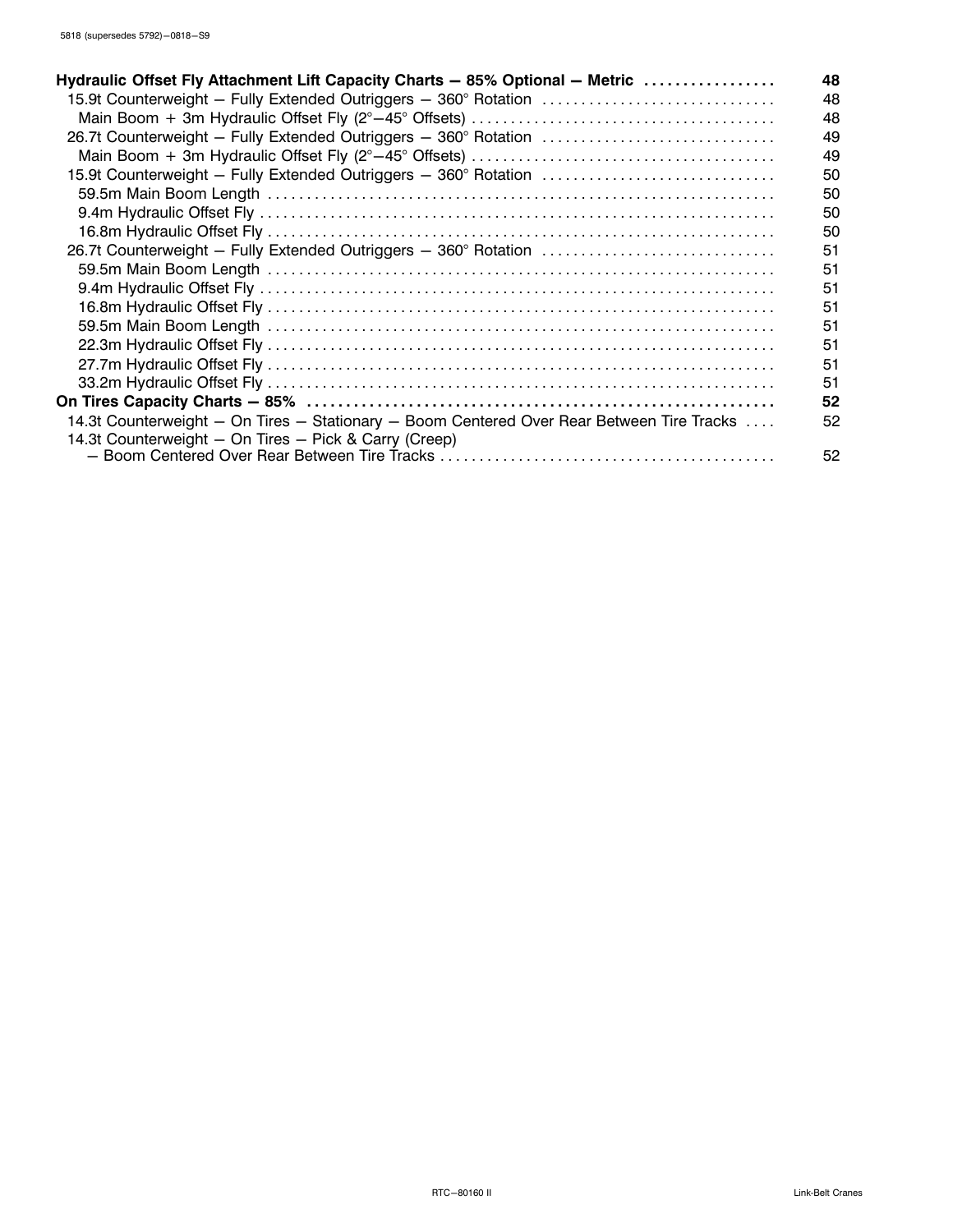## <span id="page-6-0"></span>**Boom, Attachments, and Upper Structure**

### - **Boom**

**Design** - Six section, formed construction of extra high tensile steel consisting of one base section and five telescoping sections. The two plate design of each section has multiple longitudinal bends for superior strength. Each telescoping section extends independently by means of one double-acting, single stage hydraulic cylinder with integral holding valves.

### **Boom**

- 42.3-195.3 ft (*12.9-59.5m*) six section boom
- Five boom extend modes (EM1 through EM5), controlled from the operator's cab, provide superior capacities by varying the extension of the telescoping sections:
	- EM1 extends to 195.3 ft (*59.5m*)
	- EM2 extends to 180.3 ft (*55.0m*)
	- EM3 extends to 155.0 ft (*47.2m*)
	- EM4 extends to 129.6 ft (*39.5m*)
- 
- EM5 extends to 103.7 ft (*31.6m*) - Mechanical boom angle indicator
- Wind speed indicator
- Maximum tip height for each extend mode is:
- EM1 is 204 ft (*62.2m*)
- EM2 is 189 ft (*57.6m*)
- EM3 is 164 ft (*50.0m*)
- EM4 is 139 ft (*42.4m*)
- EM5 is 113 ft (*34.4m*)

### **Boom Wear Pads**

- Wear pads with Teflon inserts that self-lubricate the boom sections
- Bottom wear pads are universal for T2-T5 telescoping boom sections
- Bottom wear pads are universal for the boom base section and T1 boom section
- Top wear pads are universal for all boom sections

### **Boom Head**

- Six 16.38 in (*41.6cm*) root diameter nylon sheaves to handle up to twelve parts of line
- Easily removable wire rope guards
- Rope dead end lugs on each side of the boom head
- Boom head is designed for quick-reeve of the hook block

### **Boom Elevation**

- One double acting hydraulic cylinder with integral holding valve
- $\bullet$  Boom elevation:  $-2.5^{\circ}$  to 80°

### **Auxiliary Lifting Sheave - Optional**

- Single 16.38 in (*41.6cm*) root diameter nylon sheave
- Easily removable wire rope guards
- Does not affect erection of the fly or use of the main head sheaves

### **Hook Blocks and Balls - Optional**

- 150 ton (*136.0t*) 7 sheave, quick-reeve hook block with safety latch
- 100 ton (*90.7t*) 6 sheave, quick-reeve hook block with safety latch
- 80 ton (*72.5t*) 5 sheave, quick-reeve hook block with safety latch
- - 50 ton (*45.3t*) 4 sheave, quick-reeve hook block with safety latch
- 35 ton (31.7t) 1 sheave, quick-reeve hook block with<br>safety latch safety latch
- 12 ton (10.8t) hook ball (swivel) with safety latch

### **Fly - Optional**

- $\cdot$  31 ft-55 ft (*9.4-16.8m*) two piece bi-fold lattice fly,<br>stowable offsettable to 2° 15° 30° and 45°. Maxi stowable, offsettable to 2° , 15° , 30° , and 45° . Maximum tip height is 258 ft (7*8.6m*).
- $10 \text{ ft}-31 \text{ ft} 55 \text{ ft} (3.0-9.4-16.8m)$  three piece bi-fold<br>lattice fly stowable offsettable to 2°  $15^{\circ}$  30° and 45° lattice fly, stowable, offsettable to 2° , 15° , 30° , and 45° . Maximum tip height is 258 ft (7*8.6m*).
- 10 ft-31 ft 55 ft  $(3.0-9.4-76.8m)$  three piece bi-fold<br>lattice fly stowable bydraulically offsettable from 2° thro lattice fly, stowable, hydraulically offsettable from 2° through 45° . Maximum tip height is 258 ft (7*8.6m*).

### **Fly Extensions - Optional**

- One 18 ft (*5.5m*) lattice extension, equipped with two<br>16.38 in (41.6cm) root diameter nylon sheaves to be 16.38 in (*41.6cm*) root diameter nylon sheaves, to be mounted between the boom head and fly options. Maximum tip height is 276 ft (*84.1m*). Minimum of 35,000 lb (*15.9t*) of counterweight required.
- Two 18 ft (5.5m) lattice extensions, one equipped with two 16.38 in (41.6cm) root diameter pylon sheaves to two 16.38 in (*41.6cm*) root diameter nylon sheaves, to be mounted between the boom head and fly options. Maximum tip height is 293 ft (*89.3m*). Minimum of 35,000 lb (*15.9t*) of counterweight required.
- Three 18 ft (5.5m) lattice extensions, one equipped with two 16.38 in (41.6cm) root diameter pylon sheaves to b two 16.38 in (*41.6cm*) root diameter nylon sheaves, to be mounted between the boom head and fly options. Maximum tip height is 311 ft (*94.8m*). Minimum of 35,000 lb (*15.9t*) of counterweight required.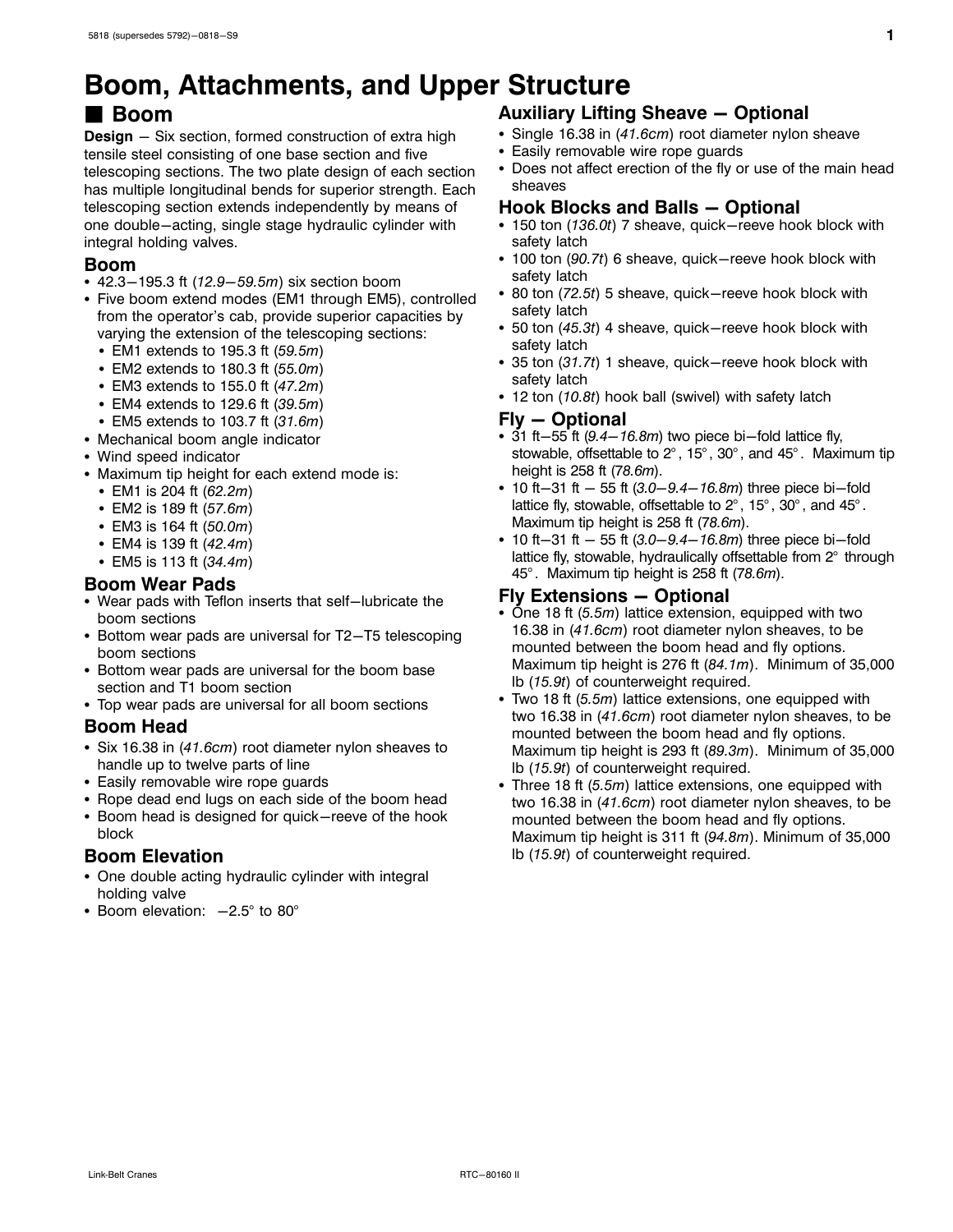### <span id="page-7-0"></span>■ Operator's Cab and Controls

**Environmental Cab** - Fully enclosed, one person cab of galvaneal steel structure with acoustical insulation. Equipped with:

- Tilting cab up to 20°
- Seat belt
- Tinted and tempered glass windows
- Five way adjustable, cushioned seat with headrests, removable back and seat belt
- Extra-large fixed front window with windshield wiper and washer
- Swing up roof window with windshield wiper and washer
- Sliding left side door with large fixed window
- Sliding right side window for ventilation
- Engine dependent warm water heater with air ducts for front windshield defroster and cab floor
- -Defroster fan for the front window
- Bubble level
- Circulating fan
- Sun screen
- LED dome lights
- Cup holder
- Fire extinguisher
- Left side viewing mirror
- Two position travel swing lock

Air Conditioning - Integral with cab heating system utilizing the same ventilation outlets

**Steering Column** - Pedestal type with tilt and telescope functions for operator comfort. Column includes the following controls and indicators:

- Left and right levers include:
- Horn button
- Turn signal switch
- Driving light switch
- Forward/Neutral/Reverse direction switch Panel mounted switches for:
- Travel park brake
- Steer mode selector
- 2/6 wheel drive/range selector
- Hazard flasher
- Panel mounted indicator/warning lights for:
- Travel park brake
- Service brake pressure
- Turn signals
- Case filter restriction
- Charge filter restriction
- Rear wheel offset
- Emergency steer optional
- **Armrest Controls** Two dual axis electronic joystick

controllers or optional single axis electronic controllers for: - Swing

- Boom hoist
- Main front winch
- Auxiliary rear winch optional
- Drum rotation indication
- Drum rotation indicator activation switch
- Winch high/low speed disable switch(es)
- Cab heater and A/C controls
- Throttle unlock switch
- Throttle set switch
- Remote boom floodlight controls (optional)
- Cab tilt switch
- Warning horn button
- Swing park brake

#### **Foot Controls**

- Boom Telescope
- -Swing brake
- Engine throttle
- Travel brake
- **Right Front Console** Controls and indicators for:
- Warning horn button<br>• Function disable swi
- Function disable switch
- -Cab floodlights switch
- -Console dimmer switch
- $\bullet$  $(2)-12$  volt accessory outlet (Switched & Unswitched)
- Emergency engine shutdown
- Windshield wiper/washer switch
- Ignition switch
- Programmable engine preheater
- $\bullet$ Ignition indication light
- Boom floodlights switch optional
- Rotating beacon/strobe light switch optional
- Luffing fly switch optional
- Pump disconnect switch
- **Camera Display Located on dash console**
- Displays right side of upper
- Displays main and auxiliary winches
- Displays rear view

**Cab Instrumentation** – Ergonomically positioned LCD display, CAN bus instrumentation for crane operation

including: - Tachometer

- Engine water temperature
- Fuel level
- Diesel exhaust fluid (DEF) level(1)
- Hydraulic oil temperature<br>• Travel circuit temperature
- Travel circuit temperature
- $\bullet$ Stop engine light
- -Check engine light
- Wait to start light
- High exhaust temperature light(1)
- Exhaust system cleaning light(1)
- Exhaust system cleaning Disabled light(1)
- Diesel Exhaust Fluid (DEF) low level light(1)<br>• Swing park brake light

Third wrap indicator activation  $&$  setup  $-$  optional

RTC-80160 II Link-Belt Cranes

- Swing park brake light
- -Fine metering function set & %

• Electronic Control Diagnostics

• Exhaust system cleaning inhibit switch<sup>(1)</sup> • Exhaust system cleaning initiate switch<sup>(1)</sup>

- One for right side view along catwalk

• One for rear winch - optional

• Miscellaneous - user defined (1) (Tier 4f / Stage IV engine only)

- Fine metering active light
- Engine speed

-

 $\bullet$ 

-

-

- Engine air filter high restriction light
- Engine oil pressure light -Battery voltage light

Engine Diagnostics

• LCD camera display

- One for front winch

- Service interval indicator - Hydraulic oil - Engine oil

Fuel rate (gal/hr)

Engine load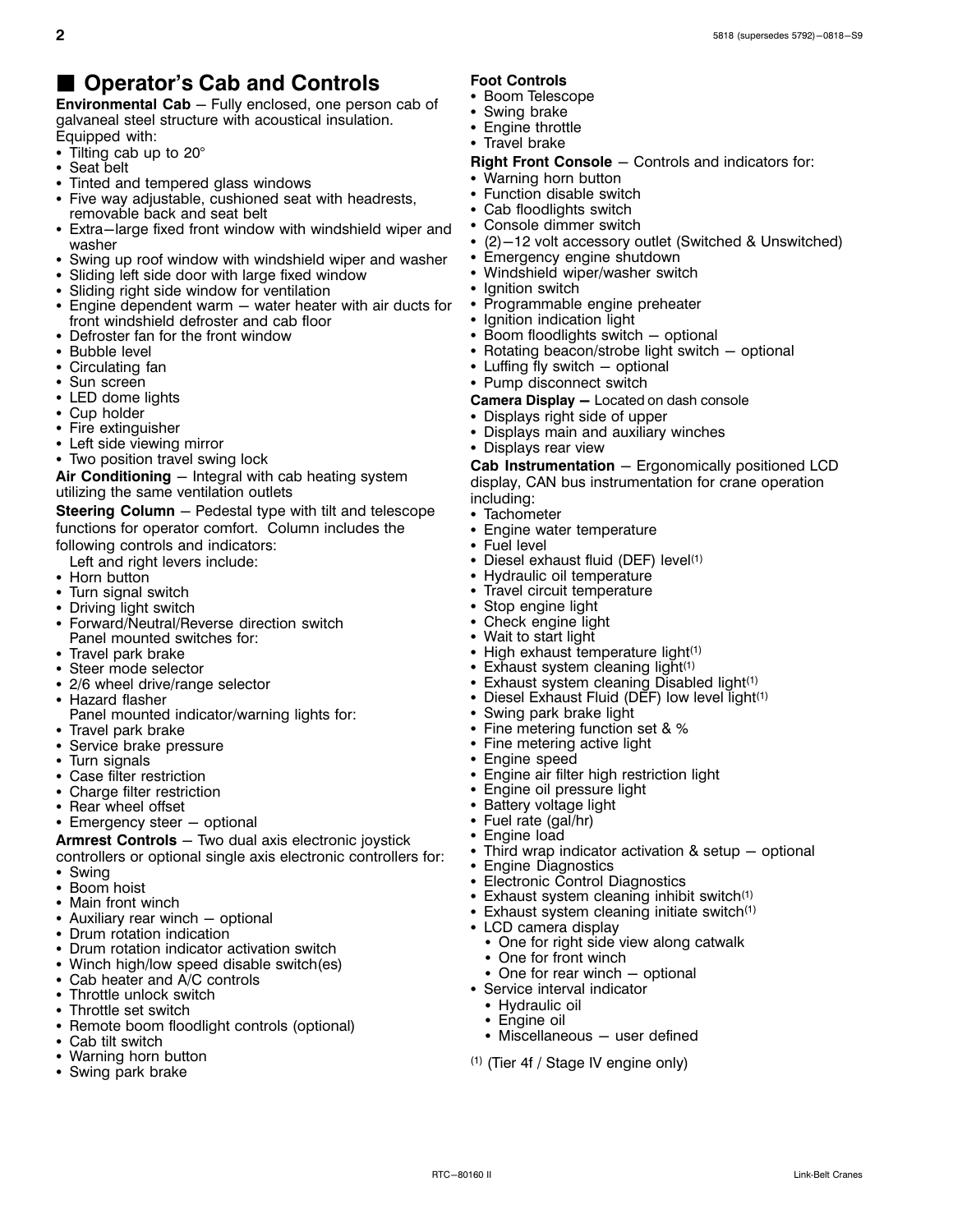- <span id="page-8-0"></span>- Engine diagnostic
- RCL CAN bus diagnostic
- Crane Controller USB diagnostic
- RCL controller USB diagnostic
- Boom CAN bus diagnostic

**Link-Belt Pulse** – The Link-Belt in-house designed, total crane operating system that utilizes the display as a readout and operator interface for the following systems:

- - **Rated Capacity Limiter** – LCD graphic audio – visual warning system integrated into the dash with anti – two block and function limiter. Operating data includes:
	- Crane configuration
	- Boom length
	- Boom head height
	- Allowed load and % of allowed load
	- RCL light bar
	- Boom angle
	- Radius of load
	- Actual load
	- Wind speed
	- Highlighted unit of measurement on working screen
	- Telescope operation displayed in real time
	- Third wrap indicator
	- Diagnostics
	- Operator settable alarms (include):
	- Maximum and minimum boom angles
	- Maximum tip height
	- Maximum boom length<br>• Swing left/right position
	- Swing left/right positions
	- Operator defined area (imaginary plane)
	- Outrigger position sensing
	- Drum rotation direction indication
	- Diagnostics
- **Internal RCL Light Bar** Visually informs the operator when crane is approaching maximum load capacity with a series of green, yellow, and red lights.
- **Telematics** Cellular based data logging and monitoring system that provides:
	- Location and operational settings
	- Routine maintenance
	- Crane and engine monitoring
	- Diagnostic and fault codes

**Integrated Third Wrap Indicator - Optional** - Link-Belt Pulse color display visually and audibly warns the operator when the wire rope is down to the last three wraps.

**Integrated Third Wrap Function Kickout - Optional -**

Link-Belt Pulse color display visually and audibly warns the operator when the wire rope is on the first/bottom layer and provides a function kickout when the wire rope is down to the last three wraps.

**External RCL Light Bar - Optional** - Visually informs the ground crew when crane is approaching maximum load capacity with a series of green, yellow, and red lights.

#### **Extend Control Module**

- Controls the extend modes
- Diagnostics
- **Electronic Controllers**
- Controls all load lifting functions
- Diagnostics

#### **Fine Metering**

- Controls the initial reaction speeds of the main and auxiliary winches, boom hoist, and swing functions.
- Diagnostics

### $\blacksquare$  Swing

**Motor/Planetary** - Bi-directional hydraulic swing motor mounted to a planetary reducer for 360° continuous smooth swing at 1.5 rpm.

**Swing Park Brake** - 360°, electric over hydraulic, (spring applied/hydraulic released) multi-disc brake mounted on the speed reducer. Operated by a switch from the operator's cab.

**Swing Brake** – 360°, foot operated, hydraulic applied disc brake mounted to the speed reducer.

**Swing Lock** – Two-position swing lock (boom over front or rear) operated from the operator's cab.

### - **Electrical**

**Swing Alarm** - Audio warning device signals when the upper is swinging.

#### **Lights**

- Two LED working lights on front of the cab
- One rotating amber beacon on top of the cab
- One amber strobe beacon on top of the cab optional
- One LED working light on top of cab optional
- Boom LED floodlight Single- optional
- Boom LED floodlight Dual- optional
- Boom floodlight High intensity remote controlledoptional

#### **Electrical Center**

- RCL by-pass switch
- Hour meter
- Battery disconnect switches
- 3 batteries provide 12 volt operation and starting
- Jumper posts
- Circuit breakers
- Outrigger position sensing CAN bus diagnostic port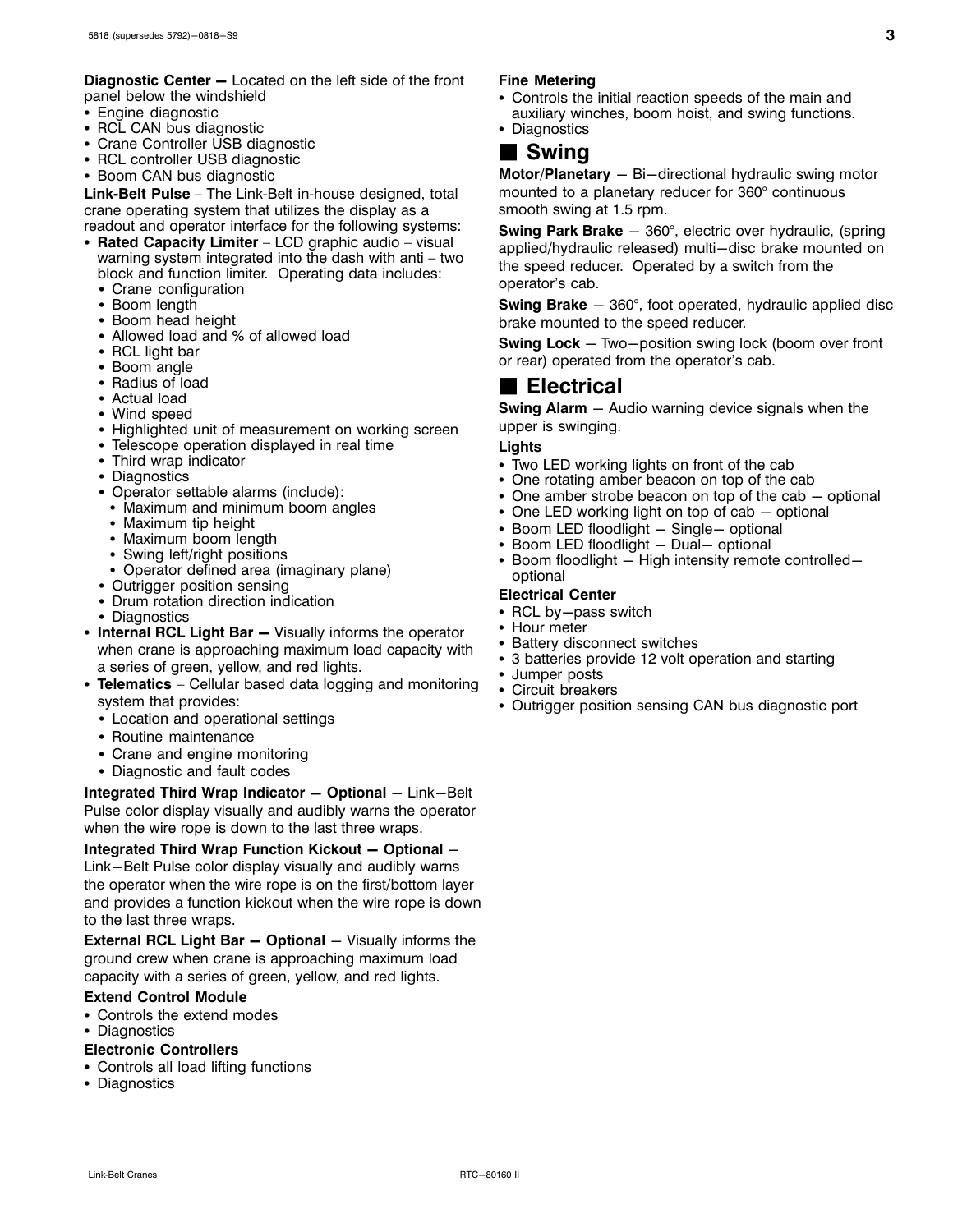### <span id="page-9-0"></span>- **Load Hoist System Load Hoist Performance**

|       | Main (Front) and Auxiliary (Rear) Winches $-7/8$ in (22mm) Rope |           |                          |       |        |       |     |                        |     |       |       |  |  |  |  |
|-------|-----------------------------------------------------------------|-----------|--------------------------|-------|--------|-------|-----|------------------------|-----|-------|-------|--|--|--|--|
|       | <b>Maximum Line Pull</b>                                        |           | <b>Normal Line Speed</b> |       |        |       |     | <b>High Line Speed</b> |     | Layer | Total |  |  |  |  |
| Layer | lb                                                              | <b>kN</b> | ft/min                   | m/min | ft/min | m/min | ft  | m                      | ft  | m     |       |  |  |  |  |
|       | 25.955                                                          | 115.45    | 143                      | 43.6  | 282    | 86.0  | 125 | 38.1                   | 125 | 38.1  |       |  |  |  |  |
| 2     | 23.418                                                          | 104.17    | 158                      | 48.2  | 313    | 95.4  | 138 | 42.0                   | 263 | 80.2  |       |  |  |  |  |
| 3     | 21.332                                                          | 94.89     | 173                      | 52.7  | 343    | 104.5 | 152 | 46.3                   | 415 | 126.5 |       |  |  |  |  |
| 4     | 19,588                                                          | 87.13     | 189                      | 57.6  | 374    | 114.0 | 165 | 50.3                   | 580 | 176.8 |       |  |  |  |  |
| 5     | 18.108                                                          | 80.55     | 204                      | 62.2  | 405    | 123.4 | 179 | 54.6                   | 759 | 231.3 |       |  |  |  |  |
| 6     | 16,835                                                          | 74.89     | 220                      | 67.1  | 435    | 132.9 | 192 | 58.5                   | 951 | 289.9 |       |  |  |  |  |

| <b>Wire Rope Application</b>      |          |           | <b>Diameter</b> | <b>Type</b>                                                                     | <b>Maximum</b><br><b>Permissible Load</b> |        |  |
|-----------------------------------|----------|-----------|-----------------|---------------------------------------------------------------------------------|-------------------------------------------|--------|--|
|                                   |          | <b>in</b> | mm              |                                                                                 | lb                                        | kg     |  |
|                                   | Standard | 7/8       | 22              | 37x7 rotation resistant - non-rotating, galvanized,<br>right lang lay (Type KC) | 21.625                                    | 9809   |  |
| Main (Front)<br>Optional<br>Winch |          | 7/8       | 22              | 35x7 rotation resistant – right lang lay (Type ZB)                              | 20,920                                    | 9489.2 |  |
|                                   | Optional | 7/8       | 22              | 34x7 rotation resistant - Category 1- right lang lay<br>(Type YB)               | 21,920                                    | 9942.7 |  |
|                                   | Standard | 7/8       | 22              | 37x7 rotation resistant - non-rotating, galvanized,<br>right lang lay (Type KC) | 21,625                                    | 9809   |  |
| Auxiliary (Rear)<br>Winch         | Optional | 7/8       | 22              | 35x7 rotation resistant - right lang lay (Type ZB)                              | 20,920                                    | 9489.2 |  |
|                                   | Optional | 7/8       | 22              | 34x7 rotation resistant - Category 1- right lang lay<br>(Type YB)               | 21,920                                    | 9942.7 |  |

### **Main (Front) and Optional Auxiliary (Rear) Winches**

- Axial piston, full and half displacement (2-speed) motors driven through planetary reduction unit for positive control under all load conditions.
- Grooved lagging
- Power up/down mode of operation
- Hoist drum cable follower optional
- Drum rotation indicator
- Drum diameter: 15 in (*38.1cm*)
- Rope length:
	- Main (Front): 900 ft (*274.3m*)
- Auxiliary (Rear): 675 ft (*205.7m*) or 900 ft (*274.3m*)
- Maximum rope storage: 951 ft (*289.9m*)
- Terminator style socket and wedge

### **Engine**

| <b>Specification</b>                          | <b>Cummins QSL</b>              |                                  |
|-----------------------------------------------|---------------------------------|----------------------------------|
| Numbers of Cylin-<br>ders                     | 6                               | 6                                |
| Cycle                                         | $\overline{\mathbf{4}}$         | 4                                |
| <b>Emissions Compli-</b><br>ance Level:       | Tier 4f/Stage IV <sup>(1)</sup> | Tier 3/Stage IIIA <sup>(2)</sup> |
| Bore and Stroke:<br>inch $(mm)$               | 4.49 x 5.69 (114 x<br>145)      | 4.49 x 5.69 (114 x<br>145)       |
| Piston Displacement:<br>in <sup>3</sup> $(L)$ | 543 (8.90)                      | 543 (8.90)                       |
| Max. Brake Horse-                             | 345 (257) @ 2,000<br>rpm        | 350 (261) @ 1,900<br>rpm         |
| power: hp (kW)                                | 333 (248) @ 2,100<br>rpm        | 325 (242) @ 2,100<br>rpm         |
| Peak Torque: ft Ib<br>(Nm)                    | 1,050 (1 424) @<br>1,500 rpm    | 1,050 $(1.424)$ @<br>1,500 rpm   |
| Electric/starting sys-<br>tems: volts         | 12/12                           | 12/12                            |
| Alternator: amps                              | 160                             | 160                              |
| Crankcase Capacity:<br>qt $(L)$               | 24 (22.7)                       | 24 (22.7)                        |

 $\bullet$ Water/fuel separator w/ heater and water in fuel (WIF) sensor

- -120-volt block heater-Tier 4f/Stage IV
- -240-volt block heater-Tier 3/Stage IIIA

-Grid heater  $-200$  amp -

- (1) Can only be sold and/or operated where Tier 4f and Stage IV off-highway emission standards are accepted.
- -

 (2) Can only be sold and/or operated where Tier 3 and Stage IIIA off-highway emission standards are accepted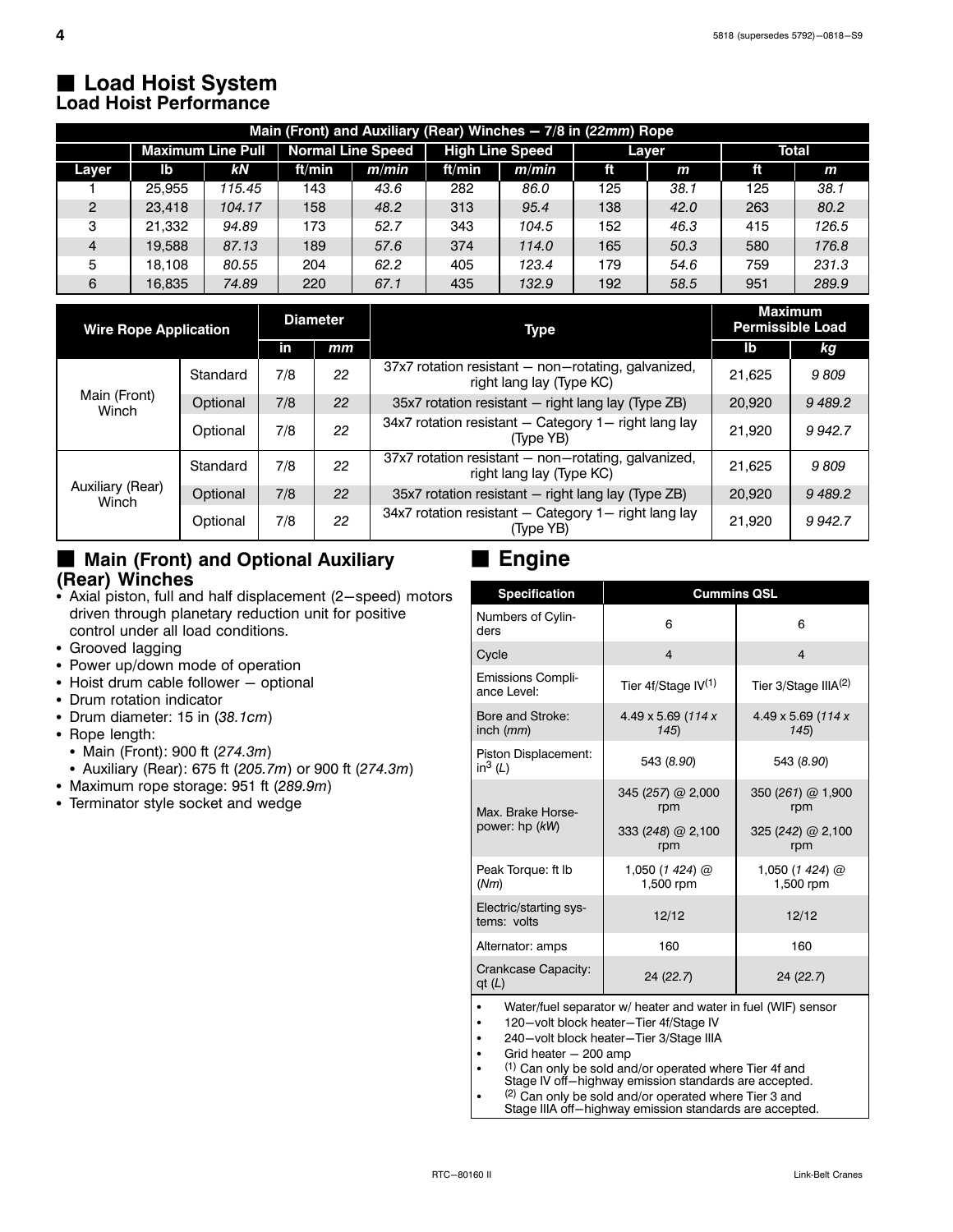### <span id="page-10-0"></span> $\blacksquare$  **Drive System**

Hydrostatic type consisting of two variable speed piston pumps supplying hydraulic power to six hydraulic cam lobe wheel drive motors computer controlled for smooth and reliable operation.

### - **Fuel Tank**

One 90 gal (*340.6L*) capacity tank

- Diesel Exhaust Fluid (DEF) Tank
- One 10 gal (*37.9*L) capacity tank

### $\blacksquare$  **Hydraulic System**

All functions are hydraulically powered allowing positive precise control with independent or simultaneous operation of all functions.

### **Main Pumps**

- One, two section gear pump for the boom hoist, telescope, and charge circuits.
- Two, closed-loop piston pumps serve as travel pumps. These two pumps supply hydraulic power to the wheel motors.
- Two, closed-loop piston pumps are mounted to the rear of the two travel pumps. The left pump drives the front winch and the right pump drives the optional rear winch.
- One, pressure compensated piston pump mounted to the rear of the left winch pump supplies hydraulic power to the outrigger, counterweight removal (optional), hydraulically off-settable fly (optional), oscillation, and travel brake circuits.
- One, single section gear pump mounted to the rear of the right side winch pump supplies hydraulic power to the swing and steering circuits.
- One, single section gear pump mounted to the engine front gear train accessory drive supplies hydraulic power to the hydraulic system cooling fan motor.

**Hydraulic Reservoir - 255 gal (965.3L) capacity equipped** with sight level gauge. Diffuser built in for deaeration. Magnetic drain plug and large internal magnet.

#### **Filtration**

- One, 7-micron filter located inside hydraulic reservoir, accessible for easy replacement
- One, 7-micron charge filter located next to the reservoir with an in-cab indicator light
- Two, 10-micron pressure filters located next to the reservoir with change indicators
- Three, 100 mesh suction strainers located inside the hydraulic reservoir

**Counterbalance Valves** - Boom extend cylinder and boom hoist cylinder are equipped with counterbalance valves to provide load lowering and prevents accidental load drop when hydraulic power is suddenly reduced.

## **Pump Drive**<br>• All pumps except the

- All pumps except the hydraulic system, cooling fan, drive pump are mounted on the pump drive gearbox and mechanically driven by the diesel engine
- Boom hoist/telescope pump can be disconnected using a switch in the cab to aid in cold weather starting

### **E** Counterweight

**Standard** – Total of 35,000 lb (15.9t) consisting of auxiliary winch or 2,000 lb (*0.9t*) top counterweight, two 14,700 lb (*6.7t*) and one 3,600 lb (*1.6t*) removable counterweights pinned to the upper with capacities for:

- 0 lb (*0t*) counterweight
- -16,700 lb (*7.6t*) counterweight
- 20,300 lb (*9.2t*) counterweight
- 31,400 lb (*14.2t*) counterweight
- 35,000 lb (*15.9t*) counterweight

**Optional** - Total of 24,000 lb (10.8t) in addition to standard counterweight for a total of 59,000 lb (*26.7t*) counterweight with additional capacities for:

- 59,000 lb (*26.7t*) counterweight\*

\* Overall width of the crane increases to 15 ft 9 in (*4.8m*) for this counterweight configuration.

#### **Hydraulic Counterweight Removal - Optional -**

Activated by a hand-held controller with enough cable to access the pins on each side of the counterweights.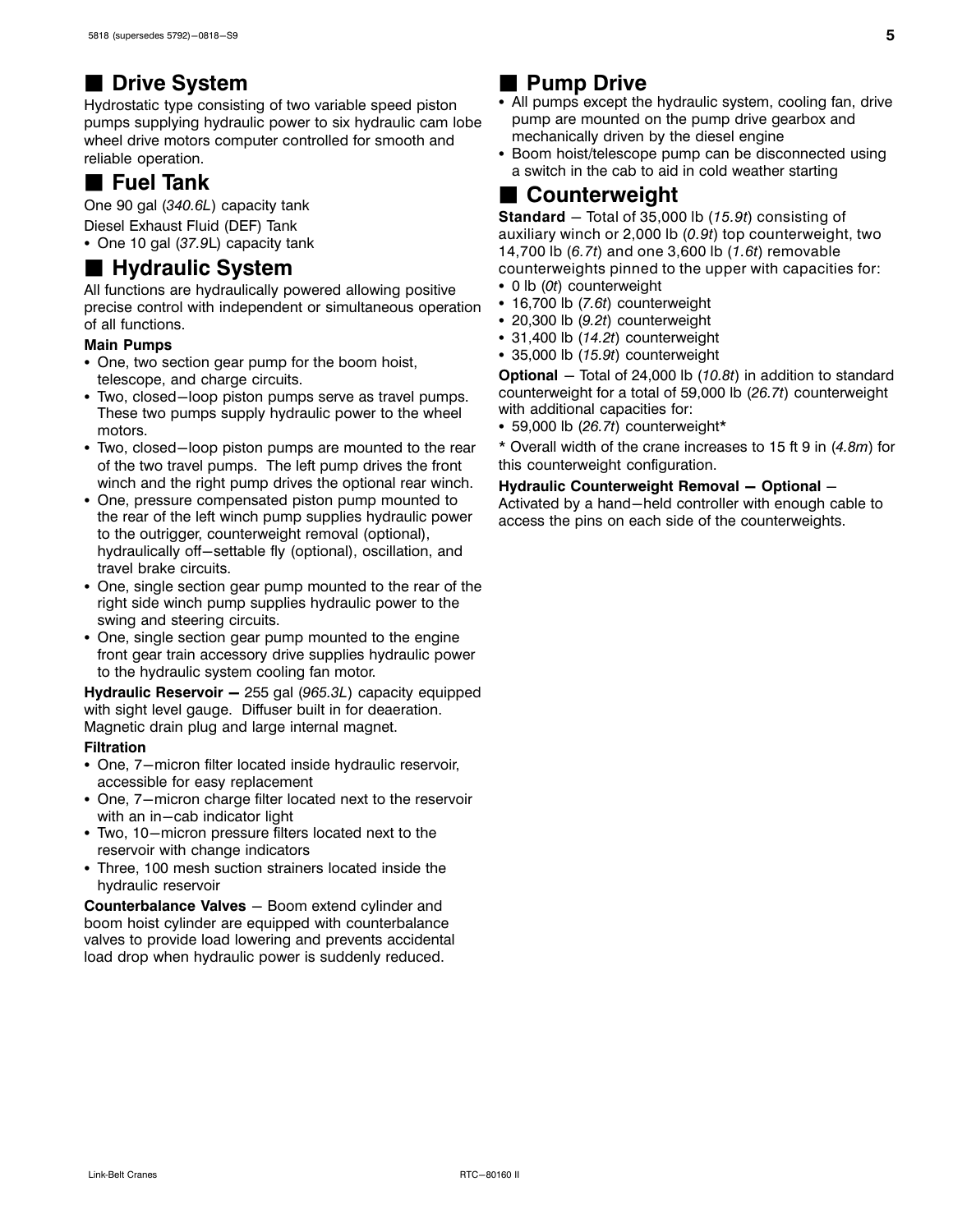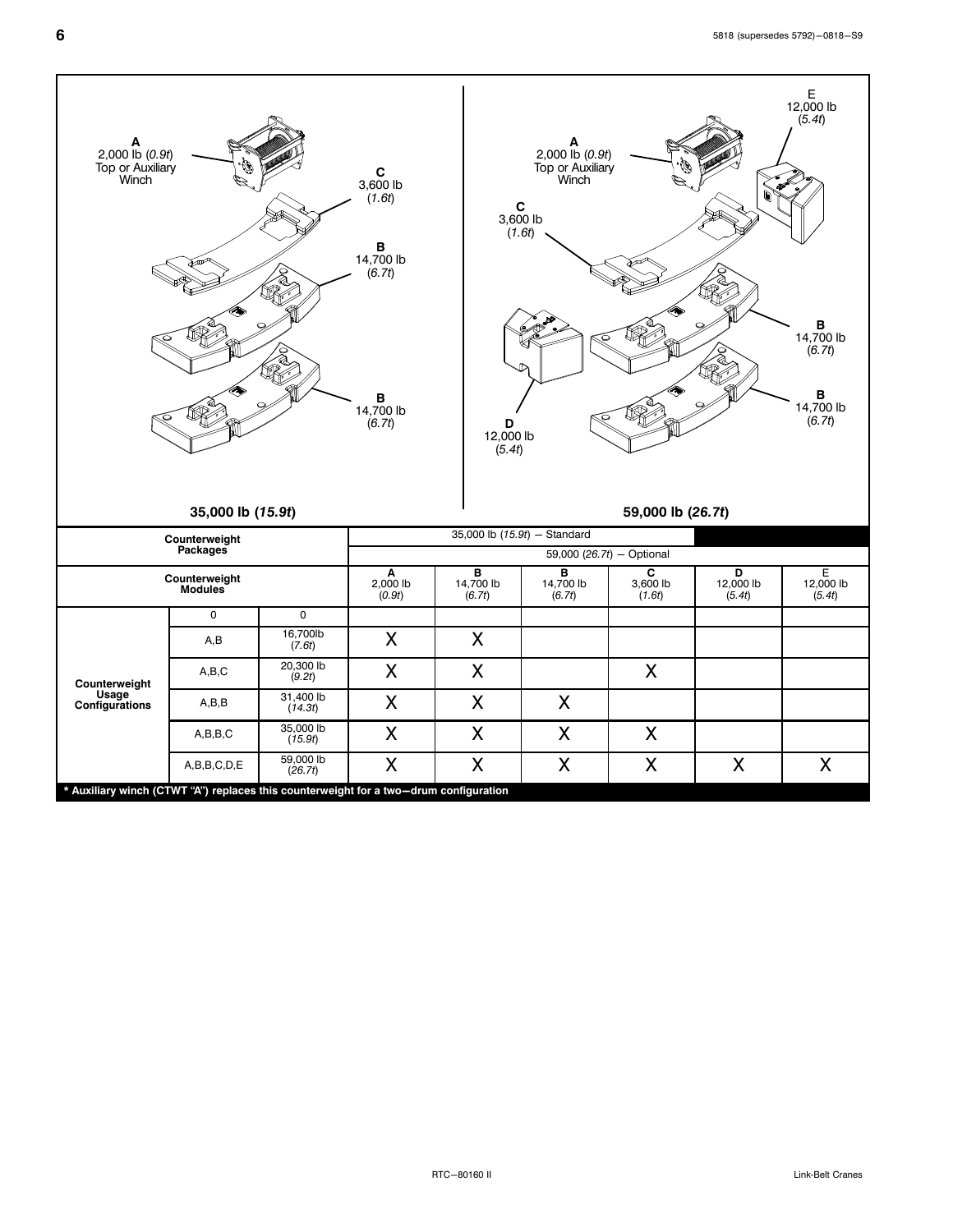## <span id="page-12-0"></span>**Carrier**

## General<br>• 9 ft 10 in (3.00)

9 ft 10 in (*3.00m*) wide

• 16 ft 1 in (4.90*m*) wheelbase (centerline of first axle to<br>centerline of third axle) centerline of third axle).

**Frame** - Box-type, torsion resistant, welded construction made of high tensile steel. Equipped with front and rear towing and tie-down lugs, tow connections, and access ladders.

### $\blacksquare$  Outriggers

**Boxes** - Two removable, double box, front and rear pinned to carrier frame. Hydraulic hoses have quick-disconnect fittings for ease for box removal. Hydraulic outrigger pin removal activated by a hand-held controller - optional.

**Beams and Jacks** - Four single stage beams with **Beams and Jacks** – Four single stage beams wit<br>Confined Area Lifting Capacities (CALC™) provide selectable outrigger extensions of full, intermediate, and retracted. Hydraulically controlled from the operator's cab with integral check valves.

**Pontoons** - Four lightweight, quick release, 26 in (*0.66m*) diameter, steel pontoons with contact area of 531 in2 (*3 425cm2*) can be stored for road travel in storage racks on the carrier.

**Main Jack Reaction** - 160,000 lb (72 574kg) force and 301 psi (*2 075.3kPa*) ground bearing pressure.

### **E** Steering and Wheel Drive Motors

**Steering** – Four independent modes consisting of two wheel front, four wheel rear, six wheel, and crab. Each mode is controlled from the steering wheel and is selected by a switch in the operator's cab.

**Drive** - Three modes: 6x2 high, 6x2 low, and 6x6 for off highway travel

**Front Drive Motors** - Steered, driven for 6x2 and 6x6

**Rear Drive Motors** - Steered, non-driven for 6x2 and steered, driven for 6x6

### $\blacksquare$  Suspension

**Front** – Double "A" arms connected to oscillation cylinders that lockout when the upper structure rotates 3° past centerline of rotation.

Left Rear - Center and rear wheels mounted on double "A" arms connected to oscillation cylinders that lockout when the upper structure rotates 3° past centerline of rotation. Oscillation occurs across left center and left rear wheels.

**Right Rear** – Center and rear wheels mounted on double "A" arms connected to oscillation cylinders that lockout when the upper structure rotates 3° past centerline of rotation. Oscillation occurs across right center and right rear wheels.

**Ride Height Adjustment** – Suspension can be lowered for transport using a hand-held controller from the ground.

### **Tires and Wheels**

**Front and Rear** - Six (single) 23.5R25, earthmover type tires on steel disc wheels

• Spare tires and wheels - optional

### - **Brakes**

**Service** - Full hydraulic, dual circuit, disc type brakes on all wheel ends

Parking/Emergency - Spring loaded type, acting on front wheel ends

### - **Electrical**

### **Lights**

- Front lighting includes two main headlights and two parking/directional indicators
- Side lighting includes two parking/directional indicators per side
- Rear lighting includes two parking/directional indicators, two parking/brake lights, and two reverse lights
- Other equipment includes hazard/warning system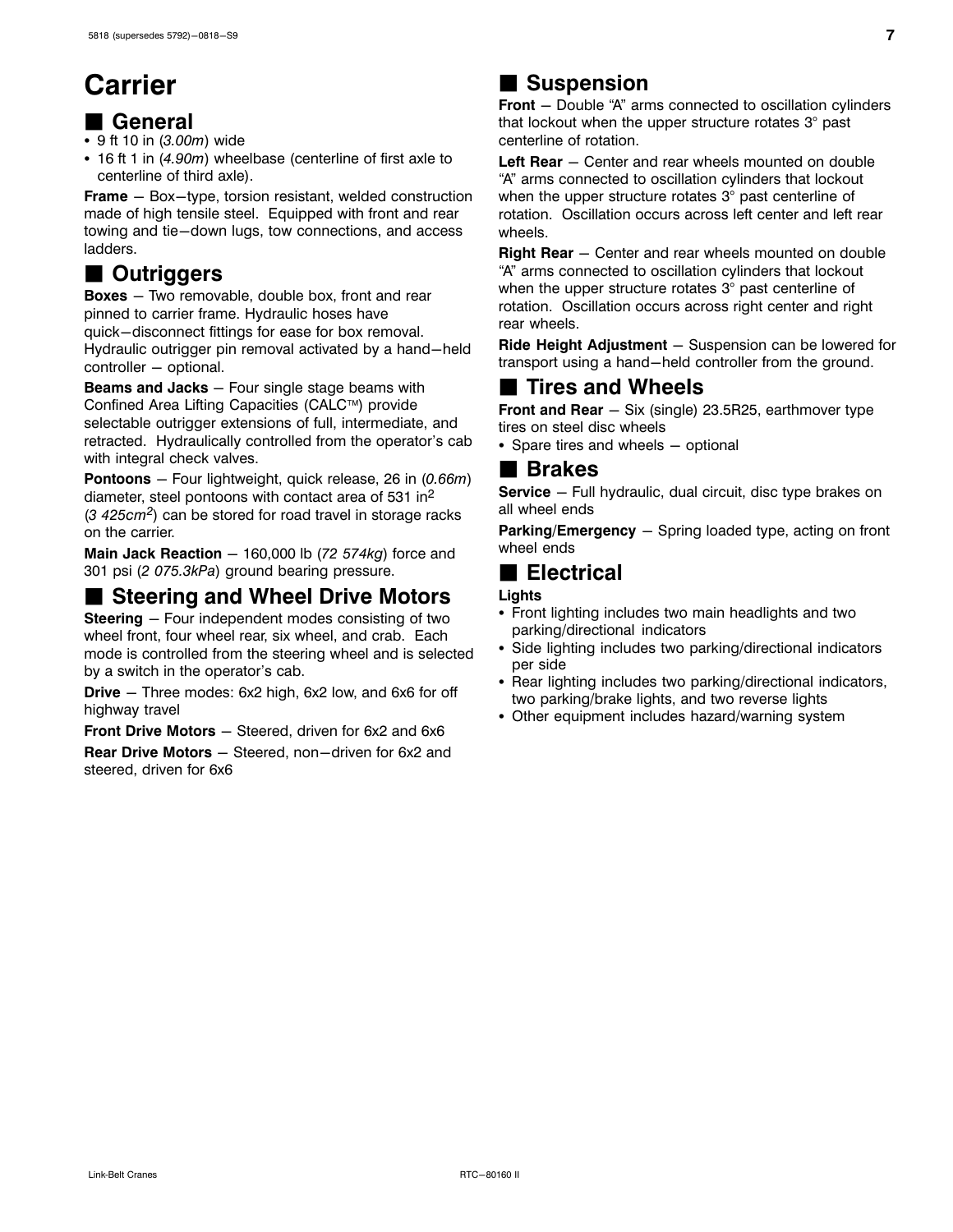### <span id="page-13-0"></span> $\blacksquare$  **Hydraulic System**

**Drive System** - Hydrostatic type consisting of two variable speed piston pumps supplying hydraulic power to six hydraulic cam lobe wheel drive motors computer controlled for smooth and reliable operation.

Filtration - One, 60-micron, full flow, line filter in the wheel motor case drain circuit. Filter includes an in-cab change indicator. Accessible for easy filter replacement.

### $\blacksquare$  **Maximum Speed**

15.8 mph (*25.4 km/h*)

### - **Gradeability**

### - **Paint**

Entire machine is pre-painted and oven baked with Highsolid Paint (2 part epoxy/polyester) and/or (2 part epoxy primer/2 part polyurethane top coat). Standard Link-Belt Red, Link-Belt Gray, and Gloss Black colors apply.

|                           |                | Ascending |                | <b>Descending</b> | <b>Side</b>    |         |  |
|---------------------------|----------------|-----------|----------------|-------------------|----------------|---------|--|
| Counterweight             | <b>Degrees</b> | % Grade   | <b>Degrees</b> | % Grade           | <b>Degrees</b> | % Grade |  |
| 0 with outriggers removed | 18.0           | 32%       | 1.0            | 2%                |                |         |  |
| 0                         | 15.0           | 27%       | 2.0            | 3%                |                |         |  |
| 16,700 lbs (7.6t)         | 13.0           | 23%       | 8.0            | 14%               |                |         |  |
| 20,300 lbs (9.2t)         | 12.0           | 21%       | 8.0            | 14%               | 3.0            | 5%      |  |
| 31,400 lbs (14.3t)        | 8.0            | 14%       | 11.0           | 19%               |                |         |  |
| 35,000 lbs (15.9t)        | 6.0            | 11%       | 12.0           | 21%               |                |         |  |
| 59,000 lbs (26.7t)        | 0.0            | 0%        | 10.0           | 18%               |                |         |  |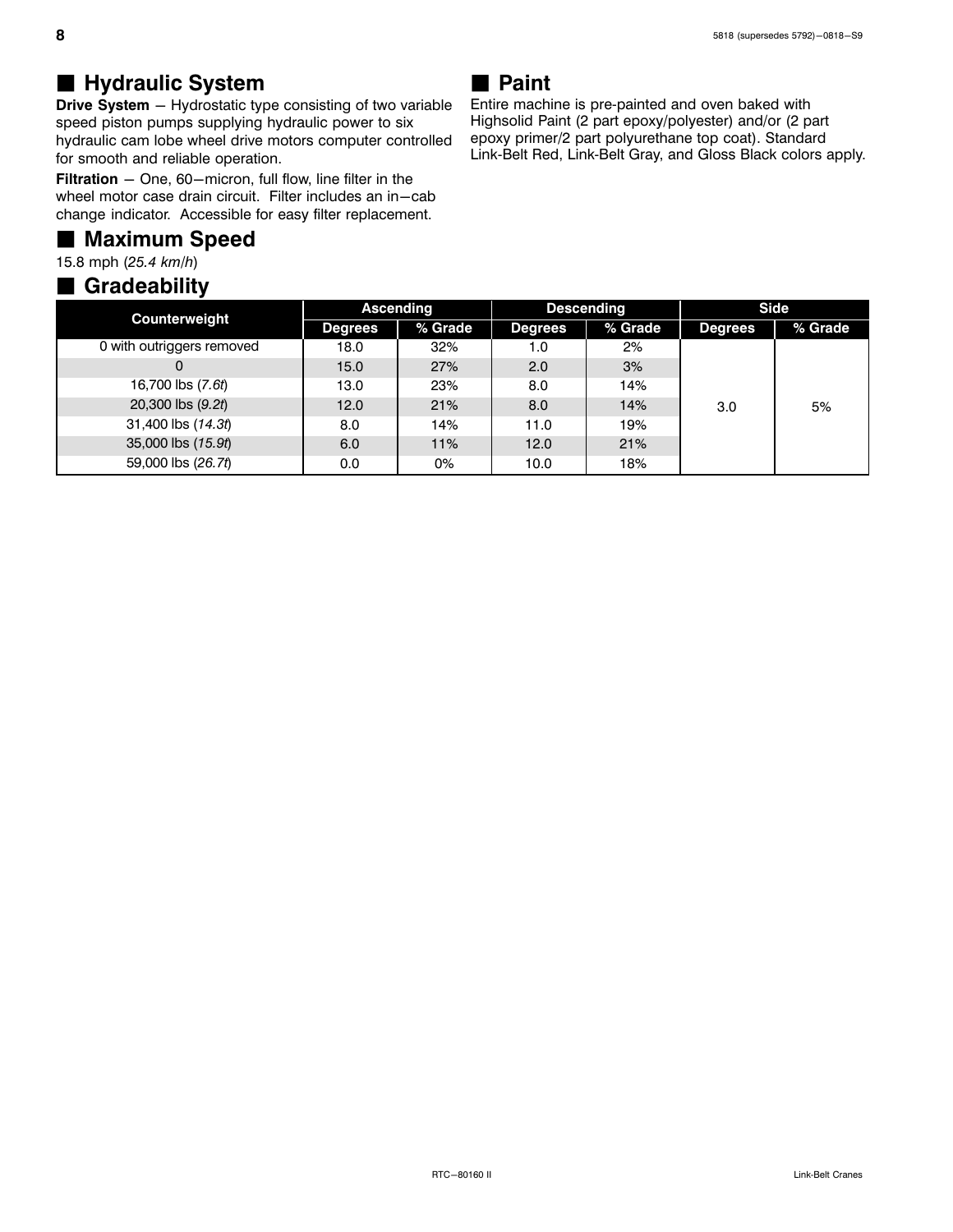## <span id="page-14-0"></span>**Axle Loads - Imperial**

|                                                                                       |                   | <b>Gross Vehicle</b> |                     | <b>Upper Facing Front</b> | <b>Upper Facing Rear</b> |                           |
|---------------------------------------------------------------------------------------|-------------------|----------------------|---------------------|---------------------------|--------------------------|---------------------------|
| Base machine with full tank of fuel and 35,000                                        |                   | Weight (1)           | <b>Front Axle</b>   | <b>Rear Axle</b><br>Group | <b>Front Axles</b>       | <b>Rear Axle</b><br>Group |
| Ib of counterweight                                                                   |                   | lb                   | Ib                  | lb                        | lb                       | $\mathbf{I}$              |
|                                                                                       | Tier 4f/Stage IV  | 143,200              | 42.959              | 100,241                   | 65,530                   | 77,670                    |
|                                                                                       | Tier 3/Stage IIIA | 142,750              | 42,876              | 99,874                    | 65,266                   | 77,483                    |
| Operator in cab                                                                       |                   | 250                  | 154                 | 96                        | $\overline{39}$          | 211                       |
| Hydraulic outrigger pin removal                                                       |                   | 206                  | 79                  | 127                       | 79                       | 127                       |
| Remove outrigger boxes and beams                                                      |                   | $-17,130$            | $-6,484$            | $-10,646$                 | $-6,684$                 | $-10,445$                 |
| Pintle hook, front                                                                    |                   | 13                   | 20                  | $-7$                      | 20                       | $-7$                      |
| Pintle hook, rear                                                                     |                   | 13                   | $-10$               | 23                        | $-10$                    | 23                        |
| Hydraulic counterweight removal                                                       |                   | 446                  | $-229$              | 675                       | $-229$                   | 675                       |
| 59,000 lb total counterweight                                                         |                   | 24.000               | $-12.808$           | 36.808                    | 31.257                   | $-7.257$                  |
| Remove 14,700 lb counterweight                                                        |                   | $-14,742$            | 7,867               | $-22.609$                 | $-19,200$                | 4,458                     |
| Remove 14,700 lb counterweight                                                        |                   | $-14,742$            | 7,867               | $-22,609$                 | $-19,200$                | 4,458                     |
| Remove 3,600 lb counterweight                                                         |                   | $-3,600$             | 1,921               | $-5,521$                  | $-4,689$                 | 1,089                     |
| Remove 2,000 lb counterweight – for one winch configuration only                      |                   | $-2.017$             | 1.304               | $-3.321$                  | $-2.855$                 | 838                       |
| Hoist drum follower - main                                                            |                   | 99                   | $-49$               | 148                       | $-49$                    | 148                       |
| Auxiliary winch with 675 ft of wire rope                                              |                   | 1,099                | $-618$              | 1,717                     | $-618$                   | 1,717                     |
| Remove auxiliary winch with 675 ft of wire rope - for two winch<br>configuration only |                   | $-2.922$             | 1,846               | $-4,768$                  | $-4.092$                 | 1,170                     |
| Hoist drum follower - auxiliary                                                       |                   | 101                  | $-75$               | 176                       | $-75$                    | 176                       |
| Remove 900 ft of wire rope – main winch                                               |                   | $-1.535$             | 575                 | $-2,110$                  | $-1,755$                 | 220                       |
| Remove 675 ft of wire rope - auxiliary winch                                          |                   | $-1,157$             | 662                 | $-1,819$                  | $-1,551$                 | 395                       |
| Substitute 675 ft of wire rope with 900 ft of wire rope $-$ auxiliary<br>winch        |                   | 378                  | $-216$              | 594                       | 507                      | $-129$                    |
| 360° mechanical swing lock                                                            |                   | 140                  | 57                  | 83                        | 50                       | 90                        |
| Air conditioning                                                                      |                   | 86                   | 42                  | 44                        | 24                       | 62                        |
| Auxiliary lifting sheave                                                              |                   | 120                  | 370                 | $-250$                    | $-277$                   | 397                       |
| Boom floodlight                                                                       |                   | 15                   | 40                  | $-25$                     | $-28$                    | 43                        |
| Fly mounting brackets to boom base for fly options                                    |                   | 277                  | 507                 | $-230$                    | $-294$                   | 571                       |
| 31-55 ft offsettable, two piece bi-fold fly - stowed                                  |                   | 2,739                | 4,859               | $-2,120$                  | $-2,753$                 | 5,492                     |
| 10-31-55 ft offsettable, three piece bi-fold fly - stowed                             |                   | 3,363                | 6,383               | $-3,020$                  | $-3,798$                 | 7,161                     |
| $10-31-55$ ft hydraulically offsettable, three piece bi-fold fly -<br>stowed          |                   | 3,804                | 7,592               | $-3,788$                  | $-4,667$                 | 8,471                     |
| Additional components for hydraulically offsettable fly                               |                   | 469                  | 1,026               | $-557$                    | $-665$                   | 1,134                     |
| 12 ton swivel hook ball (stowed at front/rear bumper)                                 |                   | 722                  | 1,153               | $-431$                    | $-598$                   | 1,320                     |
| 12 ton swivel hook ball (stowed at boom head)                                         |                   | 722                  | 2.092               | $-1,370$                  | $-1.537$                 | 2.259                     |
| 35 ton 1-sheave hook block (stowed at front/rear bumper)                              |                   | 1,100                | 1,756               | $-656$                    | $-911$                   | 2,011                     |
| 35 ton 1-sheave hook block (stowed at boom head)                                      |                   | 1,100                | 3,188               | $-2,088$                  | $-2,342$                 | 3,442                     |
| 80 ton 5-sheave hook block (stowed at front/rear bumper)                              |                   | 1,411                | 2,253               | $-842$                    | $-1,168$                 | 2,579                     |
| 80 ton 5-sheave hook block (stowed at boom head)                                      |                   | 1.411                | 4.089               | $-2.678$                  | $-3.004$                 | 4.415                     |
| 100 ton 6-sheave hook block (stowed at front/rear bumper)                             |                   | 1,750                | 2,794               | $-1,044$                  | $-1,449$                 | 3,199                     |
| 100 ton 6-sheave hook block (stowed at boom head)                                     |                   | 1,750                | 5,071               | $-3,321$                  | $-3,726$                 | 5,476                     |
| 150 ton 7-sheave hook block (stowed at front/rear bumper)                             |                   | 2,394                | 3,822               | $-1,428$                  | $-1,982$                 | 4,376                     |
| 150 ton 7-sheave hook block (stowed at boom head)                                     |                   | 2,394                | 6.938               | $-4,544$                  | $-5,097$                 | 7,491                     |
| Tire                                                                                  |                   |                      | <b>Maximum Load</b> |                           |                          |                           |
| 23.5R25                                                                               |                   |                      | 57.330 lb           |                           |                          |                           |

(1) Adjust gross vehicle weight and axle loading according to component weight. Note: All weights are ±3%.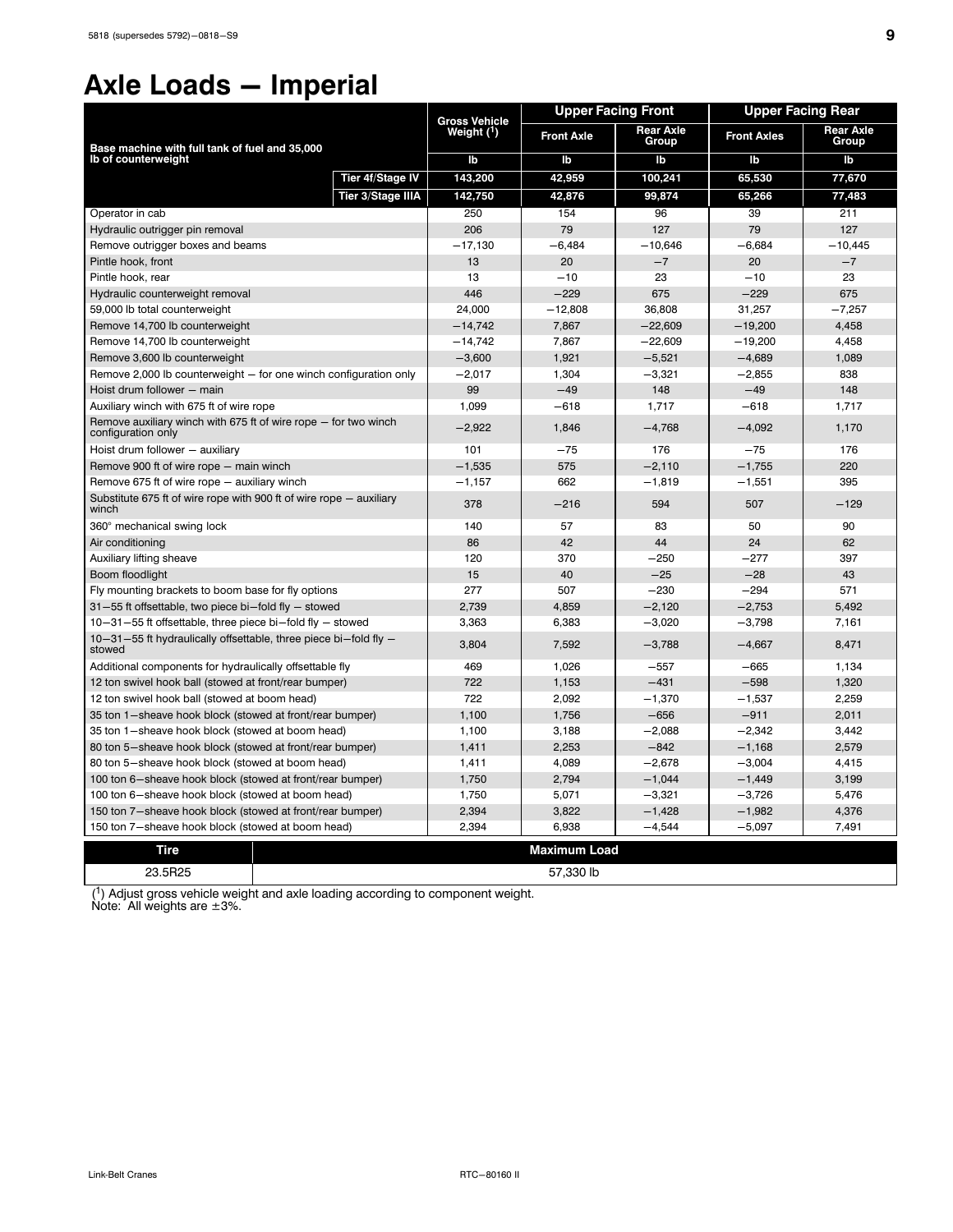## <span id="page-15-0"></span>**Axle Loads - Metric**

|                                                                                       |                   |                                    |                     | <b>Upper Facing Front</b> | <b>Upper Facing Rear</b> |                           |
|---------------------------------------------------------------------------------------|-------------------|------------------------------------|---------------------|---------------------------|--------------------------|---------------------------|
| Base machine with full tank of fuel and                                               |                   | <b>Gross Vehicle</b><br>Weight (1) | <b>Front Axle</b>   | Rear Axle<br>Group        | <b>Front Axles</b>       | <b>Rear Axle</b><br>Group |
| 15.9t of counterweight                                                                |                   | kg                                 | kg                  | kg                        | kg                       | kg                        |
|                                                                                       | Tier 4f/Stage IV  | 64 954                             | 19 486              | 454469                    | 29 724                   | 35 230                    |
|                                                                                       | Tier 3/Stage IIIA | 64 750                             | 19 4 48             | 45 302                    | 29 604                   | 35 146                    |
| Operator in cab                                                                       |                   | 113                                | 70                  | 44                        | 18                       | 96                        |
| Hydraulic outrigger pin removal                                                       |                   | 93                                 | 36                  | 58                        | 36                       | 58                        |
| Remove outrigger boxes and beams                                                      |                   | $-7770$                            | $-2941$             | $-4829$                   | $-3032$                  | $-4738$                   |
| Pintle hook, front                                                                    |                   | 6                                  | 9                   | $-3$                      | 9                        | $-3$                      |
| Pintle hook, rear                                                                     |                   | 6                                  | $-4$                | 10                        | $-4$                     | 10                        |
| Hydraulic counterweight removal                                                       |                   | 202                                | $-104$              | 306                       | $-104$                   | 306                       |
| 26.7t total counterweight                                                             |                   | 10886                              | -5 809              | 16 696                    | 14 178                   | $-3292$                   |
| Remove 6.7t counterweight                                                             |                   | $-6667$                            | 3 5 6 8             | $-10255$                  | $-8709$                  | 2022                      |
| Remove 6.7t counterweight                                                             |                   | $-6687$                            | 3568                | $-10255$                  | $-8709$                  | 2022                      |
| Remove 1.6t counterweight                                                             |                   | $-1633$                            | 871                 | $-2504$                   | $-2127$                  | 494                       |
| Remove 0.9t counterweight $-$ for one winch configuration only                        |                   | $-915$                             | 592                 | $-1506$                   | $-1295$                  | 380                       |
| Hoist drum follower - main                                                            |                   | 45                                 | $-22$               | 67                        | $-22$                    | 67                        |
| Auxiliary winch with 205.7m of wire rope                                              |                   | 498                                | $-280$              | 779                       | $-280$                   | 779                       |
| Remove auxiliary winch with 205.7m of wire rope - for two winch<br>configuration only |                   | $-1,326$                           | 837                 | $-2163$                   | $-1856$                  | 531                       |
| Hoist drum follower - auxiliary                                                       |                   | 46                                 | $-34$               | 80                        | $-34$                    | 80                        |
| Remove 274.3kg of wire rope - main winch                                              |                   | $-696$                             | 261                 | $-957$                    | $-796$                   | 100                       |
| Remove 205.7 $m$ of wire rope $-$ auxiliary winch                                     |                   | $-525$                             | 300                 | $-825$                    | $-704$                   | 179                       |
| Substitute 205.7m of wire rope with 274.3kg of wire rope – auxiliary<br>winch         |                   | 171                                | $-98$               | 270                       | 230                      | $-59$                     |
| 360° mechanical swing lock                                                            |                   | 64                                 | 26                  | 37                        | 23                       | 41                        |
| Air conditioning                                                                      |                   | 39                                 | 19                  | 20                        | 11                       | 28                        |
| Auxiliary lifting sheave                                                              |                   | 54                                 | 168<br>$-113$       |                           | $-126$                   | 180                       |
| Boom floodlight                                                                       |                   | $\overline{7}$                     | 18                  | $-11$                     | $-13$                    | 20                        |
| Fly mounting brackets to boom base for fly options                                    |                   | 126                                | 230                 | $-104$                    | $-133$                   | 259                       |
| $9.4 - 16.7m$ offsettable, two piece bi-fold fly - stowed                             |                   | 1 2 4 2                            | 2 2 0 4             | $-962$                    | $-1249$                  | 2 4 9 1                   |
| $3.0 - 9.4 - 16.7m$ offsettable, three piece bi-fold fly - stowed                     |                   | 1525                               | 2895                | $-1370$                   | $-1723$                  | 3 2 4 8                   |
| 3.0-9.4-16.7m hydraulically offsettable, three piece bi-fold fly -<br>stowed          |                   | 1725                               | 3 4 4 3             | $-1718$                   | $-2117$                  | 3842                      |
| Additional components for hydraulically offsettable fly                               |                   | 213                                | 465                 | $-253$                    | $-302$                   | 514                       |
| 10.8t swivel hook ball (stowed at front/rear bumper)                                  |                   | 327                                | 523                 | $-195$                    | $-271$                   | 599                       |
| 10.8t swivel hook ball (stowed at boom head)                                          |                   | 327                                | 949                 | $-622$                    | $-697$                   | 1025                      |
| 31.7t 1-sheave hook block (stowed at front/rear bumper)                               |                   | 499                                | 797                 | $-298$                    | $-413$                   | 912                       |
| 31.7t 1-sheave hook block (stowed at boom head)                                       |                   | 499                                | 1446                | $-947$                    | $-1062$                  | 1561                      |
| 72.5t 5-sheave hook block (stowed at front/rear bumper)                               |                   | 640                                | 1022                | $-382$                    | $-530$                   | 1 170                     |
| 72.5t 5-sheave hook block (stowed at boom head)                                       |                   | 640                                | 1855                | $-1215$                   | $-1,363$                 | 2003                      |
| 90.7t 6-sheave hook block (stowed at front/rear bumper)                               |                   | 794                                | 1 2 6 7             | $-473$                    | $-657$                   | 1451                      |
| 90.7t 6-sheave hook block (stowed at boom head)                                       |                   | 794                                | 2 300               | $-1507$                   | $-1690$                  | 2 4 8 4                   |
| 136.0t 7-sheave hook block (stowed at front/rear bumper)                              | 1086              | 1 7 3 4                            | $-648$              | $-899$                    | 1985                     |                           |
| 136.0t 7-sheave hook block (stowed at boom head)                                      | 1086              | 3 1 4 7                            | $-2061$             | $-2312$                   | 3 3 9 8                  |                           |
| Tire                                                                                  |                   |                                    | <b>Maximum Load</b> |                           |                          |                           |
| 23.5R25                                                                               |                   |                                    | 26 004kg            |                           |                          |                           |
| $(1)$ Adjust gross vehicle weight and axle loading according to component weight.     |                   |                                    |                     |                           |                          |                           |

Note: All weights are  $\pm 3\%$ .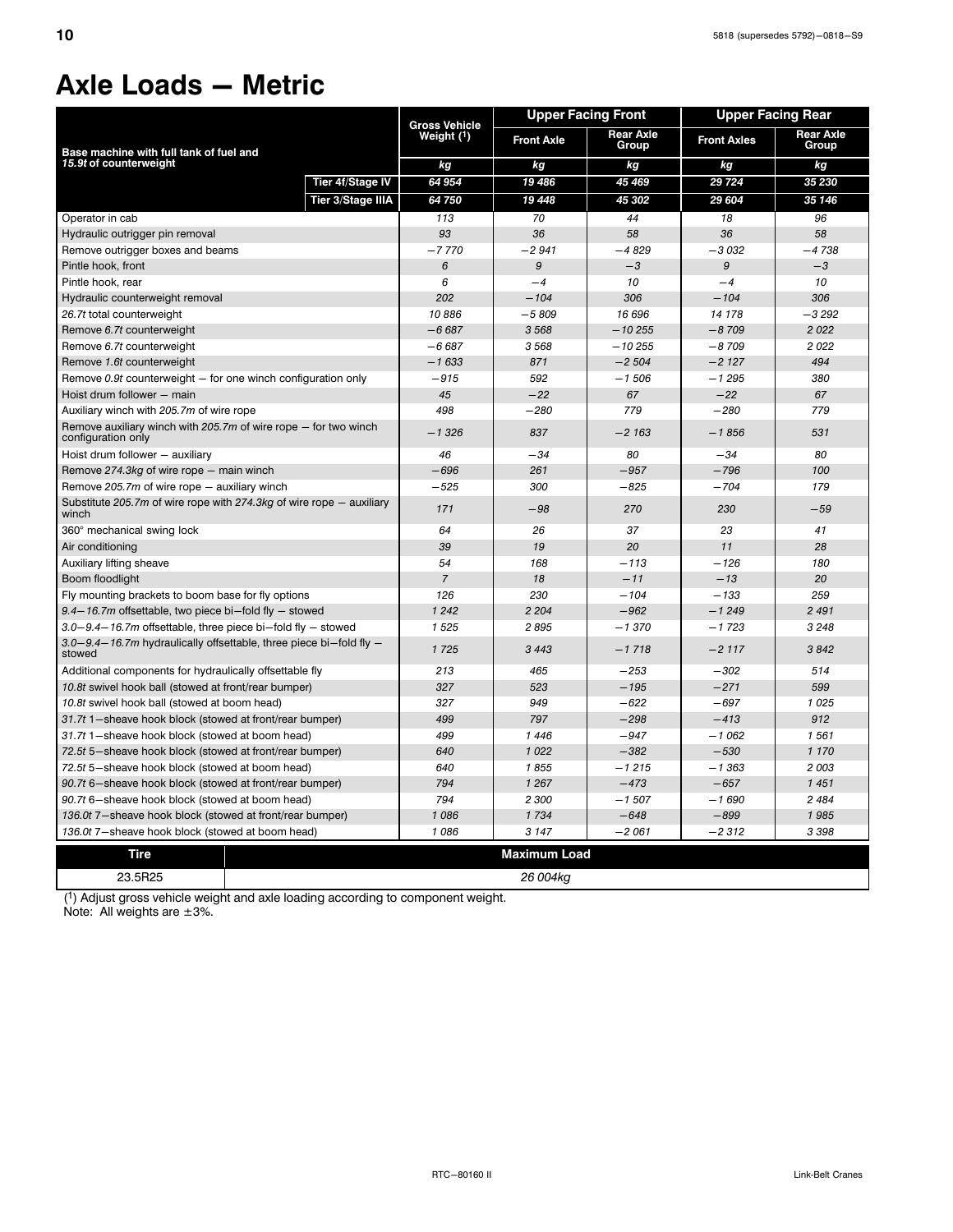## <span id="page-16-0"></span>**Transport Configuration and Weights**



- 
- 
- Hoist drum followers Main and Auxiliary<br>• Auxiliary lifting sheave<br>• Air conditioning<br>• Hydraulic outrigger pin removal
- 
- 
- 
- (*22 906kg*) (*7.92m*) (*5 670kg*) (*27 123kg*) (*35 487kg*) (*20.3cm*) **<sup>B</sup>** - 18 in (*0.46m*) or 24 in (*0.61m*) Normal Suspension Collapsed Suspension<br>14 ft 1 in (4.29m) 13 ft 10 in (4.22m) **<sup>C</sup>** [with 18 in (*0.46m*) Trailer] 14 ft 1 in (*4.29m*) 13 ft 10 in (*4.22m*) **<sup>C</sup>** [with 24 in (*0.61m*) Trailer] 14 ft 7 in (*4.45m*) 14 ft 4 in (*4.37m*)
	-

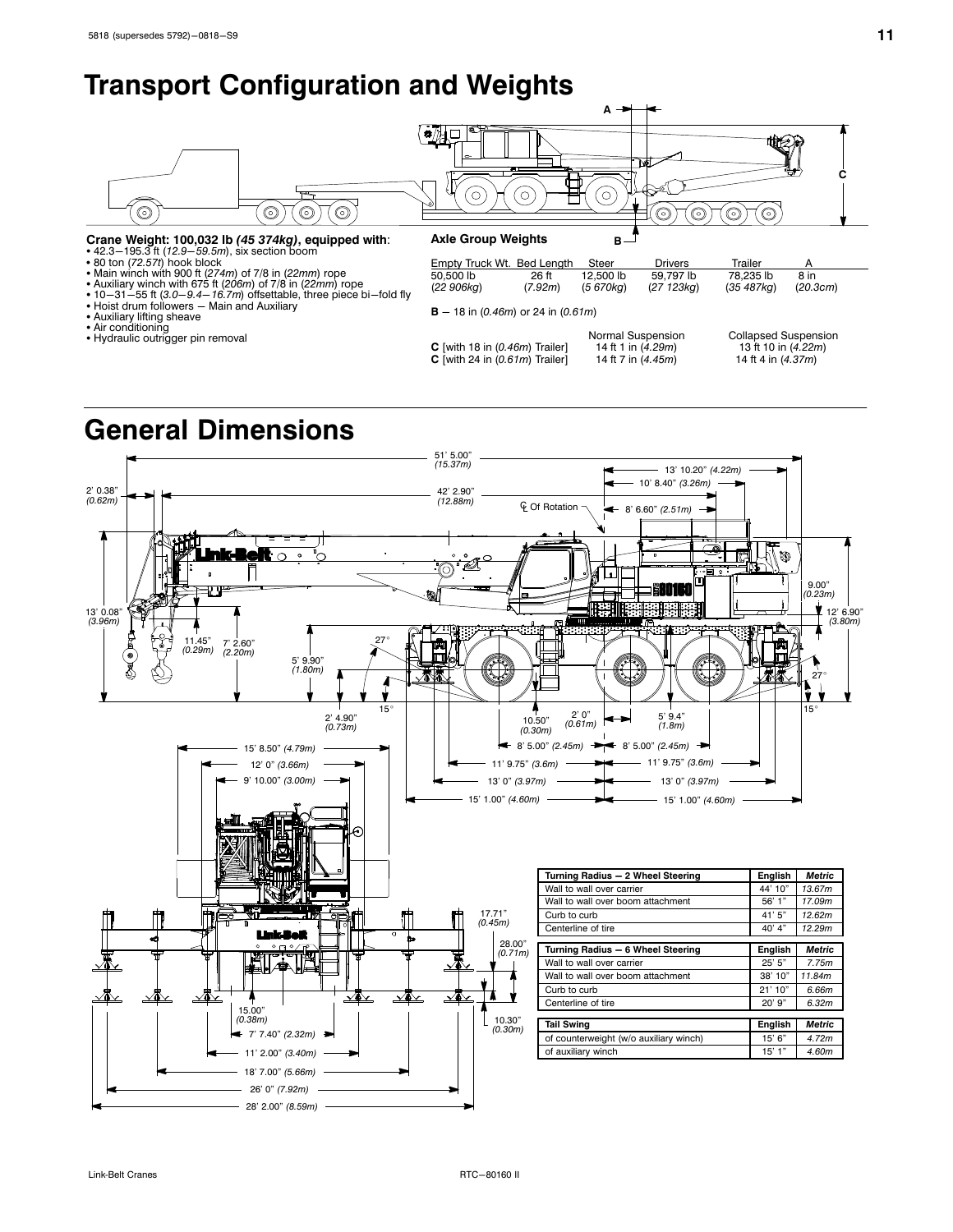## <span id="page-17-0"></span>**Boom Extend Modes**

|       | <b>Boom Length</b>    |                |           | <b>Telescope Length</b>       |                |           |                                                                                           |
|-------|-----------------------|----------------|-----------|-------------------------------|----------------|-----------|-------------------------------------------------------------------------------------------|
| ft    | $\mathbf{m}$          | T5             | Τ4        | T3                            | T <sub>2</sub> | T1        |                                                                                           |
| 42.3  | 12.88                 |                |           |                               |                |           |                                                                                           |
| 55    | 16.8                  | 44%            |           |                               |                |           | 42.3 ft (12.88m)                                                                          |
| 70    | 21.3                  | 96%            |           |                               |                |           | Extend<br>Base                                                                            |
| 85    | 25.9                  | 100%           | 46%       |                               |                |           |                                                                                           |
| 100   | 30.5                  | 100%           | 97%       |                               |                |           |                                                                                           |
| 115   | 35.1                  | 100%           | 100%      | 46%                           |                |           |                                                                                           |
| 130   | 39.6                  | 100%           | 100%      | 95%                           |                |           | 195.3 ft (59 <i>.</i> 52 <i>m</i> )                                                       |
| 145   | 44.2                  | 100%           | 100%      | 100%                          | 43%            |           | T5<br>T <sub>4</sub><br>T <sub>3</sub><br>T <sub>2</sub><br>T <sub>1</sub><br><b>Base</b> |
| 160   | 48.8                  | 100%           | 100%      | 100%                          | 90%            |           |                                                                                           |
| 175   | 53.3                  | 100%           | 100%      | 100%                          | 100%           | 37%       |                                                                                           |
| 185   | 56.4                  | 100%           | 100%      | 100%                          | 100%           | 68%       |                                                                                           |
| 195.3 | 59.52                 | 100%           | 100%      | 100%                          | 100%           | 100%      |                                                                                           |
| ft    | <b>Boom Length</b>    | T <sub>5</sub> | Τ4        | <b>Telescope Length</b><br>T3 | T2             | T1        |                                                                                           |
| 42.3  | $\mathsf{m}$<br>12.88 |                |           |                               |                |           |                                                                                           |
| 55    | 16.8                  | 44%            |           |                               |                |           | 42.3 ft (12.88m)                                                                          |
| 70    | 21.3                  | 90%            | 6%        |                               |                |           | <b>Extend</b><br>Base                                                                     |
| 85    | 25.9                  | 90%            | 57%       |                               |                |           |                                                                                           |
| 100   | 30.5                  | 90%            | 90%       | 17%                           |                |           |                                                                                           |
| 115   | 35.1                  | 90%            | 90%       | 66%                           |                |           |                                                                                           |
| 130   | 39.6                  | 90%            | 90%       | 90%                           | 24%            |           | 180.3 ft (54.94m)                                                                         |
| 145   | 44.2                  | 90%            | 90%       | 90%                           | 71%            |           | T <sub>3</sub><br>T <sub>2</sub><br>T1<br>T5<br>T4<br>Base                                |
| 160   | 48.8                  | 90%            | 90%       | 90%                           | 90%            | 28%       |                                                                                           |
| 170   | 51.8                  | 90%            | 90%       | 90%                           | 90%            | 59%       |                                                                                           |
| 180.3 | 54.94                 | 90%            | 90%       | 90%                           | 90%            | 91%       |                                                                                           |
|       | <b>Boom Length</b>    |                |           | <b>Telescope Length</b>       |                |           |                                                                                           |
| ft    | $\mathsf{m}$          | T5             | Τ4        | T3                            | T2             | T1        | 42.3 ft (12.88m)                                                                          |
| 42.3  | 12.88                 |                |           |                               |                |           |                                                                                           |
| 55    | 16.8                  | 44%            |           |                               |                |           | <b>Extend</b><br><b>Base</b>                                                              |
| 70    | 21.3                  | 46%            | 47%       | 1%                            |                |           |                                                                                           |
| 85    | 25.9                  | 46%            | 47%       | 50%                           |                |           |                                                                                           |
| 100   | 30.5                  | 46%            | 47%       | 90%                           | 9%             |           | 155.0 ft (47.23m)                                                                         |
| 115   | 35.1                  | 46%            | 47%       | 90%                           | 45%            |           |                                                                                           |
| 130   | 39.6                  | 46%            | 47%       | 90%                           | 90%            | 13%       | T1<br>T5<br>T3<br>T2<br>Base                                                              |
| 145   | 44.2                  | 46%            | 47%       | 90%                           | 90%            | 60%       |                                                                                           |
| 155   | 47.23                 | 46%            | 47%       | 90%                           | 90%            | 91%       |                                                                                           |
|       | <b>Boom Length</b>    |                |           | <b>Telescope Length</b>       |                |           |                                                                                           |
| ft    | $\mathbf{m}$          | T <sub>5</sub> | <b>T4</b> | T3                            | T <sub>2</sub> | T1        | 42.3 ft (12.88m)                                                                          |
| 42.3  | 12.88                 |                |           |                               |                |           | <b>Base</b><br><b>Extend</b>                                                              |
| 55    | 16.8                  | 44%            |           |                               |                |           |                                                                                           |
| 70    | 21.3                  | 46%            | 47%       | 1%                            |                |           |                                                                                           |
| 85    | 25.9                  | 46%            | 47%       | 49%                           | 2%             |           |                                                                                           |
| 100   | 30.5                  | 46%            | 47%       | 49%                           | 49%            |           | 129.6 ft (39.49m)                                                                         |
|       |                       |                |           |                               |                |           | T <sub>5</sub><br>T <sub>2</sub><br>T1<br>T3<br>Base<br>Τ4                                |
| 115   | 35.1                  | 46%            | 47%       | 49%                           | 50%            | 46%       |                                                                                           |
| 129.6 | 39.49                 | 46%            | 47%       | 49%                           | 50%            | 91%       |                                                                                           |
|       | <b>Boom Length</b>    |                |           | <b>Telescope Length</b>       |                |           |                                                                                           |
| ft    | $\mathbf{m}$          | T <sub>5</sub> | <b>T4</b> | T <sub>3</sub>                | T <sub>2</sub> | <b>T1</b> | 42.3 ft (12.88m)                                                                          |
|       |                       |                |           |                               |                |           | <b>Base</b><br><b>Extend</b>                                                              |
| 42.3  | 12.88                 |                |           |                               |                |           |                                                                                           |
| 56.4  | 17.18                 | 0%             | 47%       |                               |                |           |                                                                                           |
| 71.3  | 21.72                 | 0%             | 47%       | 49%                           |                |           | <b>FIXED</b><br>103.7 ft (31.61 <i>m</i> )                                                |
|       |                       |                |           |                               |                |           |                                                                                           |
| 87.1  | 26.53                 | 0%             | 47%       | 49%                           | 50%            |           | T2<br>T1<br>TЗ<br>Base<br>14                                                              |
| 103.7 | 31.61                 | 0%             | 47%       | 49%                           | 50%            | 51%       |                                                                                           |
|       |                       |                |           |                               |                |           |                                                                                           |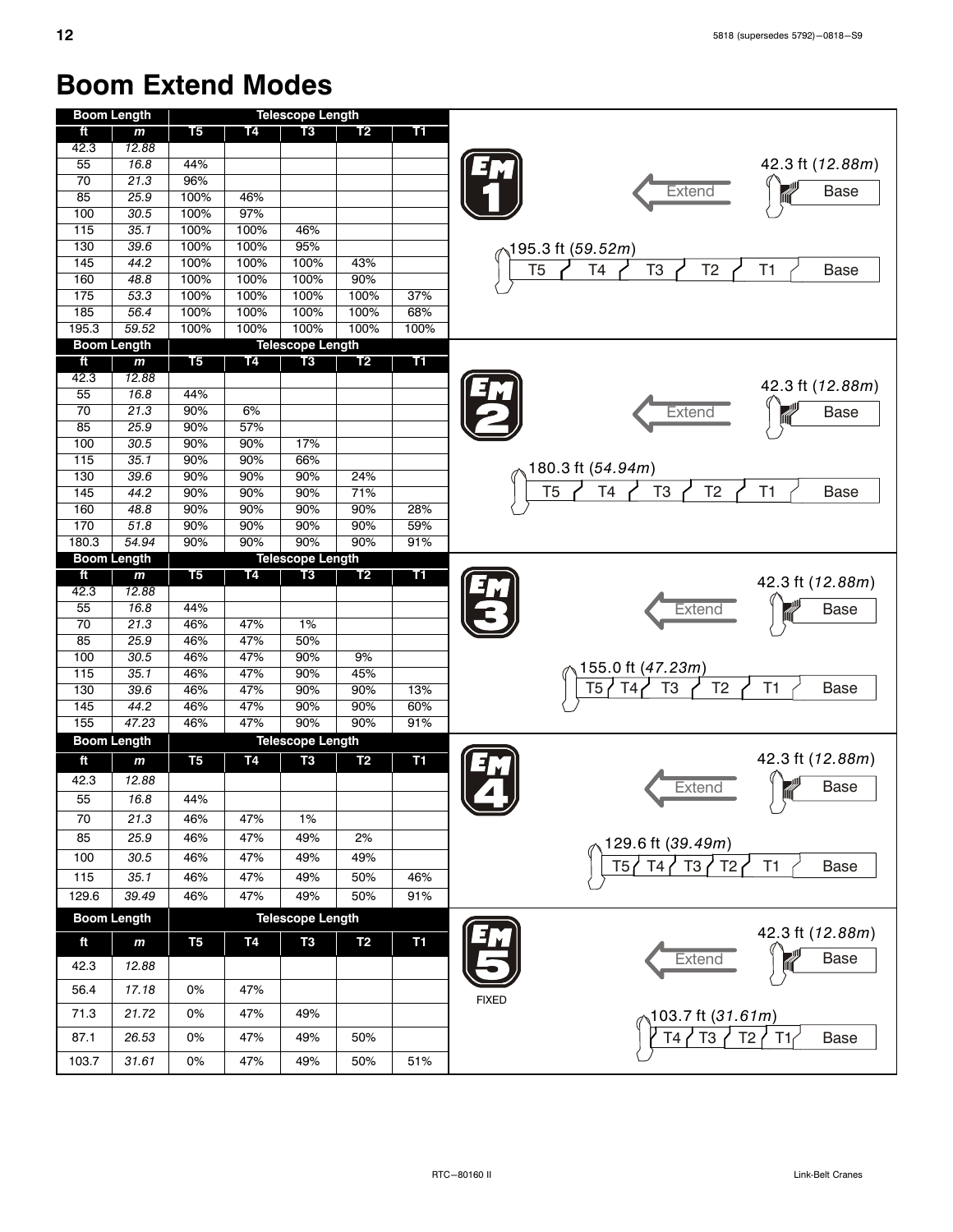## <span id="page-18-0"></span>**Working Range Diagram**



**Operating Radius From Axis Of Rotation In Feet**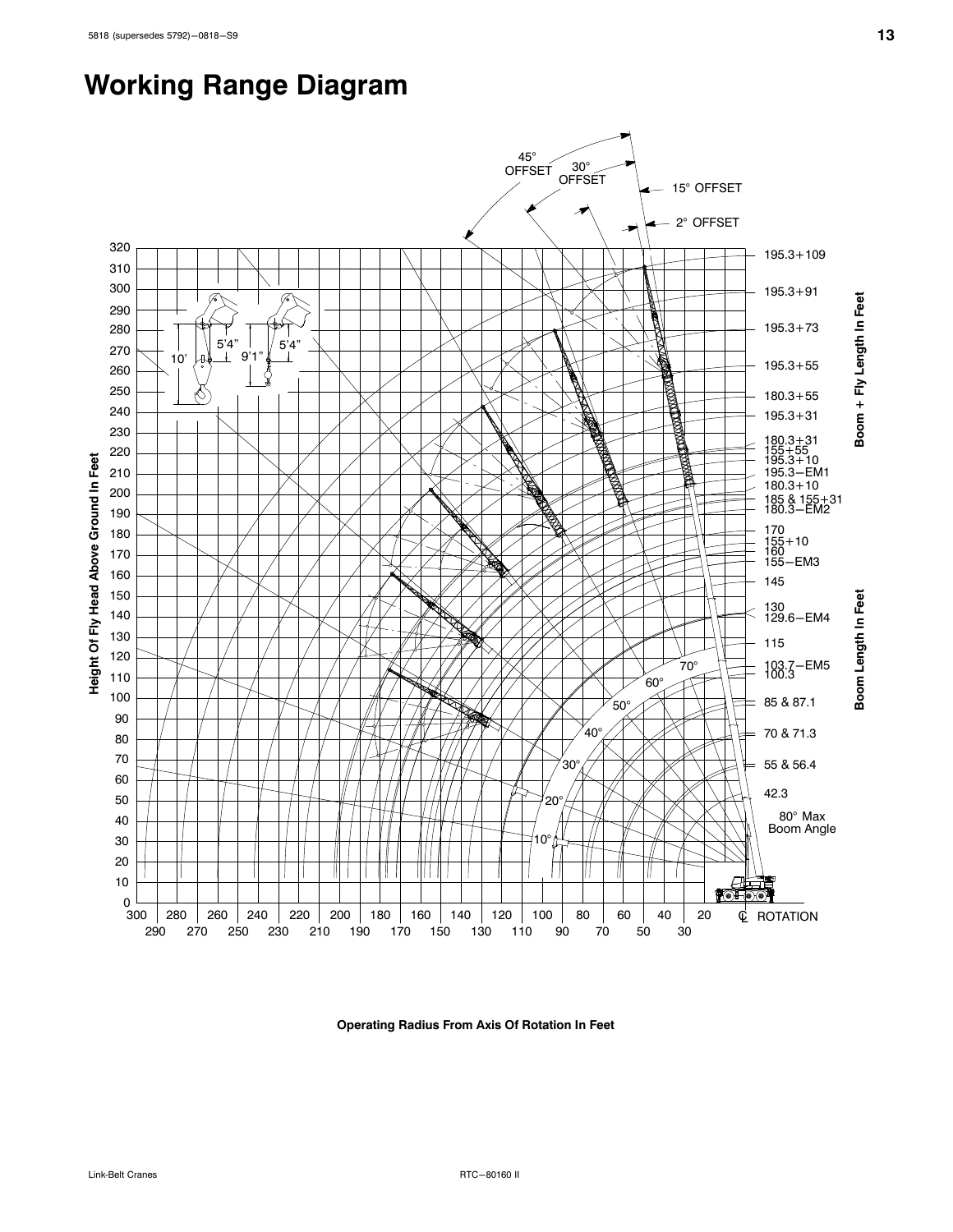| 35,000 lb Counterweight - Fully Extended Outriggers - 360° Rotation<br>(All Capacities Are Listed In Pounds) |         |                 |                |              |                  |        |                         |        |        |        |        |        |        |                |        |                                    |
|--------------------------------------------------------------------------------------------------------------|---------|-----------------|----------------|--------------|------------------|--------|-------------------------|--------|--------|--------|--------|--------|--------|----------------|--------|------------------------------------|
|                                                                                                              |         |                 |                |              |                  |        | <b>Boom Length (ft)</b> |        |        |        |        |        |        |                |        |                                    |
| <b>Radius</b><br>(f <sup>t</sup> )                                                                           | 42.3    | $55 -$<br>56.35 | $70 -$<br>71.2 | $85 -$<br>87 | $100 -$<br>103.7 | 115    | $129.5 -$<br>130        | 145    | 155    | 160    | 170    | 175    | 180.2  | 185            | 195.3  | <b>Radius</b><br>(f <sup>t</sup> ) |
| 8                                                                                                            | 280,000 |                 |                |              |                  |        |                         |        |        |        |        |        |        |                |        | 8                                  |
| 9                                                                                                            | 265,600 |                 |                |              |                  |        |                         |        |        |        |        |        |        |                |        | 9                                  |
| 10                                                                                                           | 251.200 | 157,100         | 151.700        |              |                  |        |                         |        |        |        |        |        |        |                |        | 10                                 |
| 12                                                                                                           | 226,200 | 157,100         | 144,800        |              |                  |        |                         |        |        |        |        |        |        |                |        | 12                                 |
| 15                                                                                                           | 189,800 | 157,100         | 134,400        | 110,100      |                  |        |                         |        |        |        |        |        |        |                |        | 15                                 |
| 20                                                                                                           | 140,500 | 143,600         | 116,200        | 104,800      | 80,700           | 61,300 |                         |        |        |        |        |        |        |                |        | 20                                 |
| 25                                                                                                           | 109,900 | 113,200         | 102,200        | 92,300       | 76,200           | 61,300 | 49,400                  |        |        |        |        |        |        |                |        | 25                                 |
| 30                                                                                                           | 89,100  | 92,400          | 91,100         | 82,300       | 67,300           | 61,300 | 47,200                  | 44,300 | 35,500 | 30,200 |        |        |        |                |        | 30                                 |
| 35                                                                                                           |         | 76,900          | 77,000         | 74,100       | 65.000           | 61,300 | 45.100                  | 43,800 | 35,500 | 30,200 | 28.000 | 24.400 | 24,900 | 18.800         |        | 35                                 |
| 40                                                                                                           |         | 60,200          | 62,400         | 62,600       | 61,900           | 57,200 | 40,500                  | 39,700 | 35,500 | 30,200 | 28,000 | 24,400 | 24,900 | 18,800         | 16,900 | 40                                 |
| 45                                                                                                           |         | 48,700          | 51.000         | 51,200       | 50.500           | 49.200 | 36.600                  | 36,300 | 32,600 | 30,200 | 28,000 | 24,400 | 24,900 | 18,800         | 16.900 | 45                                 |
| 50                                                                                                           |         |                 | 42,500         | 42,800       | 42,100           | 40,900 | 33,200                  | 33,300 | 29,700 | 28,700 | 28,000 | 24,400 | 24,900 | 18,800         | 16,900 | 50                                 |
| 55                                                                                                           |         |                 | 36,800         | 36,400       | 35,800           | 34,500 | 30,200                  | 30,700 | 27,100 | 26,500 | 27,600 | 24,400 | 24,900 | 18,800         | 16,900 | 55                                 |
| 60                                                                                                           |         |                 | 31,900         | 31.500       | 30.900           | 29.700 | 27.600                  | 28,400 | 24.800 | 24,600 | 25,700 | 23.500 | 24.000 | 18,800         | 16.900 | 60                                 |
| 65                                                                                                           |         |                 |                | 28,900       | 27,400           | 26,900 | 25,300                  | 25,400 | 22,800 | 22,900 | 24,000 | 21,800 | 22,100 | 18,800         | 16,900 | 65                                 |
| 70                                                                                                           |         |                 |                | 25,500       | 24,900           | 23,600 | 23,000                  | 22,100 | 20,900 | 21,400 | 22,400 | 20,300 | 20,400 | 18,800         | 16,900 | 70                                 |
| 75                                                                                                           |         |                 |                | 22,600       | 22,900           | 21,600 | 21,000                  | 20,100 | 18,800 | 19,900 | 20,600 | 19,000 | 18,900 | 18,800         | 16,900 | 75                                 |
| 80                                                                                                           |         |                 |                |              | 20,500           | 20,300 | 19,800                  | 18,900 | 16,700 | 18,700 | 18,200 | 17,800 | 17,500 | 17,700         | 16,900 | 80                                 |
| 85                                                                                                           |         |                 |                |              | 18.700           | 18.600 | 17.900                  | 17,700 | 14,700 | 16.900 | 16.400 | 16.700 | 15,900 | 16.400         | 15.700 | 85                                 |
| 90                                                                                                           |         |                 |                |              | 16,900           | 16,900 | 16,300                  | 16,300 | 12,900 | 15,100 | 14,600 | 15,100 | 14,100 | 14,600         | 14,200 | 90                                 |
| 95                                                                                                           |         |                 |                |              | 10,400           | 15,300 | 14,800                  | 14,700 | 11,300 | 14,000 | 13,000 | 13,500 | 12,600 | 13,100         | 12,600 | 95                                 |
| 100                                                                                                          |         |                 |                |              |                  | 13,800 | 13,800                  | 13,300 | 10.000 | 12,900 | 11,600 | 12,100 | 11,200 | 11,700         | 11,200 | 100                                |
| 105                                                                                                          |         |                 |                |              |                  | 12,600 | 12,500                  | 12,100 | 8,700  | 11,600 | 10,400 | 10,900 | 9,900  | 10,400         | 10.000 | 105                                |
| 110                                                                                                          |         |                 |                |              |                  |        | 11,400                  | 10,900 | 7,600  | 10,500 | 9,300  | 9,800  | 8,800  | 9,300          | 8,900  | 110                                |
| 115                                                                                                          |         |                 |                |              |                  |        | 10,400                  | 9.900  | 6,700  | 9,500  | 8,300  | 8,800  | 7,800  | 8,300          | 7,900  | 115                                |
| 120                                                                                                          |         |                 |                |              |                  |        | 9,400                   | 9,000  | 5,700  | 8,600  | 7,400  | 7,900  | 6,900  | 7,400          | 7,000  | 120                                |
| 125                                                                                                          |         |                 |                |              |                  |        |                         | 8,100  | 4,900  | 7,700  | 6,500  | 7,000  | 6,100  | 6,600          | 6,200  | 125                                |
| 130                                                                                                          |         |                 |                |              |                  |        |                         | 7,400  | 4,200  | 7,000  | 5,800  | 6,300  | 5,300  | 5,800          | 5,400  | 130                                |
| 135                                                                                                          |         |                 |                |              |                  |        |                         | 6.700  | 3,500  | 6,300  | 5,100  | 5,600  | 4,700  | 5,100          | 4,700  | 135                                |
| 140                                                                                                          |         |                 |                |              |                  |        |                         |        | 2,800  | 5,600  | 4,400  | 4,900  | 4,000  | 4,500          | 4,100  | 140                                |
| 145                                                                                                          |         |                 |                |              |                  |        |                         |        | 2,300  | 5,000  | 3,800  | 4,300  | 3,400  | 3,900          | 3,500  | 145                                |
| 150                                                                                                          |         |                 |                |              |                  |        |                         |        |        | 4,500  | 3,300  | 3,800  | 2,900  | 3,400          | 3,000  | 150                                |
| 155                                                                                                          |         |                 |                |              |                  |        |                         |        |        |        | 2.800  | 3.300  | 2.400  | 2.800          | 2.500  | 155                                |
| 160                                                                                                          |         |                 |                |              |                  |        |                         |        |        |        | 2.300  | 2,800  | 1,900  | 2.400          | 2.000  | 160                                |
| 165<br>170                                                                                                   |         |                 |                |              |                  |        |                         |        |        |        |        | 2,400  | 1,500  | 1,900          | 1,500  | 165<br>170                         |
| 175                                                                                                          |         |                 |                |              |                  |        |                         |        |        |        |        |        |        | 1,500<br>1,200 | 1,100  | 175                                |
| Note: Capacities depict multiple boom modes.                                                                 |         |                 |                |              |                  |        |                         |        |        |        |        |        |        |                |        |                                    |

## <span id="page-19-0"></span>**Main Boom Lift Capacity Charts - Imperial**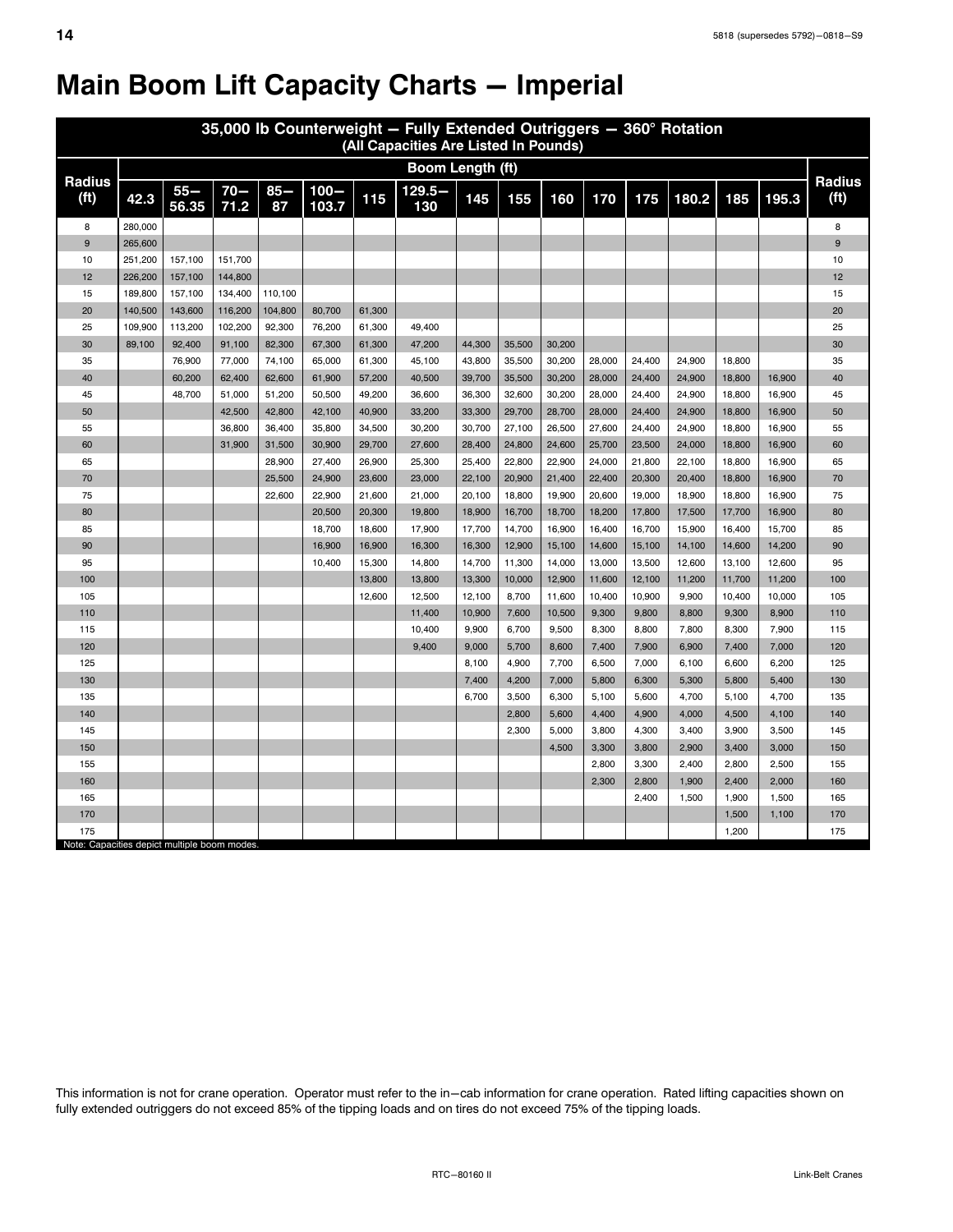<span id="page-20-0"></span>

|                                                                                                                                                   |                     |         |         |                  |                  |                  | 59,000 lb Counterweight - Fully Extended Outriggers - 360° Rotation<br>(All Capacities Are Listed In Pounds) |                  |                  |                  |                  |                  |                  |                  |                  |                                    |
|---------------------------------------------------------------------------------------------------------------------------------------------------|---------------------|---------|---------|------------------|------------------|------------------|--------------------------------------------------------------------------------------------------------------|------------------|------------------|------------------|------------------|------------------|------------------|------------------|------------------|------------------------------------|
|                                                                                                                                                   |                     |         |         |                  |                  |                  | Boom Length (ft)                                                                                             |                  |                  |                  |                  |                  |                  |                  |                  |                                    |
| <b>Radius</b><br>(f <sup>t</sup> )                                                                                                                | 42.3                | $55 -$  | $70 -$  | $85 -$           | $100 -$          | 115              | $129.5 -$                                                                                                    | 145              | 155              | 160              | 170              | 175              | 180.2            | 185              | 195.3            | <b>Radius</b><br>(f <sup>t</sup> ) |
|                                                                                                                                                   |                     | 56.35   | 71.2    | 87               | 103.7            |                  | 130                                                                                                          |                  |                  |                  |                  |                  |                  |                  |                  |                                    |
| $\overline{7}$                                                                                                                                    | 320,000**           |         |         |                  |                  |                  |                                                                                                              |                  |                  |                  |                  |                  |                  |                  |                  | $\overline{7}$                     |
| 8<br>8                                                                                                                                            | 300,000*<br>280,000 |         |         |                  |                  |                  |                                                                                                              |                  |                  |                  |                  |                  |                  |                  |                  | 8<br>8                             |
| 9                                                                                                                                                 | 268,800             |         |         |                  |                  |                  |                                                                                                              |                  |                  |                  |                  |                  |                  |                  |                  | 9                                  |
| 10                                                                                                                                                | 254,200             | 157,100 | 151,700 |                  |                  |                  |                                                                                                              |                  |                  |                  |                  |                  |                  |                  |                  | 10                                 |
| 12                                                                                                                                                | 229,000             | 157,100 | 144,800 |                  |                  |                  |                                                                                                              |                  |                  |                  |                  |                  |                  |                  |                  | 12                                 |
| 15                                                                                                                                                | 198,700             | 157,100 | 134,400 | 110,100          |                  |                  |                                                                                                              |                  |                  |                  |                  |                  |                  |                  |                  | 15                                 |
| 20                                                                                                                                                | 152,800             | 150,700 | 116,200 | 104,800          | 80,700           | 61,300           |                                                                                                              |                  |                  |                  |                  |                  |                  |                  |                  | 20                                 |
| 25                                                                                                                                                | 119,900             | 123,000 | 102,200 | 92,300           | 76,200           | 61,300           | 49,400                                                                                                       |                  |                  |                  |                  |                  |                  |                  |                  | 25                                 |
| 30                                                                                                                                                | 97,500              | 100,800 | 91,100  | 82,300           | 67,300           | 61,300           | 47,200                                                                                                       | 44,300           | 35,500           | 30,200           |                  |                  |                  |                  |                  | 30                                 |
| 35                                                                                                                                                |                     | 84,600  | 82,200  | 74,100           | 65,000           | 61,300           | 45,100                                                                                                       | 43,800           | 35,500           | 30,200           | 28,000           | 24,400           | 24,900           | 18,800           |                  | 35                                 |
| 40                                                                                                                                                |                     | 73,000  | 73,300  | 67,300           | 62,100           | 57,200           | 40,500                                                                                                       | 39,700           | 35,500           | 30,200           | 28,000           | 24,400           | 24,900           | 18,800           | 16,900           | 40                                 |
| 45                                                                                                                                                |                     | 63,500  | 64,600  | 61,600           | 56,900           | 51,900           | 36,600                                                                                                       | 36,300           | 32,600           | 30,200           | 28,000           | 24,400           | 24,900           | 18,800           | 16,900           | 45                                 |
| 50                                                                                                                                                |                     |         | 56,200  | 54,800           | 52,400           | 47,500           | 33,200                                                                                                       | 33,300           | 29,700           | 28,700           | 28,000           | 24,400           | 24,900           | 18,800           | 16,900           | 50                                 |
| 55                                                                                                                                                |                     |         | 48,200  | 48,600           | 47,900           | 43,600           | 30,200                                                                                                       | 30,700           | 27,100           | 26,500           | 27,600           | 24,400           | 24,900           | 18,800           | 16,900           | 55<br>60                           |
| 60<br>65                                                                                                                                          |                     |         | 41,800  | 42,200<br>37,100 | 41,600<br>36,500 | 40,200<br>35,300 | 27,600<br>25,400                                                                                             | 28,400<br>26,300 | 24,800<br>22,800 | 24,600<br>22,900 | 25,700<br>24,000 | 23,500<br>21,800 | 24,000<br>22,100 | 18,800<br>18,800 | 16,900<br>16,900 | 65                                 |
| 70                                                                                                                                                |                     |         |         | 32,900           | 32,400           | 31,300           | 23,500                                                                                                       | 24,500           | 20,900           | 21,400           | 22,400           | 20,300           | 20,400           | 18,800           | 16,900           | 70                                 |
| 75                                                                                                                                                |                     |         |         | 29,300           | 28,900           | 27,800           | 21,900                                                                                                       | 22,800           | 19,300           | 19,900           | 21,000           | 19,000           | 18,900           | 18,800           | 16,900           | 75                                 |
| 80                                                                                                                                                |                     |         |         |                  | 25,800           | 24,800           | 20,500                                                                                                       | 21,300           | 17,800           | 18,700           | 19,600           | 17,800           | 17,500           | 17,700           | 16,900           | 80                                 |
| 85                                                                                                                                                |                     |         |         |                  | 23,200           | 22,200           | 19,200                                                                                                       | 19,800           | 16,500           | 17,500           | 18,500           | 16,700           | 16,300           | 16,500           | 15,700           | 85                                 |
| 90                                                                                                                                                |                     |         |         |                  | 21,300           | 20,000           | 18,000                                                                                                       | 18,500           | 15,200           | 16,500           | 17,300           | 15,700           | 15,100           | 15,400           | 14,600           | 90                                 |
| 95                                                                                                                                                |                     |         |         |                  | 16,600           | 18,400           | 16,900                                                                                                       | 17,200           | 14,100           | 15,500           | 16,300           | 14,800           | 14,100           | 14,300           | 13,500           | 95                                 |
| 100                                                                                                                                               |                     |         |         |                  |                  | 17,400           | 16,000                                                                                                       | 16,100           | 13,100           | 14,600           | 15,300           | 13,900           | 13,100           | 13,300           | 12,600           | 100                                |
| 105                                                                                                                                               |                     |         |         |                  |                  | 15,900           | 15,000                                                                                                       | 14,700           | 12,100           | 13,800           | 14,400           | 13,100           | 12,200           | 12,500           | 11,700           | 105                                |
| 110                                                                                                                                               |                     |         |         |                  |                  |                  | 14,200                                                                                                       | 13,300           | 11,200           | 13,100           | 13,600           | 12,400           | 11,300           | 11,600           | 10,900           | 110                                |
| 115                                                                                                                                               |                     |         |         |                  |                  |                  | 13,500                                                                                                       | 12,600           | 10,400           | 12,300           | 12,800           | 11,700           | 10,500           | 10,900           | 10,100           | 115                                |
| 120                                                                                                                                               |                     |         |         |                  |                  |                  | 12,900                                                                                                       | 11,900           | 9,600            | 11,700           | 12,100           | 11,100           | 9,800            | 10,100           | 9,400            | 120                                |
| 125                                                                                                                                               |                     |         |         |                  |                  |                  |                                                                                                              | 11,300           | 8,900            | 11,100           | 11,100           | 10,500           | 9,100            | 9,500            | 8,700            | 125                                |
| 130                                                                                                                                               |                     |         |         |                  |                  |                  |                                                                                                              | 10,800           | 8,200            | 10,500           | 10,100           | 9,900            | 8,500            | 8,800            | 8,100            | 130                                |
| 135<br>140                                                                                                                                        |                     |         |         |                  |                  |                  |                                                                                                              | 10,300           | 7,600<br>6,900   | 9,700<br>8,900   | 9,300<br>8,500   | 9,400<br>8,900   | 7,900<br>7,300   | 8,200<br>7,700   | 7,500<br>7,000   | 135<br>140                         |
| 145                                                                                                                                               |                     |         |         |                  |                  |                  |                                                                                                              |                  | 6,100            | 8,200            | 7,700            | 8,200            | 6,800            | 7,200            | 6,500            | 145                                |
| 150                                                                                                                                               |                     |         |         |                  |                  |                  |                                                                                                              |                  |                  | 7,500            | 7,000            | 7,500            | 6,300            | 6,700            | 6,000            | 150                                |
| 155                                                                                                                                               |                     |         |         |                  |                  |                  |                                                                                                              |                  |                  |                  | 6,400            | 6,900            | 5,800            | 6,200            | 5,500            | 155                                |
| 160                                                                                                                                               |                     |         |         |                  |                  |                  |                                                                                                              |                  |                  |                  | 5,800            | 6,300            | 5,400            | 5,700            | 5,100            | 160                                |
| 165                                                                                                                                               |                     |         |         |                  |                  |                  |                                                                                                              |                  |                  |                  |                  | 5,700            | 4,800            | 5,300            | 4,600            | 165                                |
| 170                                                                                                                                               |                     |         |         |                  |                  |                  |                                                                                                              |                  |                  |                  |                  |                  | 4,300            | 4,800            | 4,300            | 170                                |
| 175                                                                                                                                               |                     |         |         |                  |                  |                  |                                                                                                              |                  |                  |                  |                  |                  |                  | 4,300            | 3,900            | 175                                |
| 180                                                                                                                                               |                     |         |         |                  |                  |                  |                                                                                                              |                  |                  |                  |                  |                  |                  |                  | 3,400            | 180                                |
| 185                                                                                                                                               |                     |         |         |                  |                  |                  |                                                                                                              |                  |                  |                  |                  |                  |                  |                  | 3,000            | 185                                |
| Note: Capacities depict multiple boom modes.<br>* Over front only<br>** Over front only on intermediate outriggers and special equipment required |                     |         |         |                  |                  |                  |                                                                                                              |                  |                  |                  |                  |                  |                  |                  |                  |                                    |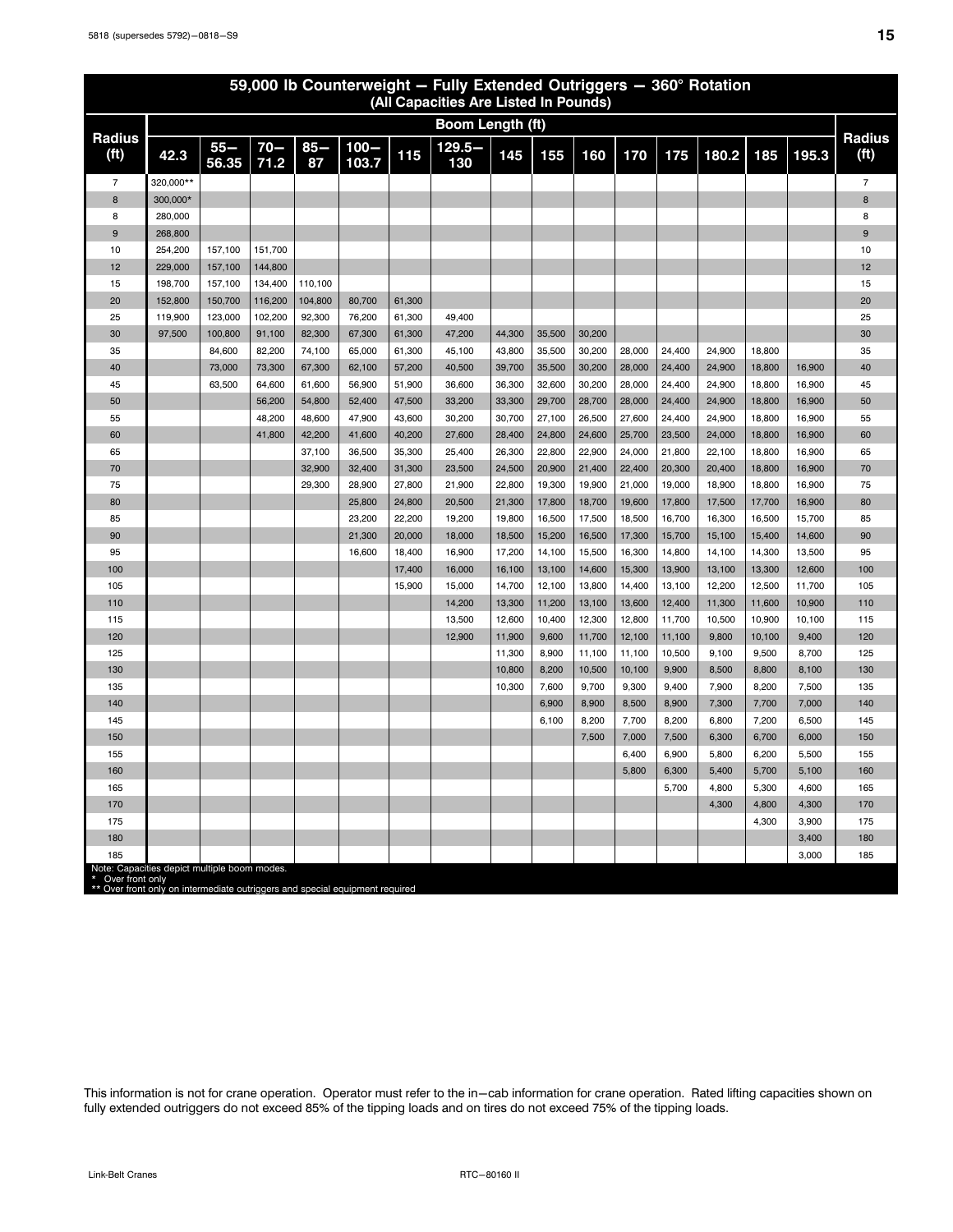|                                    |        |        |        |        |        |        |        | 35,000 lb Counterweight - Fully Extended Outriggers - 360° Rotation<br>(All Capacities Are Listed In Pounds) |        |        |        |        |        |        |        |                                    |
|------------------------------------|--------|--------|--------|--------|--------|--------|--------|--------------------------------------------------------------------------------------------------------------|--------|--------|--------|--------|--------|--------|--------|------------------------------------|
|                                    |        |        |        |        |        |        |        | Main Boom + 10 ft Manual Offset Fly (2°, 15°, 30°, 45° Offsets)                                              |        |        |        |        |        |        |        |                                    |
| <b>Radius</b><br>(f <sup>t</sup> ) |        |        |        |        |        |        |        | Boom Length (ft)                                                                                             |        |        |        |        |        |        |        | <b>Radius</b><br>(f <sup>t</sup> ) |
|                                    | 42.3   | 55     | 70     | 85     | 100    | 115    | 130    | 145                                                                                                          | 155    | 160    | 170    | 175    | 180.2  | 185    | 195.3  |                                    |
| 10                                 | 51.800 | 51.800 |        |        |        |        |        |                                                                                                              |        |        |        |        |        |        |        | 10                                 |
| 12                                 | 47,300 | 51,800 | 51,800 |        |        |        |        |                                                                                                              |        |        |        |        |        |        |        | 12                                 |
| 15                                 | 46,300 | 46,700 | 51,800 | 51,800 |        |        |        |                                                                                                              |        |        |        |        |        |        |        | 15                                 |
| 20                                 | 45.100 | 45.600 | 45,800 | 45,400 | 51,100 |        |        |                                                                                                              |        |        |        |        |        |        |        | 20                                 |
| 25                                 | 44,500 | 44,800 | 45,000 | 44,700 | 43,300 | 45.800 | 40.200 |                                                                                                              |        |        |        |        |        |        |        | 25                                 |
| 30                                 | 44,500 | 44,300 | 44,400 | 44,100 | 42,900 | 41,900 | 40,200 | 36,100                                                                                                       | 28,600 | 24,100 |        | 15,300 |        |        |        | 30                                 |
| 35                                 | 44.500 | 44.200 | 44.000 | 43,700 | 41,100 | 40.700 | 38,000 | 36,100                                                                                                       | 28.600 | 24.100 | 22.300 | 15,300 | 19.600 | 14.200 | 12.400 | 35                                 |
| 40                                 | 44.500 | 44,200 | 43,900 | 43,400 | 37,400 | 37,000 | 34,600 | 35,700                                                                                                       | 28.600 | 24,100 | 22,300 | 15,300 | 19.600 | 14,200 | 12,400 | 40                                 |
| 45                                 |        | 44,200 | 43,900 | 43,300 | 34,500 | 34,000 | 31,800 | 32,900                                                                                                       | 28,600 | 24,100 | 22,300 | 15,300 | 19,600 | 14,200 | 12,400 | 45                                 |
| 50                                 |        | 42,600 | 43,500 | 43,300 | 31,800 | 31,200 | 29,200 | 30,500                                                                                                       | 28,000 | 24,100 | 22,300 | 15,300 | 19,600 | 14,200 | 12,400 | 50                                 |
| 55                                 |        | 36,100 | 37,000 | 36,900 | 29.400 | 28,800 | 26,900 | 28,300                                                                                                       | 25,600 | 24,100 | 22,300 | 15,300 | 19,600 | 14,200 | 12,400 | 55                                 |
| 60                                 |        |        | 32,000 | 31,900 | 27,300 | 26,600 | 24,900 | 26,300                                                                                                       | 23,400 | 22,600 | 22,300 | 15,300 | 19,600 | 14,200 | 12,400 | 60                                 |
| 65                                 |        |        | 27,900 | 27,800 | 25,500 | 24,700 | 23,100 | 24,500                                                                                                       | 21,400 | 21,000 | 21,700 | 15,300 | 19,600 | 14,200 | 12,400 | 65                                 |
| 70                                 |        |        | 25,200 | 24,400 | 23.800 | 23,000 | 21,400 | 22,000                                                                                                       | 19.600 | 19,500 | 20,300 | 15.300 | 18.900 | 14,200 | 12,400 | 70                                 |
| 75                                 |        |        |        | 22,600 | 21,400 | 20,700 | 20,000 | 19,200                                                                                                       | 18,000 | 18,200 | 19,000 | 15,300 | 16,700 | 14,200 | 12,400 | 75                                 |
| 80                                 |        |        |        | 20,500 | 19,400 | 18,300 | 17,700 | 17,200                                                                                                       | 16,500 | 17,100 | 17,800 | 15,300 | 16,300 | 14,200 | 12,400 | 80                                 |
| 85                                 |        |        |        | 18,400 | 18.400 | 17,200 | 16,800 | 16,200                                                                                                       | 14,400 | 16,000 | 16,000 | 15,100 | 15,000 | 14,200 | 12.400 | 85                                 |
| 90                                 |        |        |        |        | 16,700 | 16,200 | 15,800 | 15,200                                                                                                       | 12,700 | 14,700 | 14,200 | 14,200 | 13,700 | 14,100 | 12,400 | 90                                 |
| 95                                 |        |        |        |        | 15,100 | 15,100 | 14,400 | 14,200                                                                                                       | 11,100 | 13,100 | 12,600 | 13,100 | 12,100 | 12,600 | 12,100 | 95                                 |
| 100                                |        |        |        |        | 13.900 | 13,700 | 13,000 | 12,900                                                                                                       | 9,700  | 11,800 | 11,200 | 11,700 | 10.700 | 11,200 | 10.700 | 100                                |
| 105                                |        |        |        |        |        | 12,400 | 11,800 | 11,600                                                                                                       | 8,500  | 11,100 | 10,000 | 10,400 | 9,500  | 9,900  | 9,500  | 105                                |
| 110                                |        |        |        |        |        | 11,300 | 11,100 | 10,500                                                                                                       | 7,400  | 10,000 | 8,800  | 9,300  | 8,400  | 8,800  | 8,400  | 110                                |
| 115                                |        |        |        |        |        | 10.300 | 10,100 | 9.500                                                                                                        | 6.400  | 9.000  | 7.800  | 8.300  | 7.400  | 7.800  | 7.400  | 115                                |
| 120                                |        |        |        |        |        |        | 9,100  | 8,600                                                                                                        | 5,500  | 8,100  | 6,900  | 7,400  | 6,400  | 6,900  | 6,500  | 120                                |
| 125                                |        |        |        |        |        |        | 8,300  | 7,700                                                                                                        | 4,700  | 7,300  | 6,100  | 6,500  | 5,600  | 6,100  | 5,600  | 125                                |
| 130                                |        |        |        |        |        |        | 7,500  | 7,000                                                                                                        | 3,900  | 6,500  | 5,300  | 5,800  | 4,900  | 5,300  | 4,900  | 130                                |
| 135                                |        |        |        |        |        |        |        | 6,300                                                                                                        | 3.200  | 5.800  | 4,600  | 5,100  | 4,200  | 4,600  | 4,200  | 135                                |
| 140                                |        |        |        |        |        |        |        | 5,600                                                                                                        | 2,600  | 5,200  | 4,000  | 4,400  | 3,500  | 4,000  | 3,500  | 140                                |
| 145                                |        |        |        |        |        |        |        | 5,100                                                                                                        | 2.000  | 4,600  | 3,400  | 3,900  | 2,900  | 3,400  | 3,000  | 145                                |
| 150                                |        |        |        |        |        |        |        |                                                                                                              |        | 4,000  | 2,900  | 3,300  | 2,400  | 2,800  | 2,400  | 150                                |
| 155                                |        |        |        |        |        |        |        |                                                                                                              |        | 3,500  | 2,400  | 2,800  | 1,900  | 2,300  | 1,900  | 155                                |
| 160                                |        |        |        |        |        |        |        |                                                                                                              |        | 3,100  | 1,900  | 2,300  | 1,400  | 1,900  | 1,400  | 160                                |
| 165                                |        |        |        |        |        |        |        |                                                                                                              |        |        |        | 1,900  |        | 1.400  |        | 165                                |
| 170                                |        |        |        |        |        |        |        |                                                                                                              |        |        |        | 1,500  |        |        |        | 170                                |
| 175                                |        |        |        |        |        |        |        |                                                                                                              |        |        |        | 1,100  |        |        |        | 175                                |

## <span id="page-21-0"></span>**Manual Offset Fly Attachment Lift Capacity Charts - Optional**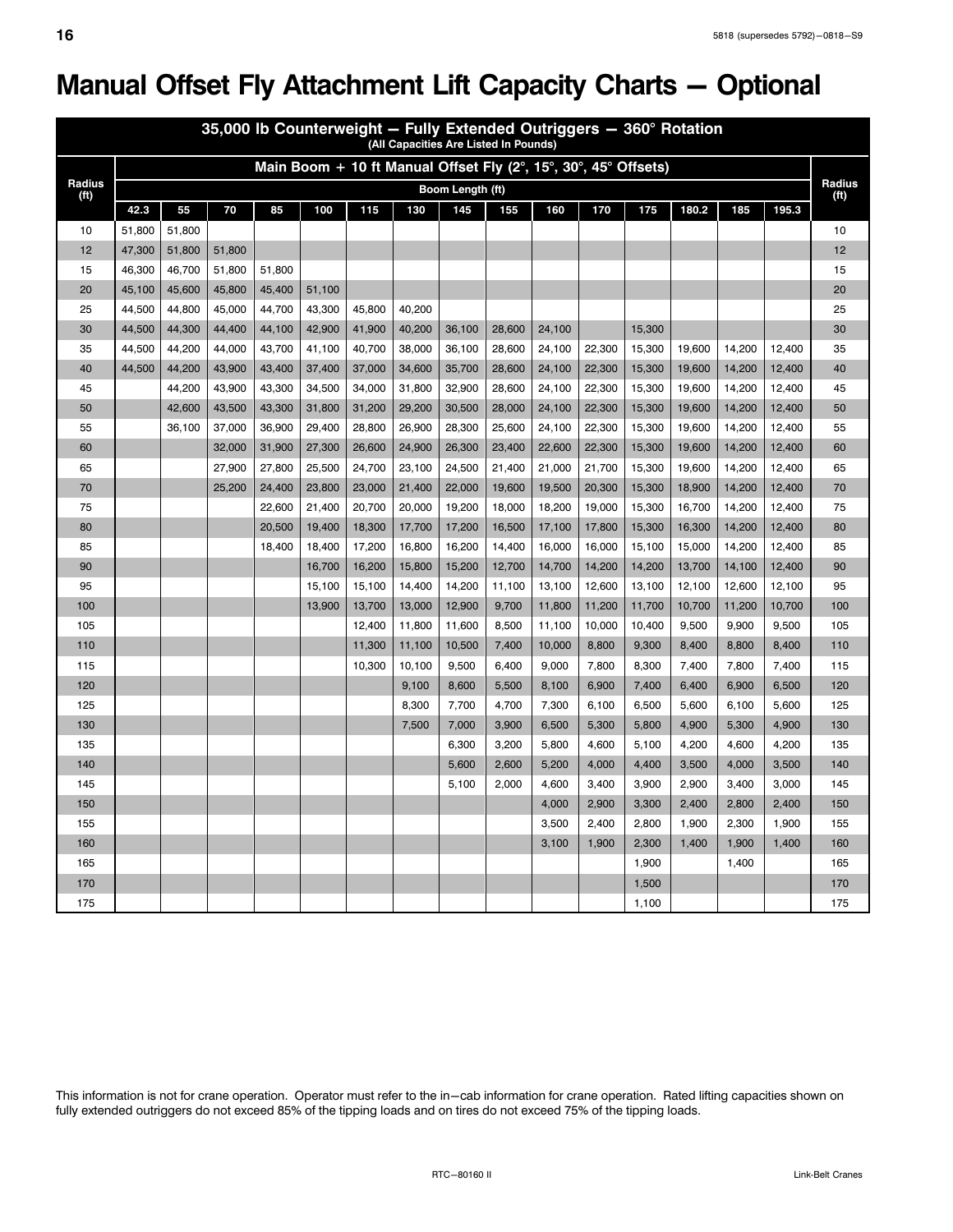<span id="page-22-0"></span>

|                             |        |        |        |        |        |        |        | 59,000 lb Counterweight - Fully Extended Outriggers - 360° Rotation<br>(All Capacities Are Listed In Pounds) |        |        |        |        |        |        |        |                             |
|-----------------------------|--------|--------|--------|--------|--------|--------|--------|--------------------------------------------------------------------------------------------------------------|--------|--------|--------|--------|--------|--------|--------|-----------------------------|
|                             |        |        |        |        |        |        |        | Main Boom + 10 ft Manual Offset Fly (2°, 15°, 30°, 45° Offsets)                                              |        |        |        |        |        |        |        |                             |
| Radius<br>(f <sup>t</sup> ) |        |        |        |        |        |        |        | Boom Length (ft)                                                                                             |        |        |        |        |        |        |        | Radius<br>(f <sup>t</sup> ) |
|                             | 42.3   | 55     | 70     | 85     | 100    | 115    | 130    | 145                                                                                                          | 155    | 160    | 170    | 175    | 180.2  | 185    | 195.3  |                             |
| 10                          | 51,800 | 51,800 |        |        |        |        |        |                                                                                                              |        |        |        |        |        |        |        | 10                          |
| 12                          | 47,300 | 51,800 | 51,800 |        |        |        |        |                                                                                                              |        |        |        |        |        |        |        | 12                          |
| 15                          | 46,300 | 46,700 | 51,800 | 51,800 |        |        |        |                                                                                                              |        |        |        |        |        |        |        | 15                          |
| 20                          | 45,100 | 45,600 | 45,800 | 45,400 | 51,100 |        |        |                                                                                                              |        |        |        |        |        |        |        | 20                          |
| 25                          | 44,500 | 44,800 | 45.000 | 44,700 | 43,300 | 45,800 | 40,200 |                                                                                                              |        |        |        |        |        |        |        | 25                          |
| 30                          | 44,500 | 44,300 | 44,400 | 44,100 | 42,900 | 41,900 | 40,200 | 36,100                                                                                                       | 28,600 | 24,100 |        | 15,300 |        |        |        | 30                          |
| 35                          | 44,500 | 44,200 | 44,000 | 43,700 | 41,100 | 40,700 | 38,000 | 36,100                                                                                                       | 28,600 | 24,100 | 22,300 | 15,300 | 19,600 | 14,200 | 12,400 | 35                          |
| 40                          | 44,500 | 44,200 | 43,900 | 43,400 | 37,400 | 37,000 | 34,600 | 35,700                                                                                                       | 28,600 | 24,100 | 22,300 | 15,300 | 19,600 | 14,200 | 12,400 | 40                          |
| 45                          |        | 44,200 | 43,900 | 43,300 | 34,500 | 34,000 | 31,800 | 32,900                                                                                                       | 28,600 | 24,100 | 22,300 | 15,300 | 19,600 | 14,200 | 12,400 | 45                          |
| 50                          |        | 44,200 | 43,900 | 43,300 | 31,800 | 31,200 | 29,200 | 30,500                                                                                                       | 28,000 | 24,100 | 22,300 | 15,300 | 19,600 | 14,200 | 12,400 | 50                          |
| 55                          |        | 42,800 | 43,900 | 43,300 | 29,400 | 28,800 | 26,900 | 28,300                                                                                                       | 25,600 | 24,100 | 22,300 | 15,300 | 19,600 | 14,200 | 12,400 | 55                          |
| 60                          |        |        | 42,800 | 40,900 | 27,300 | 26,600 | 24,900 | 26,300                                                                                                       | 23,400 | 22,600 | 22,300 | 15,300 | 19,600 | 14,200 | 12,400 | 60                          |
| 65                          |        |        | 37,700 | 37,500 | 25,500 | 24,700 | 23,100 | 24,500                                                                                                       | 21,400 | 21,000 | 21,700 | 15,300 | 19,600 | 14,200 | 12,400 | 65                          |
| 70                          |        |        | 33,500 | 33,400 | 23,800 | 23,000 | 21,400 | 22,800                                                                                                       | 19,600 | 19,500 | 20,300 | 15,300 | 18,900 | 14,200 | 12,400 | 70                          |
| 75                          |        |        |        | 29,800 | 22,300 | 21,500 | 20,000 | 21,200                                                                                                       | 18,000 | 18,200 | 19,000 | 15,300 | 16,700 | 14,200 | 12,400 | 75                          |
| 80                          |        |        |        | 26,800 | 21,000 | 20,100 | 18,600 | 19,700                                                                                                       | 16,700 | 17,100 | 17,800 | 15,300 | 16,300 | 14,200 | 12,400 | 80                          |
| 85                          |        |        |        | 24.200 | 19,800 | 18,800 | 17,400 | 18,400                                                                                                       | 15,400 | 16,000 | 16,800 | 15,100 | 15,000 | 14,200 | 12,400 | 85                          |
| 90                          |        |        |        |        | 18,700 | 17,700 | 16,500 | 17,200                                                                                                       | 14,200 | 15,000 | 15,800 | 14,200 | 13,900 | 14,100 | 12,400 | 90                          |
| 95                          |        |        |        |        | 17,800 | 16,800 | 15,400 | 16,200                                                                                                       | 13,100 | 14,100 | 14,900 | 13,300 | 12,900 | 13,100 | 12,300 | 95                          |
| 100                         |        |        |        |        | 17,000 | 15,800 | 14,500 | 15,100                                                                                                       | 12,100 | 13,200 | 14,000 | 12,500 | 11,900 | 12,100 | 11,400 | 100                         |
| 105                         |        |        |        |        |        | 14,900 | 13,600 | 14,000                                                                                                       | 11,100 | 12,400 | 13,200 | 11,700 | 11,100 | 11,300 | 10,500 | 105                         |
| 110                         |        |        |        |        |        | 14,100 | 12,800 | 13,100                                                                                                       | 10,300 | 11,700 | 12,400 | 11,000 | 10,200 | 10,500 | 9,700  | 110                         |
| 115                         |        |        |        |        |        | 13,200 | 12,100 | 11,800                                                                                                       | 9,400  | 11,000 | 11,600 | 10,400 | 9,500  | 9,700  | 9,000  | 115                         |
| 120                         |        |        |        |        |        |        | 11,400 | 10,700                                                                                                       | 8,700  | 10,400 | 10,900 | 9,700  | 8,700  | 9,000  | 8,300  | 120                         |
| 125                         |        |        |        |        |        |        | 10,800 | 10,000                                                                                                       | 8,000  | 9,800  | 10,300 | 9,200  | 8,100  | 8,400  | 7,700  | 125                         |
| 130                         |        |        |        |        |        |        | 10,300 | 9,500                                                                                                        | 7,300  | 9,200  | 9,600  | 8,600  | 7,500  | 7,700  | 7,000  | 130                         |
| 135                         |        |        |        |        |        |        |        | 9,000                                                                                                        | 6,700  | 8,700  | 8,800  | 8,100  | 6,900  | 7,200  | 6,500  | 135                         |
| 140                         |        |        |        |        |        |        |        | 8,600                                                                                                        | 6,100  | 8,200  | 8,000  | 7,600  | 6,300  | 6,600  | 5,900  | 140                         |
| 145                         |        |        |        |        |        |        |        | 8,200                                                                                                        | 5,600  | 7,800  | 7,300  | 7,200  | 5,800  | 6,100  | 5,400  | 145                         |
| 150                         |        |        |        |        |        |        |        |                                                                                                              | 5,100  | 7,100  | 6,600  | 6,800  | 5,300  | 5,600  | 4,900  | 150                         |
| 155                         |        |        |        |        |        |        |        |                                                                                                              | 4,600  | 6,400  | 6,000  | 6,400  | 4,800  | 5,200  | 4,500  | 155                         |
| 160                         |        |        |        |        |        |        |        |                                                                                                              |        | 5,900  | 5,400  | 5,800  | 4,400  | 4,700  | 4,100  | 160                         |
| 165                         |        |        |        |        |        |        |        |                                                                                                              |        |        | 4,800  | 5,300  | 4,000  | 4,300  | 3,700  | 165                         |
| 170                         |        |        |        |        |        |        |        |                                                                                                              |        |        | 4,300  | 4,700  | 3,600  | 4,000  | 3,300  | 170                         |
| 175                         |        |        |        |        |        |        |        |                                                                                                              |        |        |        | 4,300  | 3,200  | 3,600  | 2,900  | 175                         |
| 180                         |        |        |        |        |        |        |        |                                                                                                              |        |        |        |        | 2,900  | 3,300  | 2,600  | 180                         |
| 185                         |        |        |        |        |        |        |        |                                                                                                              |        |        |        |        |        | 2,900  | 2,300  | 185                         |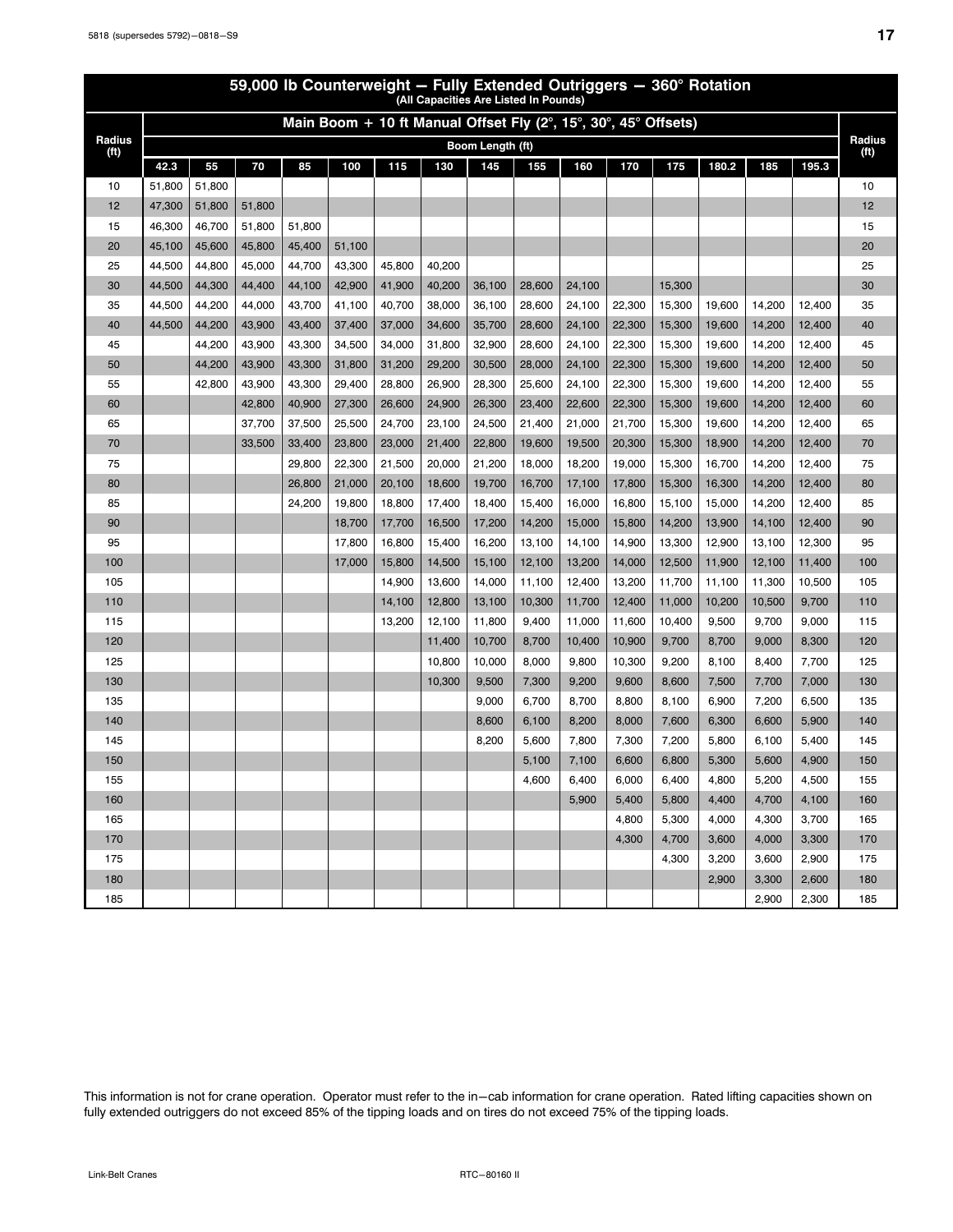<span id="page-23-0"></span>

|                   |             |            |                         | (All Capacities Are Listed In Pounds) |             |            |                         |            |                   |
|-------------------|-------------|------------|-------------------------|---------------------------------------|-------------|------------|-------------------------|------------|-------------------|
|                   |             |            |                         | 195.3 ft Main Boom Length             |             |            |                         |            |                   |
| <b>Radius</b>     |             |            | 31 ft Manual Offset Fly |                                       |             |            | 55 ft Manual Offset Fly |            | Radius            |
| (f <sup>t</sup> ) | $2^{\circ}$ | $15^\circ$ | $30^\circ$              | $45^{\circ}$                          | $2^{\circ}$ | $15^\circ$ | $30^\circ$              | $45^\circ$ | (f <sup>t</sup> ) |
| 50                | 10,800      |            |                         |                                       |             |            |                         |            | 50                |
| 55                | 10,800      |            |                         |                                       | 8,300       |            |                         |            | 55                |
| 60                | 10,800      | 10,800     |                         |                                       | 8,300       |            |                         |            | 60                |
| 65                | 10,800      | 10,800     |                         |                                       | 8,300       |            |                         |            | 65                |
| 70                | 10,800      | 10,800     | 10,900                  |                                       | 8,300       |            |                         |            | 70                |
| 75                | 10,800      | 10,800     | 10,900                  | 11,100                                | 8,300       | 8,300      |                         |            | 75                |
| 80                | 10,800      | 10,800     | 10,900                  | 11,100                                | 8,300       | 8,300      |                         |            | 80                |
| 85                | 10,800      | 10,800     | 10,900                  | 11,100                                | 8,300       | 8,200      |                         |            | 85                |
| 90                | 10,800      | 10,800     | 10,900                  | 11,100                                | 8,300       | 8,100      | 7,400                   |            | 90                |
| 95                | 10,800      | 10,800     | 10,900                  | 11,100                                | 8,300       | 8,000      | 7,300                   |            | 95                |
| 100               | 10,800      | 10,800     | 10,900                  | 11,100                                | 8,300       | 7,900      | 7,300                   | 6,800      | 100               |
| 105               | 9,800       | 10,400     | 10,800                  | 11,100                                | 8,300       | 7,900      | 7,200                   | 6,800      | 105               |
| 110               | 8,600       | 9,300      | 9,900                   | 10,300                                | 8,300       | 7,800      | 7,100                   | 6,700      | 110               |
| 115               | 7,600       | 8,200      | 8,800                   | 9,300                                 | 8,300       | 7,700      | 7,100                   | 6,700      | 115               |
| 120               | 6,700       | 7,300      | 7,800                   | 8,200                                 | 7,500       | 7,600      | 7,000                   | 6,700      | 120               |
| 125               | 5,900       | 6,400      | 6,900                   | 7,300                                 | 6,600       | 7,500      | 7,000                   | 6,700      | 125               |
| 130               | 5,100       | 5,600      | 6,100                   | 6,400                                 | 5,800       | 6,700      | 6,900                   | 6,600      | 130               |
| 135               | 4,400       | 4,900      | 5,300                   | 5,600                                 | 5,100       | 6,000      | 6,800                   | 6,600      | 135               |
| 140               | 3,800       | 4,200      | 4,600                   | 4,900                                 | 4,500       | 5,200      | 6,000                   | 6,600      | 140               |
| 145               | 3,200       | 3,600      | 4,000                   | 4,200                                 | 3,900       | 4,600      | 5,300                   | 5,800      | 145               |
| 150               | 2,600       | 3,000      | 3,400                   | 3,600                                 | 3,300       | 4,000      | 4,700                   | 5,100      | 150               |
| 155               | 2,100       | 2,500      | 2,800                   | 3,000                                 | 2,800       | 3,400      | 4,100                   | 4,500      | 155               |
| 160               | 1,700       | 2,000      | 2,300                   | 2,400                                 | 2,300       | 2,900      | 3,500                   | 3,900      | 160               |
| 165               | 1,200       | 1,500      | 1,800                   | 1,900                                 | 1,900       | 2,400      | 3,000                   | 3,300      | 165               |
| 170               |             | 1,100      | 1,300                   | 1,400                                 | 1,400       | 2,000      | 2,500                   | 2,800      | 170               |
| 175               |             |            |                         |                                       |             | 1,500      | 2,000                   | 2,300      | 175               |
| 180               |             |            |                         |                                       |             | 1,100      | 1,600                   | 1,800      | 180               |
| 185               |             |            |                         |                                       |             |            | 1,100                   | 1,300      | 185               |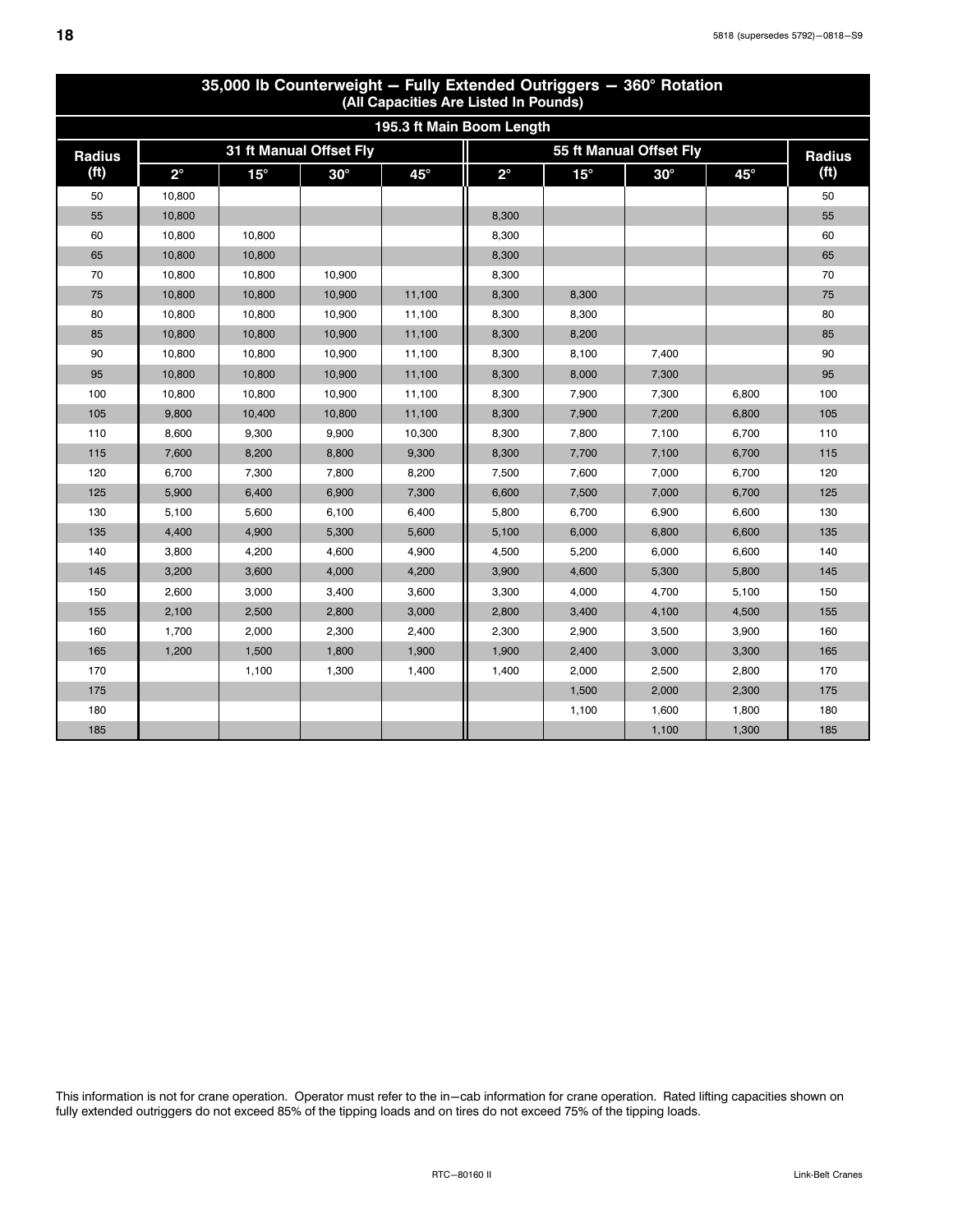<span id="page-24-0"></span>

|                   |             |                         |            | 59,000 in Counterweight – Funy Extended Outriggers – 300 Aotation<br>(All Capacities Are Listed In Pounds) |             |              |                         |              |                   |
|-------------------|-------------|-------------------------|------------|------------------------------------------------------------------------------------------------------------|-------------|--------------|-------------------------|--------------|-------------------|
|                   |             |                         |            | 195.3 ft Main Boom Length                                                                                  |             |              |                         |              |                   |
| Radius            |             | 31 ft Manual Offset Fly |            |                                                                                                            |             |              | 55 ft Manual Offset Fly |              | <b>Radius</b>     |
| (f <sup>t</sup> ) | $2^{\circ}$ | $15^\circ$              | $30^\circ$ | $45^\circ$                                                                                                 | $2^{\circ}$ | $15^{\circ}$ | $30^\circ$              | $45^{\circ}$ | (f <sup>t</sup> ) |
| 50                | 10,800      |                         |            |                                                                                                            |             |              |                         |              | 50                |
| 55                | 10,800      |                         |            |                                                                                                            | 8,300       |              |                         |              | 55                |
| 60                | 10,800      | 10,800                  |            |                                                                                                            | 8,300       |              |                         |              | 60                |
| 65                | 10,800      | 10,800                  |            |                                                                                                            | 8,300       |              |                         |              | 65                |
| 70                | 10,800      | 10,800                  | 10,900     |                                                                                                            | 8,300       |              |                         |              | 70                |
| 75                | 10,800      | 10,800                  | 10,900     | 11,100                                                                                                     | 8,300       | 8,300        |                         |              | 75                |
| 80                | 10,800      | 10,800                  | 10,900     | 11,100                                                                                                     | 8,300       | 8,300        |                         |              | 80                |
| 85                | 10,800      | 10,800                  | 10,900     | 11,100                                                                                                     | 8,300       | 8,200        |                         |              | 85                |
| 90                | 10,800      | 10,800                  | 10,900     | 11,100                                                                                                     | 8,300       | 8,100        | 7,400                   |              | 90                |
| 95                | 10,800      | 10,800                  | 10,900     | 11,100                                                                                                     | 8,300       | 8,000        | 7,300                   |              | 95                |
| 100               | 10,800      | 10,800                  | 10,900     | 11,100                                                                                                     | 8,300       | 7,900        | 7,300                   | 6,800        | 100               |
| 105               | 10,100      | 10,400                  | 10,800     | 11,100                                                                                                     | 8,300       | 7,900        | 7,200                   | 6,800        | 105               |
| 110               | 9,300       | 9,700                   | 10,100     | 10,300                                                                                                     | 8,300       | 7,800        | 7,100                   | 6,700        | 110               |
| 115               | 8,700       | 9,000                   | 9,300      | 9,600                                                                                                      | 8,300       | 7,700        | 7,100                   | 6,700        | 115               |
| 120               | 8,000       | 8,300                   | 8,700      | 8,900                                                                                                      | 7,700       | 7,600        | 7,000                   | 6,700        | 120               |
| 125               | 7,400       | 7,700                   | 8,000      | 8,300                                                                                                      | 7,100       | 7,500        | 7,000                   | 6,700        | 125               |
| 130               | 6,800       | 7,100                   | 7,400      | 7,600                                                                                                      | 6,600       | 7,000        | 6,900                   | 6,600        | 130               |
| 135               | 6,300       | 6,600                   | 6,900      | 7,100                                                                                                      | 6,100       | 6,500        | 6,900                   | 6,600        | 135               |
| 140               | 5,800       | 6,100                   | 6,300      | 6,500                                                                                                      | 5,600       | 6,000        | 6,400                   | 6,600        | 140               |
| 145               | 5,300       | 5,600                   | 5,800      | 6,000                                                                                                      | 5,100       | 5,500        | 5,900                   | 6,300        | 145               |
| 150               | 4,900       | 5,100                   | 5,300      | 5,500                                                                                                      | 4,700       | 5,100        | 5,500                   | 5,800        | 150               |
| 155               | 4,500       | 4,700                   | 4,900      | 5,000                                                                                                      | 4,300       | 4,600        | 5,000                   | 5,300        | 155               |
| 160               | 4,000       | 4,300                   | 4,500      | 4,600                                                                                                      | 3,900       | 4,200        | 4,600                   | 4,800        | 160               |
| 165               | 3,700       | 3,900                   | 4,000      | 4,100                                                                                                      | 3,500       | 3,900        | 4,200                   | 4,400        | 165               |
| 170               | 3,300       | 3,500                   | 3,700      | 3,700                                                                                                      | 3,200       | 3,500        | 3,800                   | 4,000        | 170               |
| 175               | 3,000       | 3,100                   | 3,300      | 3,300                                                                                                      | 2,800       | 3,100        | 3,400                   | 3,600        | 175               |
| 180               | 2,600       | 2,800                   | 2,900      |                                                                                                            | 2,500       | 2,800        | 3,100                   | 3,200        | 180               |
| 185               | 2,300       | 2,500                   | 2,600      |                                                                                                            | 2,200       | 2,500        | 2,700                   | 2,900        | 185               |
| 190               | 2,000       | 2,200                   | 2,300      |                                                                                                            | 1,900       | 2,200        | 2,400                   | 2,500        | 190               |
| 195               | 1,800       | 1,900                   | 1,900      |                                                                                                            | 1,600       | 1,900        | 2,100                   | 2,200        | 195               |
| 200               | 1,500       | 1,600                   | 1,700      |                                                                                                            | 1,400       | 1,600        | 1,800                   | 1,800        | 200               |
| 205               | 1,200       | 1,300                   |            |                                                                                                            | 1,100       | 1,300        | 1,500                   |              | 205               |
| 210               |             |                         |            |                                                                                                            |             | 1,100        | 1,200                   |              | 210               |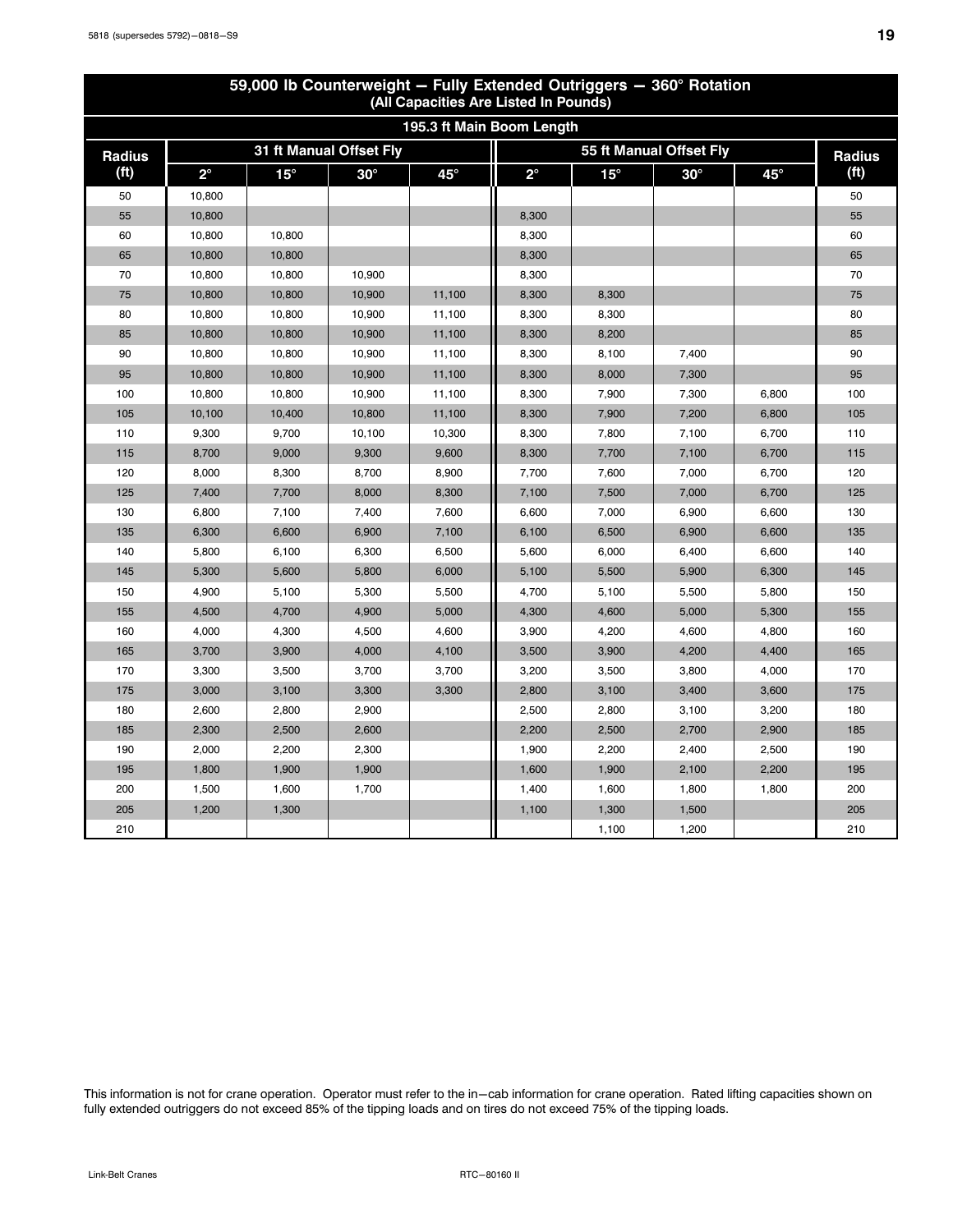<span id="page-25-0"></span>

|                   |             |                         |            |              |             |                           |            | 59,000 lb Counterweight - Fully Extended Outriggers - 360° Rotation<br>(All Capacities Are Listed In Pounds) |             |            |                          |            |                   |
|-------------------|-------------|-------------------------|------------|--------------|-------------|---------------------------|------------|--------------------------------------------------------------------------------------------------------------|-------------|------------|--------------------------|------------|-------------------|
|                   |             |                         |            |              |             | 195.3 ft Main Boom Length |            |                                                                                                              |             |            |                          |            |                   |
| <b>Radius</b>     |             | 73 ft Manual Offset Fly |            |              |             | 91 ft Manual Offset Fly   |            |                                                                                                              |             |            | 109 ft Manual Offset Fly |            | <b>Radius</b>     |
| (f <sup>t</sup> ) | $2^{\circ}$ | $15^\circ$              | $30^\circ$ | $45^{\circ}$ | $2^{\circ}$ | $15^\circ$                | $30^\circ$ | $45^{\circ}$                                                                                                 | $2^{\circ}$ | $15^\circ$ | $30^\circ$               | $45^\circ$ | (f <sup>t</sup> ) |
| 65                | 6,700       |                         |            |              |             |                           |            |                                                                                                              |             |            |                          |            | 65                |
| 70                | 6,700       |                         |            |              | 5,200       |                           |            |                                                                                                              |             |            |                          |            | 70                |
| 75                | 6,700       | 6,800                   |            |              | 5,200       |                           |            |                                                                                                              |             |            |                          |            | 75                |
| 80                | 6,700       | 6,800                   |            |              | 5,200       |                           |            |                                                                                                              |             |            |                          |            | 80                |
| 85                | 6,700       | 6,800                   |            |              | 5,200       | 5,200                     |            |                                                                                                              | 3,100       |            |                          |            | 85                |
| 90                | 6,700       | 6,800                   |            |              | 5,200       | 5,200                     |            |                                                                                                              | 3,100       | 3,100      |                          |            | 90                |
| 95                | 6.700       | 6.800                   | 6.900      |              | 5,200       | 5,200                     |            |                                                                                                              | 3,100       | 3.100      |                          |            | 95                |
| 100               | 6,700       | 6,800                   | 6,900      |              | 5,200       | 5,200                     | 5,300      |                                                                                                              | 3,100       | 3,100      |                          |            | 100               |
| 105               | 6.700       | 6.800                   | 6,900      | 6.400        | 5,200       | 5,200                     | 5.300      |                                                                                                              | 3,100       | 3.100      | 3.100                    |            | 105               |
| 110               | 6.700       | 6,800                   | 6,800      | 6,200        | 5,200       | 5,200                     | 5,200      | 4,800                                                                                                        | 3,100       | 3,100      | 3,100                    |            | 110               |
| 115               | 6,700       | 6,800                   | 6,800      | 6,100        | 5,200       | 5,200                     | 5,000      | 4,600                                                                                                        | 3,100       | 3,100      | 3,100                    |            | 115               |
| 120               | 6,200       | 6,600                   | 6,700      | 6,000        | 5,200       | 5,200                     | 4,900      | 4,400                                                                                                        | 3,100       | 3,100      | 2,900                    |            | 120               |
| 125               | 5,600       | 6,000                   | 6,500      | 5,800        | 4,800       | 5,200                     | 4,700      | 4,300                                                                                                        | 3,100       | 3,100      | 2,700                    | 2,400      | 125               |
| 130               | 5,000       | 5,400                   | 6,000      | 5,700        | 4,300       | 4,800                     | 4,500      | 4,200                                                                                                        | 2,900       | 2,900      | 2,500                    | 2,300      | 130               |
| 135               | 4,500       | 4,900                   | 5,400      | 5,600        | 3,800       | 4,300                     | 4,400      | 4,000                                                                                                        | 2,500       | 2,700      | 2,400                    | 2,200      | 135               |
| 140               | 4,000       | 4,400                   | 4,900      | 5,300        | 3,400       | 3,800                     | 4,200      | 3,900                                                                                                        | 2,000       | 2,500      | 2,200                    | 2,000      | 140               |
| 145               | 3,600       | 3,900                   | 4,400      | 4,800        | 2,900       | 3,300                     | 3,800      | 3,800                                                                                                        | 1,600       | 2,100      | 2,100                    | 1,900      | 145               |
| 150               | 3.100       | 3,500                   | 3,900      | 4,300        | 2,500       | 2,900                     | 3.400      | 3,700                                                                                                        | 1,200       | 1.700      | 2,000                    | 1,800      | 150               |
| 155               | 2,700       | 3,100                   | 3,500      | 3,800        | 2,100       | 2,500                     | 3,000      | 3,300                                                                                                        |             | 1,300      | 1,700                    | 1,600      | 155               |
| 160               | 2.300       | 2,700                   | 3,100      | 3,400        | 1,800       | 2,100                     | 2.600      | 2,900                                                                                                        |             |            | 1,300                    | 1,500      | 160               |
| 165               | 2,000       | 2,300                   | 2,700      | 3,000        | 1,400       | 1,800                     | 2,200      | 2,500                                                                                                        |             |            |                          | 1,300      | 165               |
| 170               | 1,600       | 2,000                   | 2,300      | 2,600        | 1,100       | 1,400                     | 1,800      | 2,100                                                                                                        |             |            |                          | 1,300      | 170               |
| 175               | 1,300       | 1,600                   | 2,000      | 2,200        |             | 1,100                     | 1,500      | 1,700                                                                                                        |             |            |                          | 1,200      | 175               |
| 180               |             | 1,300                   | 1,600      | 1,800        |             |                           | 1,100      | 1,400                                                                                                        |             |            |                          |            | 180               |
| 185               |             |                         | 1,300      | 1,500        |             |                           |            |                                                                                                              |             |            |                          |            | 185               |
| 190               |             |                         |            | 1,100        |             |                           |            |                                                                                                              |             |            |                          |            | 190               |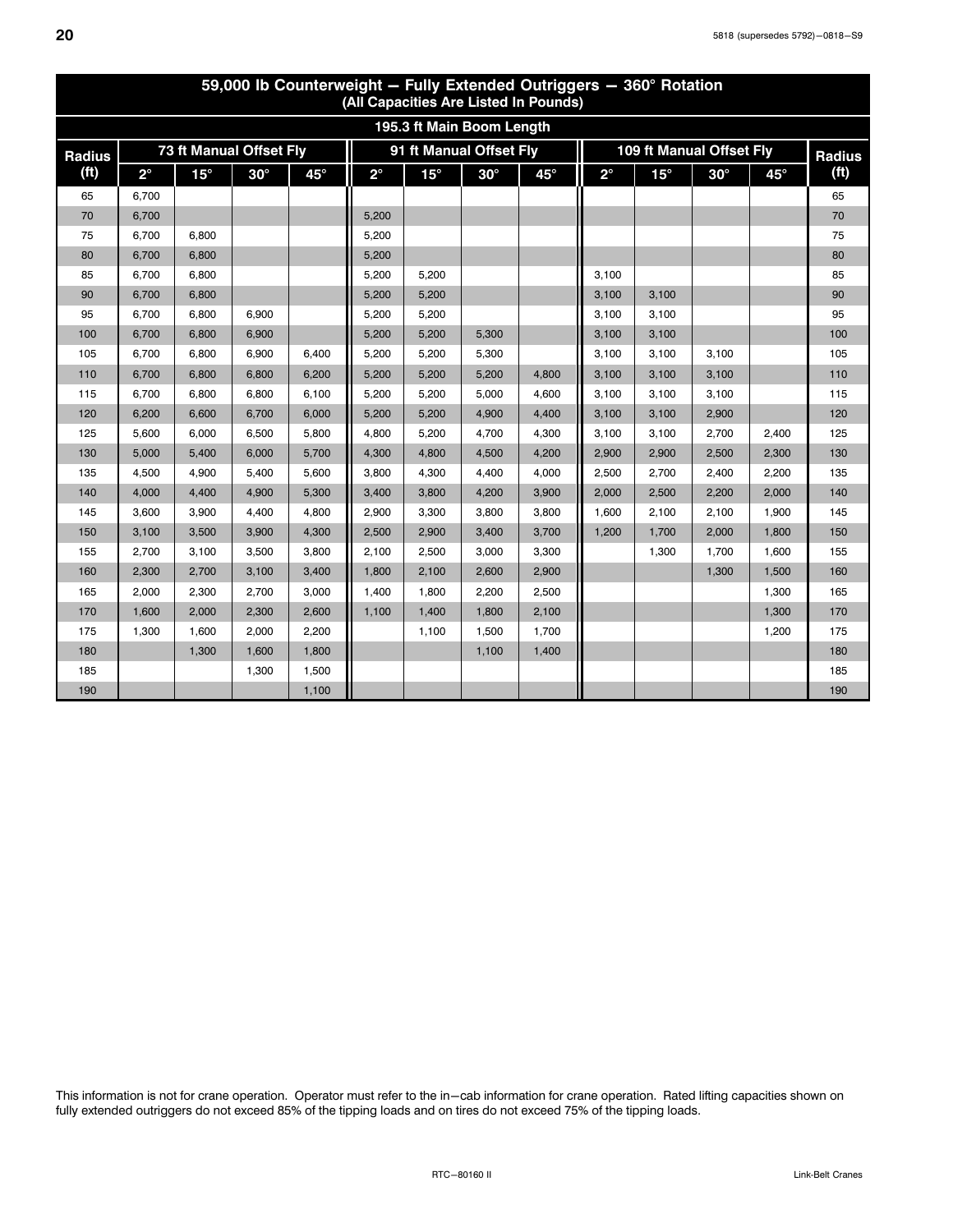## <span id="page-26-0"></span>**Hydraulic Offset Fly Attachment Lift Capacity Charts - Optional**

|                   |        |        |        |        |        |        | (All Capacities Are Listed In Pounds)                   |        |        |        |        | 35,000 lb Counterweight - Fully Extended Outriggers - 360° Rotation |        |        |        |                   |
|-------------------|--------|--------|--------|--------|--------|--------|---------------------------------------------------------|--------|--------|--------|--------|---------------------------------------------------------------------|--------|--------|--------|-------------------|
|                   |        |        |        |        |        |        | Main Boom + 10 ft Hydraulic Offset Fly (2°-45° Offsets) |        |        |        |        |                                                                     |        |        |        |                   |
| Radius            |        |        |        |        |        |        | Main Boom Length (ft)                                   |        |        |        |        |                                                                     |        |        |        | Radius            |
| (f <sup>t</sup> ) | 42.3   | 55     | 70     | 85     | 100    | 115    | 130                                                     | 145    | 155    | 160    | 170    | 175                                                                 | 180.2  | 185    | 195.3  | (f <sup>t</sup> ) |
| 10                | 51,800 | 51,800 |        |        |        |        |                                                         |        |        |        |        |                                                                     |        |        |        | 10                |
| 12                | 47,100 | 51,800 | 51,800 |        |        |        |                                                         |        |        |        |        |                                                                     |        |        |        | 12                |
| 15                | 46,200 | 46,500 | 51,800 | 51,800 |        |        |                                                         |        |        |        |        |                                                                     |        |        |        | 15                |
| 20                | 45,000 | 45,400 | 45,600 | 45,200 | 51,000 |        |                                                         |        |        |        |        |                                                                     |        |        |        | 20                |
| 25                | 44,400 | 44,600 | 44,800 | 44,500 | 43,100 | 45,600 | 40,000                                                  |        |        |        |        |                                                                     |        |        |        | 25                |
| 30                | 44,400 | 44,200 | 44,200 | 44,000 | 42,700 | 41,700 | 40,000                                                  | 35,900 | 28,500 | 24,000 |        | 15,200                                                              |        |        |        | 30                |
| 35                | 44,400 | 44,100 | 43,900 | 43,600 | 40,700 | 40,300 | 37,600                                                  | 35,900 | 28,500 | 24,000 | 22,200 | 15,200                                                              | 19,500 | 14,100 | 12,300 | 35                |
| 40                | 44,400 | 44,100 | 43,700 | 43,300 | 37,000 | 36,600 | 34,400                                                  | 33,500 | 28,500 | 24,000 | 22,200 | 15,200                                                              | 19,500 | 14,100 | 12,300 | 40                |
| 45                |        | 44,100 | 43,700 | 43,200 | 34,100 | 33,600 | 31,400                                                  | 32,500 | 28,500 | 24,000 | 22,200 | 15,200                                                              | 19,500 | 14,100 | 12,300 | 45                |
| 50                |        | 42,200 | 43,200 | 43,000 | 31,400 | 30,800 | 28,800                                                  | 30,100 | 27,600 | 24,000 | 22,200 | 15,200                                                              | 19,500 | 14,100 | 12,300 | 50                |
| 55                |        | 35,800 | 36,700 | 36,500 | 29,000 | 28,400 | 26,500                                                  | 27,900 | 25,200 | 24,000 | 22,200 | 15,200                                                              | 19,500 | 14,100 | 12,300 | 55                |
| 60                |        |        | 31,700 | 31,600 | 26,900 | 26,200 | 24,500                                                  | 25,900 | 22,900 | 22,200 | 22,200 | 15,200                                                              | 19,500 | 14,100 | 12,300 | 60                |
| 65                |        |        | 27,600 | 27,500 | 25,100 | 24,300 | 22,700                                                  | 24,100 | 21,000 | 20,600 | 21,300 | 15,200                                                              | 19,500 | 14,100 | 12,300 | 65                |
| 70                |        |        | 24,900 | 24,100 | 23,400 | 22,600 | 21,000                                                  | 21,600 | 19,200 | 19,100 | 19,900 | 15,200                                                              | 18,500 | 14,100 | 12,300 | 70                |
| 75                |        |        |        | 22,200 | 21,000 | 20,400 | 19,600                                                  | 18,800 | 17,600 | 17,700 | 18,600 | 15,200                                                              | 16,600 | 14,100 | 12,300 | 75                |
| 80                |        |        |        | 20,100 | 19,000 | 18,000 | 17,300                                                  | 16,800 | 16,100 | 16,700 | 17,400 | 15,200                                                              | 15,800 | 14,100 | 12,300 | 80                |
| 85                |        |        |        | 18,100 | 18,000 | 16,800 | 16,400                                                  | 15,700 | 14,100 | 15,600 | 15,600 | 14,700                                                              | 14,600 | 14,100 | 12,300 | 85                |
| 90                |        |        |        |        | 16,300 | 15,800 | 15,400                                                  | 14,700 | 12,300 | 14,300 | 13,800 | 13,800                                                              | 13,300 | 13,700 | 12,300 | 90                |
| 95                |        |        |        |        | 14,700 | 14,700 | 14,000                                                  | 13,800 | 10,700 | 12,700 | 12,200 | 12,700                                                              | 11,700 | 12,200 | 11,700 | 95                |
| 100               |        |        |        |        | 13,600 | 13,300 | 12,600                                                  | 12,500 | 9,300  | 11,400 | 10,800 | 11,300                                                              | 10,300 | 10,800 | 10,400 | 100               |
| 105               |        |        |        |        |        | 12,000 | 11,400                                                  | 11,300 | 8,100  | 10,600 | 9,600  | 10,000                                                              | 9,100  | 9,600  | 9,100  | 105               |
| 110               |        |        |        |        |        | 10,900 | 10,700                                                  | 10,100 | 7,000  | 9,600  | 8,500  | 8,900                                                               | 8,000  | 8,400  | 8,000  | 110               |
| 115               |        |        |        |        |        | 9,900  | 9,700                                                   | 9,100  | 6,000  | 8,600  | 7,400  | 7,900                                                               | 7,000  | 7,400  | 7.000  | 115               |
| 120               |        |        |        |        |        |        | 8,800                                                   | 8,200  | 5,100  | 7,700  | 6,500  | 7,000                                                               | 6,100  | 6,500  | 6,100  | 120               |
| 125               |        |        |        |        |        |        | 7,900                                                   | 7,400  | 4,300  | 6,900  | 5,700  | 6,200                                                               | 5,200  | 5,700  | 5,200  | 125               |
| 130               |        |        |        |        |        |        | 7,200                                                   | 6,600  | 3,500  | 6,100  | 4,900  | 5,400                                                               | 4,500  | 4,900  | 4,500  | 130               |
| 135               |        |        |        |        |        |        |                                                         | 5,900  | 2,800  | 5,400  | 4,300  | 4,700                                                               | 3,800  | 4,200  | 3,800  | 135               |
| 140               |        |        |        |        |        |        |                                                         | 5,200  | 2,200  | 4,800  | 3,600  | 4,100                                                               | 3,200  | 3,600  | 3,200  | 140               |
| 145               |        |        |        |        |        |        |                                                         | 4,700  | 1.600  | 4,200  | 3,000  | 3,500                                                               | 2,600  | 3,000  | 2,600  | 145               |
| 150               |        |        |        |        |        |        |                                                         |        |        | 3,600  | 2,500  | 2,900                                                               | 2,000  | 2,500  | 2,000  | 150               |
| 155               |        |        |        |        |        |        |                                                         |        |        | 3,100  | 2,000  | 2,400                                                               | 1,500  | 2,000  | 1,500  | 155               |
| 160               |        |        |        |        |        |        |                                                         |        |        | 2,700  | 1,500  | 2,000                                                               |        | 1,500  |        | 160               |
| 165               |        |        |        |        |        |        |                                                         |        |        |        |        | 1,500                                                               |        |        |        | 165               |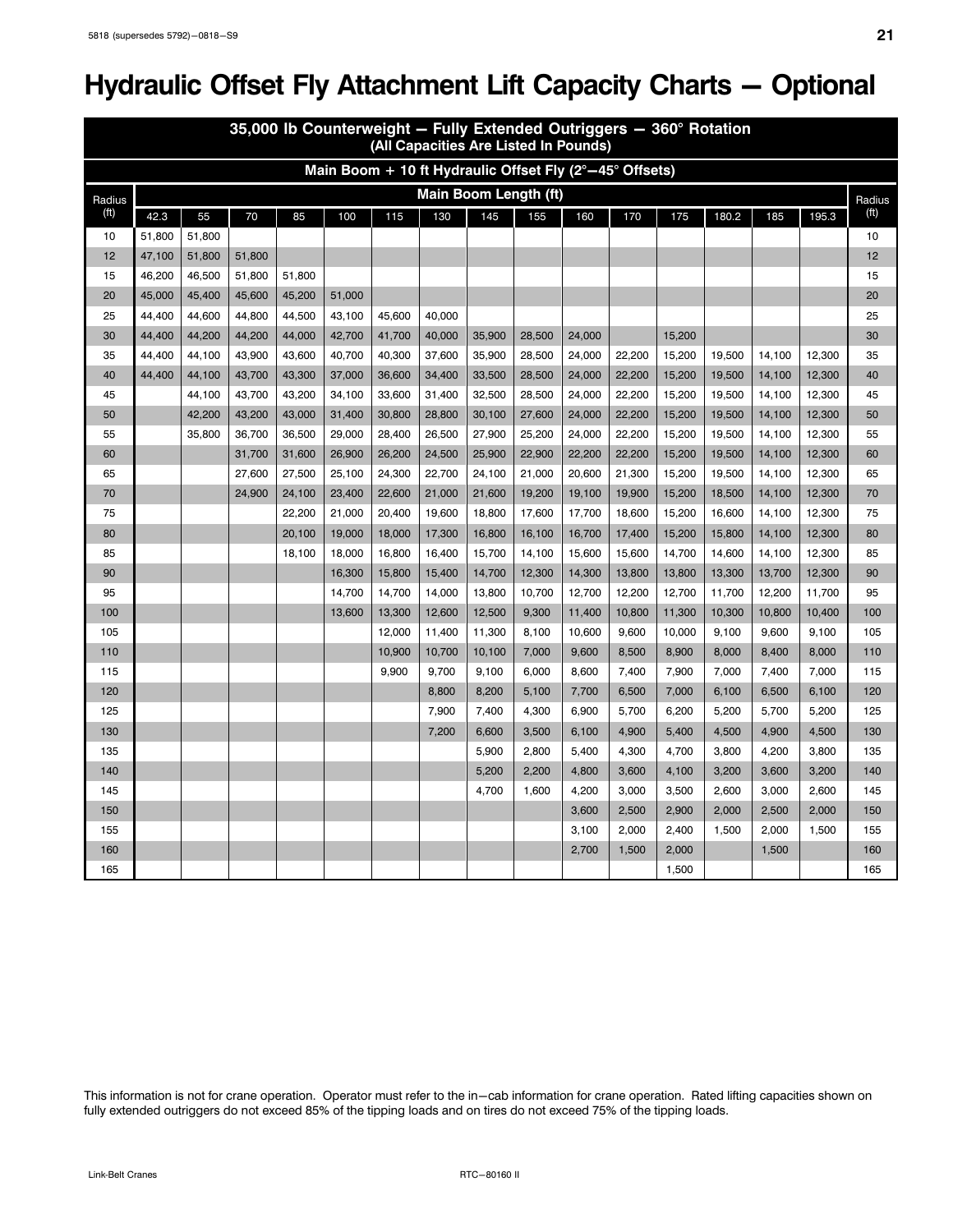<span id="page-27-0"></span>

|                   |        |        |        |        |        | 59,000 lb Counterweight - Fully Extended Outriggers - 360° Rotation<br>(All Capacities Are Listed In Pounds) |        |        |                       |        |        |        |        |        |        |                   |
|-------------------|--------|--------|--------|--------|--------|--------------------------------------------------------------------------------------------------------------|--------|--------|-----------------------|--------|--------|--------|--------|--------|--------|-------------------|
|                   |        |        |        |        |        | Main Boom + 10 ft Hydraulic Offset Fly (2°-45° Offsets)                                                      |        |        |                       |        |        |        |        |        |        |                   |
| Radius            |        |        |        |        |        |                                                                                                              |        |        | Main Boom Length (ft) |        |        |        |        |        |        | Radius            |
| (f <sup>t</sup> ) | 42.3   | 55     | 70     | 85     | 100    | 115                                                                                                          | 130    | 145    | 155                   | 160    | 170    | 175    | 180.2  | 185    | 195.3  | (f <sup>t</sup> ) |
| 10                | 51,800 | 51,800 |        |        |        |                                                                                                              |        |        |                       |        |        |        |        |        |        | 10                |
| 12                | 47,100 | 51,800 | 51,800 |        |        |                                                                                                              |        |        |                       |        |        |        |        |        |        | 12                |
| 15                | 46,200 | 46,500 | 51,800 | 51,800 |        |                                                                                                              |        |        |                       |        |        |        |        |        |        | 15                |
| 20                | 45,000 | 45,400 | 45,600 | 45,200 | 51,000 |                                                                                                              |        |        |                       |        |        |        |        |        |        | 20                |
| 25                | 44,400 | 44,600 | 44,800 | 44,500 | 43,100 | 45,600                                                                                                       | 40,000 |        |                       |        |        |        |        |        |        | 25                |
| 30                | 44,400 | 44,200 | 44,200 | 44,000 | 42,700 | 41,700                                                                                                       | 40,000 | 35,900 | 28,500                | 24,000 |        | 15,200 |        |        |        | 30                |
| 35                | 44,400 | 44,100 | 43,900 | 43,600 | 40,700 | 40,300                                                                                                       | 37,600 | 35,900 | 28,500                | 24,000 | 22,200 | 15,200 | 19,500 | 14,100 | 12,300 | 35                |
| 40                | 44,400 | 44,100 | 43,700 | 43,300 | 37,000 | 36,600                                                                                                       | 34,400 | 33,500 | 28,500                | 24,000 | 22,200 | 15,200 | 19,500 | 14,100 | 12,300 | 40                |
| 45                |        | 44,100 | 43,700 | 43,200 | 34,100 | 33,600                                                                                                       | 31,400 | 32,500 | 28,500                | 24,000 | 22,200 | 15,200 | 19,500 | 14,100 | 12,300 | 45                |
| 50                |        | 44,100 | 43,700 | 43,200 | 31,400 | 30,800                                                                                                       | 28,800 | 30,100 | 27,600                | 24,000 | 22,200 | 15,200 | 19,500 | 14,100 | 12,300 | 50                |
| 55                |        | 42,500 | 43,700 | 43,200 | 29,000 | 28,400                                                                                                       | 26,500 | 27,900 | 25,200                | 24,000 | 22,200 | 15,200 | 19,500 | 14,100 | 12,300 | 55                |
| 60                |        |        | 42,500 | 40,500 | 26,900 | 26,200                                                                                                       | 24,500 | 25,900 | 22,900                | 22,200 | 22,200 | 15,200 | 19,500 | 14,100 | 12,300 | 60                |
| 65                |        |        | 37,300 | 37.100 | 25.100 | 24,300                                                                                                       | 22,700 | 24,100 | 21,000                | 20,600 | 21,300 | 15,200 | 19,500 | 14,100 | 12,300 | 65                |
| 70                |        |        | 33,200 | 33,000 | 23,400 | 22,600                                                                                                       | 21,000 | 22,300 | 19,200                | 19,100 | 19,900 | 15,200 | 18,500 | 14,100 | 12,300 | 70                |
| 75                |        |        |        | 29,500 | 21,900 | 21,000                                                                                                       | 19,600 | 20,700 | 17,600                | 17,700 | 18,600 | 15,200 | 16,600 | 14,100 | 12,300 | 75                |
| 80                |        |        |        | 26,400 | 20,600 | 19,600                                                                                                       | 18,200 | 19,300 | 16,300                | 16,700 | 17,400 | 15,200 | 15,800 | 14,100 | 12,300 | 80                |
| 85                |        |        |        | 23,900 | 19,400 | 18,400                                                                                                       | 17,200 | 17,900 | 15,000                | 15,600 | 16,400 | 14,700 | 14,600 | 14,100 | 12,300 | 85                |
| 90                |        |        |        |        | 18,300 | 17,200                                                                                                       | 16,000 | 16,800 | 13,800                | 14,600 | 15,400 | 13,800 | 13,500 | 13,700 | 12,300 | 90                |
| 95                |        |        |        |        | 17,400 | 16,400                                                                                                       | 15,000 | 15,700 | 12,700                | 13,600 | 14,400 | 12,900 | 12,500 | 12,700 | 11,900 | 95                |
| 100               |        |        |        |        | 16,600 | 15,400                                                                                                       | 14,100 | 14,600 | 11,600                | 12,800 | 13,600 | 12,100 | 11,500 | 11,700 | 11,000 | 100               |
| 105               |        |        |        |        |        | 14,500                                                                                                       | 13,200 | 13,600 | 10,700                | 12,000 | 12,800 | 11,300 | 10,600 | 10,900 | 10,100 | 105               |
| 110               |        |        |        |        |        | 13,700                                                                                                       | 12,400 | 12,700 | 9,800                 | 11,300 | 11,900 | 10,600 | 9,800  | 10,100 | 9,300  | 110               |
| 115               |        |        |        |        |        | 12,900                                                                                                       | 11,700 | 11,500 | 9,000                 | 10,600 | 11,200 | 9,900  | 9,000  | 9,300  | 8,600  | 115               |
| 120               |        |        |        |        |        |                                                                                                              | 11,000 | 10,300 | 8,300                 | 9,900  | 10,500 | 9,300  | 8,300  | 8,600  | 7,900  | 120               |
| 125               |        |        |        |        |        |                                                                                                              | 10,400 | 9,600  | 7,600                 | 9,300  | 9,800  | 8,700  | 7,700  | 7,900  | 7,200  | 125               |
| 130               |        |        |        |        |        |                                                                                                              | 9,900  | 9,100  | 6,900                 | 8,800  | 9,200  | 8,200  | 7,000  | 7,300  | 6,600  | 130               |
| 135               |        |        |        |        |        |                                                                                                              |        | 8,600  | 6,300                 | 8,300  | 8,400  | 7,700  | 6,400  | 6,700  | 6,000  | 135               |
| 140               |        |        |        |        |        |                                                                                                              |        | 8,100  | 5,700                 | 7,800  | 7,600  | 7,200  | 5,900  | 6,200  | 5,500  | 140               |
| 145               |        |        |        |        |        |                                                                                                              |        | 7,700  | 5,200                 | 7,300  | 6,900  | 6,800  | 5,400  | 5,700  | 5,000  | 145               |
| 150               |        |        |        |        |        |                                                                                                              |        |        | 4,700                 | 6,700  | 6,200  | 6,400  | 4,900  | 5,200  | 4,500  | 150               |
| 155               |        |        |        |        |        |                                                                                                              |        |        | 4,200                 | 6,000  | 5,600  | 6,000  | 4,400  | 4,700  | 4,100  | 155               |
| 160               |        |        |        |        |        |                                                                                                              |        |        |                       | 5,500  | 5,000  | 5,400  | 4,000  | 4,300  | 3,600  | 160               |
| 165               |        |        |        |        |        |                                                                                                              |        |        |                       |        | 4,400  | 4,900  | 3,600  | 3,900  | 3,200  | 165               |
| 170               |        |        |        |        |        |                                                                                                              |        |        |                       |        | 3,900  | 4,300  | 3,200  | 3,500  | 2,800  | 170               |
| 175               |        |        |        |        |        |                                                                                                              |        |        |                       |        |        | 3,900  | 2,800  | 3,200  | 2,500  | 175               |
| 180               |        |        |        |        |        |                                                                                                              |        |        |                       |        |        |        | 2,500  | 2,800  | 2,100  | 180               |
| 185               |        |        |        |        |        |                                                                                                              |        |        |                       |        |        |        |        | 2,500  | 1,800  | 185               |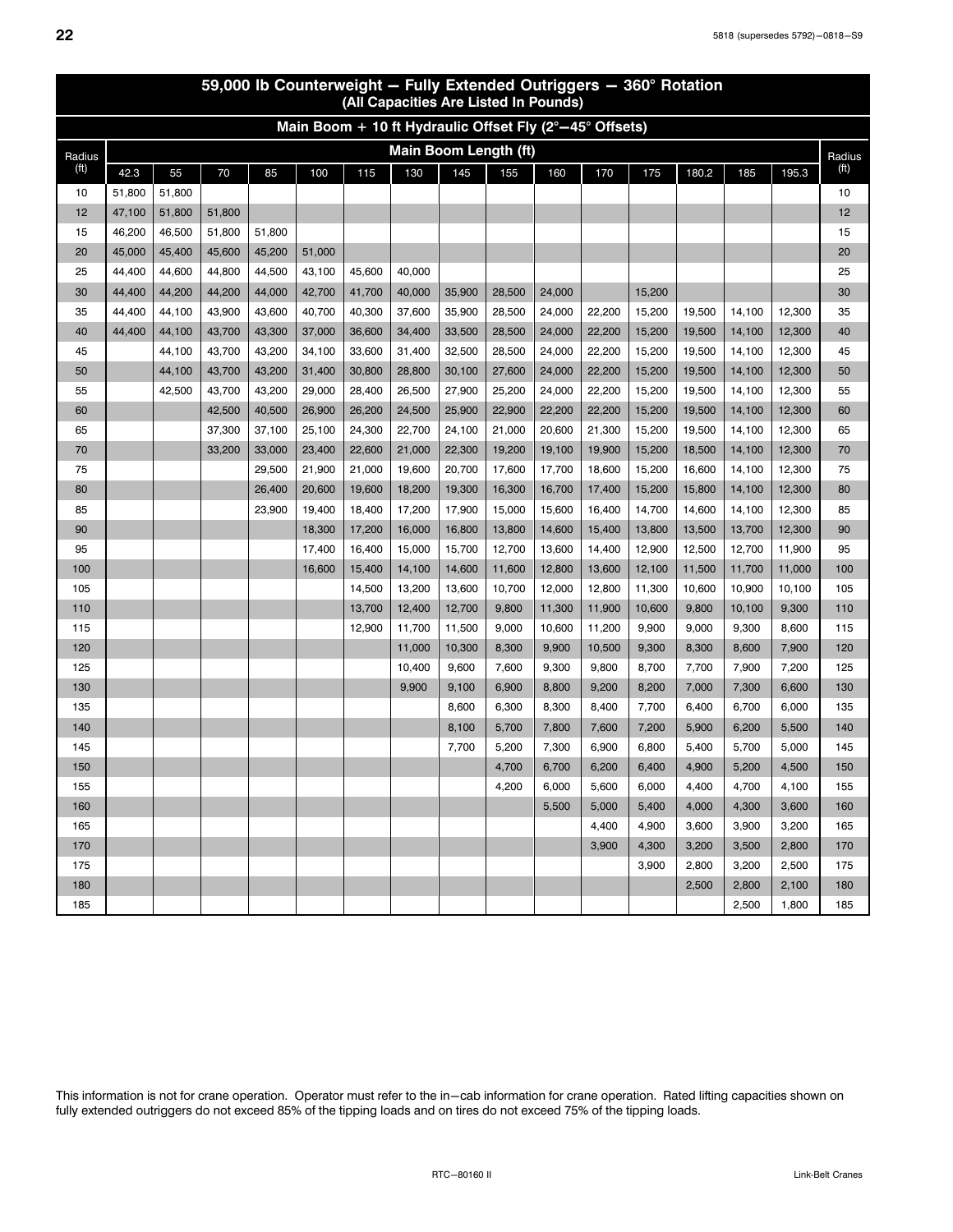<span id="page-28-0"></span>

|                   |                      |                            | (All Capacities Are Listed In Pounds) |                           |                            |                       |                   |
|-------------------|----------------------|----------------------------|---------------------------------------|---------------------------|----------------------------|-----------------------|-------------------|
|                   |                      |                            |                                       | 195.3 ft Main Boom Length |                            |                       |                   |
| <b>Radius</b>     |                      | 31 ft Hydraulic Offset Fly |                                       |                           | 55 ft Hydraulic Offset Fly |                       | Radius            |
| (f <sup>t</sup> ) | $2^\circ - 15^\circ$ | $15^\circ - 30^\circ$      | $30^\circ - 45^\circ$                 | $2^\circ - 15^\circ$      | $15^\circ - 30^\circ$      | $30^\circ - 45^\circ$ | (f <sup>t</sup> ) |
| 50                | 10,500               |                            |                                       |                           |                            |                       | 50                |
| 55                | 10,500               |                            |                                       | 8,000                     |                            |                       | 55                |
| 60                | 10,500               | 10,600                     |                                       | 8,000                     |                            |                       | 60                |
| 65                | 10,500               | 10,600                     |                                       | 8,000                     |                            |                       | 65                |
| 70                | 10,500               | 10,600                     | 10,700                                | 8,000                     | 8,100                      |                       | 70                |
| 75                | 10,500               | 10,600                     | 10,700                                | 8,000                     | 8,100                      |                       | 75                |
| 80                | 10,500               | 10,600                     | 10,700                                | 8,000                     | 8,100                      |                       | 80                |
| 85                | 10,500               | 10,600                     | 10,700                                | 8,000                     | 7,200                      | 7,200                 | 85                |
| 90                | 10,500               | 10,600                     | 10,700                                | 7,900                     | 7,100                      | 7,100                 | 90                |
| 95                | 10,500               | 10,600                     | 10,700                                | 7,800                     | 7,100                      | 7,100                 | 95                |
| 100               | 10,000               | 10,300                     | 10,700                                | 7,700                     | 7,000                      | 6,500                 | 100               |
| 105               | 9,200                | 9,500                      | 9,900                                 | 7,600                     | 6,900                      | 6,400                 | 105               |
| 110               | 8,300                | 8,800                      | 9,200                                 | 7,500                     | 6,900                      | 6,400                 | 110               |
| 115               | 7,300                | 7,900                      | 8,400                                 | 7,400                     | 6,800                      | 6,300                 | 115               |
| 120               | 6,400                | 7,000                      | 7,600                                 | 6,800                     | 6,800                      | 6,300                 | 120               |
| 125               | 5,600                | 6,100                      | 6,600                                 | 6,200                     | 6,700                      | 6,300                 | 125               |
| 130               | 4,800                | 5,300                      | 5,800                                 | 5,500                     | 6,100                      | 6,200                 | 130               |
| 135               | 4,100                | 4,600                      | 5,000                                 | 4,800                     | 5,600                      | 6,100                 | 135               |
| 140               | 3,500                | 3,900                      | 4,300                                 | 4,200                     | 5,000                      | 5,500                 | 140               |
| 145               | 2,900                | 3,300                      | 3,700                                 | 3,600                     | 4,300                      | 5,000                 | 145               |
| 150               | 2,300                | 2,700                      | 3,100                                 | 3,000                     | 3,700                      | 4,400                 | 150               |
| 155               | 1,800                | 2,200                      | 2,500                                 | 2,500                     | 3,200                      | 3,800                 | 155               |
| 160               | 1,300                | 1,700                      | 2,000                                 | 2,000                     | 2,600                      | 3,200                 | 160               |
| 165               |                      | 1,200                      | 1,500                                 | 1,600                     | 2,100                      | 2,700                 | 165               |
| 170               |                      |                            |                                       | 1,100                     | 1,700                      | 2,200                 | 170               |
| 175               |                      |                            |                                       |                           | 1,300                      | 1,700                 | 175               |
| 180               |                      |                            |                                       |                           |                            | 1,300                 | 180               |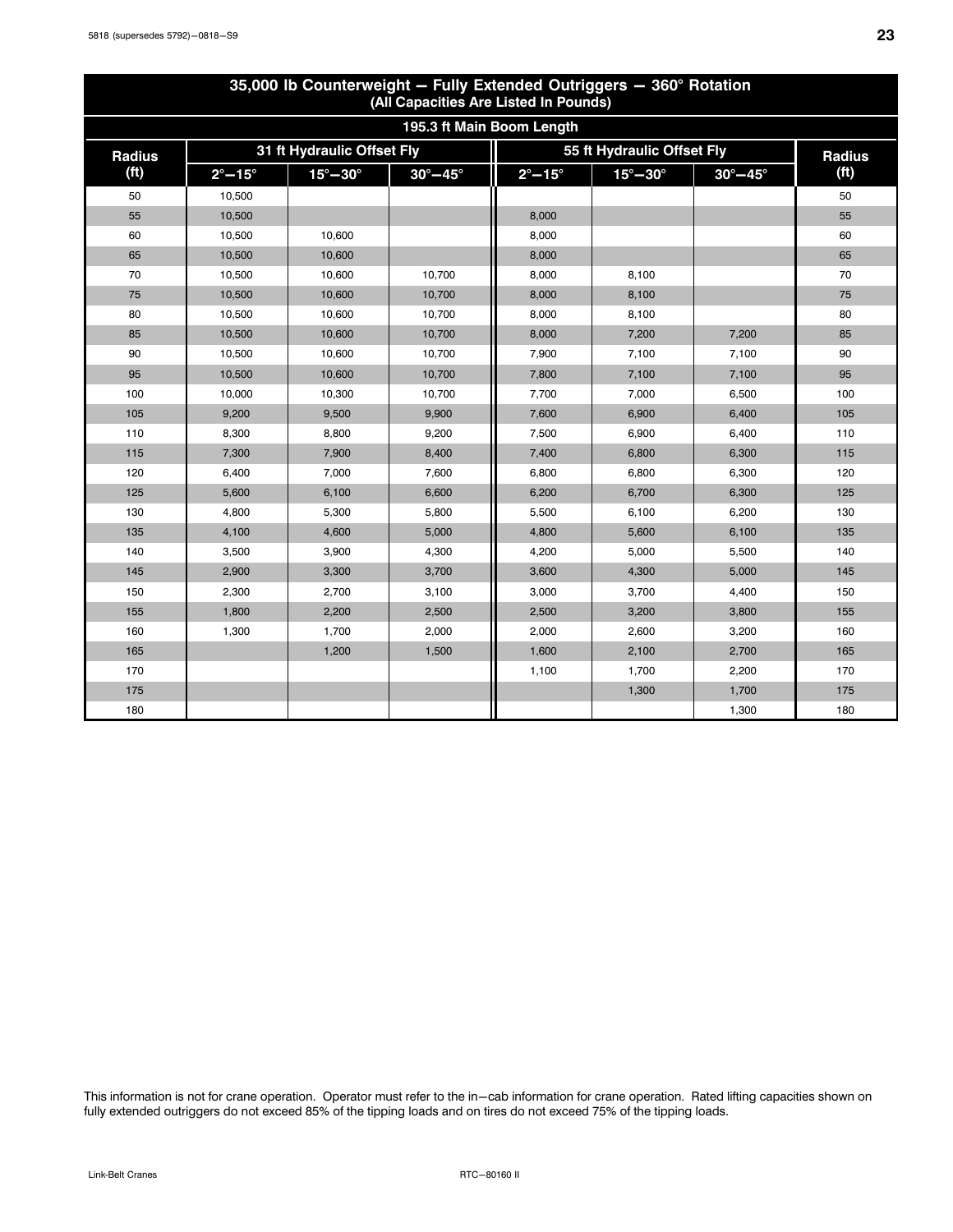<span id="page-29-0"></span>

|                   |                      |                            | (All Capacities Are Listed In Pounds) |                      |                            |                       |                   |
|-------------------|----------------------|----------------------------|---------------------------------------|----------------------|----------------------------|-----------------------|-------------------|
|                   |                      |                            | 195.3 ft Main Boom Length             |                      |                            |                       |                   |
| Radius            |                      | 31 ft Hydraulic Offset Fly |                                       |                      | 55 ft Hydraulic Offset Fly |                       | Radius            |
| (f <sup>t</sup> ) | $2^\circ - 15^\circ$ | $15^\circ - 30^\circ$      | $30^\circ - 45^\circ$                 | $2^\circ - 15^\circ$ | $15^\circ - 30^\circ$      | $30^\circ - 45^\circ$ | (f <sup>t</sup> ) |
| 50                | 10,500               |                            |                                       |                      |                            |                       | 50                |
| 55                | 10,500               |                            |                                       | 8,000                |                            |                       | 55                |
| 60                | 10,500               | 10,600                     |                                       | 8,000                |                            |                       | 60                |
| 65                | 10,500               | 10,600                     |                                       | 8,000                |                            |                       | 65                |
| 70                | 10,500               | 10,600                     | 10,700                                | 8,000                | 8,100                      |                       | 70                |
| 75                | 10,500               | 10,600                     | 10,700                                | 8,000                | 8,100                      |                       | 75                |
| 80                | 10,500               | 10,600                     | 10,700                                | 8,000                | 8,100                      |                       | 80                |
| 85                | 10,500               | 10,600                     | 10,700                                | 8,000                | 7,200                      | 7,200                 | 85                |
| 90                | 10,500               | 10,600                     | 10,700                                | 7,900                | 7,100                      | 7,100                 | 90                |
| 95                | 10,500               | 10,600                     | 10,700                                | 7,800                | 7,100                      | 7,100                 | 95                |
| 100               | 10,000               | 10,300                     | 10,700                                | 7,700                | 7,000                      | 6,500                 | 100               |
| 105               | 9,200                | 9,500                      | 9,900                                 | 7,600                | 6,900                      | 6,400                 | 105               |
| 110               | 8,400                | 8,800                      | 9,200                                 | 7,500                | 6,900                      | 6,400                 | 110               |
| 115               | 7,700                | 8,100                      | 8,400                                 | 7,400                | 6,800                      | 6,300                 | 115               |
| 120               | 7,100                | 7,400                      | 7,800                                 | 6,800                | 6,800                      | 6,300                 | 120               |
| 125               | 6,500                | 6,800                      | 7,100                                 | 6,200                | 6,700                      | 6,300                 | 125               |
| 130               | 5,900                | 6,200                      | 6,500                                 | 5,700                | 6,100                      | 6,200                 | 130               |
| 135               | 5,400                | 5,700                      | 5,900                                 | 5,100                | 5,600                      | 6,100                 | 135               |
| 140               | 4,900                | 5,100                      | 5,400                                 | 4,700                | 5,100                      | 5,500                 | 140               |
| 145               | 4,400                | 4,700                      | 4,900                                 | 4,200                | 4,600                      | 5,000                 | 145               |
| 150               | 3,900                | 4,200                      | 4,400                                 | 3,800                | 4,200                      | 4,600                 | 150               |
| 155               | 3,500                | 3,700                      | 4,000                                 | 3,400                | 3,700                      | 4,100                 | 155               |
| 160               | 3,100                | 3,300                      | 3,500                                 | 3,000                | 3,300                      | 3,700                 | 160               |
| 165               | 2,700                | 2,900                      | 3,100                                 | 2,600                | 2,900                      | 3,300                 | 165               |
| 170               | 2,400                | 2,500                      | 2,700                                 | 2,200                | 2,600                      | 2,900                 | 170               |
| 175               | 2,000                | 2,200                      | 2,300                                 | 1,900                | 2,200                      | 2,500                 | 175               |
| 180               | 1,700                | 1,800                      | 2,000                                 | 1,500                | 1,800                      | 2,100                 | 180               |
| 185               | 1,400                | 1,500                      | 1,600                                 | 1,200                | 1,500                      | 1,800                 | 185               |
| 190               | 1,100                | 1,200                      | 1,300                                 |                      | 1,200                      | 1,400                 | 190               |
| 195               |                      |                            |                                       |                      |                            | 1,100                 | 195               |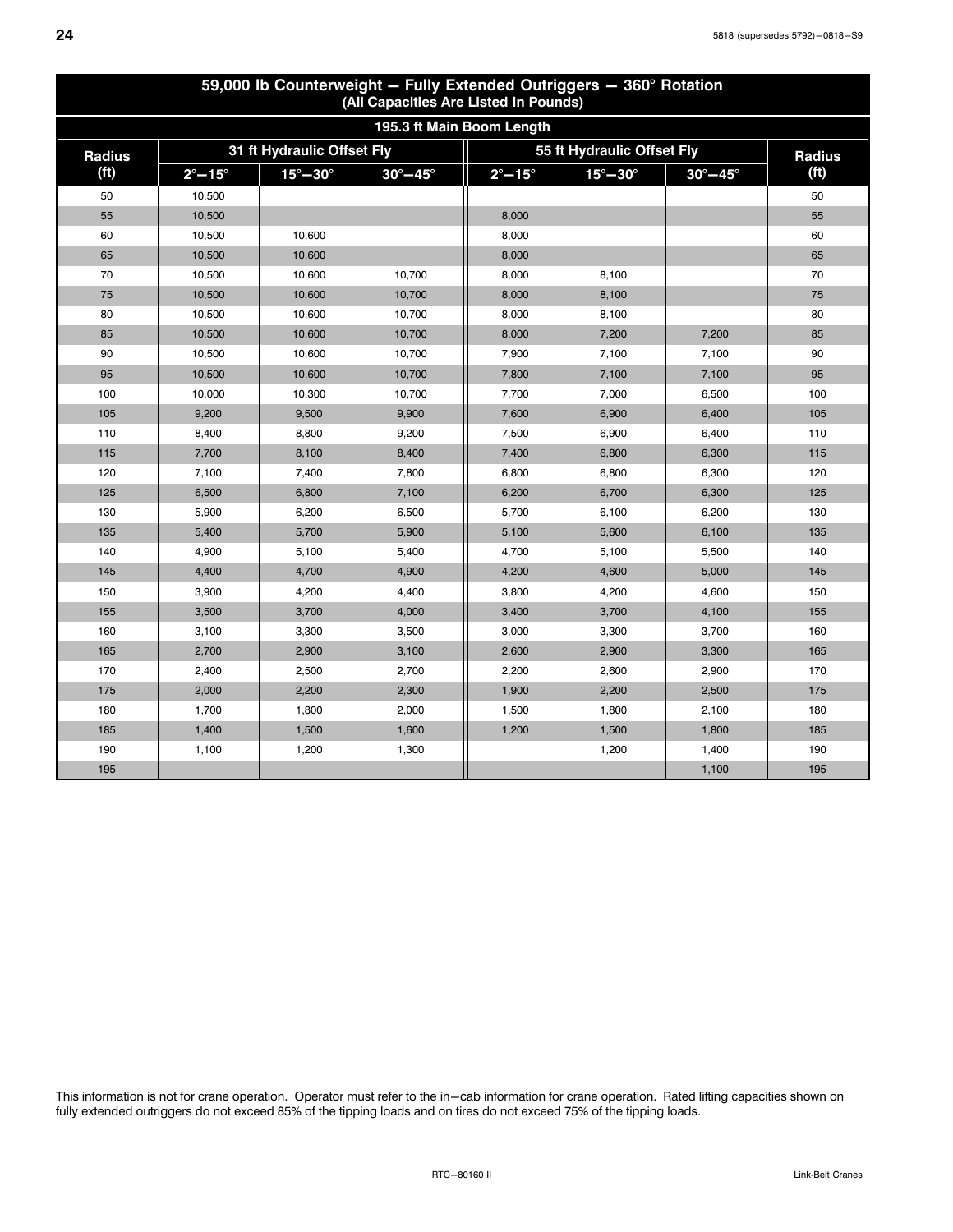<span id="page-30-0"></span>

|         |                      |                            |                       |                      |                            | (All Capacities Are Listed In Pounds) | <u></u>              | <u><b>PARTICIPS</b></u>     |                       |               |
|---------|----------------------|----------------------------|-----------------------|----------------------|----------------------------|---------------------------------------|----------------------|-----------------------------|-----------------------|---------------|
|         |                      |                            |                       |                      | 195.3 ft Main Boom Length  |                                       |                      |                             |                       |               |
| Radi-   |                      | 73 ft Hydraulic Offset Fly |                       |                      | 91 ft Hydraulic Offset Fly |                                       |                      | 109 ft Hydraulic Offset Fly |                       | <b>Radius</b> |
| us (ft) | $2^\circ - 15^\circ$ | $15^\circ - 30^\circ$      | $30^\circ - 45^\circ$ | $2^\circ - 15^\circ$ | $15^\circ - 30^\circ$      | $30^\circ - 45^\circ$                 | $2^\circ - 15^\circ$ | $15^\circ - 30^\circ$       | $30^\circ - 45^\circ$ | $(ft)$        |
| 65      | 6,500                |                            |                       |                      |                            |                                       |                      |                             |                       | 65            |
| 70      | 6,500                |                            |                       | 5,000                |                            |                                       |                      |                             |                       | 70            |
| 75      | 6,500                | 6,600                      |                       | 5,000                |                            |                                       |                      |                             |                       | 75            |
| 80      | 6,500                | 6,600                      |                       | 5,000                | 5,000                      |                                       |                      |                             |                       | 80            |
| 85      | 6,500                | 6,600                      |                       | 5,000                | 5,000                      |                                       | 3,000                |                             |                       | 85            |
| 90      | 6,500                | 6,600                      |                       | 5,000                | 5,000                      |                                       | 3,000                | 3,000                       |                       | 90            |
| 95      | 6,500                | 6,600                      | 6,700                 | 5,000                | 5,000                      |                                       | 3,000                | 3,000                       |                       | 95            |
| 100     | 6,500                | 6,600                      | 6,700                 | 5,000                | 4,800                      | 4,800                                 | 3,000                | 3,000                       |                       | 100           |
| 105     | 6,500                | 6,500                      | 5,600                 | 5,000                | 4,600                      | 4,600                                 | 3,000                | 3,000                       | 3,000                 | 105           |
| 110     | 6,500                | 6,300                      | 5,500                 | 5,000                | 4,400                      | 3,900                                 | 3,000                | 2,800                       | 2,800                 | 110           |
| 115     | 5,800                | 6,100                      | 5,300                 | 4,900                | 4,200                      | 3,700                                 | 3,000                | 2,600                       | 2,600                 | 115           |
| 120     | 5,200                | 5,600                      | 5,200                 | 4,300                | 4,000                      | 3,600                                 | 2,900                | 2,400                       | 2,000                 | 120           |
| 125     | 4,600                | 5,000                      | 5,000                 | 3,800                | 3,800                      | 3,400                                 | 2,700                | 2,300                       | 2,000                 | 125           |
| 130     | 4,000                | 4,500                      | 4,900                 | 3,300                | 3,700                      | 3,300                                 | 2,500                | 2,100                       | 1,800                 | 130           |
| 135     | 3,500                | 3,900                      | 4,400                 | 2,800                | 3,200                      | 3,100                                 | 2,000                | 1,900                       | 1,700                 | 135           |
| 140     | 3,000                | 3,400                      | 3,900                 | 2,300                | 2,800                      | 3,000                                 | 1,500                | 1,800                       | 1,500                 | 140           |
| 145     | 2,500                | 2,900                      | 3,400                 | 1,900                | 2,300                      | 2,800                                 | 1,100                | 1,600                       | 1,400                 | 145           |
| 150     | 2,100                | 2,500                      | 3,000                 | 1,500                | 1,900                      | 2,400                                 |                      | 1,200                       | 1,300                 | 150           |
| 155     | 1,700                | 2,100                      | 2,500                 |                      | 1,400                      | 1,900                                 |                      |                             | 1,100                 | 155           |
| 160     | 1,300                | 1,700                      | 2,100                 |                      |                            | 1,500                                 |                      |                             |                       | 160           |
| 165     |                      | 1,300                      | 1,700                 |                      |                            | 1,100                                 |                      |                             |                       | 165           |
| 170     |                      |                            | 1,300                 |                      |                            |                                       |                      |                             |                       | 170           |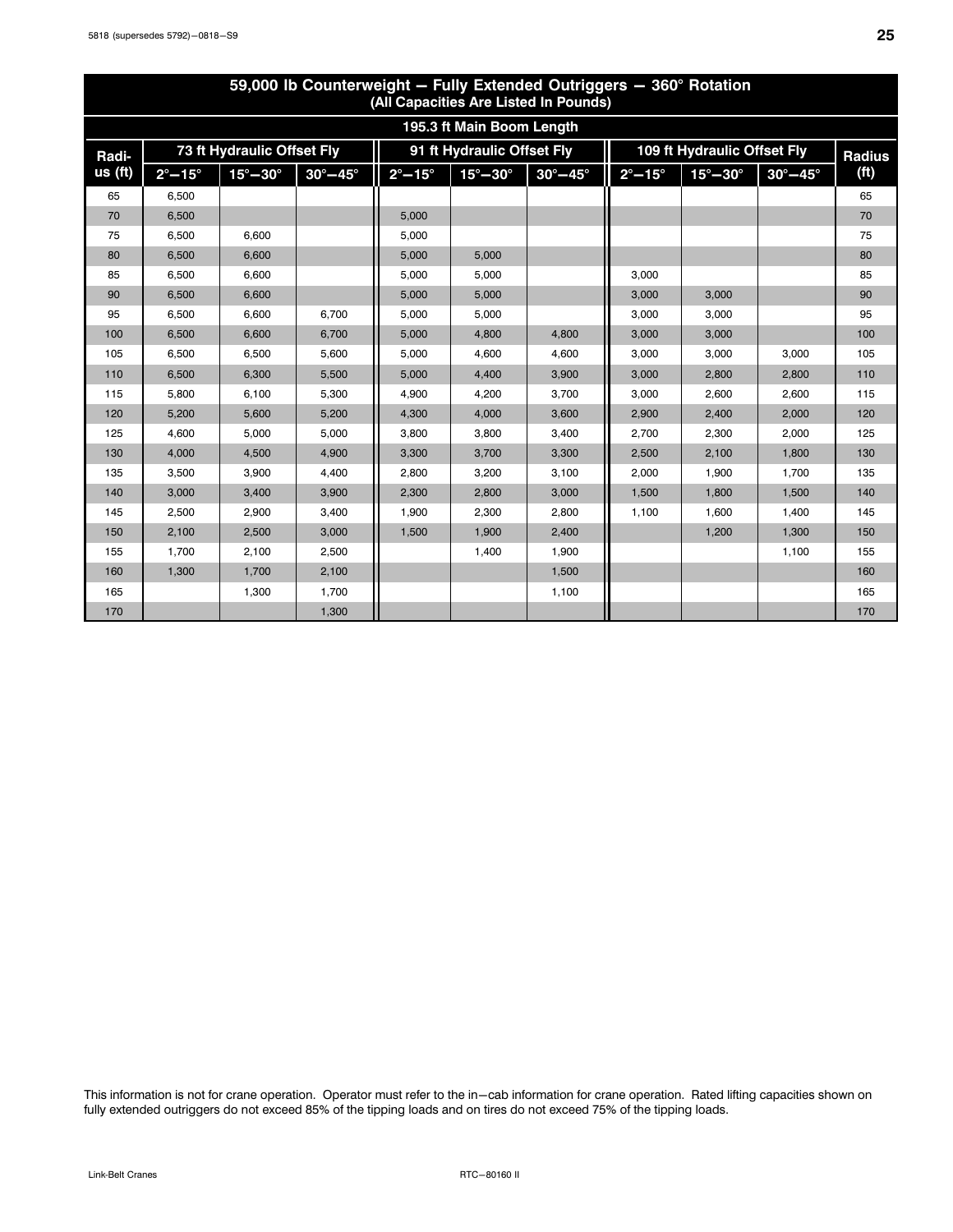## <span id="page-31-0"></span>**On Tires Capacity Charts**

|                   |        |        |        | 31,400 lb Counterweight - On Tires - Stationary - Boom Centered Over Rear Between Tire Tracks<br>(All Capacities Are Listed In Pounds) |        |        |        |                   |
|-------------------|--------|--------|--------|----------------------------------------------------------------------------------------------------------------------------------------|--------|--------|--------|-------------------|
| Radius            |        |        |        | Main Boom Length (ft)                                                                                                                  |        |        |        | Radius            |
| (f <sup>t</sup> ) | 42.3   | 55     | 70     | 85                                                                                                                                     | 100    | 115    | 130    | (f <sup>t</sup> ) |
| 10                | 92,000 |        |        |                                                                                                                                        |        |        |        | 10                |
| 12                | 72,300 |        |        |                                                                                                                                        |        |        |        | 12                |
| 15                | 60,700 | 50,000 |        |                                                                                                                                        |        |        |        | 15                |
| 20                | 47,100 | 50,000 | 36,000 |                                                                                                                                        |        |        |        | 20                |
| 25                | 37,600 | 41.100 | 36.000 | 29,500                                                                                                                                 |        |        |        | 25                |
| 30                | 29,600 | 33,800 | 36,000 | 29,500                                                                                                                                 | 24,300 |        |        | 30                |
| 35                |        | 25,800 | 28.500 | 29,500                                                                                                                                 | 24,300 | 18,500 |        | 35                |
| 40                |        | 20,100 | 22,700 | 23,700                                                                                                                                 | 24,300 | 18,500 | 14,200 | 40                |
| 45                |        | 15,900 | 18,400 | 19,400                                                                                                                                 | 20,100 | 18,500 | 14,200 | 45                |
| 50                |        |        | 15,200 | 16,200                                                                                                                                 | 16,900 | 16,900 | 14,200 | 50                |
| 55                |        |        | 12.600 | 13.600                                                                                                                                 | 14,200 | 14,200 | 14,200 | 55                |
| 60                |        |        | 10,500 | 11,400                                                                                                                                 | 12,100 | 12,100 | 12,100 | 60                |
| 65                |        |        |        | 9,700                                                                                                                                  | 10,300 | 10,300 | 10,300 | 65                |
| 70                |        |        |        | 8,200                                                                                                                                  | 8,800  | 8,800  | 8,800  | 70                |
| 75                |        |        |        | 6,900                                                                                                                                  | 7,500  | 7,500  | 7,500  | 75                |
| 80                |        |        |        |                                                                                                                                        | 6,400  | 6,400  | 6,400  | 80                |
| 85                |        |        |        |                                                                                                                                        | 5,400  | 5,400  | 5,400  | 85                |
| 90                |        |        |        |                                                                                                                                        | 4,600  | 4,600  | 4,600  | 90                |
| 95                |        |        |        |                                                                                                                                        |        | 3,900  | 3,800  | 95                |
| 100               |        |        |        |                                                                                                                                        |        | 3,200  | 3,200  | 100               |
| 105               |        |        |        |                                                                                                                                        |        | 2,600  | 2,600  | 105               |
| 110               |        |        |        |                                                                                                                                        |        |        | 2,000  | 110               |
| 115               |        |        |        |                                                                                                                                        |        |        | 1,500  | 115               |

#### **31,400 lb Counterweight - On Tires - Pick & Carry (Creep) - Boom Centered Over Rear Between Tire Tracks (All Capacities Are Listed In Pounds)**

| Radius            |        |        |        | Main Boom Length (ft) |        |        |        | Radius            |
|-------------------|--------|--------|--------|-----------------------|--------|--------|--------|-------------------|
| (f <sup>t</sup> ) | 42.3   | 55     | 70     | 85                    | 100    | 115    | 130    | (f <sup>t</sup> ) |
| 10                | 87,500 |        |        |                       |        |        |        | 10                |
| 12                | 72,300 |        |        |                       |        |        |        | 12                |
| 15                | 60,700 | 50,000 |        |                       |        |        |        | 15                |
| 20                | 47,100 | 50,000 | 30,100 |                       |        |        |        | 20                |
| 25                | 33,100 | 37,300 | 30,100 | 24,300                |        |        |        | 25                |
| 30                | 23,300 | 27,300 | 30,100 | 24,300                | 20,100 |        |        | 30                |
| 35                |        | 20,700 | 23,300 | 24,300                | 20,100 | 16,500 |        | 35                |
| 40                |        | 16,000 | 18,400 | 19,400                | 20,100 | 16,500 | 13,700 | 40                |
| 45                |        | 12,400 | 14,900 | 15,900                | 16,600 | 16,500 | 13,700 | 45                |
| 50                |        |        | 12,100 | 13,100                | 13,700 | 13,700 | 13,700 | 50                |
| 55                |        |        | 9,900  | 10,800                | 11,400 | 11,500 | 11,500 | 55                |
| 60                |        |        | 8,000  | 9,000                 | 9,600  | 9,600  | 9,600  | 60                |
| 65                |        |        |        | 7,500                 | 8,100  | 8,100  | 8,100  | 65                |
| 70                |        |        |        | 6,200                 | 6,700  | 6,800  | 6,700  | 70                |
| 75                |        |        |        | 5,100                 | 5,600  | 5,600  | 5,600  | 75                |
| 80                |        |        |        |                       | 4,700  | 4,700  | 4,700  | 80                |
| 85                |        |        |        |                       | 3,800  | 3,800  | 3,800  | 85                |
| 90                |        |        |        |                       | 3,100  | 3,100  | 3,100  | 90                |
| 95                |        |        |        |                       |        | 2,400  | 2,400  | 95                |
| 100               |        |        |        |                       |        | 1,900  | 1,800  | 100               |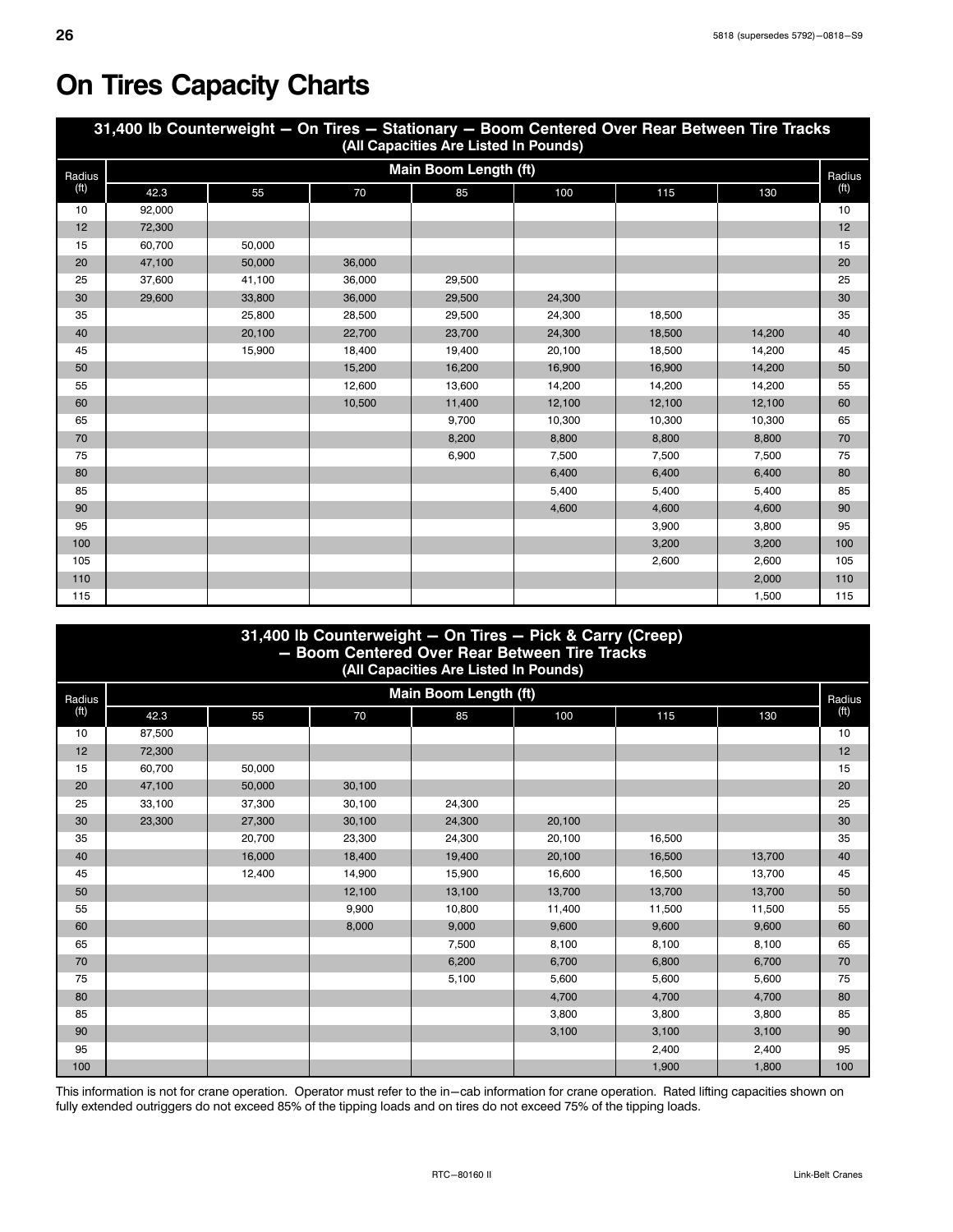<span id="page-32-0"></span>

**Operating Radius From Axis Of Rotation In Meters**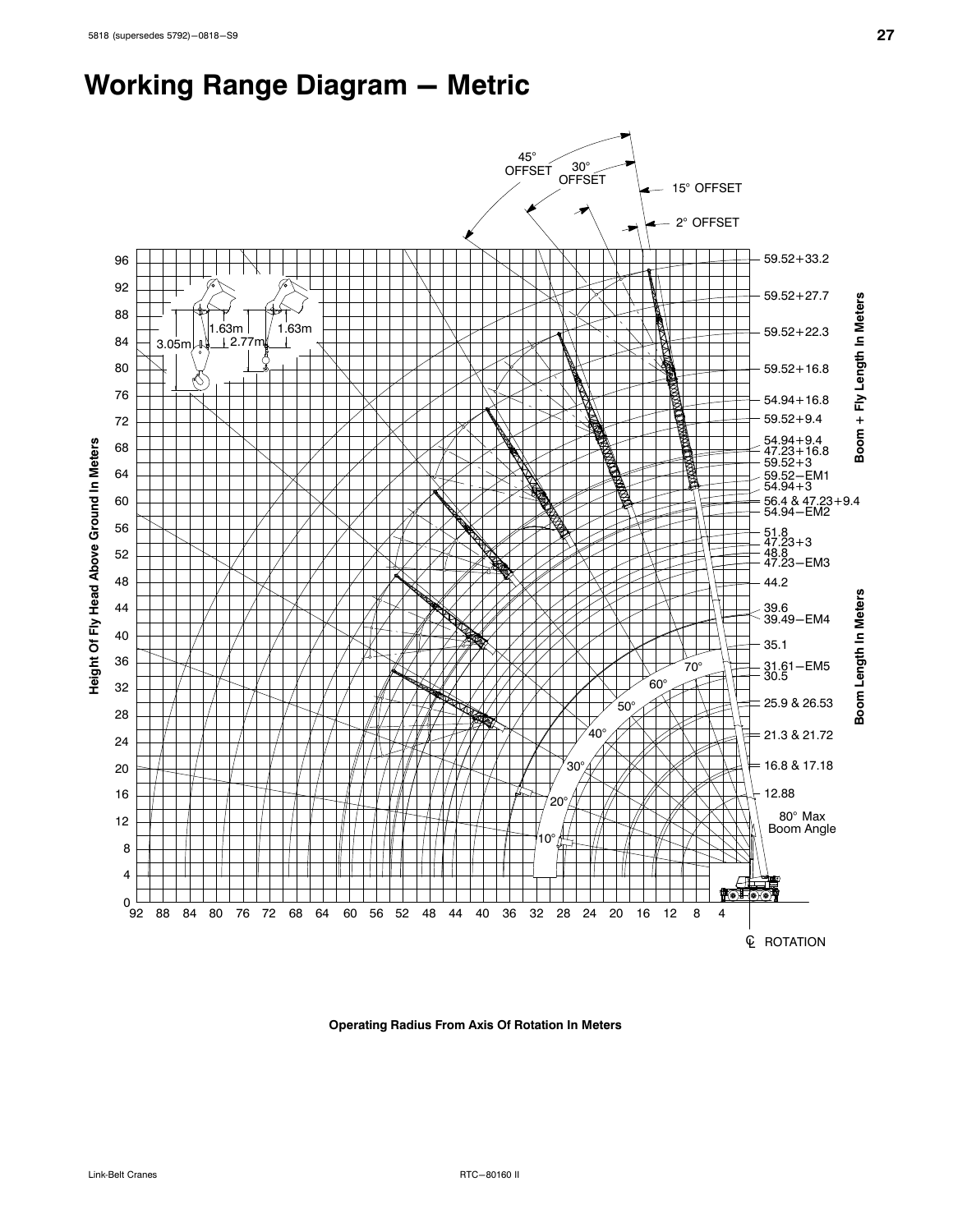#### 15.9t Counterweight - Fully Extended Outriggers - 360° Rotation **(All Capacities Are Listed In Kilograms) Radius (m) Boom Length (m)**<br>| 39.49 - | 44.0 | 47.28 | 48.0 | 54.0 | 58.0 | 54.0 | 55.4 | 56.5 | 56.0 | (m) 12.88 **16.8- 21.3- 25.9- 20.5- 21.5- 25.9- 12.5-1 20.5-1 20.49- 14.2 47.23 48.8 51.8 51.8 53.3 54.94 56.4 56.4 59.5 (m) 17.18 21.3- 21.72 25.9- 26.53 30.5- 31.61 35.1 39.49- 39.6 44.2 47.23 48.8 51.8 53.3 54.94 56.4 59.5** 2.5 127 000 2.5 3 114 900 71 250 68 800 3 3.5 | 105 300 | 71 250 | 65 600 | | | | | | | | | | | | | | | | | | | | | | 3.5 4 97 100 71 250 64 750 4 4.5 87 450 71 250 61 450 49 950 4.5 5 78 550 71 250 58 350 49 950 5 6 64 800 66 200 53 150 47 900 36 600 27 800 6 7 | 54 850 | 56 250 | 48 700 | 44 000 | 36 500 |27 800 | | | | | | | | | | | | | | 7 8 47 200 48 650 45 000 40 600 33 500 27 800 22 400 8 9 | 40 150 | 42 100 | 41 750 | 37 700 | 30 850 |27 800 | 21 400 |20 100 | 16 050 | 13 650 | | | | | 9 10 | 32 350 | 34 700 | 34 750 | 34 500 | 29 450 |27 800 | 21 400 | 20 100 | 16 050 | 13 650 | 12 650 | 11 050 | 1 12 24 800 25 650 25 750 25 450 24 850 18 600 18 200 16 050 13 650 12 650 11 050 11 350 8 550 7 700 12 14 | | 18 750 | 20 000 | 19 800 | 19 500 |18 950 | 16 300 |16 200 |14 550 |13 650 |12 650 |11 050 | 11 350 | 8 550 | 7 700 | 14 16 16 000 15 800 15 700 15 050 14 350 14 500 12 850 12 500 12 650 11 050 11 350 8 550 7 700 16 18 | 13 100 | 13 550 | 13 050 |12 700 | 12 450 |11 450 |11 300 |11 300 |10 800 | 11 050 |8 550 |7 700 | 18 20 11 350 11 500 11 050 10 800 10 350 9 750 10 300 10 500 9 800 9 900 8 550 7 700 20 22 | | | | | 9650 | 9 900 | 9 850 | 9 550 | 9 450 | 8 070 | 8 800 | 8 950 | 8 600 | 8 550 | 7 700 | 22 24 | | | | | | 8550 8500 | 8200 8200 | 6850 | 7850 | 7600 | 7700 | 7400 | 7600 | 7450 | 24 26 | | | | | | | | 7 450 | 7 400 | 7 200 | 5 700 | 7 000 | 6 500 | 6 700 | 6 250 | 6 500 | 6 300 | 26 28 | | | | | | 4250 6500 6450 6250 4700 6100 5500 5750 5300 5550 5350 28 30 | | | | | | | 5700 | 5 650 | 5 450 | 5 250 | 4 700 | 4 450 | 4 700 | 4 500 | 30 32 | | | | | | | | | 4 950 | 4 950 | 4 750 | 3 200 | 4 550 | 3 950 | 4 200 | 3 750 | 4 000 | 3 800 | 32 34 | | | | | | | | | 4300 |4100 |2600 |3900 |3350 |3600 |3150 |3400 |3200 | 34 36 3 750 3 550 2 050 3 350 2 800 3 050 2 600 2 850 2 650 36 38 | | | | | | | | | |3050 |1600 |2 900 |2 350 |2 150 |2 400 |2 200 | 38 40 | | | | | | | | | 2650 | 1150 | 2450 | 1900 | 2 150 | 1700 | 1950 | 1 $750$  | 40 42 800 2 100 1 550 1 750 1 350 1 550 1 400 42 44 | | | | | | | | | | | | | | | | | 1750 | 1200 | 1000 | 1200 | 1050 | 44 46 | | | | | | | | | | | |1450 | 900 | 1100 | 700 | 900 | 750 | 46 48 | | | | | | | | | | | | | | | | 600 | 850 | | | | 48 50 600 50 te: Capacities depict multiple b

## <span id="page-33-0"></span>**Main Boom Lift Capacity Charts - 75% - Metric**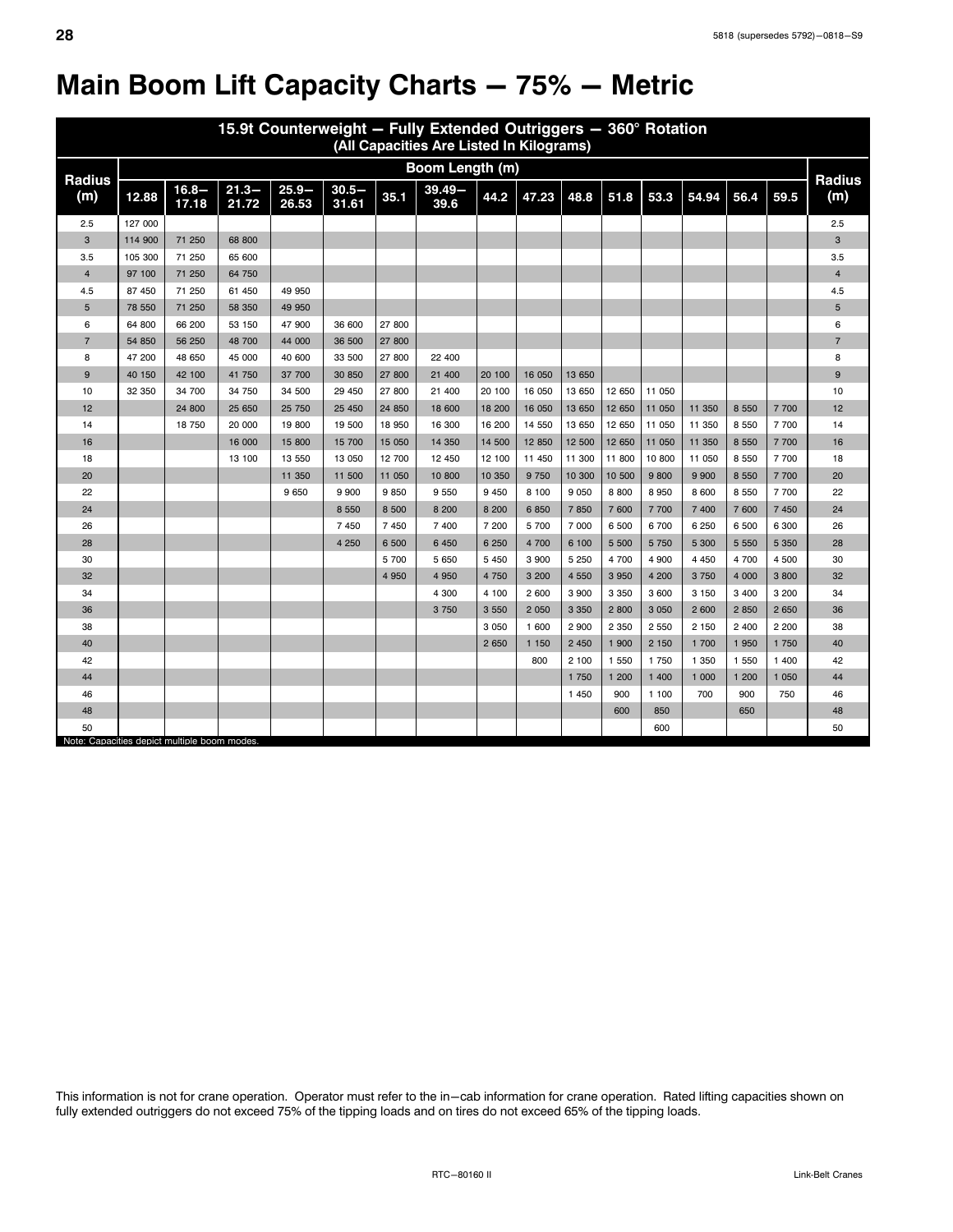<span id="page-34-0"></span>

| 26.7t Counterweight - Fully Extended Outriggers - 360° Rotation<br>(All Capacities Are Listed In Kilograms)                                       |                                                                                                                                                                                  |                   |                   |                   |                   |         |                 |                |                  |                |                    |                |                  |                    |                    |                      |
|---------------------------------------------------------------------------------------------------------------------------------------------------|----------------------------------------------------------------------------------------------------------------------------------------------------------------------------------|-------------------|-------------------|-------------------|-------------------|---------|-----------------|----------------|------------------|----------------|--------------------|----------------|------------------|--------------------|--------------------|----------------------|
|                                                                                                                                                   |                                                                                                                                                                                  |                   |                   |                   |                   |         | Boom Length (m) |                |                  |                |                    |                |                  |                    |                    |                      |
| <b>Radius</b><br>(m)                                                                                                                              | 12.88                                                                                                                                                                            | $16.8 -$<br>17.18 | $21.3 -$<br>21.72 | $25.9 -$<br>26.53 | $30.5 -$<br>31.61 | 35.1    | $39.49 - 39.6$  | 44.2           | 47.23            | 48.8           | 51.8               | 53.3           | 54.94            | 56.4               | 59.5               | <b>Radius</b><br>(m) |
| 2.1                                                                                                                                               | 145 000**                                                                                                                                                                        |                   |                   |                   |                   |         |                 |                |                  |                |                    |                |                  |                    |                    | 2.1                  |
| 2.5                                                                                                                                               | 135 000*                                                                                                                                                                         |                   |                   |                   |                   |         |                 |                |                  |                |                    |                |                  |                    |                    | 2.5                  |
| 2.5                                                                                                                                               | 127 000                                                                                                                                                                          |                   |                   |                   |                   |         |                 |                |                  |                |                    |                |                  |                    |                    | 2.5                  |
| 3                                                                                                                                                 | 116 300                                                                                                                                                                          | 71 250            | 68 800            |                   |                   |         |                 |                |                  |                |                    |                |                  |                    |                    | 3                    |
| 3.5                                                                                                                                               | 106 650                                                                                                                                                                          | 71 250            | 65 600            |                   |                   |         |                 |                |                  |                |                    |                |                  |                    |                    | 3.5                  |
| $\overline{4}$                                                                                                                                    | 98 300                                                                                                                                                                           | 71 250            | 64 750            |                   |                   |         |                 |                |                  |                |                    |                |                  |                    |                    | $\overline{4}$       |
| 4.5                                                                                                                                               | 91 100                                                                                                                                                                           | 71 250            | 61 450            | 49 950            |                   |         |                 |                |                  |                |                    |                |                  |                    |                    | 4.5                  |
| 5                                                                                                                                                 | 84 800                                                                                                                                                                           | 71 250            | 58 350            | 49 950            |                   |         |                 |                |                  |                |                    |                |                  |                    |                    | 5                    |
| 6                                                                                                                                                 | 70 500                                                                                                                                                                           | 69 000            | 53 150            | 47 900            | 36 600            | 27 800  |                 |                |                  |                |                    |                |                  |                    |                    | 6                    |
| $\overline{7}$                                                                                                                                    | 59 700                                                                                                                                                                           | 61 150            | 48 700            | 44 000            | 36 500            | 27 800  |                 |                |                  |                |                    |                |                  |                    |                    | $\overline{7}$       |
| 8                                                                                                                                                 | 51 500<br>52 950<br>45 000<br>40 600<br>33 500<br>27 800<br>22 400<br>8<br>16 050<br>45 050<br>46 550<br>41 750<br>37 700<br>30 850<br>27 800<br>21 400<br>20 100<br>13 650<br>9 |                   |                   |                   |                   |         |                 |                |                  |                |                    |                |                  |                    |                    |                      |
| 9                                                                                                                                                 |                                                                                                                                                                                  |                   |                   |                   |                   |         |                 |                |                  |                |                    |                |                  |                    |                    |                      |
| 10                                                                                                                                                | 39 800                                                                                                                                                                           | 41 300            | 38 900            | 35 150            | 29 450            | 27 800  | 21 400          | 20 100         | 16 050           | 13 650         | 12 650             | 11 050         |                  |                    |                    | 10                   |
| 12                                                                                                                                                |                                                                                                                                                                                  | 32 500            | 32 550            | 30 850            | 28 500            | 26 250  | 18 600          | 18 200         | 16 050           | 13 650         | 12 650             | 11 050         | 11 350           | 8 5 5 0            | 7 700              | 12                   |
| 14                                                                                                                                                |                                                                                                                                                                                  | 24 950            | 25 850            | 25 900            | 25 400            | 23 150  | 16 300          | 16 200         | 14 550           | 13 650         | 12 650             | 11 050         | 11 350           | 8 5 5 0            | 7 700              | 14                   |
| 16                                                                                                                                                |                                                                                                                                                                                  |                   | 20 800            | 20 900            | 20 650            | 20 150  | 14 350          | 14 500         | 12 850           | 12 500         | 12 650             | 11 050         | 11 350           | 8 5 5 0            | 7 700              | 16                   |
| 18                                                                                                                                                |                                                                                                                                                                                  |                   | 17 150            | 17 300            | 17 050            | 16 550  | 12 750          | 13 050         | 11 450           | 11 300         | 11 800             | 10 800         | 11 050           | 8 5 5 0            | 7 700              | 18                   |
| 20                                                                                                                                                |                                                                                                                                                                                  |                   |                   | 14 600            | 14 400            | 13 950  | 11 350          | 11 850         | 10 200           | 10 300         | 10 750             | 9800           | 9 9 0 0          | 8 5 5 0            | 7 700              | 20                   |
| 22                                                                                                                                                |                                                                                                                                                                                  |                   |                   | 12 500            | 12 300            | 11 850  | 10 350          | 10 750         | 9 1 5 0          | 9 4 0 0        | 9 9 0 0            | 8 9 5 0        | 8 9 5 0          | 8 5 5 0            | 7 700              | 22                   |
| 24                                                                                                                                                |                                                                                                                                                                                  |                   |                   |                   | 10 850            | 10 200  | 9 4 5 0         | 9 800          | 8 2 5 0          | 8 600          | 9 0 5 0            | 8 200          | 8 100            | 8 200              | 7 700              | 24                   |
| 26                                                                                                                                                |                                                                                                                                                                                  |                   |                   |                   | 9 4 5 0           | 9 3 0 0 | 8 6 5 0         | 8 700          | 7 450            | 7 900          | 8 3 5 0            | 7 5 5 0        | 7 3 5 0          | 7 4 5 0            | 7 100              | 26                   |
| 28                                                                                                                                                |                                                                                                                                                                                  |                   |                   |                   | 7 000             | 8 1 5 0 | 7 900           | 7 6 5 0        | 6 700            | 7 300          | 7 700              | 6 9 5 0        | 6 6 5 0          | 6 800              | 6 4 5 0            | 28                   |
| 30                                                                                                                                                |                                                                                                                                                                                  |                   |                   |                   |                   | 7 500   | 7 2 5 0         | 6850           | 6 0 5 0          | 6750           | 7 100              | 6 4 5 0        | 6 0 5 0          | 6 200              | 5 8 5 0            | 30                   |
| 32                                                                                                                                                |                                                                                                                                                                                  |                   |                   |                   |                   | 7 000   | 6750            | 6 3 5 0        | 5 500            | 6 250          | 6 3 5 0<br>5 5 5 0 | 5 9 5 0        | 5 500            | 5 6 5 0<br>5 1 5 0 | 5 300              | 32                   |
| 34                                                                                                                                                |                                                                                                                                                                                  |                   |                   |                   |                   |         | 6 300           | 5 900          | 4 800            | 5 800          | 4 900              | 5 5 5 0        | 5 0 0 0          |                    | 4 8 5 0            | 34                   |
| 36                                                                                                                                                |                                                                                                                                                                                  |                   |                   |                   |                   |         | 5 600           | 5 500          | 4 100            | 5 100          | 4 300              | 5 1 5 0        | 4 5 5 0          | 4 700              | 4 4 0 0<br>4 0 0 0 | 36                   |
| 38                                                                                                                                                |                                                                                                                                                                                  |                   |                   |                   |                   |         |                 | 5 000<br>4 500 | 3 5 5 0<br>3 000 | 4 500<br>4 150 | 3750               | 4 500<br>4 000 | 4 100<br>3 5 5 0 | 4 300<br>3 800     | 3 600              | 38<br>40             |
| 40<br>42                                                                                                                                          |                                                                                                                                                                                  |                   |                   |                   |                   |         |                 |                | 2 550            | 3800           | 3 3 0 0            | 3 500          | 3 100            | 3 3 0 0            | 3 1 5 0            | 42                   |
| 44                                                                                                                                                |                                                                                                                                                                                  |                   |                   |                   |                   |         |                 |                | 2 100            | 3 4 0 0        | 2 8 5 0            | 3 100          | 2 6 5 0          | 2 900              | 2 700              | 44                   |
| 46                                                                                                                                                |                                                                                                                                                                                  |                   |                   |                   |                   |         |                 |                |                  | 3 000          | 2 4 5 0            | 2 700          | 2 2 5 0          | 2 500              | 2 300              | 46                   |
| 48                                                                                                                                                |                                                                                                                                                                                  |                   |                   |                   |                   |         |                 |                |                  |                | 2 100              | 2 3 5 0        | 1 900            | 2 150              | 1 9 5 0            | 48                   |
| 50                                                                                                                                                |                                                                                                                                                                                  |                   |                   |                   |                   |         |                 |                |                  |                |                    | 2 0 5 0        | 1 600            | 1850               | 1 650              | 50                   |
| 52                                                                                                                                                |                                                                                                                                                                                  |                   |                   |                   |                   |         |                 |                |                  |                |                    |                | 1 300            | 1 550              | 1 350              | 52                   |
| 54                                                                                                                                                |                                                                                                                                                                                  |                   |                   |                   |                   |         |                 |                |                  |                |                    |                |                  |                    | 1 100              | 54                   |
| 56                                                                                                                                                |                                                                                                                                                                                  |                   |                   |                   |                   |         |                 |                |                  |                |                    |                |                  |                    | 850                | 56                   |
| Note: Capacities depict multiple boom modes.<br>* Over front only<br>** Over front only on intermediate outriggers and special equipment required |                                                                                                                                                                                  |                   |                   |                   |                   |         |                 |                |                  |                |                    |                |                  |                    |                    |                      |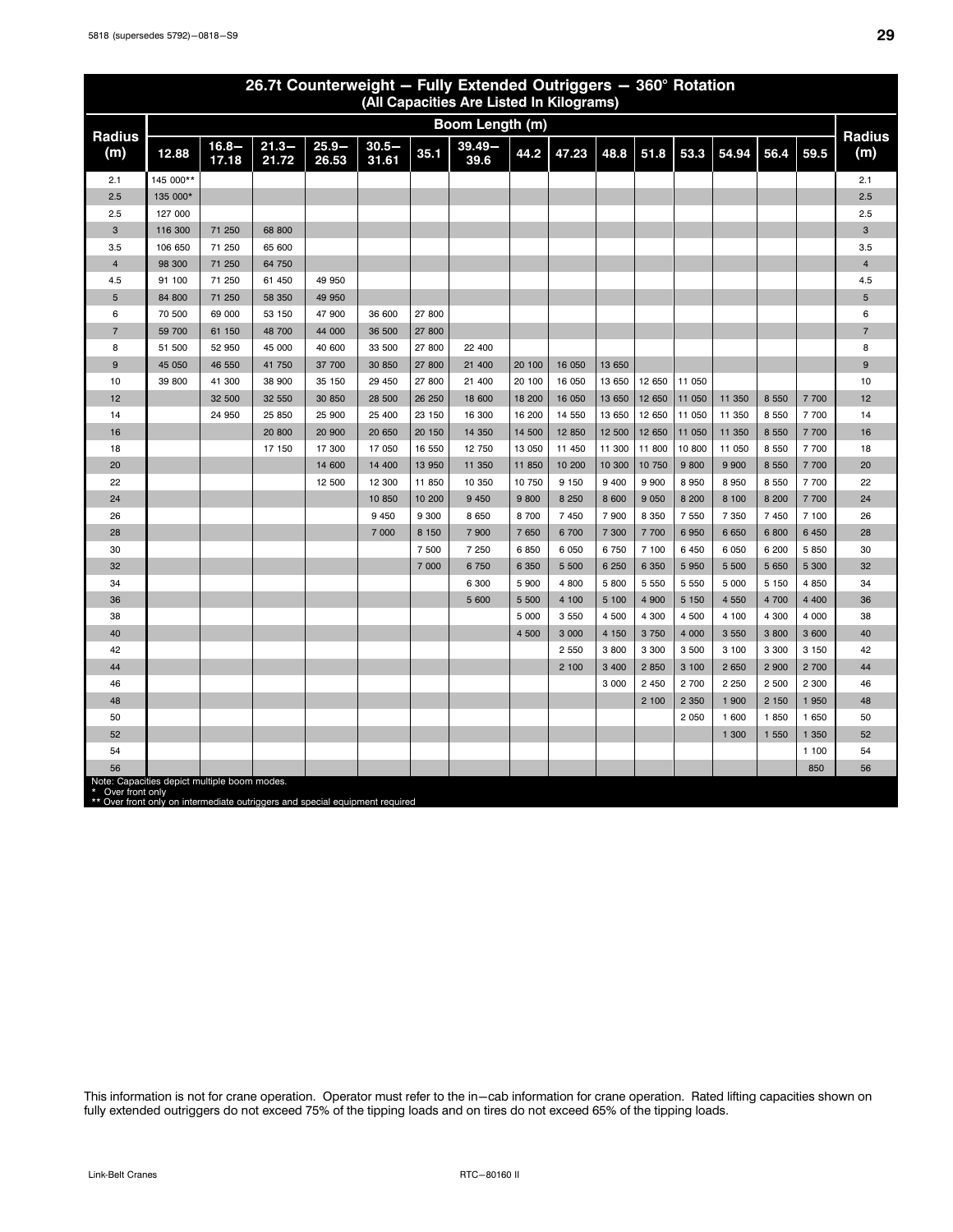## <span id="page-35-0"></span>**Manual Offset Fly Attachment Lift Capacity Charts - 75% -Optional - Metric**

|                      | 15.9t Counterweight - Fully Extended Outriggers - 360° Rotation<br>(All Capacities Are Listed In Kilograms)<br>Main Boom + 3m Manual Offset Fly (2°, 15°, 30°, 45° Offsets) |                |                |                |                 |         |            |         |                      |  |  |  |
|----------------------|-----------------------------------------------------------------------------------------------------------------------------------------------------------------------------|----------------|----------------|----------------|-----------------|---------|------------|---------|----------------------|--|--|--|
|                      |                                                                                                                                                                             |                |                |                |                 |         |            |         |                      |  |  |  |
| <b>Radius</b><br>(m) |                                                                                                                                                                             |                |                |                | Boom Length (m) |         |            |         | <b>Radius</b><br>(m) |  |  |  |
|                      | 12.88                                                                                                                                                                       | $16.8 - 17.18$ | $21.3 - 21.72$ | $25.9 - 26.53$ | $30.5 - 31.61$  | 35.1    | 39.49-39.6 | 44.2    |                      |  |  |  |
| 3                    | 23 500                                                                                                                                                                      | 23 500         |                |                |                 |         |            |         | 3                    |  |  |  |
| 3.5                  | 21 500                                                                                                                                                                      | 23 500         | 23 500         |                |                 |         |            |         | 3.5                  |  |  |  |
| 4                    | 21 250                                                                                                                                                                      | 23 500         | 23 500         |                |                 |         |            |         | 4                    |  |  |  |
| 4.5                  | 21 050                                                                                                                                                                      | 21 200         | 23 500         | 23 500         |                 |         |            |         | 4.5                  |  |  |  |
| 5                    | 20 850                                                                                                                                                                      | 21 000         | 23 400         | 23 500         |                 |         |            |         | 5                    |  |  |  |
| 6                    | 20 500                                                                                                                                                                      | 20 700         | 20 800         | 20 600         | 23 200          |         |            |         | 6                    |  |  |  |
| $\overline{7}$       | 20 300                                                                                                                                                                      | 20 450         | 20 550         | 20 400         | 23 200          |         |            |         | $\overline{7}$       |  |  |  |
| 8                    | 20 150                                                                                                                                                                      | 20 250         | 20 300         | 20 200         | 19 600          | 20 800  | 18 250     |         | 8                    |  |  |  |
| 9                    | 20 150                                                                                                                                                                      | 20 100         | 20 150         | 20 050         | 19 450          | 19 000  | 18 250     | 16 350  | 9                    |  |  |  |
| 10                   | 20 150                                                                                                                                                                      | 20 050         | 20 000         | 19 900         | 19 350          | 18 900  | 18 100     | 16 350  | 10                   |  |  |  |
| 12                   | 20 150                                                                                                                                                                      | 20 050         | 19 900         | 19700          | 17 200          | 16 950  | 15 900     | 16 350  | 12                   |  |  |  |
| 14                   |                                                                                                                                                                             | 19700          | 19 900         | 19 650         | 15 400          | 15 150  | 14 200     | 14 700  | 14                   |  |  |  |
| 16                   |                                                                                                                                                                             | 15700          | 16 000         | 15 950         | 13850           | 13 600  | 12700      | 13 300  | 16                   |  |  |  |
| 18                   |                                                                                                                                                                             |                | 13 450         | 13 100         | 12 550          | 12 250  | 11 450     | 12 050  | 18                   |  |  |  |
| 20                   |                                                                                                                                                                             |                | 11 300         | 11 500         | 10850           | 10 600  | 10 300     | 9900    | 20                   |  |  |  |
| 22                   |                                                                                                                                                                             |                |                | 9800           | 9700            | 9 1 5 0 | 8 9 0 0    | 8 600   | 22                   |  |  |  |
| 24                   |                                                                                                                                                                             |                |                | 8 4 0 0        | 8 4 0 0         | 8 4 0 0 | 8 100      | 7900    | 24                   |  |  |  |
| 26                   |                                                                                                                                                                             |                |                | 7 3 5 0        | 7 4 5 0         | 7 3 5 0 | 7 0 5 0    | 7 0 5 0 | 26                   |  |  |  |
| 28                   |                                                                                                                                                                             |                |                |                | 6500            | 6400    | 6 2 5 0    | 6 100   | 28                   |  |  |  |
| 30                   |                                                                                                                                                                             |                |                |                | 5700            | 5 600   | 5 500      | 5 2 5 0 | 30                   |  |  |  |
| 32                   |                                                                                                                                                                             |                |                |                |                 | 4 900   | 4800       | 4550    | 32                   |  |  |  |
| 34                   |                                                                                                                                                                             |                |                |                |                 | 4 2 5 0 | 4 200      | 3 9 0 0 | 34                   |  |  |  |
| 36                   |                                                                                                                                                                             |                |                |                |                 |         | 3650       | 3 4 0 0 | 36                   |  |  |  |
| 38                   |                                                                                                                                                                             |                |                |                |                 |         | 3 1 5 0    | 2 9 0 0 | 38                   |  |  |  |
| 40                   |                                                                                                                                                                             |                |                |                |                 |         | 2750       | 2 500   | 40                   |  |  |  |
| 42                   |                                                                                                                                                                             |                |                |                |                 |         |            | 2 100   | 42                   |  |  |  |
| 44                   |                                                                                                                                                                             |                |                |                |                 |         |            | 1750    | 44                   |  |  |  |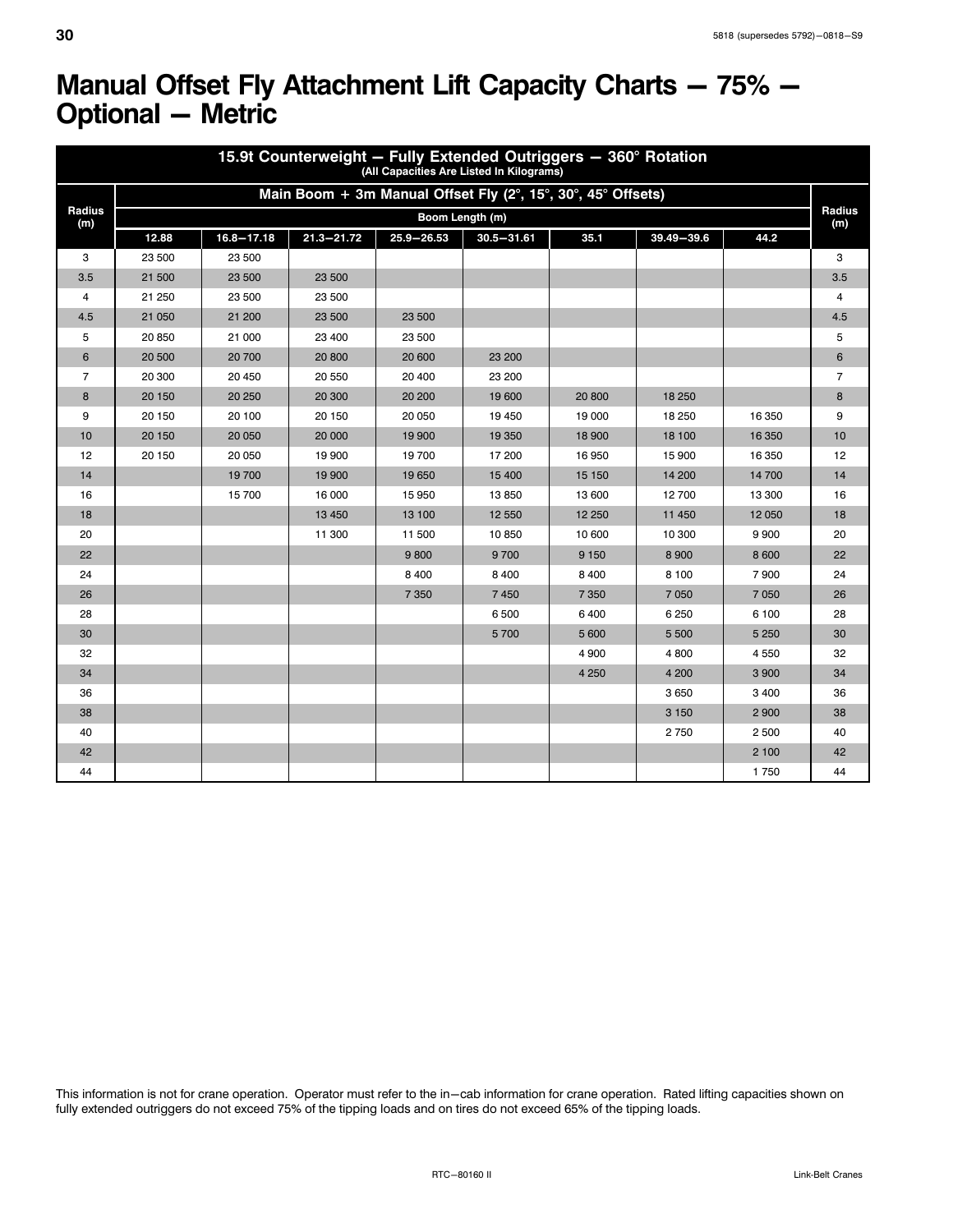<span id="page-36-0"></span>

|        | 15.9t Counterweight - Fully Extended Outriggers - 360° Rotation<br>(All Capacities Are Listed In Kilograms)<br>Main Boom + 3m Manual Offset Fly (2°, 15°, 30°, 45° Offsets) |         |         |                 |         |         |         |        |  |  |  |  |  |
|--------|-----------------------------------------------------------------------------------------------------------------------------------------------------------------------------|---------|---------|-----------------|---------|---------|---------|--------|--|--|--|--|--|
| Radius |                                                                                                                                                                             |         |         | Boom Length (m) |         |         |         | Radius |  |  |  |  |  |
| (m)    | 47.23                                                                                                                                                                       | 48.8    | 51.8    | 53.3            | 54.94   | 56.4    | 59.5    | (m)    |  |  |  |  |  |
| 10     | 13 000                                                                                                                                                                      | 10 950  |         | 6950            |         |         |         | 10     |  |  |  |  |  |
| 12     | 13 000                                                                                                                                                                      | 10 950  | 10 150  | 6950            | 8950    | 6 4 5 0 | 5 6 5 0 | 12     |  |  |  |  |  |
| 14     | 13 000                                                                                                                                                                      | 10 950  | 10 150  | 6950            | 8950    | 6450    | 5 6 5 0 | 14     |  |  |  |  |  |
| 16     | 12 150                                                                                                                                                                      | 10 950  | 10 150  | 6950            | 8950    | 6 4 5 0 | 5 6 5 0 | 16     |  |  |  |  |  |
| 18     | 10750                                                                                                                                                                       | 10 400  | 10 150  | 6950            | 8950    | 6450    | 5 6 5 0 | 18     |  |  |  |  |  |
| 20     | 9600                                                                                                                                                                        | 9 4 0 0 | 9750    | 6950            | 8950    | 6 4 5 0 | 5 6 5 0 | 20     |  |  |  |  |  |
| 22     | 8 0 5 0                                                                                                                                                                     | 8600    | 8 6 5 0 | 6950            | 8 3 0 0 | 6450    | 5 6 5 0 | 22     |  |  |  |  |  |
| 24     | 6750                                                                                                                                                                        | 7650    | 7 4 5 0 | 6950            | 7 2 5 0 | 6 4 5 0 | 5 6 5 0 | 24     |  |  |  |  |  |
| 26     | 5 600                                                                                                                                                                       | 6550    | 6 300   | 6 500           | 6050    | 6 3 0 0 | 5 6 5 0 | 26     |  |  |  |  |  |
| 28     | 4 600                                                                                                                                                                       | 5850    | 5 300   | 5 500           | 5 0 5 0 | 5 300   | 5 100   | 28     |  |  |  |  |  |
| 30     | 3800                                                                                                                                                                        | 5 0 5 0 | 4 4 5 0 | 4700            | 4 2 5 0 | 4 4 5 0 | 4 2 5 0 | 30     |  |  |  |  |  |
| 32     | 3 100                                                                                                                                                                       | 4 300   | 3750    | 4 0 0 0         | 3550    | 3750    | 3 5 5 0 | 32     |  |  |  |  |  |
| 34     | 2 4 5 0                                                                                                                                                                     | 3700    | 3 1 5 0 | 3 3 5 0         | 2900    | 3 1 5 0 | 2950    | 34     |  |  |  |  |  |
| 36     | 1950                                                                                                                                                                        | 3 1 5 0 | 2 600   | 2800            | 2 4 0 0 | 2 600   | 2 4 0 0 | 36     |  |  |  |  |  |
| 38     | 1 4 5 0                                                                                                                                                                     | 2650    | 2 1 5 0 | 2 3 5 0         | 1 900   | 2 100   | 1 900   | 38     |  |  |  |  |  |
| 40     | 1 0 5 0                                                                                                                                                                     | 2 2 5 0 | 1 700   | 1 900           | 1 500   | 1700    | 1 500   | 40     |  |  |  |  |  |
| 42     | 700                                                                                                                                                                         | 1850    | 1 3 5 0 | 1 550           | 1 100   | 1 3 5 0 | 1 150   | 42     |  |  |  |  |  |
| 44     |                                                                                                                                                                             | 1 5 5 0 | 1 0 0 0 | 1 200           | 800     | 1 000   | 800     | 44     |  |  |  |  |  |
| 46     |                                                                                                                                                                             | 1 2 5 0 | 700     | 900             | 500     | 700     | 500     | 46     |  |  |  |  |  |
| 48     |                                                                                                                                                                             | 950     |         | 600             |         |         |         | 48     |  |  |  |  |  |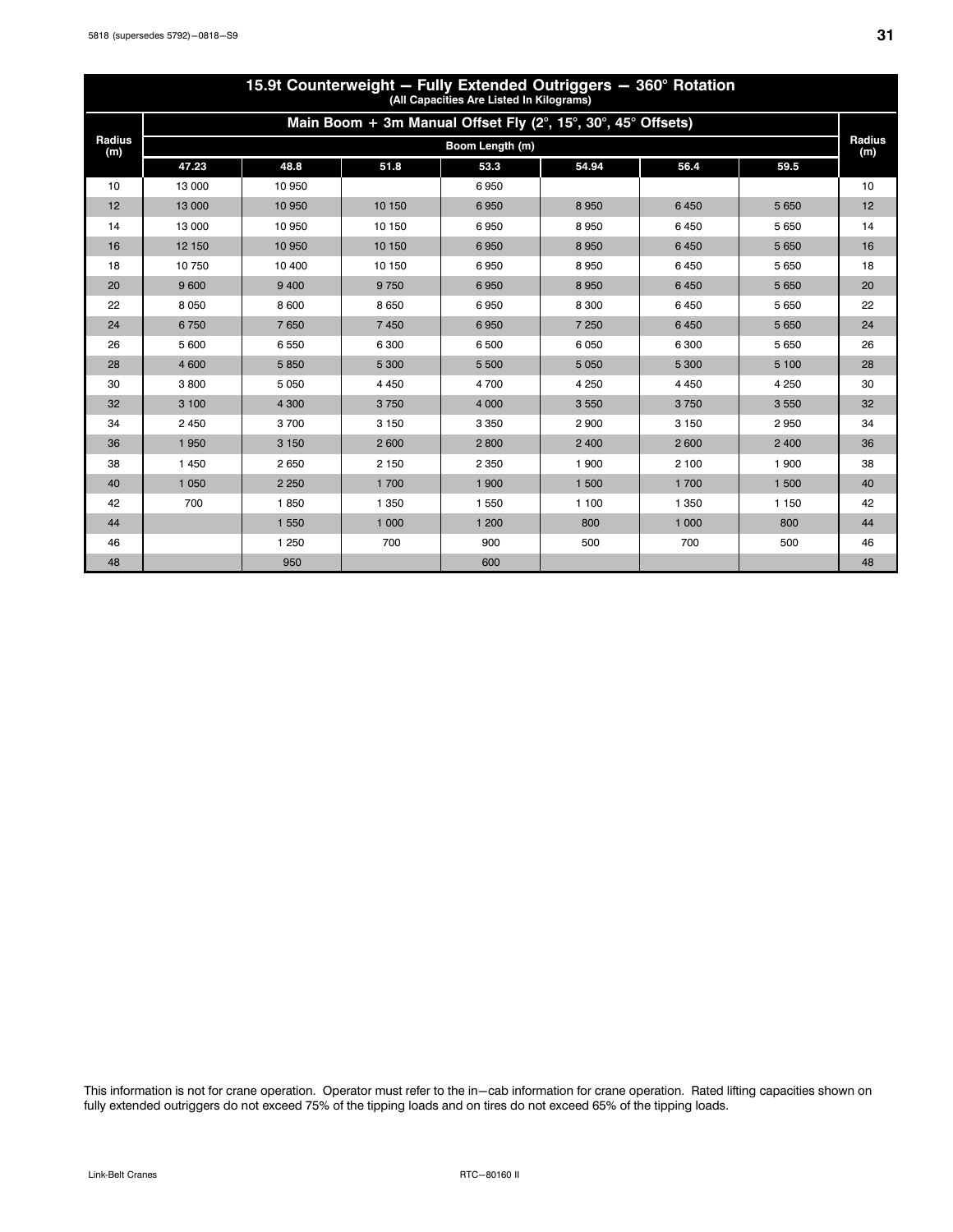<span id="page-37-0"></span>

|                | 26.7t Counterweight - Fully Extended Outriggers - 360° Rotation<br>(All Capacities Are Listed In Kilograms)<br>Main Boom + 3m Manual Offset Fly (2°, 15°, 30°, 45° Offsets) |                |                |                |                 |         |            |         |                |  |  |  |  |
|----------------|-----------------------------------------------------------------------------------------------------------------------------------------------------------------------------|----------------|----------------|----------------|-----------------|---------|------------|---------|----------------|--|--|--|--|
|                |                                                                                                                                                                             |                |                |                |                 |         |            |         |                |  |  |  |  |
| Radius<br>(m)  |                                                                                                                                                                             |                |                |                | Boom Length (m) |         |            |         | Radius<br>(m)  |  |  |  |  |
|                | 12.88                                                                                                                                                                       | $16.8 - 17.18$ | $21.3 - 21.72$ | $25.9 - 26.53$ | $30.5 - 31.61$  | 35.1    | 39.49-39.6 | 44.2    |                |  |  |  |  |
| 3              | 23 500                                                                                                                                                                      | 23 500         |                |                |                 |         |            |         | 3              |  |  |  |  |
| 3.5            | 21 500                                                                                                                                                                      | 23 500         | 23 500         |                |                 |         |            |         | 3.5            |  |  |  |  |
| $\overline{4}$ | 21 250                                                                                                                                                                      | 23 500         | 23 500         |                |                 |         |            |         | $\overline{4}$ |  |  |  |  |
| 4.5            | 21 050                                                                                                                                                                      | 21 200         | 23 500         | 23 500         |                 |         |            |         | 4.5            |  |  |  |  |
| 5              | 20 850                                                                                                                                                                      | 21 000         | 23 400         | 23 500         |                 |         |            |         | 5              |  |  |  |  |
| 6              | 20 500                                                                                                                                                                      | 20 700         | 20 800         | 20 600         | 23 200          |         |            |         | 6              |  |  |  |  |
| $\overline{7}$ | 20 300                                                                                                                                                                      | 20 450         | 20 550         | 20 400         | 23 200          |         |            |         | $\overline{7}$ |  |  |  |  |
| 8              | 20 150                                                                                                                                                                      | 20 250         | 20 300         | 20 200         | 19 600          | 20 800  | 18 250     |         | 8              |  |  |  |  |
| 9              | 20 150                                                                                                                                                                      | 20 100         | 20 150         | 20 050         | 19 450          | 19 000  | 18 250     | 16 350  | 9              |  |  |  |  |
| 10             | 20 150                                                                                                                                                                      | 20 050         | 20 000         | 19 900         | 19 350          | 18 900  | 18 100     | 16 350  | 10             |  |  |  |  |
| 12             | 20 150                                                                                                                                                                      | 20 050         | 19 900         | 19700          | 17 200          | 16 950  | 15 900     | 16 350  | 12             |  |  |  |  |
| 14             |                                                                                                                                                                             | 20 050         | 19 900         | 19650          | 15 400          | 15 150  | 14 200     | 14 700  | 14             |  |  |  |  |
| 16             |                                                                                                                                                                             | 19850          | 19 900         | 19650          | 13850           | 13 600  | 12700      | 13 300  | 16             |  |  |  |  |
| 18             |                                                                                                                                                                             |                | 17 550         | 17500          | 12 550          | 12 250  | 11 450     | 12 100  | 18             |  |  |  |  |
| 20             |                                                                                                                                                                             |                | 14 850         | 14 800         | 11 450          | 11 100  | 10 350     | 11 050  | 20             |  |  |  |  |
| 22             |                                                                                                                                                                             |                |                | 12700          | 10 500          | 10 100  | 9 4 5 0    | 10 000  | 22             |  |  |  |  |
| 24             |                                                                                                                                                                             |                |                | 11 000         | 9700            | 9 2 5 0 | 8 600      | 9 100   | 24             |  |  |  |  |
| 26             |                                                                                                                                                                             |                |                | 9 600          | 8950            | 8 500   | 7850       | 8 3 0 0 | 26             |  |  |  |  |
| 28             |                                                                                                                                                                             |                |                |                | 8 3 5 0         | 7850    | 7 300      | 7600    | 28             |  |  |  |  |
| 30             |                                                                                                                                                                             |                |                |                | 7 4 0 0         | 7 200   | 6700       | 6 5 5 0 | 30             |  |  |  |  |
| 32             |                                                                                                                                                                             |                |                |                |                 | 6 300   | 6050       | 5700    | 32             |  |  |  |  |
| 34             |                                                                                                                                                                             |                |                |                |                 | 5850    | 5 600      | 5 300   | 34             |  |  |  |  |
| 36             |                                                                                                                                                                             |                |                |                |                 |         | 5 2 5 0    | 4 9 0 0 | 36             |  |  |  |  |
| 38             |                                                                                                                                                                             |                |                |                |                 |         | 4 9 0 0    | 4 5 5 0 | 38             |  |  |  |  |
| 40             |                                                                                                                                                                             |                |                |                |                 |         | 4 4 0 0    | 4 2 5 0 | 40             |  |  |  |  |
| 42             |                                                                                                                                                                             |                |                |                |                 |         |            | 3850    | 42             |  |  |  |  |
| 44             |                                                                                                                                                                             |                |                |                |                 |         |            | 2 2 0 0 | 44             |  |  |  |  |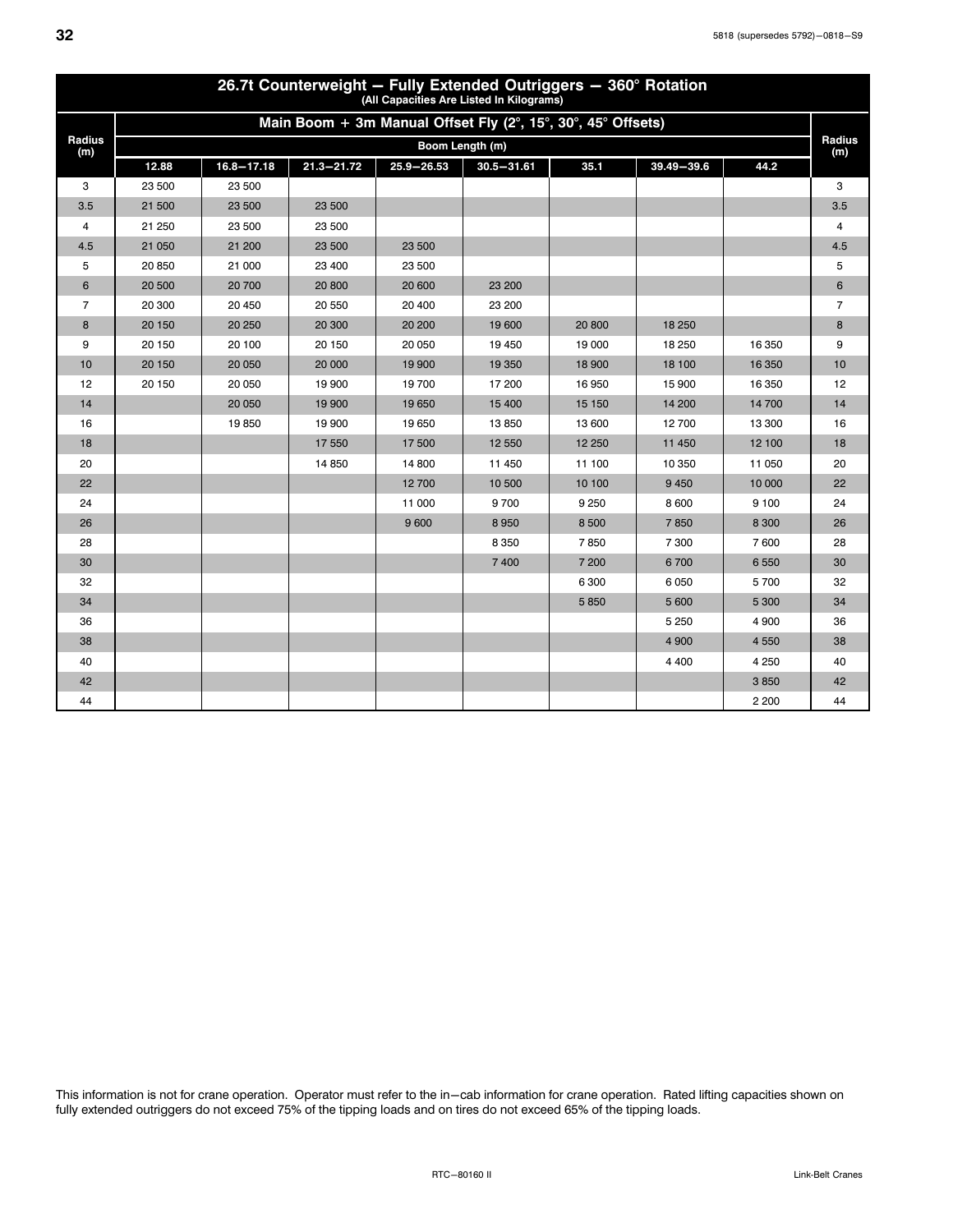<span id="page-38-0"></span>

|               | 26.7t Counterweight - Fully Extended Outriggers - 360° Rotation<br>(All Capacities Are Listed In Kilograms)<br>Main Boom + 3m Manual Offset Fly (2°, 15°, 30°, 45° Offsets) |         |         |                 |         |         |         |               |  |  |  |  |  |
|---------------|-----------------------------------------------------------------------------------------------------------------------------------------------------------------------------|---------|---------|-----------------|---------|---------|---------|---------------|--|--|--|--|--|
|               |                                                                                                                                                                             |         |         |                 |         |         |         |               |  |  |  |  |  |
| Radius<br>(m) |                                                                                                                                                                             |         |         | Boom Length (m) |         |         |         | Radius<br>(m) |  |  |  |  |  |
|               | 47.23                                                                                                                                                                       | 48.8    | 51.8    | 53.3            | 54.94   | 56.4    | 59.5    |               |  |  |  |  |  |
| 10            | 13 000                                                                                                                                                                      | 10 950  |         | 6950            |         |         |         | 10            |  |  |  |  |  |
| 12            | 13 000                                                                                                                                                                      | 10 950  | 10 150  | 6950            | 8950    | 6 4 5 0 | 5 6 5 0 | 12            |  |  |  |  |  |
| 14            | 13 000                                                                                                                                                                      | 10 950  | 10 150  | 6950            | 8950    | 6450    | 5 6 5 0 | 14            |  |  |  |  |  |
| 16            | 12 150                                                                                                                                                                      | 10 950  | 10 150  | 6950            | 8950    | 6 4 5 0 | 5 6 5 0 | 16            |  |  |  |  |  |
| 18            | 10750                                                                                                                                                                       | 10 400  | 10 150  | 6950            | 8950    | 6450    | 5 6 5 0 | 18            |  |  |  |  |  |
| 20            | 9600                                                                                                                                                                        | 9 4 0 0 | 9750    | 6950            | 8950    | 6 4 5 0 | 5 6 5 0 | 20            |  |  |  |  |  |
| 22            | 8550                                                                                                                                                                        | 8 600   | 8950    | 6950            | 8 3 0 0 | 6450    | 5650    | 22            |  |  |  |  |  |
| 24            | 7750                                                                                                                                                                        | 7800    | 8 2 0 0 | 6950            | 7 500   | 6 4 5 0 | 5 6 5 0 | 24            |  |  |  |  |  |
| 26            | 6950                                                                                                                                                                        | 7 200   | 7600    | 6850            | 6800    | 6 4 5 0 | 5650    | 26            |  |  |  |  |  |
| 28            | 6 2 5 0                                                                                                                                                                     | 6650    | 7 0 0 0 | 6 300           | 6 1 5 0 | 6 200   | 5 6 5 0 | 28            |  |  |  |  |  |
| 30            | 5 600                                                                                                                                                                       | 6 100   | 6450    | 5750            | 5 5 5 0 | 5 6 5 0 | 5 300   | 30            |  |  |  |  |  |
| 32            | 5 0 5 0                                                                                                                                                                     | 5 6 5 0 | 5 9 5 0 | 5 300           | 5 0 0 0 | 5 100   | 4 800   | 32            |  |  |  |  |  |
| 34            | 4 5 5 0                                                                                                                                                                     | 5 200   | 5 3 5 0 | 4 9 0 0         | 4 5 5 0 | 4650    | 4 300   | 34            |  |  |  |  |  |
| 36            | 4 0 0 0                                                                                                                                                                     | 4 800   | 4 6 5 0 | 4 500           | 4 100   | 4 200   | 3 9 0 0 | 36            |  |  |  |  |  |
| 38            | 3 4 0 0                                                                                                                                                                     | 4 300   | 4 100   | 4 1 5 0         | 3700    | 3800    | 3500    | 38            |  |  |  |  |  |
| 40            | 2 9 0 0                                                                                                                                                                     | 3800    | 3 5 5 0 | 3750            | 3 3 0 0 | 3 4 5 0 | 3 1 5 0 | 40            |  |  |  |  |  |
| 42            | 2 4 5 0                                                                                                                                                                     | 3 3 0 0 | 3 100   | 3 3 0 0         | 2850    | 3 0 5 0 | 2800    | 42            |  |  |  |  |  |
| 44            | 2 0 0 0                                                                                                                                                                     | 3 0 5 0 | 2 6 5 0 | 2850            | 2 4 5 0 | 2 6 5 0 | 2 4 5 0 | 44            |  |  |  |  |  |
| 46            | 1 600                                                                                                                                                                       | 2800    | 2 3 0 0 | 2 4 5 0         | 2 0 5 0 | 2 2 5 0 | 2 0 5 0 | 46            |  |  |  |  |  |
| 48            |                                                                                                                                                                             | 2 4 5 0 | 1 9 5 0 | 2 1 5 0         | 1700    | 1 900   | 1700    | 48            |  |  |  |  |  |
| 50            |                                                                                                                                                                             |         | 1 600   | 1800            | 1 400   | 1 600   | 1 400   | 50            |  |  |  |  |  |
| 52            |                                                                                                                                                                             |         | 1 100   | 1 500           | 1 100   | 1 300   | 1 100   | 52            |  |  |  |  |  |
| 54            |                                                                                                                                                                             |         |         |                 | 800     | 1 0 5 0 | 850     | 54            |  |  |  |  |  |
| 56            |                                                                                                                                                                             |         |         |                 |         | 750     | 600     | 56            |  |  |  |  |  |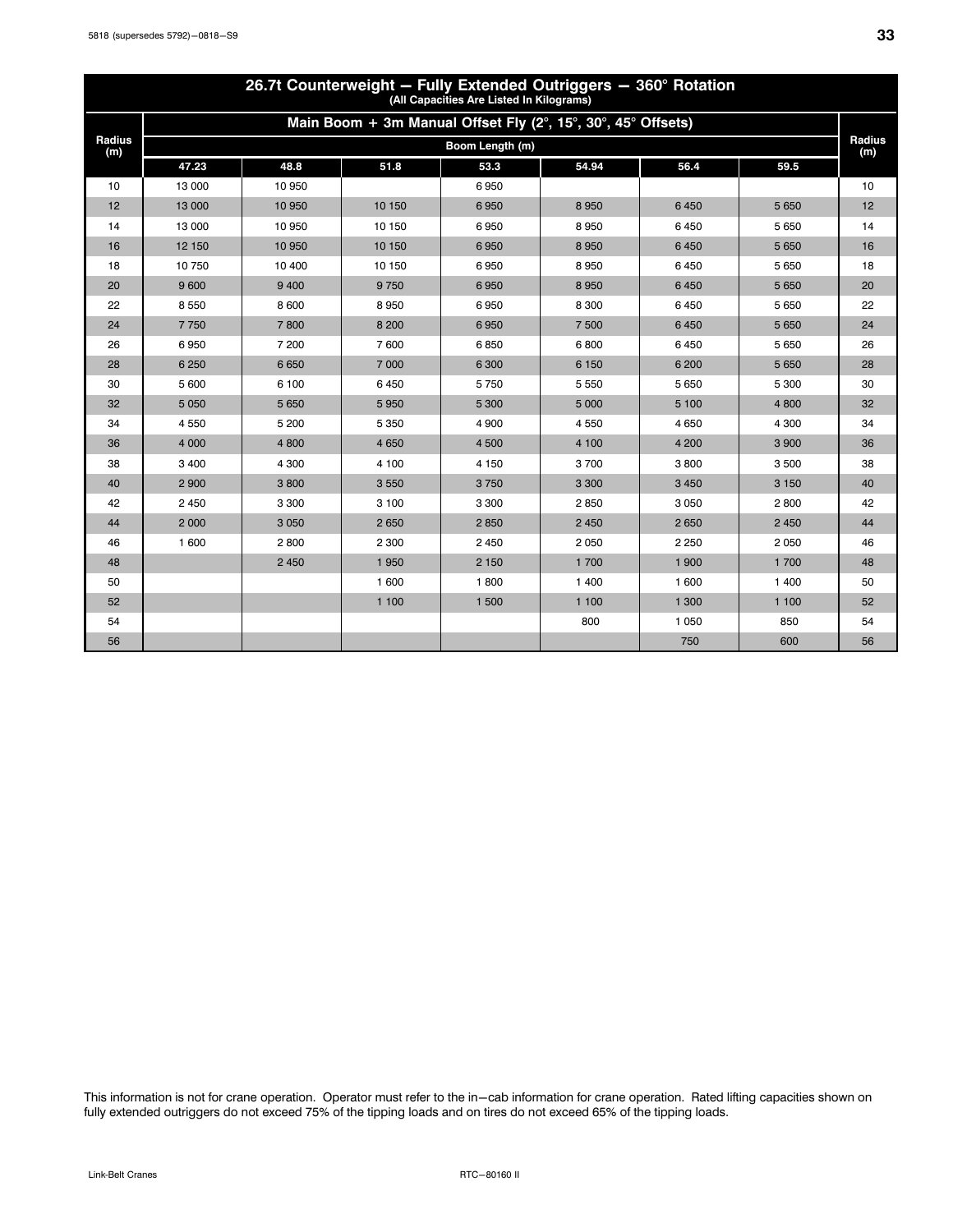<span id="page-39-0"></span>

|               | 15.9t Counterweight - Fully Extended Outriggers - 360° Rotation<br>(All Capacities Are Listed In Kilograms) |            |                        |                        |             |            |                         |              |               |  |  |  |
|---------------|-------------------------------------------------------------------------------------------------------------|------------|------------------------|------------------------|-------------|------------|-------------------------|--------------|---------------|--|--|--|
|               |                                                                                                             |            |                        | 59.5m Main Boom Length |             |            |                         |              |               |  |  |  |
| <b>Radius</b> |                                                                                                             |            | 9.4m Manual Offset Fly |                        |             |            | 16.8m Manual Offset Fly |              | <b>Radius</b> |  |  |  |
| (m)           | $2^{\circ}$                                                                                                 | $15^\circ$ | $30^\circ$             | $45^{\circ}$           | $2^{\circ}$ | $15^\circ$ | $30^\circ$              | $45^{\circ}$ | (m)           |  |  |  |
| 16            | 4 9 0 0                                                                                                     |            |                        |                        |             |            |                         |              | 16            |  |  |  |
| 18            | 4 9 0 0                                                                                                     | 4 900      |                        |                        | 3750        |            |                         |              | 18            |  |  |  |
| 20            | 4 9 0 0                                                                                                     | 4 9 0 0    |                        |                        | 3750        |            |                         |              | 20            |  |  |  |
| 22            | 4 9 0 0                                                                                                     | 4 9 0 0    | 4 9 5 0                |                        | 3750        |            |                         |              | 22            |  |  |  |
| 24            | 4 9 0 0                                                                                                     | 4 9 0 0    | 4 9 5 0                | 5 0 5 0                | 3750        | 3800       |                         |              | 24            |  |  |  |
| 26            | 4 9 0 0                                                                                                     | 4 9 0 0    | 4 9 5 0                | 5 0 5 0                | 3750        | 3700       |                         |              | 26            |  |  |  |
| 28            | 4 9 0 0                                                                                                     | 4 9 0 0    | 4 9 5 0                | 5 0 5 0                | 3750        | 3650       | 3 3 5 0                 |              | 28            |  |  |  |
| 30            | 4 4 0 0                                                                                                     | 4 7 5 0    | 4 9 5 0                | 5 0 5 0                | 3750        | 3600       | 3 3 0 0                 |              | 30            |  |  |  |
| 32            | 3650                                                                                                        | 4 0 0 0    | 4 3 0 0                | 4550                   | 3750        | 3550       | 3 2 5 0                 | 3 0 5 0      | 32            |  |  |  |
| 34            | 3 0 5 0                                                                                                     | 3 3 5 0    | 3650                   | 3850                   | 3 4 0 0     | 3500       | 3 200                   | 3 0 5 0      | 34            |  |  |  |
| 36            | 2 500                                                                                                       | 2800       | 3 0 5 0                | 3 2 5 0                | 2850        | 3 3 0 0    | 3 200                   | 3 0 5 0      | 36            |  |  |  |
| 38            | 2 0 5 0                                                                                                     | 2 3 0 0    | 2 500                  | 2700                   | 2 3 5 0     | 2800       | 3 1 5 0                 | 3 0 0 0      | 38            |  |  |  |
| 40            | 1 600                                                                                                       | 1850       | 2050                   | 2 2 0 0                | 1950        | 2 3 5 0    | 2 700                   | 3 0 0 0      | 40            |  |  |  |
| 42            | 1 2 5 0                                                                                                     | 1 4 5 0    | 1 6 5 0                | 1750                   | 1 5 5 0     | 1 900      | 2 3 0 0                 | 2 5 5 0      | 42            |  |  |  |
| 44            | 900                                                                                                         | 1 100      | 1 2 5 0                | 1 3 5 0                | 1 200       | 1 5 5 0    | 1850                    | 2 100        | 44            |  |  |  |
| 46            | 600                                                                                                         | 750        | 900                    | 1 0 0 0                | 900         | 1 200      | 1 500                   | 1 700        | 46            |  |  |  |
| 48            |                                                                                                             |            | 600                    | 650                    | 600         | 900        | 1 1 5 0                 | 1 3 5 0      | 48            |  |  |  |
| 50            |                                                                                                             |            |                        |                        |             | 600        | 850                     | 1 0 0 0      | 50            |  |  |  |
| 52            |                                                                                                             |            |                        |                        |             |            | 600                     | 700          | 52            |  |  |  |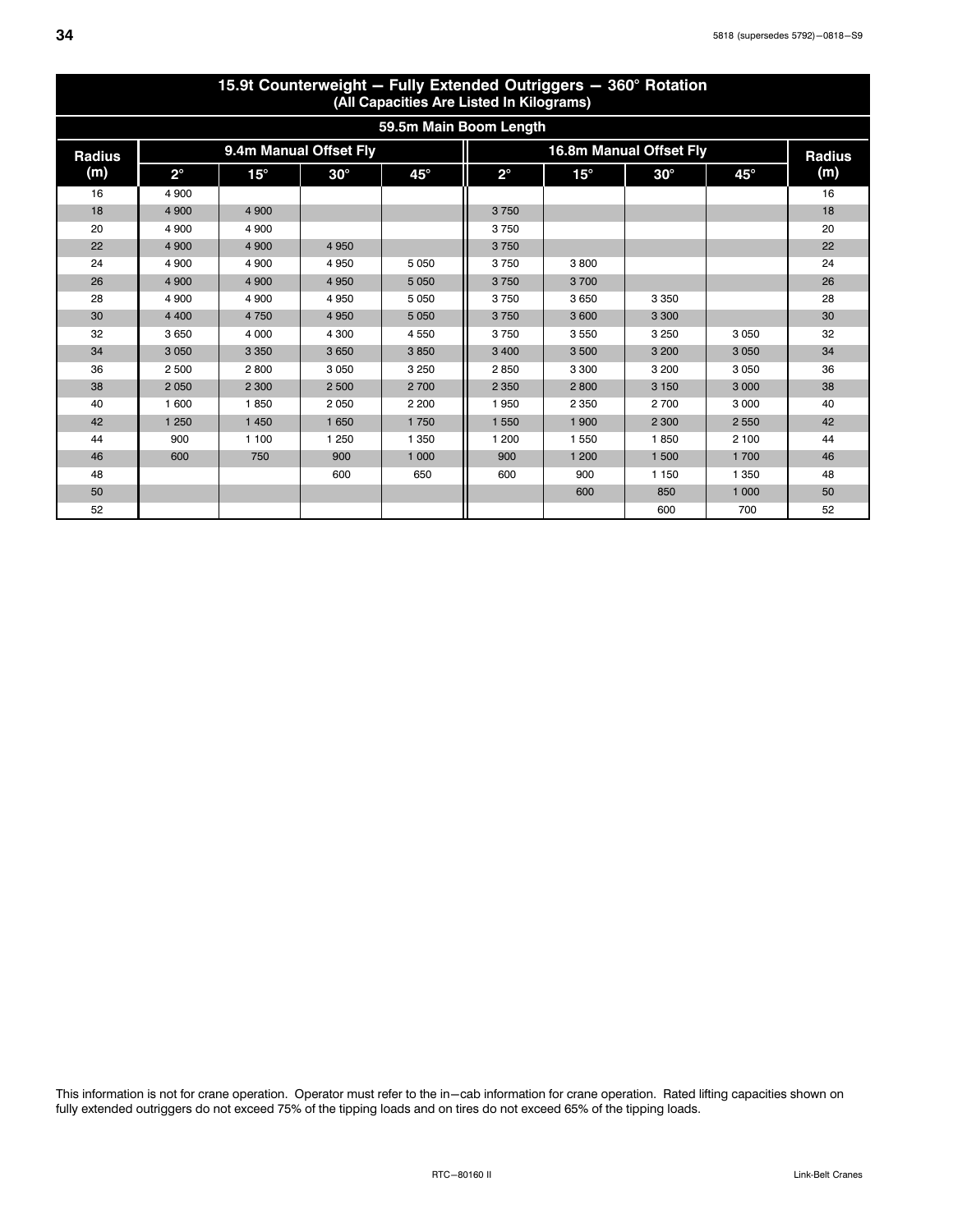<span id="page-40-0"></span>

| An Capachies Are Listed In Knograms) |             |                        |            |                        |             |            |                         |            |        |  |  |  |
|--------------------------------------|-------------|------------------------|------------|------------------------|-------------|------------|-------------------------|------------|--------|--|--|--|
|                                      |             |                        |            | 59.5m Main Boom Length |             |            |                         |            |        |  |  |  |
| <b>Radius</b>                        |             | 9.4m Manual Offset Fly |            |                        |             |            | 16.8m Manual Offset Fly |            | Radius |  |  |  |
| (m)                                  | $2^{\circ}$ | $15^\circ$             | $30^\circ$ | $45^\circ$             | $2^{\circ}$ | $15^\circ$ | $30^\circ$              | $45^\circ$ | (m)    |  |  |  |
| 16                                   | 4 9 0 0     |                        |            |                        |             |            |                         |            | 16     |  |  |  |
| 18                                   | 4 9 0 0     | 4 9 0 0                |            |                        | 3750        |            |                         |            | 18     |  |  |  |
| 20                                   | 4 9 0 0     | 4 9 0 0                |            |                        | 3750        |            |                         |            | 20     |  |  |  |
| 22                                   | 4 9 0 0     | 4 9 0 0                | 4 9 5 0    |                        | 3750        |            |                         |            | 22     |  |  |  |
| 24                                   | 4 9 0 0     | 4 9 0 0                | 4 9 5 0    | 5 0 5 0                | 3750        | 3800       |                         |            | 24     |  |  |  |
| 26                                   | 4 9 0 0     | 4 9 0 0                | 4 9 5 0    | 5 0 5 0                | 3750        | 3700       |                         |            | 26     |  |  |  |
| 28                                   | 4 9 0 0     | 4 9 0 0                | 4 9 5 0    | 5 0 5 0                | 3750        | 3650       | 3 3 5 0                 |            | 28     |  |  |  |
| 30                                   | 4 9 0 0     | 4 9 0 0                | 4 9 5 0    | 5 0 5 0                | 3750        | 3 600      | 3 3 0 0                 |            | 30     |  |  |  |
| 32                                   | 4550        | 4750                   | 4 9 0 0    | 5 0 5 0                | 3750        | 3550       | 3 2 5 0                 | 3 0 5 0    | 32     |  |  |  |
| 34                                   | 4 1 5 0     | 4 3 0 0                | 4 4 5 0    | 4 600                  | 3750        | 3500       | 3 200                   | 3 0 5 0    | 34     |  |  |  |
| 36                                   | 3750        | 3 9 0 0                | 4 0 5 0    | 4 1 5 0                | 3600        | 3 4 5 0    | 3 200                   | 3 0 5 0    | 36     |  |  |  |
| 38                                   | 3 3 5 0     | 3 500                  | 3 6 5 0    | 3750                   | 3 2 5 0     | 3 4 0 0    | 3 1 5 0                 | 3 0 0 0    | 38     |  |  |  |
| 40                                   | 3 0 5 0     | 3 1 5 0                | 3 3 0 0    | 3 4 0 0                | 2 9 0 0     | 3 100      | 3 1 5 0                 | 3 0 0 0    | 40     |  |  |  |
| 42                                   | 2750        | 2850                   | 2950       | 3 0 5 0                | 2 600       | 2800       | 3 0 0 0                 | 3 0 0 0    | 42     |  |  |  |
| 44                                   | 2 4 5 0     | 2 5 5 0                | 2650       | 2750                   | 2 3 5 0     | 2 5 5 0    | 2700                    | 2850       | 44     |  |  |  |
| 46                                   | 2 1 5 0     | 2 3 0 0                | 2 4 0 0    | 2 4 5 0                | 2 100       | 2 2 5 0    | 2 4 5 0                 | 2 5 5 0    | 46     |  |  |  |
| 48                                   | 1800        | 1950                   | 2 100      | 2 1 5 0                | 1850        | 2 0 0 0    | 2 1 5 0                 | 2 3 0 0    | 48     |  |  |  |
| 50                                   | 1 500       | 1 6 5 0                | 1750       | 1800                   | 1 600       | 1800       | 1950                    | 2 0 5 0    | 50     |  |  |  |
| 52                                   | 1 200       | 1 3 5 0                | 1 4 5 0    | 1 500                  | 1 400       | 1 550      | 1700                    | 1800       | 52     |  |  |  |
| 54                                   | 950         | 1 0 5 0                | 1 150      |                        | 1 200       | 1 3 5 0    | 1 500                   | 1 550      | 54     |  |  |  |
| 56                                   | 700         | 800                    | 850        |                        | 950         | 1 1 5 0    | 1 2 5 0                 | 1 3 5 0    | 56     |  |  |  |
| 58                                   |             | 550                    | 600        |                        | 750         | 950        | 1 0 5 0                 | 1 1 5 0    | 58     |  |  |  |
| 60                                   |             |                        |            |                        | 550         | 700        | 850                     | 850        | 60     |  |  |  |
| 62                                   |             |                        |            |                        |             | 500        | 600                     | 600        | 62     |  |  |  |

#### 26.7t Counterweight - Fully Extended Outriggers - 360° Rotation **(All Capacities Are Listed In Kilograms)**

#### 26.7t Counterweight **– Fully Extended Outriggers – 360° Rotatio**n **(All Capacities Are Listed In Kilograms)**

| 59.5m Main Boom Length |             |            |                         |              |             |                         |            |              |             |              |                         |            |               |
|------------------------|-------------|------------|-------------------------|--------------|-------------|-------------------------|------------|--------------|-------------|--------------|-------------------------|------------|---------------|
| Radius                 |             |            | 22.3m Manual Offset Fly |              |             | 27.7m Manual Offset Fly |            |              |             |              | 33.2m Manual Offset Fly |            | <b>Radius</b> |
| (m)                    | $2^{\circ}$ | $15^\circ$ | $30^\circ$              | $45^{\circ}$ | $2^{\circ}$ | $15^\circ$              | $30^\circ$ | $45^{\circ}$ | $2^{\circ}$ | $15^{\circ}$ | $30^\circ$              | $45^\circ$ | (m)           |
| 20                     | 3 0 5 0     |            |                         |              |             |                         |            |              |             |              |                         |            | 20            |
| 22                     | 3 0 5 0     |            |                         |              | 2 3 5 0     |                         |            |              |             |              |                         |            | 22            |
| 24                     | 3 0 5 0     | 3 100      |                         |              | 2 3 5 0     |                         |            |              |             |              |                         |            | 24            |
| 26                     | 3 0 5 0     | 3 100      |                         |              | 2 3 5 0     | 2 3 5 0                 |            |              | 1 400       |              |                         |            | 26            |
| 28                     | 3 0 5 0     | 3 100      | 3 0 0 0                 |              | 2 3 5 0     | 2 3 5 0                 |            |              | 1 400       | 1 400        |                         |            | 28            |
| 30                     | 3 0 5 0     | 3 100      | 3 0 0 0                 |              | 2 3 5 0     | 2 3 5 0                 | 2 4 0 0    |              | 1 400       | 1 400        |                         |            | 30            |
| 32                     | 3 0 5 0     | 3 100      | 3 0 0 0                 | 2900         | 2 3 5 0     | 2 3 5 0                 | 2 4 0 0    |              | 1 400       | 1 400        | 1 400                   |            | 32            |
| 34                     | 3 0 5 0     | 3 100      | 3 0 0 0                 | 2800         | 2 3 5 0     | 2 3 5 0                 | 2 3 5 0    | 2 1 5 0      | 1 400       | 1 400        | 1 400                   |            | 34            |
| 36                     | 2900        | 3 100      | 3 0 0 0                 | 2700         | 2 3 5 0     | 2 3 5 0                 | 2 2 5 0    | 2050         | 1 400       | 1 400        | 1 3 5 0                 |            | 36            |
| 38                     | 2 5 5 0     | 2750       | 2950                    | 2650         | 2 2 0 0     | 2 3 5 0                 | 2 100      | 1950         | 1 400       | 1 400        | 1 2 5 0                 | 1 1 5 0    | 38            |
| 40                     | 2 2 0 0     | 2 4 0 0    | 2650                    | 2 5 5 0      | 1 900       | 2 100                   | 2050       | 1850         | 1 300       | 1 300        | 1 1 5 0                 | 1 0 5 0    | 40            |
| 42                     | 1 900       | 2 100      | 2 3 0 0                 | 2 5 0 0      | 1 600       | 1800                    | 1950       | 1800         | 1 0 5 0     | 1 200        | 1 0 5 0                 | 950        | 42            |
| 44                     | 1650        | 1800       | 2 0 0 0                 | 2 2 0 0      | 1 350       | 1 550                   | 1750       | 1700         |             | 950          | 950                     | 850        | 44            |
| 46                     | 1 400       | 1 550      | 1750                    | 1 900        | 1 100       | 1 300                   | 1 500      | 1 6 5 0      |             | 700          | 900                     | 800        | 46            |
| 48                     | 1 1 5 0     | 1 300      | 1 500                   | 1650         | 900         | 1 0 5 0                 | 1 250      | 1 400        |             | 500          | 700                     | 750        | 48            |
| 50                     | 950         | 1 100      | 1 2 5 0                 | 1 400        | 650         | 850                     | 1 0 0 0    | 1 1 5 0      |             |              |                         | 600        | 50            |
| 52                     | 700         | 850        | 1 0 5 0                 | 1 1 5 0      |             | 600                     | 800        | 950          |             |              |                         |            | 52            |
| 54                     | 550         | 650        | 800                     | 950          |             |                         | 600        | 700          |             |              |                         |            | 54            |
| 56                     |             |            | 600                     | 700          |             |                         |            | 500          |             |              |                         |            | 56            |
| 58                     |             |            |                         | 500          |             |                         |            |              |             |              |                         |            | 58            |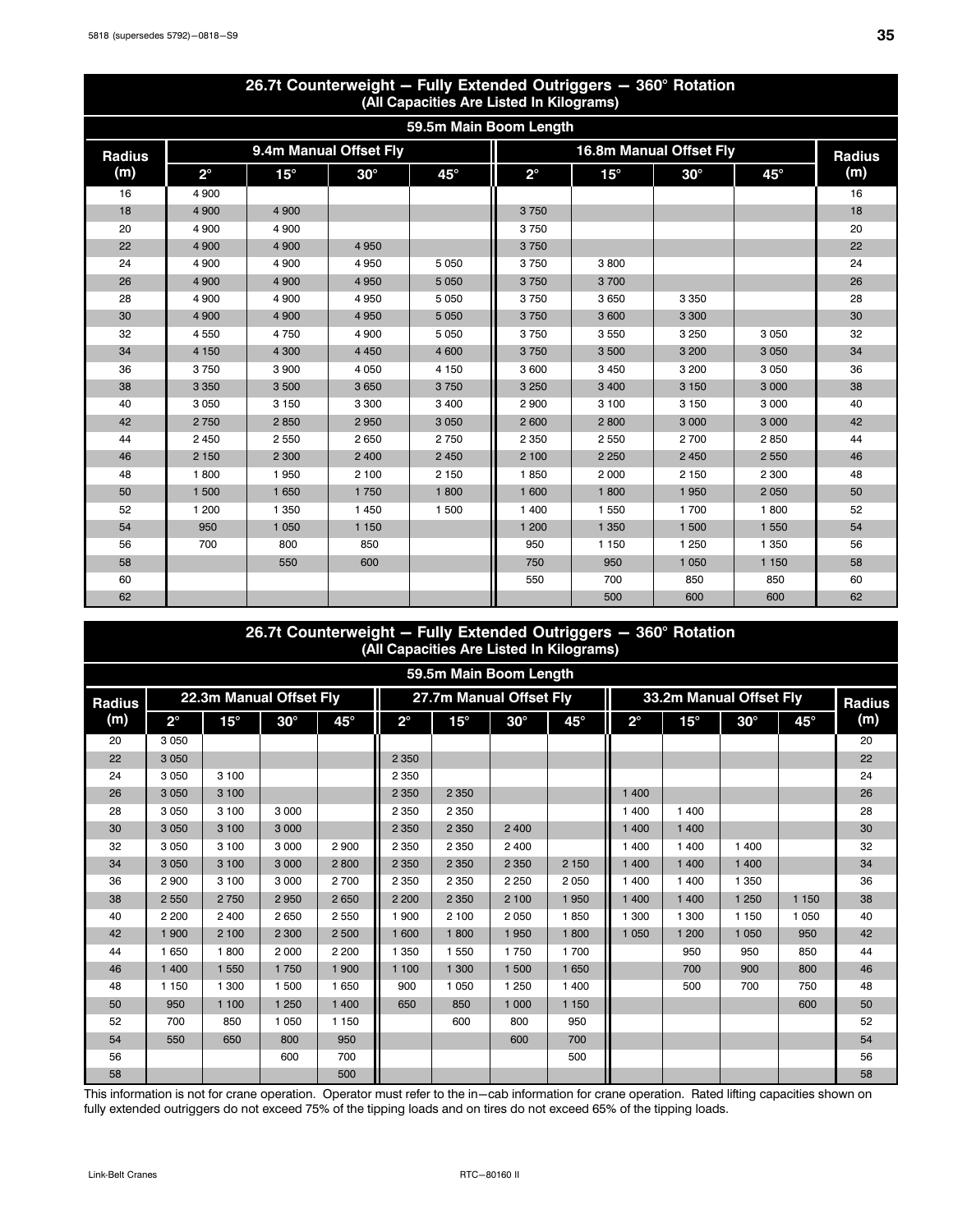## <span id="page-41-0"></span>Hydraulic Offset Fly Attachment Lift Capacity Charts - 75% -**Optional - Metric**

| 15.9t Counterweight - Fully Extended Outriggers - 360° Rotation<br>(All Capacities Are Listed In Kilograms) |        |                   |                   |                   |                   |         |                                                      |         |         |         |         |         |         |         |                |                      |
|-------------------------------------------------------------------------------------------------------------|--------|-------------------|-------------------|-------------------|-------------------|---------|------------------------------------------------------|---------|---------|---------|---------|---------|---------|---------|----------------|----------------------|
|                                                                                                             |        |                   |                   |                   |                   |         | Main Boom + 3m Hydraulic Offset Fly (2°-45° Offsets) |         |         |         |         |         |         |         |                |                      |
|                                                                                                             |        |                   |                   |                   |                   |         | Main Boom Length (m)                                 |         |         |         |         |         |         |         |                |                      |
| <b>Radius</b><br>(m)                                                                                        | 12.88  | $16.8 -$<br>17.18 | $21.3 -$<br>21.72 | $25.9 -$<br>26.53 | $30.5 -$<br>31.61 | 35.1    | $39.49 -$<br>39.6                                    | 44.2    | 47.23   | 48.8    | 51.8    | 53.3    | 54.94   | 56.4    | 59.5           | <b>Radius</b><br>(m) |
| 3                                                                                                           | 23 500 | 23 500            |                   |                   |                   |         |                                                      |         |         |         |         |         |         |         |                | 3                    |
| 3.5                                                                                                         | 21 450 | 23 500            | 23 500            |                   |                   |         |                                                      |         |         |         |         |         |         |         |                | 3.5                  |
| $\overline{4}$                                                                                              | 21 200 | 23 500            | 23 500            |                   |                   |         |                                                      |         |         |         |         |         |         |         |                | 4                    |
| 4.5                                                                                                         | 20 950 | 21 150            | 23 500            | 23 500            |                   |         |                                                      |         |         |         |         |         |         |         |                | 4.5                  |
| 5                                                                                                           | 20 750 | 20 950            | 23 300            | 23 500            |                   |         |                                                      |         |         |         |         |         |         |         |                | 5                    |
| 6<br>20 450<br>20 600<br>20 700<br>20 550<br>23 100                                                         |        |                   |                   |                   |                   |         |                                                      |         |         |         |         |         |         |         | 6              |                      |
| 20 350<br>20 300<br>$\overline{7}$<br>20 200<br>20 450<br>23 100                                            |        |                   |                   |                   |                   |         |                                                      |         |         |         |         |         |         |         | $\overline{7}$ |                      |
| 8<br>20 100<br>20 150<br>20 250<br>19 500<br>20 700<br>18 150<br>20 150                                     |        |                   |                   |                   |                   |         |                                                      |         |         |         |         |         |         |         | 8              |                      |
| 9<br>20 100<br>20 050<br>20 100<br>20 000<br>19 400<br>18 900<br>18 150<br>16 250                           |        |                   |                   |                   |                   |         |                                                      |         |         |         |         |         |         |         | 9              |                      |
| 10                                                                                                          | 20 100 | 20 000            | 19 950            | 19 850            | 19 300            | 18 850  | 17 950                                               | 16 250  | 12 950  | 10 900  |         | 6 900   |         |         |                | 10                   |
| 12                                                                                                          | 20 100 | 20 000            | 19850             | 19 650            | 17 000            | 16 800  | 15 700                                               | 16 200  | 12 950  | 10 900  | 10 100  | 6 900   | 8 9 0 0 | 6 400   | 5 600          | 12                   |
| 14                                                                                                          |        | 19 550            | 19850             | 19 600            | 15 250            | 15 000  | 14 000                                               | 14 550  | 12 950  | 10 900  | 10 100  | 6 900   | 8 9 0 0 | 6 400   | 5 600          | 14                   |
| 16                                                                                                          |        | 15 550            | 15 900            | 15 800            | 13 700            | 13 400  | 12 550                                               | 13 150  | 11 950  | 10 900  | 10 100  | 6 900   | 8 9 0 0 | 6 400   | 5 600          | 16                   |
| 18                                                                                                          |        |                   | 13 300            | 12 950            | 12 400            | 12 050  | 11 250                                               | 11 900  | 10 600  | 10 200  | 10 100  | 6 900   | 8 9 0 0 | 6 400   | 5 600          | 18                   |
| 20                                                                                                          |        |                   | 11 150            | 11 350            | 10 700            | 10 450  | 10 150                                               | 9 7 5 0 | 9 4 0 0 | 9 2 5 0 | 9 600   | 6 900   | 8 9 0 0 | 6 400   | 5 600          | 20                   |
| 22                                                                                                          |        |                   |                   | 9 6 5 0           | 9 500             | 8 9 5 0 | 8700                                                 | 8 4 0 0 | 7 900   | 8 4 0 0 | 8 500   | 6 900   | 8 100   | 6 400   | 5 600          | 22                   |
| 24                                                                                                          |        |                   |                   | 8 300             | 8 2 5 0           | 8 200   | 7950                                                 | 7 7 5 0 | 6 5 5 0 | 7 500   | 7 300   | 6900    | 7 0 5 0 | 6 400   | 5 600          | 24                   |
| 26                                                                                                          |        |                   |                   | 7 200             | 7 300             | 7 200   | 6 900                                                | 6 900   | 5 400   | 6 3 5 0 | 6 100   | 6 3 5 0 | 5 900   | 6 100   | 5 600          | 26                   |
| 28                                                                                                          |        |                   |                   |                   | 6 400             | 6 2 5 0 | 6 0 5 0                                              | 5 900   | 4 4 5 0 | 5 700   | 5 100   | 5 3 5 0 | 4 9 0 0 | 5 100   | 4 900          | 28                   |
| 30                                                                                                          |        |                   |                   |                   | 5 500             | 5 4 5 0 | 5 3 5 0                                              | 5 100   | 3 600   | 4 8 5 0 | 4 300   | 4 500   | 4 0 5 0 | 4 300   | 4 100          | 30                   |
| 32                                                                                                          |        |                   |                   |                   |                   | 4700    | 4 600                                                | 4 3 5 0 | 2 9 0 0 | 4 1 5 0 | 3 600   | 3800    | 3 3 5 0 | 3 5 5 0 | 3 3 5 0        | 32                   |
| 34                                                                                                          |        |                   |                   |                   |                   | 4 100   | 4 0 0 0                                              | 3 7 5 0 | 2 3 0 0 | 3 500   | 2 9 5 0 | 3 200   | 2 7 5 0 | 2 9 5 0 | 2 7 5 0        | 34                   |
| 36                                                                                                          |        |                   |                   |                   |                   |         | 3 4 5 0                                              | 3 200   | 1750    | 2 9 5 0 | 2 400   | 2 6 5 0 | 2 2 0 0 | 2 400   | 2 2 0 0        | 36                   |
| 38                                                                                                          |        |                   |                   |                   |                   |         | 2 9 5 0                                              | 2 700   | 1 300   | 2 500   | 1 9 5 0 | 2 1 5 0 | 1 750   | 1 950   | 1 750          | 38                   |
| 40                                                                                                          |        |                   |                   |                   |                   |         | 2 5 5 0                                              | 2 3 0 0 | 900     | 2 0 5 0 | 1 550   | 1 750   | 1 300   | 1 500   | 1 300          | 40                   |
| 42                                                                                                          |        |                   |                   |                   |                   |         |                                                      | 1 900   | 500     | 1 700   | 1 1 5 0 | 1 3 5 0 | 950     | 1 150   | 950            | 42                   |
| 44                                                                                                          |        |                   |                   |                   |                   |         |                                                      | 1 550   |         | 1 3 5 0 | 800     | 1 000   | 600     | 800     | 600            | 44                   |
| 46                                                                                                          |        |                   |                   |                   |                   |         |                                                      |         |         | 1 0 5 0 | 500     | 700     |         | 500     |                | 46                   |
| 48                                                                                                          |        |                   |                   |                   |                   |         |                                                      |         |         | 750     |         |         |         |         |                | 48                   |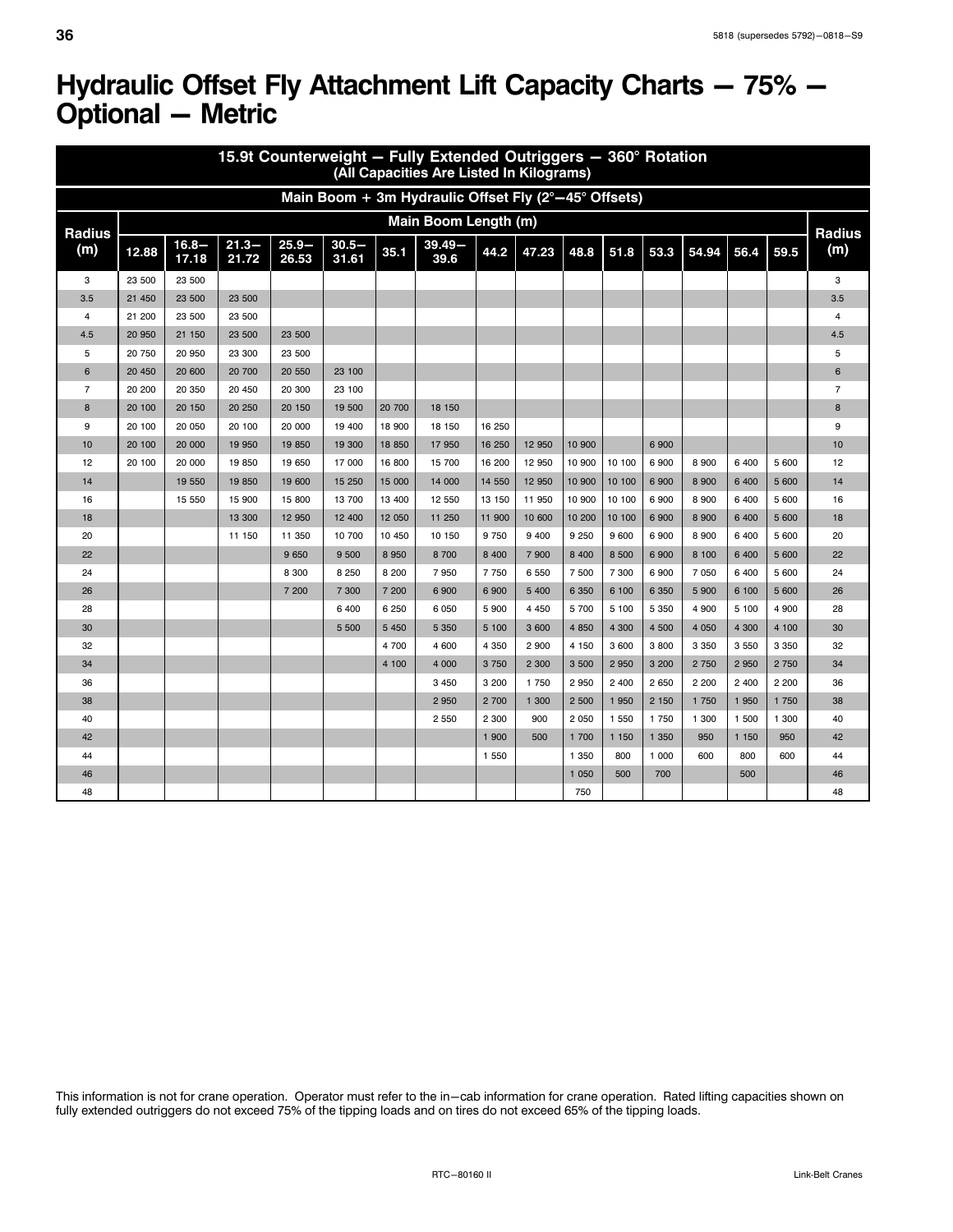<span id="page-42-0"></span>

| (All Capacities Are Listed in Kilograms)<br>Main Boom + 3m Hydraulic Offset Fly (2°-45° Offsets) |        |                   |                   |                   |                   |         |                      |         |         |         |         |         |         |         |         |                      |
|--------------------------------------------------------------------------------------------------|--------|-------------------|-------------------|-------------------|-------------------|---------|----------------------|---------|---------|---------|---------|---------|---------|---------|---------|----------------------|
|                                                                                                  |        |                   |                   |                   |                   |         |                      |         |         |         |         |         |         |         |         |                      |
|                                                                                                  |        |                   |                   |                   |                   |         | Main Boom Length (m) |         |         |         |         |         |         |         |         |                      |
| <b>Radius</b><br>(m)                                                                             | 12.88  | $16.8 -$<br>17.18 | $21.3 -$<br>21.72 | $25.9 -$<br>26.53 | $30.5 -$<br>31.61 | 35.1    | $39.49 -$<br>39.6    | 44.2    | 47.23   | 48.8    | 51.8    | 53.3    | 54.94   | 56.4    | 59.5    | <b>Radius</b><br>(m) |
| 3                                                                                                | 23 500 | 23 500            |                   |                   |                   |         |                      |         |         |         |         |         |         |         |         | 3                    |
| 3.5                                                                                              | 21 450 | 23 500            | 23 500            |                   |                   |         |                      |         |         |         |         |         |         |         |         | 3.5                  |
| $\overline{4}$                                                                                   | 21 200 | 23 500            | 23 500            |                   |                   |         |                      |         |         |         |         |         |         |         |         | $\overline{4}$       |
| 4.5                                                                                              | 20 950 | 21 150            | 23 500            | 23 500            |                   |         |                      |         |         |         |         |         |         |         |         | 4.5                  |
| 5                                                                                                | 20 750 | 20 950            | 23 300            | 23 500            |                   |         |                      |         |         |         |         |         |         |         |         | $\sqrt{5}$           |
| 6                                                                                                | 20 450 | 20 600            | 20 700            | 20 550            | 23 100            |         |                      |         |         |         |         |         |         |         |         | $6\phantom{1}$       |
| $\overline{7}$                                                                                   | 20 200 | 20 350            | 20 450            | 20 300            | 23 100            |         |                      |         |         |         |         |         |         |         |         | $\overline{7}$       |
| 8                                                                                                | 20 100 | 20 150            | 20 250            | 20 150            | 19 500            | 20 700  | 18 150               |         |         |         |         |         |         |         |         | $\bf{8}$             |
| 9                                                                                                | 20 100 | 20 050            | 20 100            | 20 000            | 19 400            | 18 900  | 18 150               | 16 250  |         |         |         |         |         |         |         | 9                    |
| 10                                                                                               | 20 100 | 20 000            | 19 950            | 19850             | 19 300            | 18 850  | 17 950               | 16 250  | 12 950  | 10 900  |         | 6 900   |         |         |         | 10                   |
| 12                                                                                               | 20 100 | 20 000            | 19850             | 19 650            | 17 000            | 16 800  | 15 700               | 16 200  | 12 950  | 10 900  | 10 100  | 6 900   | 8 9 0 0 | 6 400   | 5 600   | 12                   |
| 14                                                                                               |        | 20 000            | 19850             | 19 600            | 15 250            | 15 000  | 14 000               | 14 550  | 12 950  | 10 900  | 10 100  | 6 900   | 8 900   | 6 400   | 5 600   | 14                   |
| 16                                                                                               |        | 19 650            | 19850             | 19 600            | 13 700            | 13 400  | 12 550               | 13 150  | 11 950  | 10 900  | 10 100  | 6 900   | 8 900   | 6 400   | 5 600   | 16                   |
| 18                                                                                               |        |                   | 17 400            | 17 350            | 12 400            | 12 050  | 11 250               | 11 900  | 10 600  | 10 200  | 10 100  | 6 900   | 8 9 0 0 | 6 400   | 5 600   | 18                   |
| 20                                                                                               |        |                   | 14 700            | 14 650            | 11 250            | 10 900  | 10 200               | 10 850  | 9 4 0 0 | 9 2 5 0 | 9 600   | 6 900   | 8 900   | 6 400   | 5 600   | 20                   |
| 22                                                                                               |        |                   |                   | 12 550            | 10 300            | 9950    | 9 2 5 0              | 9800    | 8 3 5 0 | 8 4 0 0 | 8 7 5 0 | 6 900   | 8 100   | 6 400   | 5 600   | 22                   |
| 24                                                                                               |        |                   |                   | 10 850            | 9 500             | 9 0 5 0 | 8 4 0 0              | 8 9 0 0 | 7 5 5 0 | 7 700   | 8 0 0 0 | 6 900   | 7 3 5 0 | 6 400   | 5 600   | 24                   |
| 26                                                                                               |        |                   |                   | 9 4 5 0           | 8 7 5 0           | 8 300   | 7 7 5 0              | 8 100   | 6 750   | 7 0 5 0 | 7 400   | 6 6 5 0 | 6 600   | 6 400   | 5 600   | 26                   |
| 28                                                                                               |        |                   |                   |                   | 8 1 5 0           | 7700    | 7 100                | 7 400   | 6 0 5 0 | 6 4 5 0 | 6 800   | 6 100   | 5 9 5 0 | 6 000   | 5 600   | 28                   |
| 30                                                                                               |        |                   |                   |                   | 7 2 5 0           | 7 0 5 0 | 6 500                | 6 3 5 0 | 5 400   | 5 900   | 6 300   | 5 600   | 5 3 5 0 | 5 4 5 0 | 5 100   | 30                   |
| 32                                                                                               |        |                   |                   |                   |                   | 6 150   | 5 8 5 0              | 5 5 5 0 | 4 8 5 0 | 5 4 5 0 | 5 800   | 5 100   | 4 800   | 4 900   | 4 600   | 32                   |
| 34                                                                                               |        |                   |                   |                   |                   | 5 6 5 0 | 5 400                | 5 100   | 4 3 5 0 | 5 000   | 5 1 5 0 | 4 700   | 4 3 5 0 | 4 4 5 0 | 4 100   | 34                   |
| 36                                                                                               |        |                   |                   |                   |                   |         | 5 0 5 0              | 4 700   | 3 8 5 0 | 4 600   | 4 500   | 4 300   | 3 9 0 0 | 4 0 0 0 | 3700    | 36                   |
| 38                                                                                               |        |                   |                   |                   |                   |         | 4 700                | 4 3 5 0 | 3 2 5 0 | 4 150   | 3 900   | 4 0 0 0 | 3 500   | 3 600   | 3 300   | 38                   |
| 40                                                                                               |        |                   |                   |                   |                   |         | 4 200                | 4 0 5 0 | 2 700   | 3 600   | 3 3 5 0 | 3 600   | 3 100   | 3 2 5 0 | 2 9 5 0 | 40                   |
| 42                                                                                               |        |                   |                   |                   |                   |         |                      | 3 6 5 0 | 2 2 5 0 | 3 150   | 2 900   | 3 100   | 2 700   | 2 9 0 0 | 2 600   | 42                   |
| 44                                                                                               |        |                   |                   |                   |                   |         |                      | 2 000   | 1850    | 2 8 5 0 | 2 4 5 0 | 2 700   | 2 2 5 0 | 2 4 5 0 | 2 2 5 0 | 44                   |
| 46                                                                                               |        |                   |                   |                   |                   |         |                      |         | 1 450   | 2 600   | 2 100   | 2 300   | 1 900   | 2 100   | 1 900   | 46                   |
| 48                                                                                               |        |                   |                   |                   |                   |         |                      |         |         | 2 2 5 0 | 1 750   | 1 950   | 1 550   | 1 750   | 1 550   | 48                   |
| 50                                                                                               |        |                   |                   |                   |                   |         |                      |         |         |         | 1 400   | 1 650   | 1 200   | 1 400   | 1 200   | 50                   |
| 52                                                                                               |        |                   |                   |                   |                   |         |                      |         |         |         | 900     | 1 3 5 0 | 950     | 1 150   | 950     | 52                   |
| 54                                                                                               |        |                   |                   |                   |                   |         |                      |         |         |         |         |         | 650     | 850     | 650     | 54                   |
| 56                                                                                               |        |                   |                   |                   |                   |         |                      |         |         |         |         |         |         | 600     |         | 56                   |

#### 26.7t Counterweight - Fully Extended Outriggers - 360° Rotation **(All Capacities Are Listed In Kilograms)**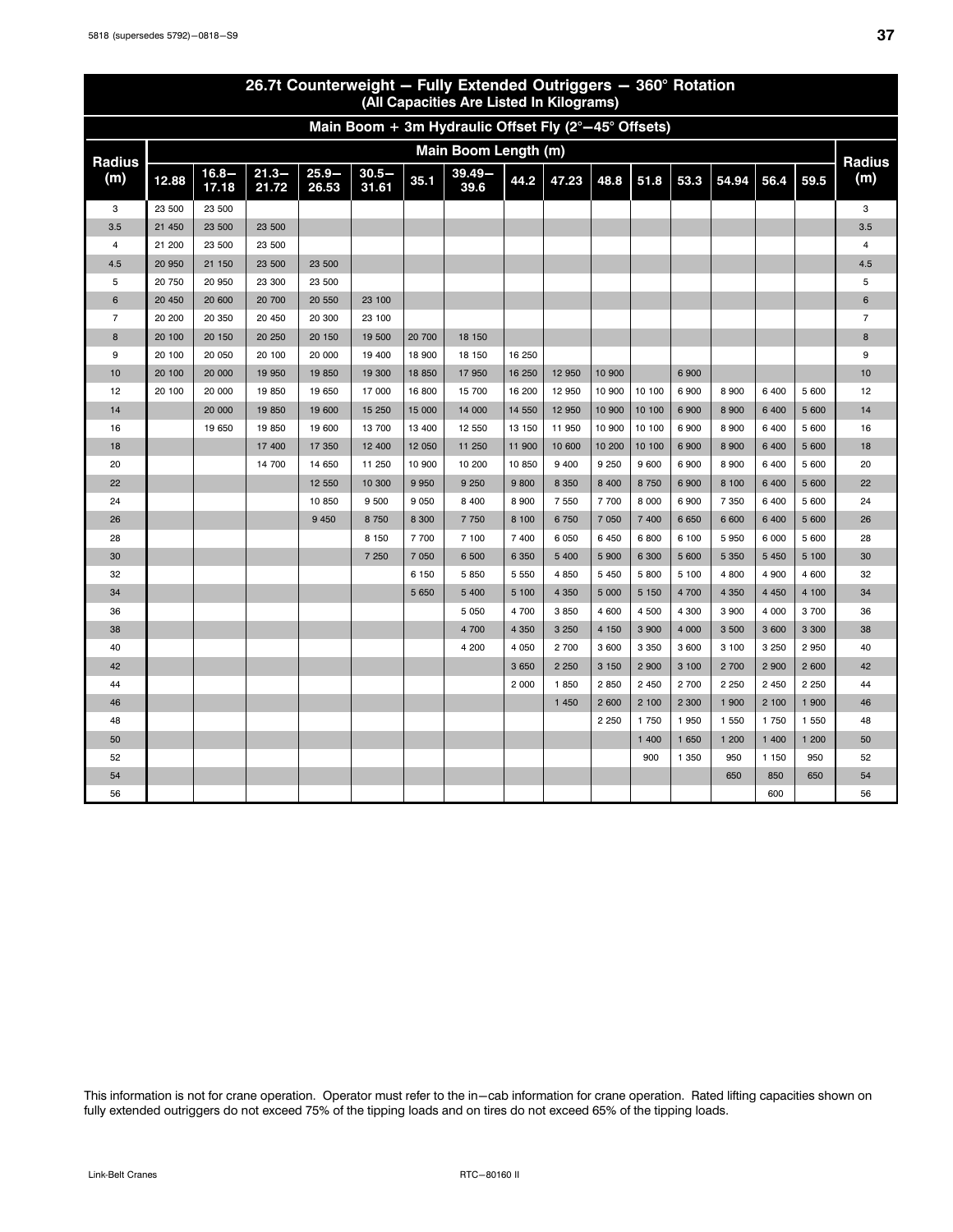<span id="page-43-0"></span>

| 15.9t Counterweight - Fully Extended Outriggers - 360° Rotation<br>(All Capacities Are Listed In Kilograms) |                      |                           |                       |                      |                            |                       |               |  |  |  |  |  |
|-------------------------------------------------------------------------------------------------------------|----------------------|---------------------------|-----------------------|----------------------|----------------------------|-----------------------|---------------|--|--|--|--|--|
| 59.5m Main Boom Length                                                                                      |                      |                           |                       |                      |                            |                       |               |  |  |  |  |  |
| <b>Radius</b>                                                                                               |                      | 9.4m Hydraulic Offset Fly |                       |                      | 16.8m Hydraulic Offset Fly |                       | <b>Radius</b> |  |  |  |  |  |
| (m)                                                                                                         | $2^\circ - 15^\circ$ | $15^\circ - 30^\circ$     | $30^\circ - 45^\circ$ | $2^\circ - 15^\circ$ | $15^\circ - 30^\circ$      | $30^\circ - 45^\circ$ | (m)           |  |  |  |  |  |
| 16                                                                                                          | 4800                 |                           |                       |                      |                            |                       | 16            |  |  |  |  |  |
| 18                                                                                                          | 4 800                | 4 800                     |                       | 3 6 5 0              |                            |                       | 18            |  |  |  |  |  |
| 20                                                                                                          | 4800                 | 4800                      |                       | 3650                 |                            |                       | 20            |  |  |  |  |  |
| 22                                                                                                          | 4 800                | 4800                      | 4850                  | 3 6 5 0              |                            |                       | 22            |  |  |  |  |  |
| 24                                                                                                          | 4800                 | 4800                      | 4850                  | 3650                 | 3650                       |                       | 24            |  |  |  |  |  |
| 26                                                                                                          | 4 800                | 4 800                     | 4 8 5 0               | 3 600                | 3 600                      |                       | 26            |  |  |  |  |  |
| 28                                                                                                          | 4 800                | 4800                      | 4850                  | 3550                 | 3 2 5 0                    | 3 2 5 0               | 28            |  |  |  |  |  |
| 30                                                                                                          | 4 2 5 0              | 4 600                     | 4 8 5 0               | 3 500                | 3 200                      | 3 2 0 0               | 30            |  |  |  |  |  |
| 32                                                                                                          | 3500                 | 3850                      | 4 200                 | 3 4 5 0              | 3 1 5 0                    | 2900                  | 32            |  |  |  |  |  |
| 34                                                                                                          | 2 9 0 0              | 3 2 0 0                   | 3 500                 | 3 2 5 0              | 3 100                      | 2 9 0 0               | 34            |  |  |  |  |  |
| 36                                                                                                          | 2 3 5 0              | 2650                      | 2900                  | 2700                 | 3 100                      | 2850                  | 36            |  |  |  |  |  |
| 38                                                                                                          | 1 900                | 2 1 5 0                   | 2 4 0 0               | 2 2 0 0              | 2650                       | 2850                  | 38            |  |  |  |  |  |
| 40                                                                                                          | 1 4 5 0              | 1700                      | 1 900                 | 1800                 | 2 2 0 0                    | 2600                  | 40            |  |  |  |  |  |
| 42                                                                                                          | 1 100                | 1 300                     | 1 500                 | 1 400                | 1800                       | 2 1 5 0               | 42            |  |  |  |  |  |
| 44                                                                                                          | 750                  | 950                       | 1 100                 | 1 0 5 0              | 1 400                      | 1750                  | 44            |  |  |  |  |  |
| 46                                                                                                          |                      | 600                       | 750                   | 750                  | 1 0 5 0                    | 1 400                 | 46            |  |  |  |  |  |
| 48                                                                                                          |                      |                           |                       |                      | 750                        | 1 0 5 0               | 48            |  |  |  |  |  |
| 50                                                                                                          |                      |                           |                       |                      | 500                        | 750                   | 50            |  |  |  |  |  |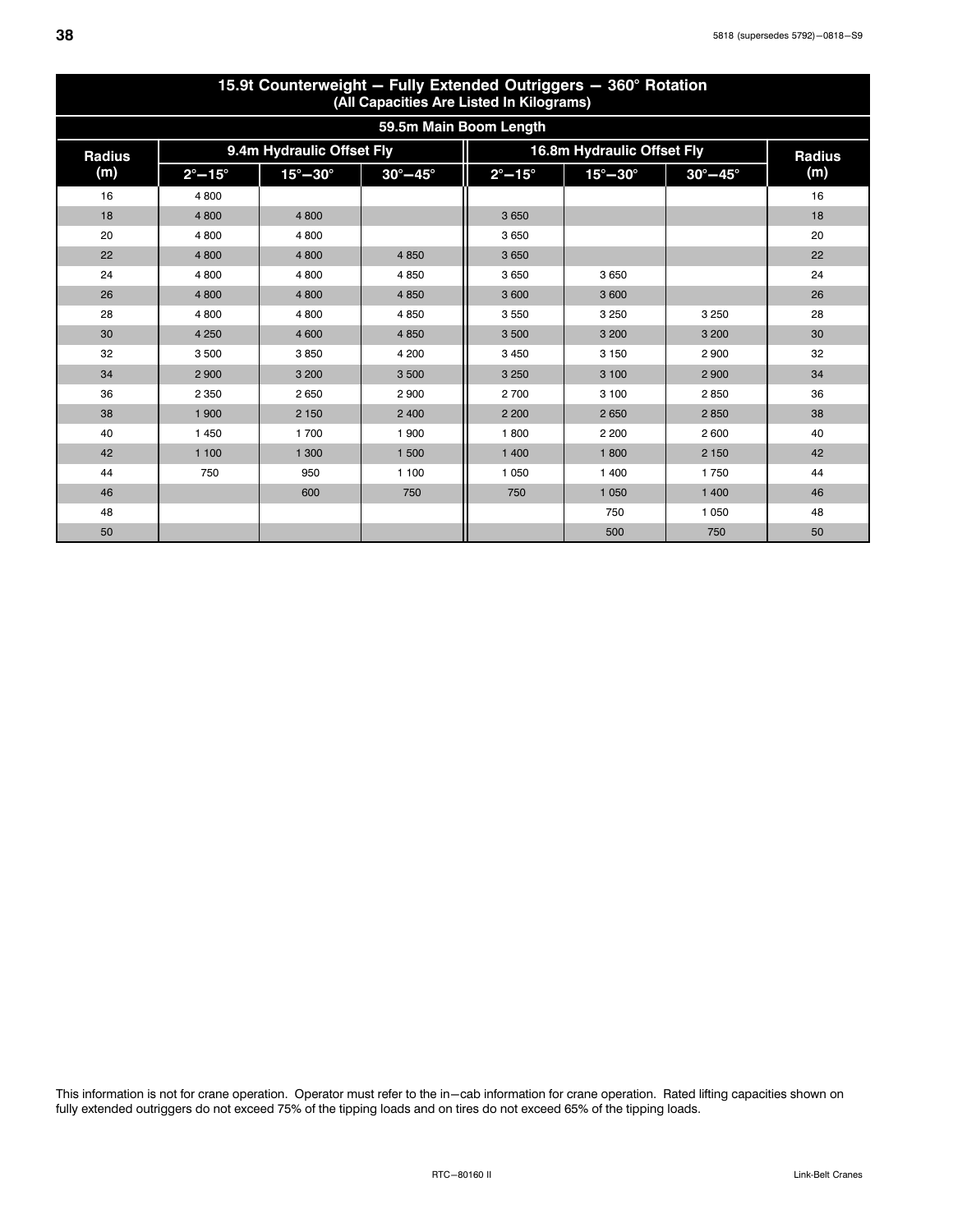<span id="page-44-0"></span>

|               | An eupachtec Are Eleted III ruighante)<br>59.5m Main Boom Length |                           |                       |                      |                            |                       |        |  |  |  |  |  |  |  |
|---------------|------------------------------------------------------------------|---------------------------|-----------------------|----------------------|----------------------------|-----------------------|--------|--|--|--|--|--|--|--|
|               |                                                                  |                           |                       |                      |                            |                       |        |  |  |  |  |  |  |  |
| <b>Radius</b> |                                                                  | 9.4m Hydraulic Offset Fly |                       |                      | 16.8m Hydraulic Offset Fly |                       | Radius |  |  |  |  |  |  |  |
| (m)           | $2^\circ - 15^\circ$                                             | $15^\circ - 30^\circ$     | $30^\circ - 45^\circ$ | $2^\circ - 15^\circ$ | $15^\circ - 30^\circ$      | $30^\circ - 45^\circ$ | (m)    |  |  |  |  |  |  |  |
| 16            | 4 800                                                            |                           |                       |                      |                            |                       | 16     |  |  |  |  |  |  |  |
| 18            | 4 800                                                            | 4 800                     |                       | 3 6 5 0              |                            |                       | 18     |  |  |  |  |  |  |  |
| 20            | 4 800                                                            | 4 800                     |                       | 3 6 5 0              |                            |                       | 20     |  |  |  |  |  |  |  |
| 22            | 4 800                                                            | 4 8 0 0                   | 4 8 5 0               | 3 6 5 0              |                            |                       | 22     |  |  |  |  |  |  |  |
| 24            | 4 800                                                            | 4 800                     | 4850                  | 3 6 5 0              | 3 6 5 0                    |                       | 24     |  |  |  |  |  |  |  |
| 26            | 4 800                                                            | 4 8 0 0                   | 4 8 5 0               | 3 600                | 3600                       |                       | 26     |  |  |  |  |  |  |  |
| 28            | 4800                                                             | 4 800                     | 4850                  | 3550                 | 3 2 5 0                    | 3 2 5 0               | 28     |  |  |  |  |  |  |  |
| 30            | 4 6 5 0                                                          | 4 8 0 0                   | 4 8 5 0               | 3 500                | 3 200                      | 3 2 0 0               | 30     |  |  |  |  |  |  |  |
| 32            | 4 1 5 0                                                          | 4 3 5 0                   | 4 500                 | 3 4 5 0              | 3 1 5 0                    | 2 9 0 0               | 32     |  |  |  |  |  |  |  |
| 34            | 3700                                                             | 3 9 0 0                   | 4 0 5 0               | 3 4 0 0              | 3 100                      | 2 9 0 0               | 34     |  |  |  |  |  |  |  |
| 36            | 3 3 0 0                                                          | 3500                      | 3650                  | 3 200                | 3 100                      | 2850                  | 36     |  |  |  |  |  |  |  |
| 38            | 2950                                                             | 3 100                     | 3 2 5 0               | 2850                 | 3 0 5 0                    | 2850                  | 38     |  |  |  |  |  |  |  |
| 40            | 2600                                                             | 2750                      | 2 9 0 0               | 2 500                | 2700                       | 2800                  | 40     |  |  |  |  |  |  |  |
| 42            | 2 3 0 0                                                          | 2 4 5 0                   | 2 5 5 0               | 2 2 0 0              | 2 4 0 0                    | 2 600                 | 42     |  |  |  |  |  |  |  |
| 44            | 2 0 0 0                                                          | 2 1 5 0                   | 2 2 5 0               | 1950                 | 2 100                      | 2 3 0 0               | 44     |  |  |  |  |  |  |  |
| 46            | 1750                                                             | 1850                      | 1950                  | 1 650                | 1850                       | 2 0 5 0               | 46     |  |  |  |  |  |  |  |
| 48            | 1 500                                                            | 1 600                     | 1700                  | 1 4 5 0              | 1 600                      | 1750                  | 48     |  |  |  |  |  |  |  |
| 50            | 1 2 5 0                                                          | 1 3 5 0                   | 1 4 5 0               | 1 200                | 1 3 5 0                    | 1 500                 | 50     |  |  |  |  |  |  |  |
| 52            | 1 0 5 0                                                          | 1 1 5 0                   | 1 200                 | 1 000                | 1 1 5 0                    | 1 300                 | 52     |  |  |  |  |  |  |  |
| 54            | 800                                                              | 900                       | 1 0 0 0               | 800                  | 900                        | 1 0 5 0               | 54     |  |  |  |  |  |  |  |
| 56            | 550                                                              | 650                       | 700                   | 600                  | 700                        | 850                   | 56     |  |  |  |  |  |  |  |
| 58            |                                                                  |                           |                       |                      | 500                        | 650                   | 58     |  |  |  |  |  |  |  |

#### 26.7t Counterweight **– Fully Extended Outriggers – 360° Rotatio**n **(All Capacities Are Listed In Kilograms)**

#### 26.7t Counterweight **– Fully Extended Outriggers – 360° Rota**tion **(All Capacities Are Listed In Kilograms)**

|               |                      |                            |                       |                      | 59.5m Main Boom Length     |                       |                      |                            |                       |               |
|---------------|----------------------|----------------------------|-----------------------|----------------------|----------------------------|-----------------------|----------------------|----------------------------|-----------------------|---------------|
| <b>Radius</b> |                      | 22.3m Hydraulic Offset Fly |                       |                      | 27.7m Hydraulic Offset Fly |                       |                      | 33.2m Hydraulic Offset Fly |                       | <b>Radius</b> |
| (m)           | $2^\circ - 15^\circ$ | $15^\circ - 30^\circ$      | $30^\circ - 45^\circ$ | $2^\circ - 15^\circ$ | $15^\circ - 30^\circ$      | $30^\circ - 45^\circ$ | $2^\circ - 15^\circ$ | $15^\circ - 30^\circ$      | $30^\circ - 45^\circ$ | (m)           |
| 20            | 2950                 |                            |                       |                      |                            |                       |                      |                            |                       | 20            |
| 22            | 2950                 |                            |                       | 2 2 5 0              |                            |                       |                      |                            |                       | 22            |
| 24            | 2950                 | 3 0 0 0                    |                       | 2 2 5 0              | 2 2 5 0                    |                       | 1 350                |                            |                       | 24            |
| 26            | 2950                 | 3 0 0 0                    |                       | 2 2 5 0              | 2 2 5 0                    |                       | 1 350                |                            |                       | 26            |
| 28            | 2950                 | 3 0 0 0                    | 3 0 0 0               | 2 2 5 0              | 2 2 5 0                    |                       | 1 350                | 1 3 5 0                    |                       | 28            |
| 30            | 2 9 5 0              | 3 0 0 0                    | 3 0 0 0               | 2 2 5 0              | 2 1 5 0                    | 2 1 5 0               | 1 350                | 1 3 5 0                    |                       | 30            |
| 32            | 2950                 | 2950                       | 2 5 5 0               | 2 2 5 0              | 2 100                      | 2 100                 | 1 350                | 1 3 5 0                    | 1 3 5 0               | 32            |
| 34            | 2850                 | 2800                       | 2 4 5 0               | 2 2 5 0              | 1950                       | 1750                  | 1 350                | 1 2 5 0                    | 1 2 5 0               | 34            |
| 36            | 2 4 5 0              | 2650                       | 2 3 5 0               | 2050                 | 1850                       | 1650                  | 1 350                | 1 1 5 0                    | 900                   | 36            |
| 38            | 2 100                | 2 3 0 0                    | 2 3 0 0               | 1750                 | 1750                       | 1 550                 | 1 200                | 1 0 5 0                    | 900                   | 38            |
| 40            | 1750                 | 1950                       | 2 2 0 0               | 1450                 | 1650                       | 1450                  | 1 100                | 950                        | 800                   | 40            |
| 42            | 1 4 5 0              | 1 650                      | 1 900                 | 1 1 5 0              | 1 3 5 0                    | 1 400                 | 800                  | 850                        | 700                   | 42            |
| 44            | 1 200                | 1 350                      | 1 600                 | 850                  | 1 0 5 0                    | 1 300                 |                      | 750                        | 650                   | 44            |
| 46            | 900                  | 1 100                      | 1 300                 | 600                  | 800                        | 1 0 5 0               |                      | 500                        | 550                   | 46            |
| 48            | 700                  | 850                        | 1 0 5 0               |                      | 550                        | 750                   |                      |                            |                       | 48            |
| 50            |                      | 600                        | 800                   |                      |                            | 500                   |                      |                            |                       | 50            |
| 52            |                      |                            | 550                   |                      |                            |                       |                      |                            |                       | 52            |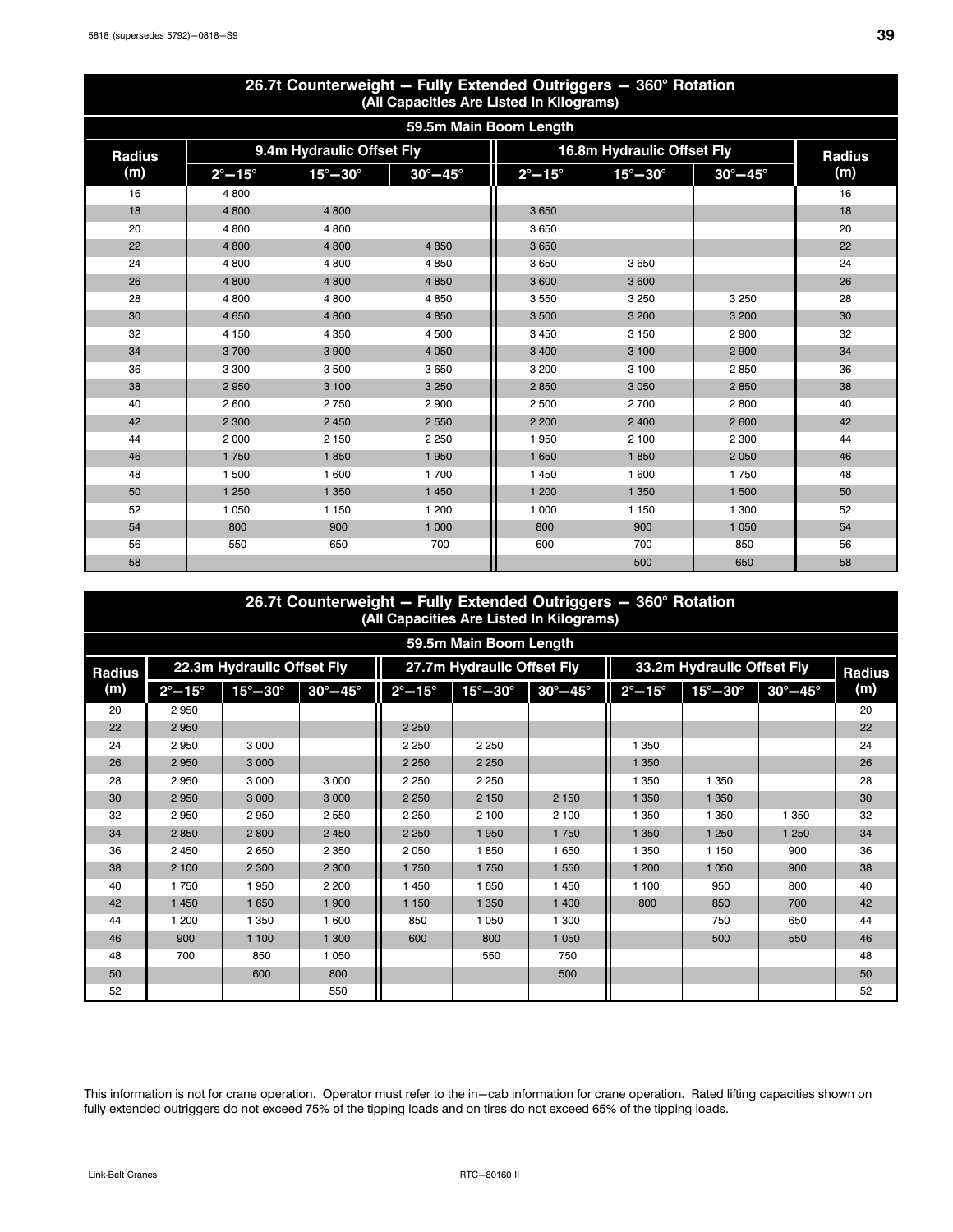## <span id="page-45-0"></span>**On Tires Capacity Charts - 75%**

|                |        |        |        | (All Capacities Are Listed In Kilograms) |        | 14.3t Counterweight - On Tires - Stationary - Boom Centered Over Rear Between Tire Tracks |       |                |
|----------------|--------|--------|--------|------------------------------------------|--------|-------------------------------------------------------------------------------------------|-------|----------------|
| Radius         |        |        |        | Main Boom Length (m)                     |        |                                                                                           |       | Radius         |
| (m)            | 12.88  | 16.8   | 21.3   | 25.9                                     | 30.5   | 35.1                                                                                      | 39.6  | (m)            |
| 3              | 41,700 |        |        |                                          |        |                                                                                           |       | 3              |
| 3.5            | 33.900 |        |        |                                          |        |                                                                                           |       | 3.5            |
| 4              | 30,650 |        |        |                                          |        |                                                                                           |       | 4              |
| 4.5            | 27,900 | 22,650 |        |                                          |        |                                                                                           |       | 4.5            |
| 5              | 25,550 | 22.650 |        |                                          |        |                                                                                           |       | 5              |
| 6              | 21,700 | 22,650 | 16,300 |                                          |        |                                                                                           |       | 6              |
| $\overline{7}$ | 18.650 | 20.250 | 16.300 |                                          |        |                                                                                           |       | $\overline{7}$ |
| 8              | 15,000 | 16,700 | 16,300 | 13,350                                   |        |                                                                                           |       | 8              |
| 9              | 12,000 | 13,650 | 14,750 | 13,350                                   | 11,000 |                                                                                           |       | 9              |
| 10             | 9,700  | 11,350 | 12,450 | 12,800                                   | 11,000 | 8,350                                                                                     |       | 10             |
| 12             |        | 8,150  | 9.150  | 9,550                                    | 9,750  | 8.350                                                                                     | 6,400 | 12             |
| 14             |        | 6,000  | 7,000  | 7,400                                    | 7,650  | 7,650                                                                                     | 6,400 | 14             |
| 16             |        |        | 5,450  | 5,800                                    | 6,050  | 6,050                                                                                     | 6,050 | 16             |
| 18             |        |        | 4,250  | 4,650                                    | 4,900  | 4,900                                                                                     | 4,850 | 18             |
| 20             |        |        |        | 3,700                                    | 3,950  | 3,950                                                                                     | 3,950 | 20             |
| 22             |        |        |        | 3,000                                    | 3,200  | 3,200                                                                                     | 3,200 | 22             |
| 24             |        |        |        |                                          | 2,600  | 2,600                                                                                     | 2,600 | 24             |
| 26             |        |        |        |                                          | 2,050  | 2,050                                                                                     | 2,050 | 26             |
| 28             |        |        |        |                                          |        | 1,550                                                                                     | 1,550 | 28             |
| 30             |        |        |        |                                          |        | 1,150                                                                                     | 1,150 | 30             |
| 32             |        |        |        |                                          |        | 800                                                                                       | 750   | 32             |

|        |        | 14.3t Counterweight - On Tires - Pick & Carry (Creep)<br>- Boom Centered Over Rear Between Tire Tracks<br>(All Capacities Are Listed In Kilograms) |        |                      |       |       |       |                |  |  |  |  |  |  |  |  |
|--------|--------|----------------------------------------------------------------------------------------------------------------------------------------------------|--------|----------------------|-------|-------|-------|----------------|--|--|--|--|--|--|--|--|
| Radius |        |                                                                                                                                                    |        | Main Boom Length (m) |       |       |       | Radius         |  |  |  |  |  |  |  |  |
| (m)    | 12.88  | 16.8                                                                                                                                               | 21.3   | 25.9                 | 30.5  | 35.1  | 39.6  | (m)            |  |  |  |  |  |  |  |  |
| 3      | 39,650 |                                                                                                                                                    |        |                      |       |       |       | 3              |  |  |  |  |  |  |  |  |
| 3.5    | 32,750 |                                                                                                                                                    |        |                      |       |       |       | 3.5            |  |  |  |  |  |  |  |  |
| 4      | 27,500 |                                                                                                                                                    |        |                      |       |       |       | 4              |  |  |  |  |  |  |  |  |
| 4.5    | 27,500 | 22,650                                                                                                                                             |        |                      |       |       |       | 4.5            |  |  |  |  |  |  |  |  |
| 5      | 27,150 | 22,650                                                                                                                                             |        |                      |       |       |       | 5              |  |  |  |  |  |  |  |  |
| 6      | 20,000 | 21,800                                                                                                                                             | 13,650 |                      |       |       |       | 6              |  |  |  |  |  |  |  |  |
| 7      | 15,200 | 16,900                                                                                                                                             | 13,650 |                      |       |       |       | $\overline{7}$ |  |  |  |  |  |  |  |  |
| 8      | 11,850 | 13,500                                                                                                                                             | 13,650 | 11,000               |       |       |       | 8              |  |  |  |  |  |  |  |  |
| 9      | 9,450  | 11,050                                                                                                                                             | 12,100 | 11,000               | 9,100 |       |       | 9              |  |  |  |  |  |  |  |  |
| 10     | 7,600  | 9,150                                                                                                                                              | 10,200 | 10,600               | 9,100 | 7,450 |       | 10             |  |  |  |  |  |  |  |  |
| 12     |        | 6,500                                                                                                                                              | 7,500  | 7,850                | 8,050 | 7,450 | 6,200 | 12             |  |  |  |  |  |  |  |  |
| 14     |        | 4,650                                                                                                                                              | 5,600  | 6,000                | 6,250 | 6,250 | 6,200 | 14             |  |  |  |  |  |  |  |  |
| 16     |        |                                                                                                                                                    | 4,300  | 4,650                | 4,900 | 4,900 | 4,900 | 16             |  |  |  |  |  |  |  |  |
| 18     |        |                                                                                                                                                    | 3,250  | 3,650                | 3,900 | 3,900 | 3,900 | 18             |  |  |  |  |  |  |  |  |
| 20     |        |                                                                                                                                                    |        | 2,850                | 3,100 | 3,100 | 3,100 | 20             |  |  |  |  |  |  |  |  |
| 22     |        |                                                                                                                                                    |        | 2,150                | 2,450 | 2,450 | 2,450 | 22             |  |  |  |  |  |  |  |  |
| 24     |        |                                                                                                                                                    |        |                      | 1,850 | 1,850 | 1,850 | 24             |  |  |  |  |  |  |  |  |
| 26     |        |                                                                                                                                                    |        |                      | 1,350 | 1,350 | 1,350 | 26             |  |  |  |  |  |  |  |  |
| 28     |        |                                                                                                                                                    |        |                      |       | 900   | 900   | 28             |  |  |  |  |  |  |  |  |
| 30     |        |                                                                                                                                                    |        |                      |       | 550   | 500   | 30             |  |  |  |  |  |  |  |  |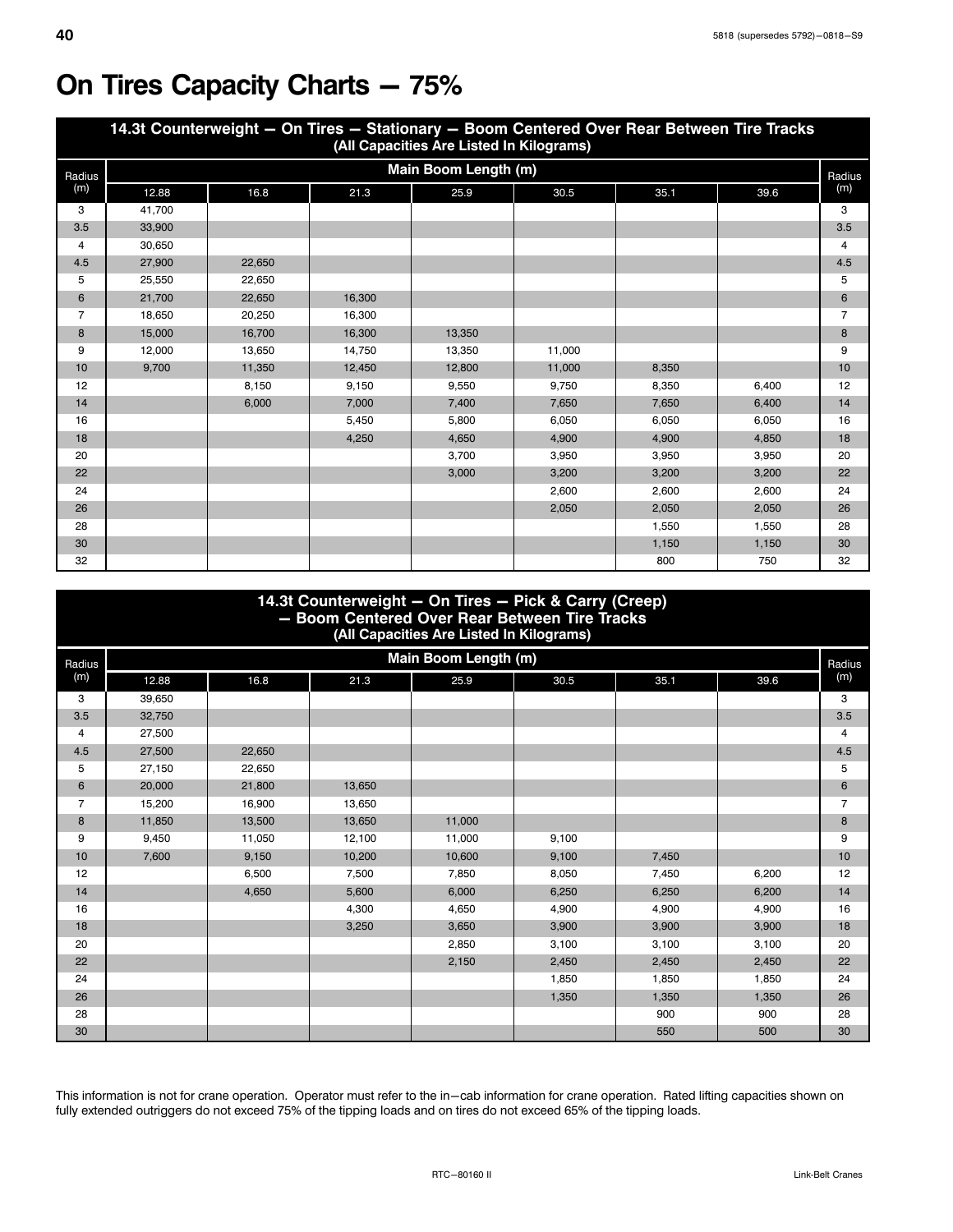## <span id="page-46-0"></span>**Main Boom Lift Capacity Charts - 85% - Metric**

|                                             |         |                   |                   |                   |                   |         | 15.9t Counterweight - Fully Extended Outriggers - 360° Rotation<br>(All Capacities Are Listed In Kilograms) |         |         |         |         |         |         |         |         |                      |
|---------------------------------------------|---------|-------------------|-------------------|-------------------|-------------------|---------|-------------------------------------------------------------------------------------------------------------|---------|---------|---------|---------|---------|---------|---------|---------|----------------------|
|                                             |         |                   |                   |                   |                   |         | Boom Length (m)                                                                                             |         |         |         |         |         |         |         |         |                      |
| <b>Radius</b><br>(m)                        | 12.88   | $16.8 -$<br>17.18 | $21.3 -$<br>21.72 | $25.9 -$<br>26.53 | $30.5 -$<br>31.61 | 35.1    | $39.49 -$<br>39.6                                                                                           | 44.2    | 47.23   | 48.8    | 51.8    | 53.3    | 54.94   | 56.4    | 59.5    | <b>Radius</b><br>(m) |
| 2.5                                         | 127 000 |                   |                   |                   |                   |         |                                                                                                             |         |         |         |         |         |         |         |         | 2.5                  |
| 3                                           | 114 900 | 71 250            | 68 800            |                   |                   |         |                                                                                                             |         |         |         |         |         |         |         |         | 3                    |
| 3.5                                         | 105 300 | 71 250            | 65 600            |                   |                   |         |                                                                                                             |         |         |         |         |         |         |         |         | 3.5                  |
| $\overline{4}$                              | 97 100  | 71 250            | 64 750            |                   |                   |         |                                                                                                             |         |         |         |         |         |         |         |         | $\overline{4}$       |
| 4.5                                         | 87 450  | 71 250            | 61 450            | 49 950            |                   |         |                                                                                                             |         |         |         |         |         |         |         |         | 4.5                  |
| 5                                           | 78 550  | 71 250            | 58 350            | 49 950            |                   |         |                                                                                                             |         |         |         |         |         |         |         |         | 5                    |
| 6                                           | 64 800  | 66 200            | 53 150            | 47 900            | 36 600            | 27 800  |                                                                                                             |         |         |         |         |         |         |         |         | 6                    |
| $\overline{7}$                              | 54 850  | 56 250            | 48 700            | 44 000            | 36 500            | 27 800  |                                                                                                             |         |         |         |         |         |         |         |         | $\overline{7}$       |
| 8                                           | 47 200  | 48 650            | 45 000            | 40 600            | 33 500            | 27 800  | 22 400                                                                                                      |         |         |         |         |         |         |         |         | 8                    |
| 9                                           | 41 200  | 42 700            | 41 750            | 37 700            | 30 850            | 27 800  | 21 400                                                                                                      | 20 100  | 16 050  | 13 650  |         |         |         |         |         | 9                    |
| 10                                          | 36 350  | 37 850            | 38 300            | 35 150            | 29 450            | 27 800  | 21 400                                                                                                      | 20 100  | 16 050  | 13 650  | 12 650  | 11 050  |         |         |         | 10                   |
| 12                                          |         | 28 100            | 29 100            | 29 200            | 28 500            | 26 250  | 18 600                                                                                                      | 18 200  | 16 050  | 13 650  | 12 650  | 11 050  | 11 350  | 8 5 5 0 | 7 700   | 12                   |
| 14                                          |         | 21 300            | 22 300            | 22 450            | 22 100            | 21 500  | 16 300                                                                                                      | 16 200  | 14 550  | 13 650  | 12 650  | 11 050  | 11 350  | 8 5 5 0 | 7 700   | 14                   |
| 16                                          |         |                   | 18 100            | 17 900            | 17 600            | 17 000  | 14 350                                                                                                      | 14 500  | 12 850  | 12 500  | 12 650  | 11 050  | 11 350  | 8 5 5 0 | 7 700   | 16                   |
| 18                                          |         |                   | 14 850            | 14 650            | 14 400            | 13 850  | 12 750                                                                                                      | 13 050  | 11 450  | 11 300  | 11 800  | 10 800  | 11 050  | 8 5 5 0 | 7 700   | 18                   |
| 20                                          |         |                   |                   | 12 900            | 12 250            | 12 000  | 11 350                                                                                                      | 11 350  | 10 200  | 10 300  | 10 750  | 9 800   | 9 9 0 0 | 8 5 5 0 | 7 700   | 20                   |
| 22                                          |         |                   |                   | 10 950            | 11 000            | 10 150  | 9 9 0 0                                                                                                     | 9 4 5 0 | 9 1 5 0 | 9 4 0 0 | 9 9 0 0 | 8950    | 8 9 5 0 | 8 5 5 0 | 7 700   | 22                   |
| 24                                          |         |                   |                   |                   | 9 5 5 0           | 9 3 5 0 | 9 100                                                                                                       | 8 700   | 7 7 5 0 | 8 600   | 8 500   | 8 200   | 8 100   | 8 200   | 7 700   | 24                   |
| 26                                          |         |                   |                   |                   | 8 4 0 0           | 8 4 0 0 | 8 100                                                                                                       | 8 0 0 0 | 6 600   | 7 600   | 7 3 5 0 | 7 5 5 0 | 7 150   | 7 400   | 7 100   | 26                   |
| 28                                          |         |                   |                   |                   | 5 1 5 0           | 7 3 5 0 | 7 100                                                                                                       | 7 100   | 5 5 5 0 | 6 600   | 6 3 5 0 | 6 600   | 6 150   | 6 3 5 0 | 6 150   | 28                   |
| 30                                          |         |                   |                   |                   |                   | 6450    | 6 450                                                                                                       | 6 250   | 4 700   | 6 0 5 0 | 5 4 5 0 | 5 700   | 5 2 5 0 | 5 500   | 5 300   | 30                   |
| 32                                          |         |                   |                   |                   |                   | 5700    | 5 6 5 0                                                                                                     | 5 4 5 0 | 3 9 5 0 | 5 2 5 0 | 4 700   | 4 9 5 0 | 4 500   | 4 750   | 4 5 5 0 | 32                   |
| 34                                          |         |                   |                   |                   |                   |         | 5 000                                                                                                       | 4 800   | 3 3 0 0 | 4 600   | 4 0 5 0 | 4 300   | 3850    | 4 100   | 3 900   | 34                   |
| 36                                          |         |                   |                   |                   |                   |         | 4 4 5 0                                                                                                     | 4 200   | 2 7 5 0 | 4 0 5 0 | 3 500   | 3700    | 3 3 0 0 | 3 500   | 3 3 0 0 | 36                   |
| 38                                          |         |                   |                   |                   |                   |         |                                                                                                             | 3 700   | 2 2 5 0 | 3 500   | 3 0 0 0 | 3 200   | 2800    | 3 000   | 2 800   | 38                   |
| 40                                          |         |                   |                   |                   |                   |         |                                                                                                             | 3 2 5 0 | 1 800   | 3 0 5 0 | 2 5 5 0 | 2 7 5 0 | 2 3 5 0 | 2 5 5 0 | 2 400   | 40                   |
| 42                                          |         |                   |                   |                   |                   |         |                                                                                                             |         | 1 400   | 2 6 5 0 | 2 1 5 0 | 2 3 5 0 | 1 9 5 0 | 2 150   | 2 0 0 0 | 42                   |
| 44                                          |         |                   |                   |                   |                   |         |                                                                                                             |         | 1 0 5 0 | 2 300   | 1 750   | 2 0 0 0 | 1 600   | 1 800   | 1 600   | 44                   |
| 46                                          |         |                   |                   |                   |                   |         |                                                                                                             |         |         | 2 0 0 0 | 1 450   | 1 650   | 1 250   | 1 500   | 1 300   | 46                   |
| 48                                          |         |                   |                   |                   |                   |         |                                                                                                             |         |         |         | 1 1 5 0 | 1 400   | 950     | 1 200   | 1 000   | 48                   |
| 50                                          |         |                   |                   |                   |                   |         |                                                                                                             |         |         |         |         | 1 100   | 700     | 900     | 750     | 50                   |
| 52                                          |         |                   |                   |                   |                   |         |                                                                                                             |         |         |         |         |         |         | 650     |         | 52                   |
| Note: Capacities depict multiple boom modes |         |                   |                   |                   |                   |         |                                                                                                             |         |         |         |         |         |         |         |         |                      |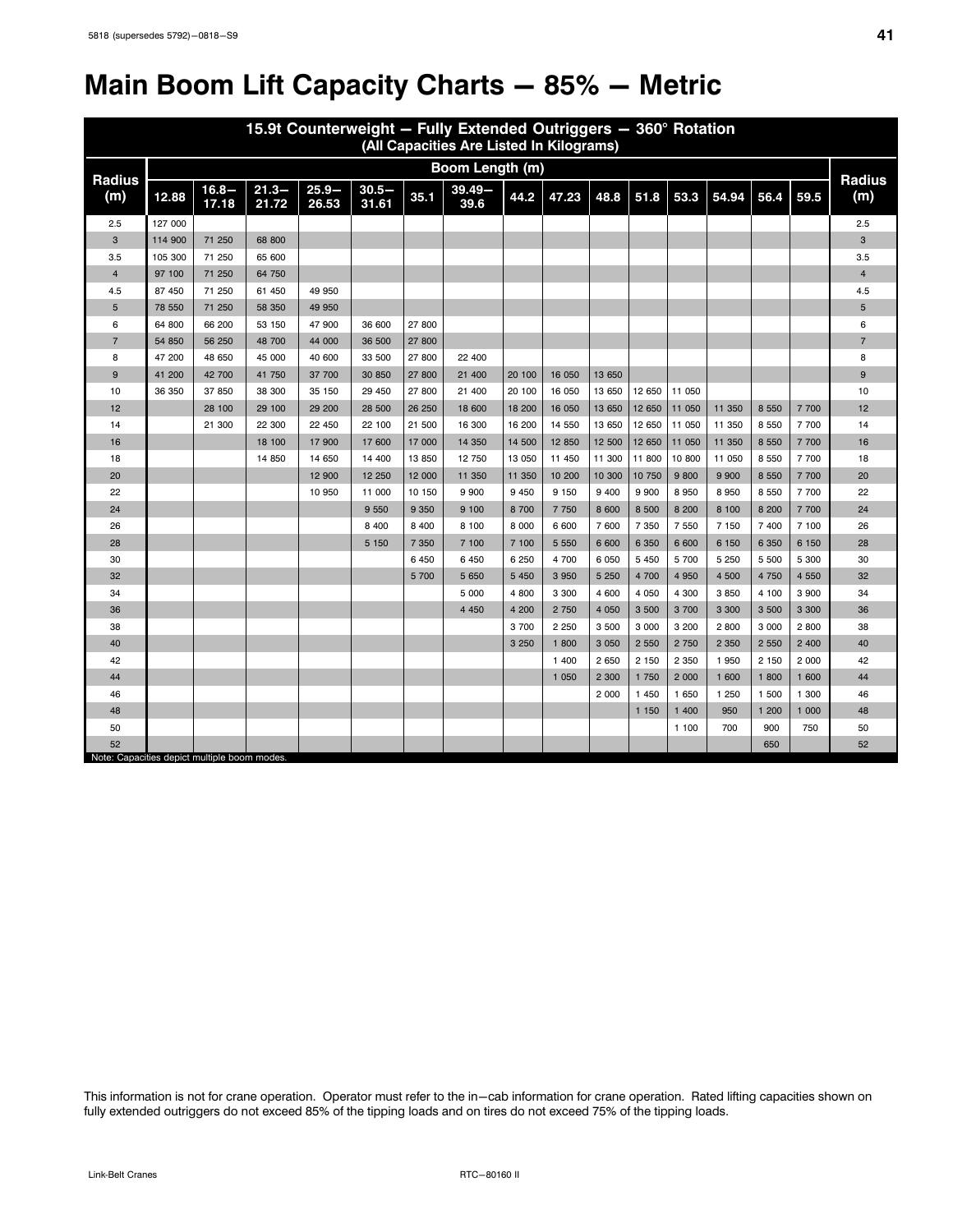<span id="page-47-0"></span>

|                                                                                                                                                 |           |                   |                   |                   |                   |         | 26.7t Counterweight - Fully Extended Outriggers - 360° Rotation<br>(All Capacities Are Listed In Kilograms) |         |         |         |         |         |         |         |         |                      |
|-------------------------------------------------------------------------------------------------------------------------------------------------|-----------|-------------------|-------------------|-------------------|-------------------|---------|-------------------------------------------------------------------------------------------------------------|---------|---------|---------|---------|---------|---------|---------|---------|----------------------|
|                                                                                                                                                 |           |                   |                   |                   |                   |         | Boom Length (m)                                                                                             |         |         |         |         |         |         |         |         |                      |
| <b>Radius</b><br>(m)                                                                                                                            | 12.88     | $16.8 -$<br>17.18 | $21.3 -$<br>21.72 | $25.9 -$<br>26.53 | $30.5 -$<br>31.61 | 35.1    | $39.49 -$<br>39.6                                                                                           | 44.2    | 47.23   | 48.8    | 51.8    | 53.3    | 54.94   | 56.4    | 59.5    | <b>Radius</b><br>(m) |
| 2.1                                                                                                                                             | 145 000** |                   |                   |                   |                   |         |                                                                                                             |         |         |         |         |         |         |         |         | 2.1                  |
| 2.5                                                                                                                                             | 135 000*  |                   |                   |                   |                   |         |                                                                                                             |         |         |         |         |         |         |         |         | 2.5                  |
| 2.5                                                                                                                                             | 127 000   |                   |                   |                   |                   |         |                                                                                                             |         |         |         |         |         |         |         |         | 2.5                  |
| 3                                                                                                                                               | 116 300   | 71 250            | 68 800            |                   |                   |         |                                                                                                             |         |         |         |         |         |         |         |         | 3                    |
| 3.5                                                                                                                                             | 106 650   | 71 250            | 65 600            |                   |                   |         |                                                                                                             |         |         |         |         |         |         |         |         | 3.5                  |
| $\overline{4}$                                                                                                                                  | 98 300    | 71 250            | 64 750            |                   |                   |         |                                                                                                             |         |         |         |         |         |         |         |         | $\overline{4}$       |
| 4.5                                                                                                                                             | 91 100    | 71 250            | 61 450            | 49 950            |                   |         |                                                                                                             |         |         |         |         |         |         |         |         | 4.5                  |
| 5                                                                                                                                               | 84 800    | 71 250            | 58 350            | 49 950            |                   |         |                                                                                                             |         |         |         |         |         |         |         |         | 5                    |
| 6                                                                                                                                               | 70 500    | 69 000            | 53 150            | 47 900            | 36 600            | 27 800  |                                                                                                             |         |         |         |         |         |         |         |         | 6                    |
| $\overline{7}$                                                                                                                                  | 59 700    | 61 150            | 48 700            | 44 000            | 36 500            | 27 800  |                                                                                                             |         |         |         |         |         |         |         |         | $\overline{7}$       |
| 8                                                                                                                                               | 51 500    | 52 950            | 45 000            | 40 600            | 33 500            | 27 800  | 22 400                                                                                                      |         |         |         |         |         |         |         |         | 8                    |
| 9                                                                                                                                               | 45 050    | 46 550            | 41 750            | 37 700            | 30 850            | 27 800  | 21 400                                                                                                      | 20 100  | 16 050  | 13 650  |         |         |         |         |         | 9                    |
| 10                                                                                                                                              | 39 800    | 41 300            | 38 900            | 35 150            | 29 450            | 27 800  | 21 400                                                                                                      | 20 100  | 16 050  | 13 650  | 12 650  | 11 050  |         |         |         | 10                   |
| 12                                                                                                                                              |           | 33 750            | 33 900            | 30 850            | 28 500            | 26 250  | 18 600                                                                                                      | 18 200  | 16 050  | 13 650  | 12 650  | 11 050  | 11 350  | 8 5 5 0 | 7 700   | 12                   |
| 14                                                                                                                                              |           | 27 750            | 28 850            | 27 500            | 25 400            | 23 150  | 16 300                                                                                                      | 16 200  | 14 550  | 13 650  | 12 650  | 11 050  | 11 350  | 8 5 5 0 | 7 700   | 14                   |
| 16                                                                                                                                              |           |                   | 23 600            | 23 650            | 22 800            | 20 600  | 14 350                                                                                                      | 14 500  | 12 850  | 12 500  | 12 650  | 11 050  | 11 350  | 8 5 5 0 | 7 700   | 16                   |
| 18                                                                                                                                              |           |                   | 19 450            | 19 650            | 19 350            | 18 500  | 12 750                                                                                                      | 13 050  | 11 450  | 11 300  | 11 800  | 10 800  | 11 050  | 8 5 5 0 | 7 700   | 18                   |
| 20                                                                                                                                              |           |                   |                   | 16 550            | 16 300            | 15 750  | 11 350                                                                                                      | 11 850  | 10 200  | 10 300  | 10 750  | 9800    | 9 9 0 0 | 8 5 5 0 | 7 700   | 20                   |
| 22                                                                                                                                              |           |                   |                   | 14 150            | 13 950            | 13 450  | 10 350                                                                                                      | 10 750  | 9 1 5 0 | 9 4 0 0 | 9 9 0 0 | 8 9 5 0 | 8 9 5 0 | 8 5 5 0 | 7 700   | 22                   |
| 24                                                                                                                                              |           |                   |                   |                   | 12 050            | 11 550  | 9 4 5 0                                                                                                     | 9800    | 8 2 5 0 | 8 600   | 9 0 5 0 | 8 200   | 8 100   | 8 200   | 7 700   | 24                   |
| 26                                                                                                                                              |           |                   |                   |                   | 10 450            | 10 000  | 8 6 5 0                                                                                                     | 8 9 5 0 | 7 4 5 0 | 7 900   | 8 3 5 0 | 7 5 5 0 | 7 3 5 0 | 7 450   | 7 100   | 26                   |
| 28                                                                                                                                              |           |                   |                   |                   | 8 0 5 0           | 8 700   | 8 0 0 0                                                                                                     | 8 1 5 0 | 6 700   | 7 300   | 7 700   | 6950    | 6 6 5 0 | 6 800   | 6 4 5 0 | 28                   |
| 30                                                                                                                                              |           |                   |                   |                   |                   | 8 0 0 0 | 7 400                                                                                                       | 7 4 5 0 | 6 0 5 0 | 6750    | 7 100   | 6 4 5 0 | 6 0 5 0 | 6 200   | 5 850   | 30                   |
| 32                                                                                                                                              |           |                   |                   |                   |                   | 7 200   | 6 800                                                                                                       | 6 700   | 5 500   | 6 250   | 6 5 5 0 | 5 9 5 0 | 5 500   | 5 6 5 0 | 5 300   | 32                   |
| 34                                                                                                                                              |           |                   |                   |                   |                   |         | 6 3 5 0                                                                                                     | 5 900   | 4 9 5 0 | 5 800   | 6 0 5 0 | 5 5 5 0 | 5 000   | 5 150   | 4 8 5 0 | 34                   |
| 36                                                                                                                                              |           |                   |                   |                   |                   |         | 5 9 5 0                                                                                                     | 5 500   | 4 500   | 5 400   | 5 600   | 5 1 5 0 | 4 5 5 0 | 4 700   | 4 4 0 0 | 36                   |
| 38                                                                                                                                              |           |                   |                   |                   |                   |         |                                                                                                             | 5 1 5 0 | 4 0 5 0 | 5 0 5 0 | 5 0 5 0 | 4750    | 4 150   | 4 300   | 4 000   | 38                   |
| 40                                                                                                                                              |           |                   |                   |                   |                   |         |                                                                                                             | 4 8 5 0 | 3 6 5 0 | 4 700   | 4 500   | 4 4 5 0 | 3800    | 3 9 5 0 | 3 600   | 40                   |
| 42                                                                                                                                              |           |                   |                   |                   |                   |         |                                                                                                             |         | 3 2 5 0 | 4 200   | 4 0 0 0 | 4 150   | 3 4 0 0 | 3 600   | 3 2 5 0 | 42                   |
| 44                                                                                                                                              |           |                   |                   |                   |                   |         |                                                                                                             |         | 2 800   | 3 7 5 0 | 3 5 5 0 | 3750    | 3 100   | 3 2 5 0 | 2 9 5 0 | 44                   |
| 46                                                                                                                                              |           |                   |                   |                   |                   |         |                                                                                                             |         |         | 3 3 5 0 | 3 100   | 3 3 5 0 | 2800    | 3 000   | 2 650   | 46                   |
| 48                                                                                                                                              |           |                   |                   |                   |                   |         |                                                                                                             |         |         |         | 2 750   | 3 0 0 0 | 2 5 5 0 | 2 700   | 2 400   | 48                   |
| 50                                                                                                                                              |           |                   |                   |                   |                   |         |                                                                                                             |         |         |         |         | 2 6 5 0 | 2 2 0 0 | 2 4 5 0 | 2 150   | 50                   |
| 52                                                                                                                                              |           |                   |                   |                   |                   |         |                                                                                                             |         |         |         |         |         | 1 900   | 2 150   | 1 900   | 52                   |
| 54                                                                                                                                              |           |                   |                   |                   |                   |         |                                                                                                             |         |         |         |         |         |         |         | 1 650   | 54                   |
| 56                                                                                                                                              |           |                   |                   |                   |                   |         |                                                                                                             |         |         |         |         |         |         |         | 1 400   | 56                   |
| Note: Capacities depict multiple boom modes.<br>Over front only<br>** Over front only on intermediate outriggers and special equipment required |           |                   |                   |                   |                   |         |                                                                                                             |         |         |         |         |         |         |         |         |                      |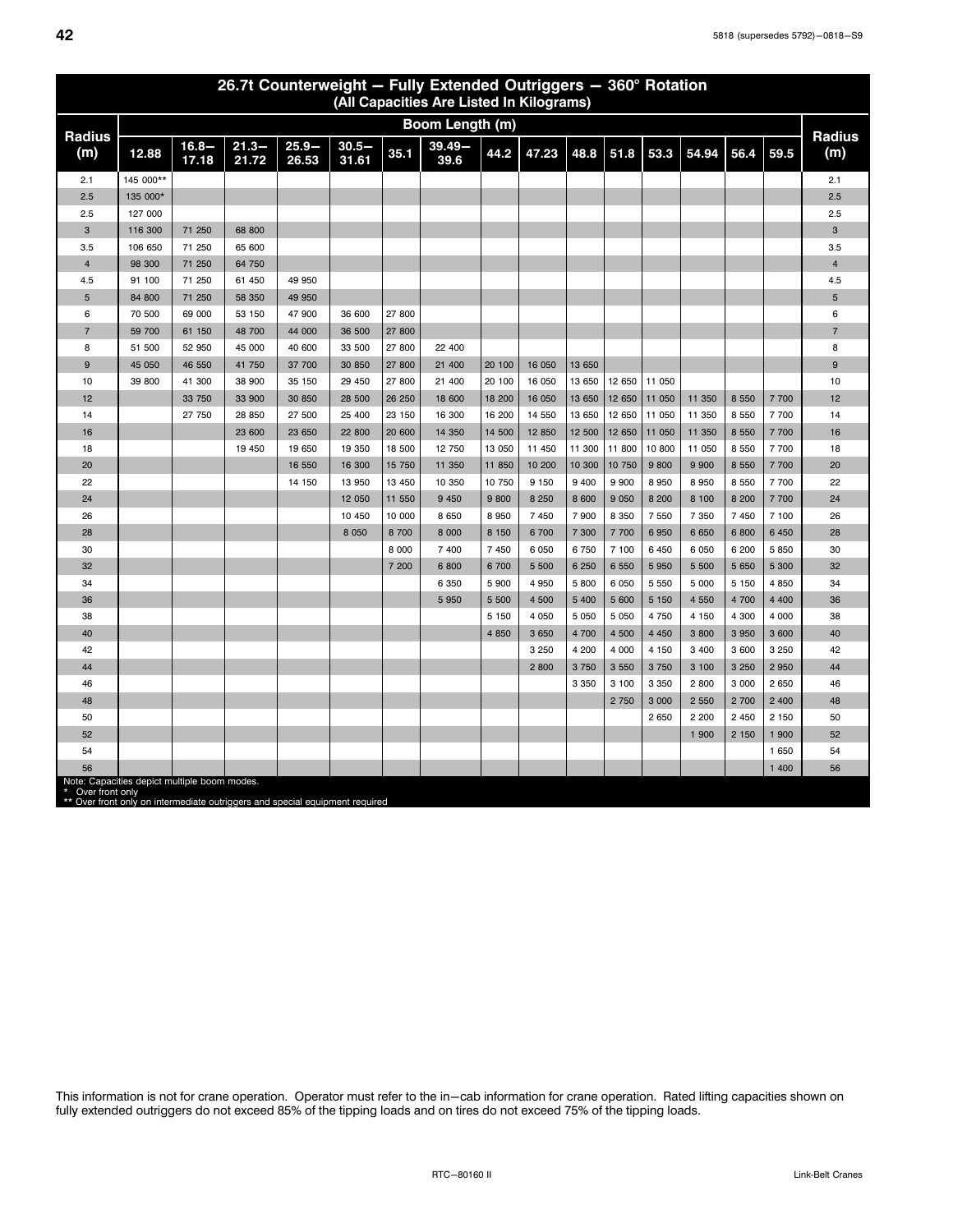## <span id="page-48-0"></span>**Manual Offset Fly Attachment Lift Capacity Charts - 85% -Optional - Metric**

|                |        |                   |                   |                   |                   |         | 15.9t Counterweight - Fully Extended Outriggers - 360° Rotation<br>(All Capacities Are Listed In Kilograms) |         |         |         |         |         |         |         |         |               |
|----------------|--------|-------------------|-------------------|-------------------|-------------------|---------|-------------------------------------------------------------------------------------------------------------|---------|---------|---------|---------|---------|---------|---------|---------|---------------|
|                |        |                   |                   |                   |                   |         | Main Boom + 3m Manual Offset Fly (2°, 15°, 30°, 45° Offsets)                                                |         |         |         |         |         |         |         |         |               |
| <b>Radius</b>  |        |                   |                   |                   |                   |         | Boom Length (m)                                                                                             |         |         |         |         |         |         |         |         | <b>Radius</b> |
| (m)            | 12.88  | $16.8 -$<br>17.18 | $21.3 -$<br>21.72 | $25.9 -$<br>26.53 | $30.5 -$<br>31.61 | 35.1    | $39.49 -$<br>39.6                                                                                           | 44.2    | 47.23   | 48.8    | 51.8    | 53.3    | 54.94   | 56.4    | 59.5    | (m)           |
| 3              | 23 500 | 23 500            |                   |                   |                   |         |                                                                                                             |         |         |         |         |         |         |         |         | 3             |
| 3.5            | 21 500 | 23 500            | 23 500            |                   |                   |         |                                                                                                             |         |         |         |         |         |         |         |         | 3.5           |
| 4              | 21 250 | 23 500            | 23 500            |                   |                   |         |                                                                                                             |         |         |         |         |         |         |         |         | 4             |
| 4.5            | 21 050 | 21 200            | 23 500            | 23 500            |                   |         |                                                                                                             |         |         |         |         |         |         |         |         | 4.5           |
| 5              | 20 850 | 21 000            | 23 400            | 23 500            |                   |         |                                                                                                             |         |         |         |         |         |         |         |         | 5             |
| 6              | 20 500 | 20 700            | 20 800            | 20 600            | 23 200            |         |                                                                                                             |         |         |         |         |         |         |         |         | 6             |
| $\overline{7}$ | 20 300 | 20 450            | 20 550            | 20 400            | 23 200            |         |                                                                                                             |         |         |         |         |         |         |         |         | 7             |
| 8              | 20 150 | 20 250            | 20 300            | 20 200            | 19 600            | 20 800  | 18 250                                                                                                      |         |         |         |         |         |         |         |         | 8             |
| 9              | 20 150 | 20 100            | 20 150            | 20 050            | 19 450            | 19 000  | 18 250                                                                                                      | 16 350  |         |         |         |         |         |         |         | 9             |
| 10             | 20 150 | 20 050            | 20 000            | 19 900            | 19 350            | 18 900  | 18 100                                                                                                      | 16 350  | 13 000  | 10 950  |         | 6 9 5 0 |         |         |         | 10            |
| 12             | 20 150 | 20 050            | 19 900            | 19 700            | 17 200            | 16 950  | 15 900                                                                                                      | 16 350  | 13 000  | 10 950  | 10 150  | 6950    | 8950    | 6 4 5 0 | 5 6 5 0 | 12            |
| 14             |        | 20 050            | 19 900            | 19 650            | 15 400            | 15 150  | 14 200                                                                                                      | 14 700  | 13 000  | 10 950  | 10 150  | 6950    | 8 9 5 0 | 6 4 5 0 | 5 6 5 0 | 14            |
| 16             |        | 17 750            | 18 200            | 18 100            | 13 850            | 13 600  | 12 700                                                                                                      | 13 300  | 12 150  | 10 950  | 10 150  | 6 9 5 0 | 8 9 5 0 | 6 4 5 0 | 5 6 5 0 | 16            |
| 18             |        |                   | 14 950            | 14 900            | 12 550            | 12 250  | 11 450                                                                                                      | 12 100  | 10 750  | 10 400  | 10 150  | 6 9 5 0 | 8 9 5 0 | 6 4 5 0 | 5 6 5 0 | 18            |
| 20             |        |                   | 12 500            | 12 400            | 11 450            | 11 100  | 10 350                                                                                                      | 11 050  | 9 600   | 9 4 0 0 | 9 7 5 0 | 6950    | 8 9 5 0 | 6 4 5 0 | 5 6 5 0 | 20            |
| 22             |        |                   |                   | 10 600            | 10 400            | 10 100  | 9 4 5 0                                                                                                     | 9 4 0 0 | 8 5 5 0 | 8 600   | 8 9 5 0 | 6 9 5 0 | 8 3 0 0 | 6 4 5 0 | 5 6 5 0 | 22            |
| 24             |        |                   |                   | 9 5 5 0           | 8 9 5 0           | 8 5 5 0 | 8 2 5 0                                                                                                     | 7 900   | 7 7 5 0 | 7800    | 8 200   | 6 9 5 0 | 7 500   | 6 4 5 0 | 5 6 5 0 | 24            |
| 26             |        |                   |                   | 8 3 0 0           | 8 3 0 0           | 7800    | 7 600                                                                                                       | 7 300   | 6 500   | 7 200   | 7 200   | 6850    | 6 800   | 6 4 5 0 | 5 6 5 0 | 26            |
| 28             |        |                   |                   |                   | 7 2 5 0           | 7 200   | 6 9 5 0                                                                                                     | 6 700   | 5 4 5 0 | 6 400   | 6 150   | 6 300   | 5 9 5 0 | 6 150   | 5 6 5 0 | 28            |
| 30             |        |                   |                   |                   | 6 4 5 0           | 6 400   | 6 100                                                                                                       | 6 0 5 0 | 4 600   | 5 500   | 5 2 5 0 | 5 500   | 5 0 5 0 | 5 2 5 0 | 5 0 5 0 | 30            |
| 32             |        |                   |                   |                   |                   | 5 6 5 0 | 5 3 5 0                                                                                                     | 5 300   | 3 8 5 0 | 5 0 0 0 | 4 500   | 4 700   | 4 300   | 4 500   | 4 300   | 32            |
| 34             |        |                   |                   |                   |                   | 4 9 5 0 | 4 8 5 0                                                                                                     | 4 600   | 3 200   | 4 4 0 0 | 3850    | 4 0 5 0 | 3 6 5 0 | 3850    | 3 6 5 0 | 34            |
| 36             |        |                   |                   |                   |                   |         | 4 300                                                                                                       | 4 0 5 0 | 2 6 5 0 | 3 800   | 3 300   | 3 500   | 3 0 5 0 | 3 3 0 0 | 3 100   | 36            |
| 38             |        |                   |                   |                   |                   |         | 3 800                                                                                                       | 3 5 5 0 | 2 1 5 0 | 3 3 0 0 | 2 800   | 3 0 0 0 | 2 5 5 0 | 2 750   | 2 5 5 0 | 38            |
| 40             |        |                   |                   |                   |                   |         | 3 3 5 0                                                                                                     | 3 100   | 1 700   | 2850    | 2 3 5 0 | 2 5 5 0 | 2 100   | 2 300   | 2 1 5 0 | 40            |
| 42             |        |                   |                   |                   |                   |         |                                                                                                             | 2 700   | 1 300   | 2 4 5 0 | 1 9 5 0 | 2 1 5 0 | 1 700   | 1 900   | 1 750   | 42            |
| 44             |        |                   |                   |                   |                   |         |                                                                                                             | 2 150   | 950     | 2 100   | 1 600   | 1800    | 1 3 5 0 | 1 550   | 1 350   | 44            |
| 46             |        |                   |                   |                   |                   |         |                                                                                                             |         |         | 1 800   | 1 250   | 1 4 5 0 | 1 0 5 0 | 1 250   | 1 0 5 0 | 46            |
| 48             |        |                   |                   |                   |                   |         |                                                                                                             |         |         | 1 450   | 950     | 1 150   | 750     | 950     | 750     | 48            |
| 50             |        |                   |                   |                   |                   |         |                                                                                                             |         |         |         |         | 900     |         | 700     |         | 50            |
| 52             |        |                   |                   |                   |                   |         |                                                                                                             |         |         |         |         | 650     |         |         |         | 52            |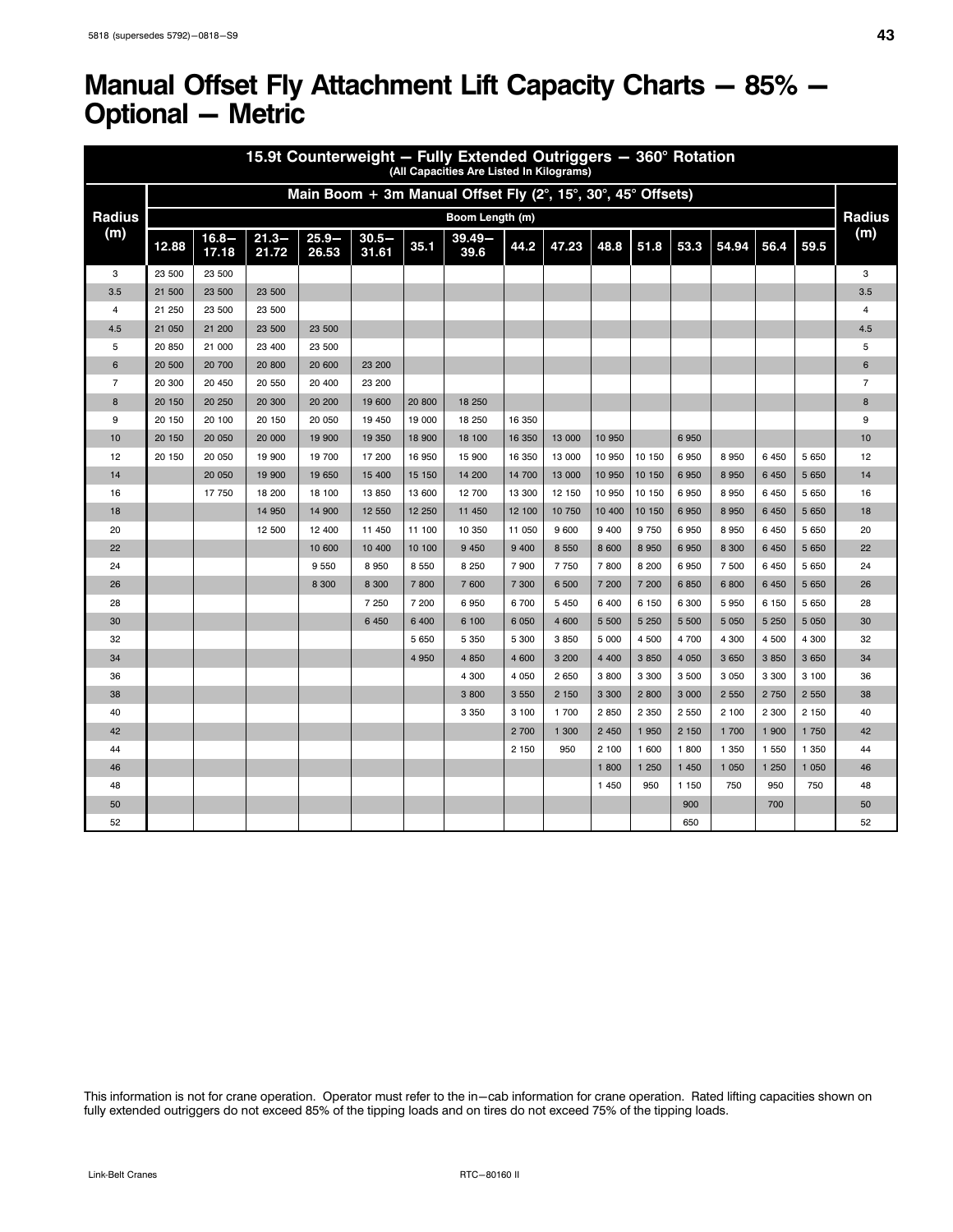<span id="page-49-0"></span>

|                |        |                   |                   |                   |                   |          | 26.7t Counterweight - Fully Extended Outriggers - 360° Rotation<br>(All Capacities Are Listed In Kilograms) |                       |         |         |         |         |         |         |         |                 |
|----------------|--------|-------------------|-------------------|-------------------|-------------------|----------|-------------------------------------------------------------------------------------------------------------|-----------------------|---------|---------|---------|---------|---------|---------|---------|-----------------|
|                |        |                   |                   |                   |                   |          | Main Boom + 3m Manual Offset Fly (2°, 15°, 30°, 45° Offsets)                                                |                       |         |         |         |         |         |         |         |                 |
| <b>Radius</b>  |        |                   |                   |                   |                   |          | Boom Length (m)                                                                                             |                       |         |         |         |         |         |         |         | <b>Radius</b>   |
| (m)            | 12.88  | $16.8 -$<br>17.18 | $21.3 -$<br>21.72 | $25.9 -$<br>26.53 | $30.5 -$<br>31.61 | 35.<br>1 | $39.49 -$<br>39.6                                                                                           | 44.<br>$\overline{2}$ | 47.23   | 48.8    | 51.8    | 53.3    | 54.94   | 56.4    | 59.5    | (m)             |
| 3              | 23 500 | 23 500            |                   |                   |                   |          |                                                                                                             |                       |         |         |         |         |         |         |         | 3               |
| 3.5            | 21 500 | 23 500            | 23 500            |                   |                   |          |                                                                                                             |                       |         |         |         |         |         |         |         | 3.5             |
| $\overline{4}$ | 21 250 | 23 500            | 23 500            |                   |                   |          |                                                                                                             |                       |         |         |         |         |         |         |         | $\overline{4}$  |
| 4.5            | 21 050 | 21 200            | 23 500            | 23 500            |                   |          |                                                                                                             |                       |         |         |         |         |         |         |         | 4.5             |
| 5              | 20 850 | 21 000            | 23 400            | 23 500            |                   |          |                                                                                                             |                       |         |         |         |         |         |         |         | 5               |
| 6              | 20 500 | 20 700            | 20 800            | 20 600            | 23 200            |          |                                                                                                             |                       |         |         |         |         |         |         |         | $6\phantom{1}6$ |
| $\overline{7}$ | 20 300 | 20 450            | 20 550            | 20 400            | 23 200            |          |                                                                                                             |                       |         |         |         |         |         |         |         | $\overline{7}$  |
| 8              | 20 150 | 20 250            | 20 300            | 20 200            | 19 600            | 20 800   | 18 250                                                                                                      |                       |         |         |         |         |         |         |         | 8               |
| 9              | 20 150 | 20 100            | 20 150            | 20 050            | 19 450            | 19 000   | 18 250                                                                                                      | 16 350                |         |         |         |         |         |         |         | 9               |
| 10             | 20 150 | 20 050            | 20 000            | 19 900            | 19 350            | 18 900   | 18 100                                                                                                      | 16 350                | 13 000  | 10 950  |         | 6 9 5 0 |         |         |         | 10              |
| 12             | 20 150 | 20 050            | 19 900            | 19 700            | 17 200            | 16 950   | 15 900                                                                                                      | 16 350                | 13 000  | 10 950  | 10 150  | 6950    | 8 9 5 0 | 6 4 5 0 | 5 6 5 0 | 12              |
| 14             |        | 20 050            | 19 900            | 19 650            | 15 400            | 15 150   | 14 200                                                                                                      | 14 700                | 13 000  | 10 950  | 10 150  | 6 9 5 0 | 8 9 5 0 | 6 4 5 0 | 5 6 5 0 | 14              |
| 16             |        | 19 850            | 19 900            | 19 650            | 13 850            | 13 600   | 12 700                                                                                                      | 13 300                | 12 150  | 10 950  | 10 150  | 6950    | 8 9 5 0 | 6 4 5 0 | 5 6 5 0 | 16              |
| 18             |        |                   | 19 900            | 18 800            | 12 550            | 12 250   | 11 450                                                                                                      | 12 100                | 10 750  | 10 400  | 10 150  | 6 9 5 0 | 8 9 5 0 | 6 4 5 0 | 5 6 5 0 | 18              |
| 20             |        |                   | 16 850            | 16 750            | 11 450            | 11 100   | 10 350                                                                                                      | 11 050                | 9 600   | 9 4 0 0 | 9 7 5 0 | 6 9 5 0 | 8 9 5 0 | 6 4 5 0 | 5 6 5 0 | 20              |
| 22             |        |                   |                   | 14 400            | 10 500            | 10 100   | 9 4 5 0                                                                                                     | 10 000                | 8 5 5 0 | 8 600   | 8 9 5 0 | 6 9 5 0 | 8 3 0 0 | 6 4 5 0 | 5 6 5 0 | 22              |
| 24             |        |                   |                   | 12 500            | 9 700             | 9 2 5 0  | 8 600                                                                                                       | 9 100                 | 7 7 5 0 | 7800    | 8 200   | 6950    | 7 500   | 6 4 5 0 | 5 6 5 0 | 24              |
| 26             |        |                   |                   | 10 900            | 8 9 5 0           | 8 500    | 7850                                                                                                        | 8 3 0 0               | 6 9 5 0 | 7 200   | 7 600   | 6850    | 6800    | 6 4 5 0 | 5 6 5 0 | 26              |
| 28             |        |                   |                   |                   | 8 3 5 0           | 7850     | 7 300                                                                                                       | 7 650                 | 6 250   | 6 6 5 0 | 7 000   | 6 300   | 6 150   | 6 200   | 5 6 5 0 | 28              |
| 30             |        |                   |                   |                   | 7800              | 7 300    | 6 700                                                                                                       | 7 000                 | 5 600   | 6 100   | 6 4 5 0 | 5 7 5 0 | 5 5 5 0 | 5 6 5 0 | 5 300   | 30              |
| 32             |        |                   |                   |                   |                   | 6750     | 6 200                                                                                                       | 6 3 5 0               | 5 0 5 0 | 5 6 5 0 | 5 9 5 0 | 5 300   | 5 0 0 0 | 5 100   | 4 800   | 32              |
| 34             |        |                   |                   |                   |                   | 6 300    | 5 700                                                                                                       | 5 7 5 0               | 4 5 5 0 | 5 200   | 5 500   | 4 900   | 4 5 5 0 | 4 6 5 0 | 4 300   | 34              |
| 36             |        |                   |                   |                   |                   |          | 5 300                                                                                                       | 5 0 5 0               | 4 0 5 0 | 4 800   | 5 0 5 0 | 4 500   | 4 100   | 4 200   | 3 900   | 36              |
| 38             |        |                   |                   |                   |                   |          | 4 900                                                                                                       | 4 5 5 0               | 3 6 5 0 | 4 4 5 0 | 4 6 5 0 | 4 1 5 0 | 3 700   | 3 800   | 3 500   | 38              |
| 40             |        |                   |                   |                   |                   |          | 4 600                                                                                                       | 4 2 5 0               | 3 2 5 0 | 4 100   | 4 300   | 3850    | 3 3 0 0 | 3 4 5 0 | 3 150   | 40              |
| 42             |        |                   |                   |                   |                   |          |                                                                                                             | 3 9 5 0               | 2 900   | 3800    | 3 800   | 3 5 5 0 | 2 9 5 0 | 3 100   | 2 800   | 42              |
| 44             |        |                   |                   |                   |                   |          |                                                                                                             | 2 2 5 0               | 2 5 5 0 | 3 5 5 0 | 3 3 5 0 | 3 3 0 0 | 2 6 5 0 | 2 800   | 2 500   | 44              |
| 46             |        |                   |                   |                   |                   |          |                                                                                                             |                       | 2 2 5 0 | 3 1 5 0 | 2 9 5 0 | 3 0 5 0 | 2 3 5 0 | 2 500   | 2 200   | 46              |
| 48             |        |                   |                   |                   |                   |          |                                                                                                             |                       |         | 2 7 5 0 | 2 5 5 0 | 2 7 5 0 | 2 100   | 2 2 5 0 | 1 950   | 48              |
| 50             |        |                   |                   |                   |                   |          |                                                                                                             |                       |         |         | 2 200   | 2 4 0 0 | 1850    | 2 0 0 0 | 1 700   | 50              |
| 52             |        |                   |                   |                   |                   |          |                                                                                                             |                       |         |         | 1 100   | 2 100   | 1 600   | 1800    | 1 450   | 52              |
| 54             |        |                   |                   |                   |                   |          |                                                                                                             |                       |         |         |         |         | 1 400   | 1 550   | 1 250   | 54              |
| 56             |        |                   |                   |                   |                   |          |                                                                                                             |                       |         |         |         |         |         | 1 3 5 0 | 1 0 5 0 | 56              |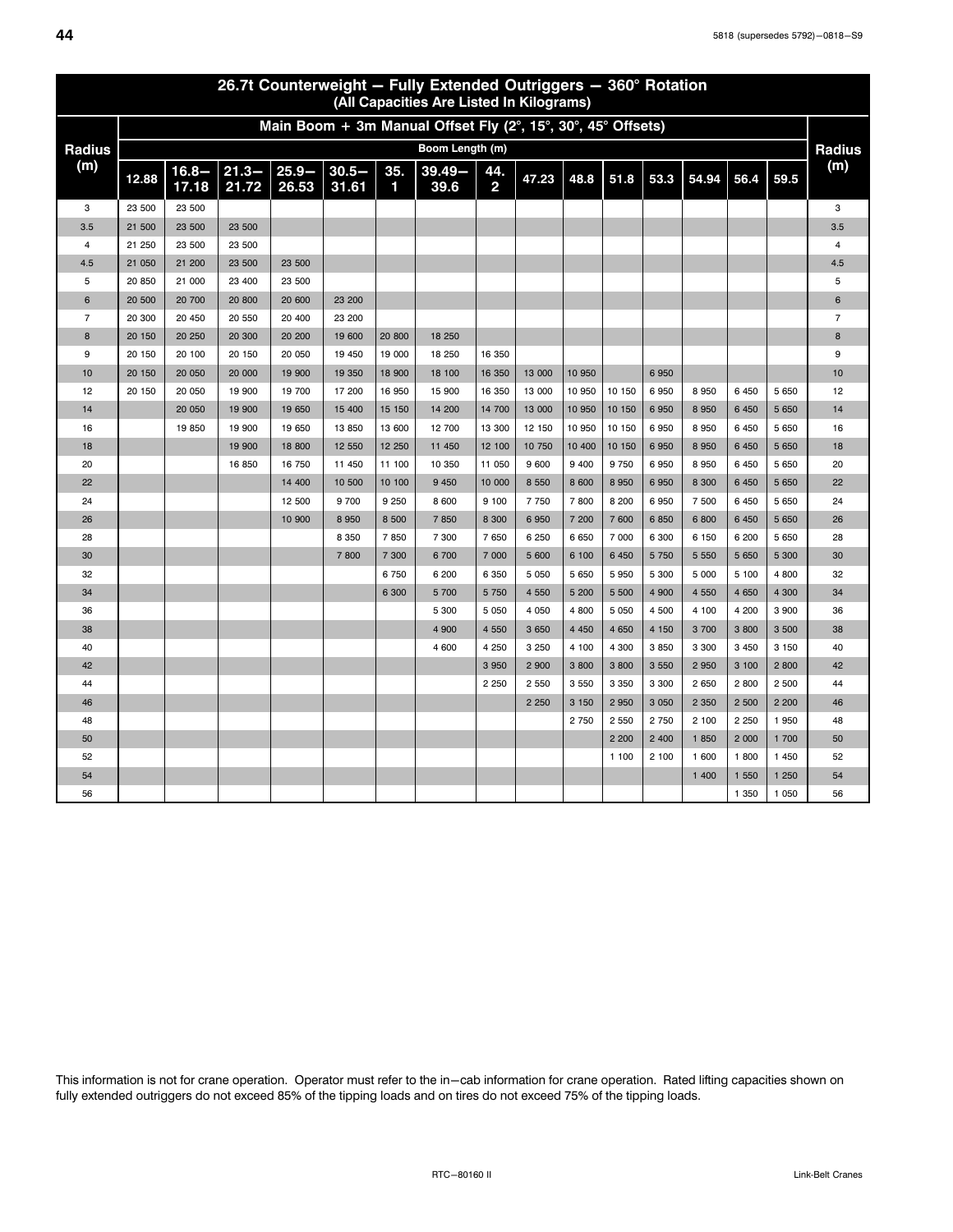<span id="page-50-0"></span>

|               |             |            |                        | (All Capacities Are Listed In Kilograms) |             |            |                         |            |               |
|---------------|-------------|------------|------------------------|------------------------------------------|-------------|------------|-------------------------|------------|---------------|
|               |             |            |                        | 59.5m Main Boom Length                   |             |            |                         |            |               |
| <b>Radius</b> |             |            | 9.4m Manual Offset Fly |                                          |             |            | 16.8m Manual Offset Fly |            | <b>Radius</b> |
| (m)           | $2^{\circ}$ | $15^\circ$ | $30^\circ$             | $45^{\circ}$                             | $2^{\circ}$ | $15^\circ$ | $30^\circ$              | $45^\circ$ | (m)           |
| 16            | 4 9 0 0     |            |                        |                                          |             |            |                         |            | 16            |
| 18            | 4 9 0 0     | 4 9 0 0    |                        |                                          | 3750        |            |                         |            | 18            |
| 20            | 4 9 0 0     | 4 9 0 0    |                        |                                          | 3750        |            |                         |            | 20            |
| 22            | 4 9 0 0     | 4 9 0 0    | 4 9 5 0                |                                          | 3750        |            |                         |            | 22            |
| 24            | 4 9 0 0     | 4 900      | 4 9 5 0                | 5 0 5 0                                  | 3750        | 3800       |                         |            | 24            |
| 26            | 4 9 0 0     | 4 900      | 4 9 5 0                | 5 0 5 0                                  | 3750        | 3700       |                         |            | 26            |
| 28            | 4 9 0 0     | 4 9 0 0    | 4 9 5 0                | 5 0 5 0                                  | 3750        | 3650       | 3 3 5 0                 |            | 28            |
| 30            | 4 9 0 0     | 4 900      | 4 9 5 0                | 5 0 5 0                                  | 3750        | 3 600      | 3 3 0 0                 |            | 30            |
| 32            | 4 4 0 0     | 4750       | 4 9 0 0                | 5 0 5 0                                  | 3750        | 3550       | 3 2 5 0                 | 3 0 5 0    | 32            |
| 34            | 3750        | 4 0 5 0    | 4 3 5 0                | 4 5 5 0                                  | 3750        | 3500       | 3 200                   | 3 0 5 0    | 34            |
| 36            | 3 2 0 0     | 3 4 5 0    | 3700                   | 3 9 0 0                                  | 3550        | 3 4 5 0    | 3 200                   | 3 0 5 0    | 36            |
| 38            | 2700        | 2950       | 3 1 5 0                | 3 3 5 0                                  | 3 0 0 0     | 3 4 0 0    | 3 1 5 0                 | 3 0 0 0    | 38            |
| 40            | 2 2 5 0     | 2 4 5 0    | 2650                   | 2800                                     | 2 5 5 0     | 2950       | 3 1 5 0                 | 3 0 0 0    | 40            |
| 42            | 1850        | 2 0 5 0    | 2 2 5 0                | 2 3 5 0                                  | 2 1 5 0     | 2 500      | 2850                    | 3 0 0 0    | 42            |
| 44            | 1 500       | 1 650      | 1850                   | 1950                                     | 1800        | 2 100      | 2 4 5 0                 | 2 700      | 44            |
| 46            | 1 1 5 0     | 1 300      | 1 4 5 0                | 1 5 5 0                                  | 1 4 5 0     | 1750       | 2 0 5 0                 | 2 2 5 0    | 46            |
| 48            | 850         | 1 000      | 1 150                  | 1 200                                    | 1 1 5 0     | 1450       | 1700                    | 1 900      | 48            |
| 50            | 600         | 750        | 850                    | 900                                      | 900         | 1 1 5 0    | 1 400                   | 1 550      | 50            |
| 52            |             |            | 550                    | 600                                      | 600         | 850        | 1 100                   | 1 200      | 52            |
| 54            |             |            |                        |                                          |             | 600        | 800                     | 900        | 54            |
| 56            |             |            |                        |                                          |             |            | 550                     | 650        | 56            |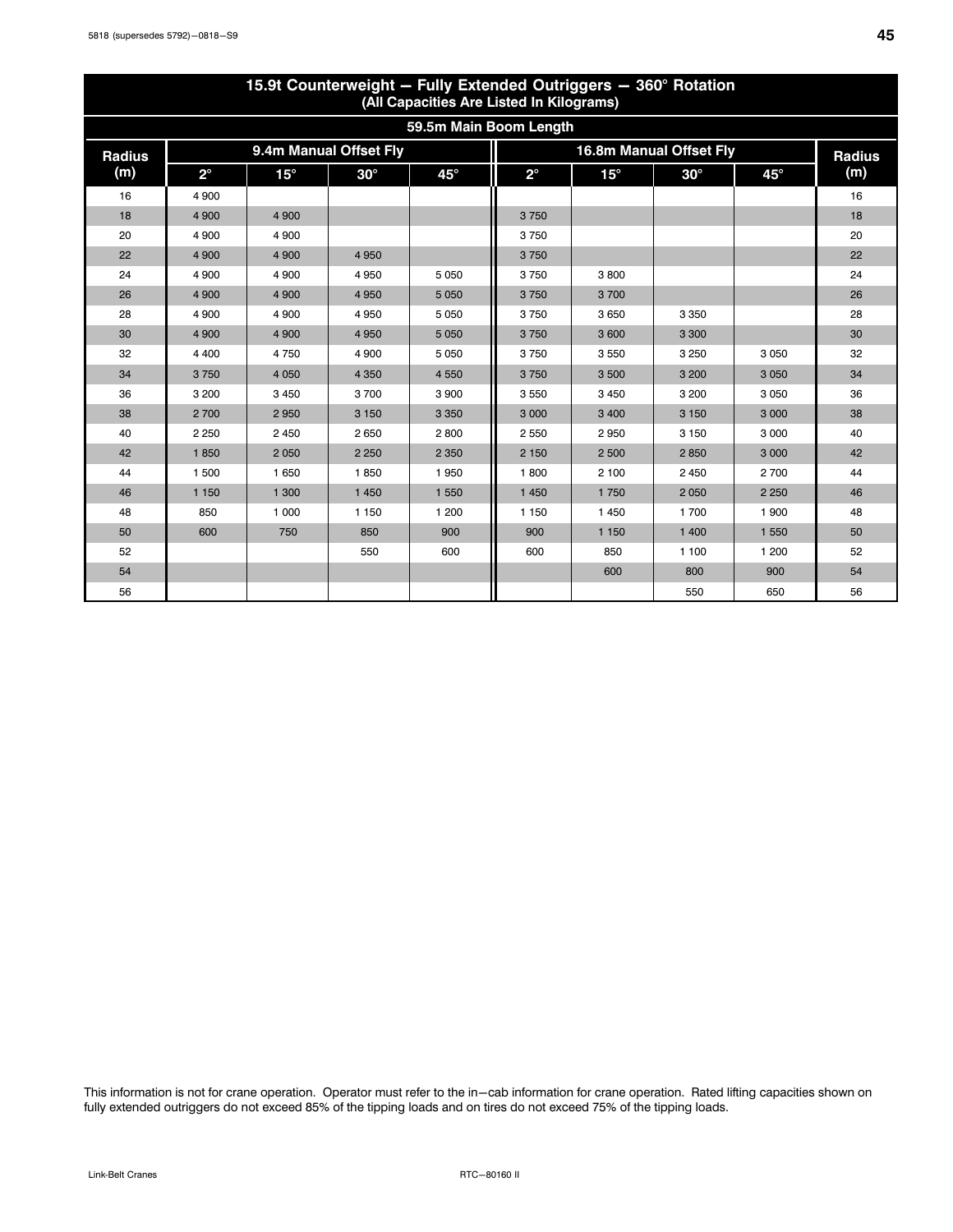<span id="page-51-0"></span>

|        |             |            |                        | (All Capacities Are Listed in Kilograms) |             |            |                         |              |               |
|--------|-------------|------------|------------------------|------------------------------------------|-------------|------------|-------------------------|--------------|---------------|
|        |             |            |                        | 59.5m Main Boom Length                   |             |            |                         |              |               |
| Radius |             |            | 9.4m Manual Offset Fly |                                          |             |            | 16.8m Manual Offset Fly |              | <b>Radius</b> |
| (m)    | $2^{\circ}$ | $15^\circ$ | $30^\circ$             | $45^{\circ}$                             | $2^{\circ}$ | $15^\circ$ | $30^\circ$              | $45^{\circ}$ | (m)           |
| 16     | 4 9 0 0     |            |                        |                                          |             |            |                         |              | 16            |
| 18     | 4 9 0 0     | 4 900      |                        |                                          | 3750        |            |                         |              | 18            |
| 20     | 4 9 0 0     | 4 900      |                        |                                          | 3750        |            |                         |              | 20            |
| 22     | 4 9 0 0     | 4 9 0 0    | 4 9 5 0                |                                          | 3750        |            |                         |              | 22            |
| 24     | 4 9 0 0     | 4 900      | 4 9 5 0                | 5 0 5 0                                  | 3750        | 3800       |                         |              | 24            |
| 26     | 4 9 0 0     | 4 9 0 0    | 4 9 5 0                | 5 0 5 0                                  | 3750        | 3700       |                         |              | 26            |
| 28     | 4 9 0 0     | 4 9 0 0    | 4 9 5 0                | 5 0 5 0                                  | 3750        | 3650       | 3 3 5 0                 |              | 28            |
| 30     | 4 9 0 0     | 4 900      | 4 9 5 0                | 5 0 5 0                                  | 3750        | 3 600      | 3 3 0 0                 |              | 30            |
| 32     | 4 5 5 0     | 4750       | 4 9 0 0                | 5 0 5 0                                  | 3750        | 3550       | 3 2 5 0                 | 3 0 5 0      | 32            |
| 34     | 4 1 5 0     | 4 300      | 4 4 5 0                | 4 600                                    | 3750        | 3500       | 3 200                   | 3 0 5 0      | 34            |
| 36     | 3750        | 3 900      | 4 0 5 0                | 4 1 5 0                                  | 3600        | 3 4 5 0    | 3 200                   | 3 0 5 0      | 36            |
| 38     | 3 3 5 0     | 3 500      | 3 6 5 0                | 3750                                     | 3 2 5 0     | 3 4 0 0    | 3 1 5 0                 | 3 0 0 0      | 38            |
| 40     | 3 0 5 0     | 3 1 5 0    | 3 3 0 0                | 3 4 0 0                                  | 2 9 0 0     | 3 100      | 3 1 5 0                 | 3 0 0 0      | 40            |
| 42     | 2750        | 2850       | 2950                   | 3 0 5 0                                  | 2 600       | 2800       | 3 0 0 0                 | 3 0 0 0      | 42            |
| 44     | 2 4 5 0     | 2 5 5 0    | 2650                   | 2750                                     | 2 3 5 0     | 2 5 5 0    | 2700                    | 2850         | 44            |
| 46     | 2 1 5 0     | 2 3 0 0    | 2 4 0 0                | 2 4 5 0                                  | 2 100       | 2 2 5 0    | 2 4 5 0                 | 2 5 5 0      | 46            |
| 48     | 1 900       | 2 0 0 0    | 2 100                  | 2 1 5 0                                  | 1850        | 2 0 0 0    | 2 150                   | 2 3 0 0      | 48            |
| 50     | 1700        | 1800       | 1850                   | 1 900                                    | 1 600       | 1800       | 1 9 5 0                 | 2 0 5 0      | 50            |
| 52     | 1 500       | 1 550      | 1 650                  | 1 650                                    | 1 400       | 1 550      | 1700                    | 1800         | 52            |
| 54     | 1 2 5 0     | 1 3 5 0    | 1 400                  | 1 4 5 0                                  | 1 200       | 1 3 5 0    | 1 500                   | 1 5 5 0      | 54            |
| 56     | 1 100       | 1 1 5 0    | 1 200                  |                                          | 1 0 5 0     | 1 150      | 1 250                   | 1 3 5 0      | 56            |
| 58     | 900         | 950        | 1 000                  |                                          | 850         | 1 0 0 0    | 1 0 5 0                 | 1 1 5 0      | 58            |
| 60     | 750         | 800        | 850                    |                                          | 700         | 800        | 900                     | 950          | 60            |
| 62     | 600         | 650        |                        |                                          | 550         | 650        | 700                     | 750          | 62            |
| 64     |             |            |                        |                                          |             | 500        | 550                     |              | 64            |

#### **26.7t Counterweight - Fully Extended Outriggers - 360° Rotation (All Capacities Are Listed In Kilograms)**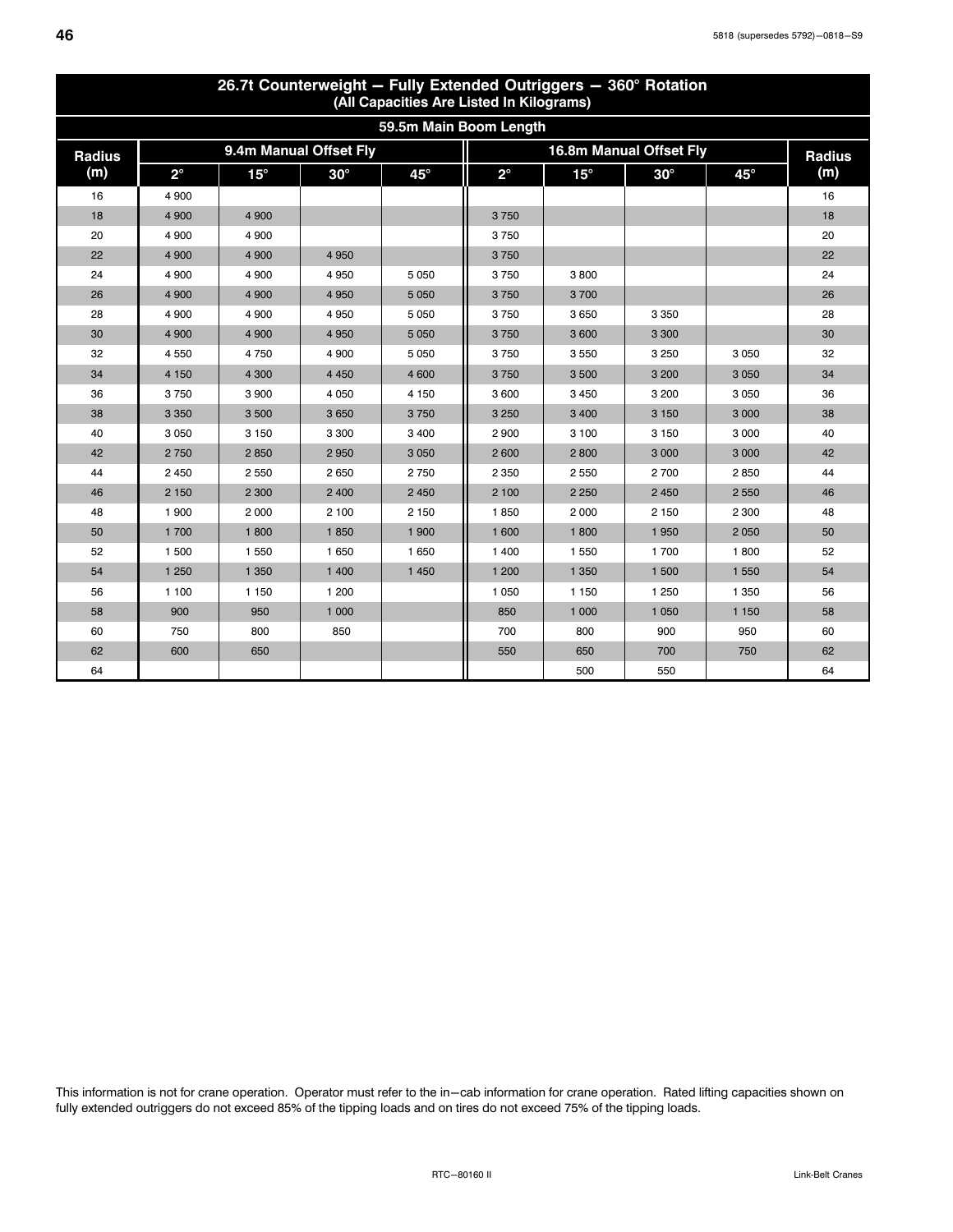<span id="page-52-0"></span>

|               |             |                         |            |            |             |                         |            | (All Capacities Are Listed In Kilograms) |             |            |                         |            |        |
|---------------|-------------|-------------------------|------------|------------|-------------|-------------------------|------------|------------------------------------------|-------------|------------|-------------------------|------------|--------|
|               |             |                         |            |            |             | 59.5m Main Boom Length  |            |                                          |             |            |                         |            |        |
| <b>Radius</b> |             | 22.3m Manual Offset Fly |            |            |             | 27.7m Manual Offset Fly |            |                                          |             |            | 33.2m Manual Offset Fly |            | Radius |
| (m)           | $2^{\circ}$ | $15^\circ$              | $30^\circ$ | $45^\circ$ | $2^{\circ}$ | $15^{\circ}$            | $30^\circ$ | $45^\circ$                               | $2^{\circ}$ | $15^\circ$ | $30^\circ$              | $45^\circ$ | (m)    |
| 20            | 3 0 5 0     |                         |            |            |             |                         |            |                                          |             |            |                         |            | 20     |
| 22            | 3 0 5 0     |                         |            |            | 2 3 5 0     |                         |            |                                          |             |            |                         |            | 22     |
| 24            | 3 0 5 0     | 3 100                   |            |            | 2 3 5 0     |                         |            |                                          |             |            |                         |            | 24     |
| 26            | 3 0 5 0     | 3 100                   |            |            | 2 3 5 0     | 2 3 5 0                 |            |                                          | 1 400       |            |                         |            | 26     |
| 28            | 3 0 5 0     | 3 100                   | 3 0 0 0    |            | 2 3 5 0     | 2 3 5 0                 |            |                                          | 1 400       | 1 400      |                         |            | 28     |
| 30            | 3 0 5 0     | 3 100                   | 3 0 0 0    |            | 2 3 5 0     | 2 3 5 0                 | 2 4 0 0    |                                          | 1 400       | 1 400      |                         |            | 30     |
| 32            | 3 0 5 0     | 3 100                   | 3 0 0 0    | 2 9 0 0    | 2 3 5 0     | 2 3 5 0                 | 2 4 0 0    |                                          | 1 400       | 1 400      | 1 400                   |            | 32     |
| 34            | 3 0 5 0     | 3 100                   | 3 0 0 0    | 2800       | 2 3 5 0     | 2 3 5 0                 | 2 3 5 0    | 2 1 5 0                                  | 1 400       | 1 400      | 1 400                   |            | 34     |
| 36            | 2 9 0 0     | 3 100                   | 3 0 0 0    | 2700       | 2 3 5 0     | 2 3 5 0                 | 2 2 5 0    | 2 0 5 0                                  | 1 400       | 1 400      | 1 3 5 0                 |            | 36     |
| 38            | 2 5 5 0     | 2750                    | 2950       | 2650       | 2 2 0 0     | 2 3 5 0                 | 2 100      | 1950                                     | 1 400       | 1 400      | 1 2 5 0                 | 1 1 5 0    | 38     |
| 40            | 2 2 0 0     | 2 4 0 0                 | 2 6 5 0    | 2 5 5 0    | 1 900       | 2 100                   | 2050       | 1850                                     | 1 300       | 1 300      | 1 1 5 0                 | 1 0 5 0    | 40     |
| 42            | 1 900       | 2 100                   | 2 3 0 0    | 2 500      | 1 600       | 1800                    | 1950       | 1800                                     | 1 0 5 0     | 1 200      | 1 0 5 0                 | 950        | 42     |
| 44            | 1650        | 1800                    | 2 0 0 0    | 2 2 0 0    | 1 3 5 0     | 1 550                   | 1750       | 1700                                     |             | 950        | 950                     | 850        | 44     |
| 46            | 1 400       | 1 550                   | 1750       | 1 900      | 1 100       | 1 300                   | 1 500      | 1 6 5 0                                  |             | 700        | 900                     | 800        | 46     |
| 48            | 1 1 5 0     | 1 300                   | 1 500      | 1 6 5 0    | 900         | 1 0 5 0                 | 1 2 5 0    | 1 400                                    |             | 500        | 700                     | 750        | 48     |
| 50            | 950         | 1 100                   | 1 2 5 0    | 1 400      | 650         | 850                     | 1 0 0 0    | 1 1 5 0                                  |             |            |                         | 600        | 50     |
| 52            | 700         | 850                     | 1 0 5 0    | 1 1 5 0    |             | 600                     | 800        | 950                                      |             |            |                         |            | 52     |
| 54            | 550         | 650                     | 800        | 950        |             |                         | 600        | 700                                      |             |            |                         |            | 54     |
| 56            |             |                         | 600        | 700        |             |                         |            | 500                                      |             |            |                         |            | 56     |
| 58            |             |                         |            | 500        |             |                         |            |                                          |             |            |                         |            | 58     |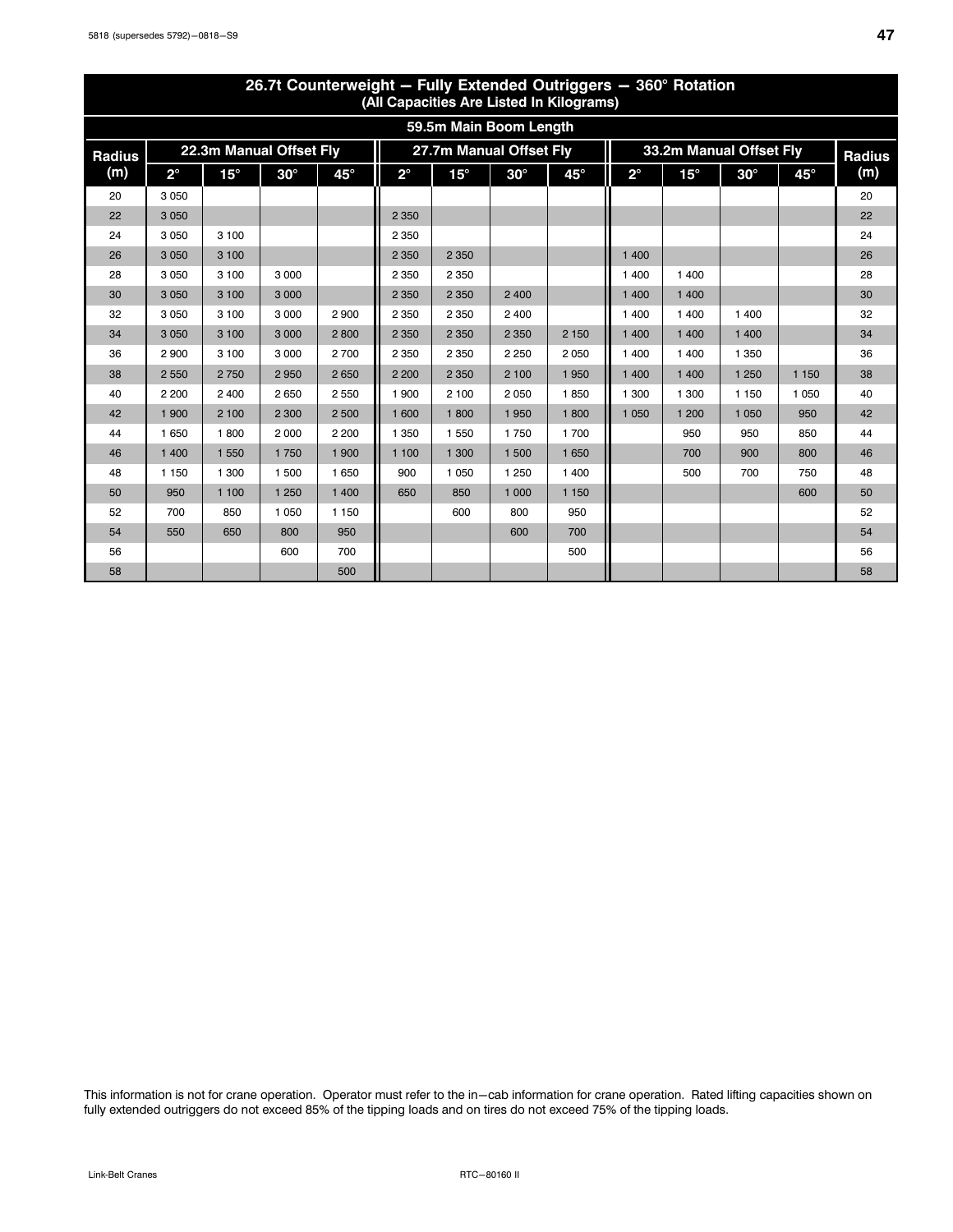## <span id="page-53-0"></span>**Hydraulic Offset Fly Attachment Lift Capacity Charts - 85% Optional - Metric**

| 15.9t Counterweight - Fully Extended Outriggers - 360° Rotation<br>(All Capacities Are Listed In Kilograms) |        |                   |                   |                   |                   |         |                      |         |         |         |         |         |         |         |         |                      |
|-------------------------------------------------------------------------------------------------------------|--------|-------------------|-------------------|-------------------|-------------------|---------|----------------------|---------|---------|---------|---------|---------|---------|---------|---------|----------------------|
| Main Boom + 3m Hydraulic Offset Fly (2°-45° Offsets)                                                        |        |                   |                   |                   |                   |         |                      |         |         |         |         |         |         |         |         |                      |
|                                                                                                             |        |                   |                   |                   |                   |         | Main Boom Length (m) |         |         |         |         |         |         |         |         |                      |
| <b>Radius</b><br>(m)                                                                                        | 12.88  | $16.8 -$<br>17.18 | $21.3 -$<br>21.72 | $25.9 -$<br>26.53 | $30.5 -$<br>31.61 | 35.1    | $39.49 -$<br>39.6    | 44.2    | 47.23   | 48.8    | 51.8    | 53.3    | 54.94   | 56.4    | 59.5    | <b>Radius</b><br>(m) |
| 3                                                                                                           | 23 500 | 23 500            |                   |                   |                   |         |                      |         |         |         |         |         |         |         |         | 3                    |
| 3.5                                                                                                         | 21 450 | 23 500            | 23 500            |                   |                   |         |                      |         |         |         |         |         |         |         |         | 3.5                  |
| 4                                                                                                           | 21 200 | 23 500            | 23 500            |                   |                   |         |                      |         |         |         |         |         |         |         |         | 4                    |
| 4.5                                                                                                         | 20 950 | 21 150            | 23 500            | 23 500            |                   |         |                      |         |         |         |         |         |         |         |         | 4.5                  |
| 5                                                                                                           | 20 750 | 20 950            | 23 300            | 23 500            |                   |         |                      |         |         |         |         |         |         |         |         | 5                    |
| 6                                                                                                           | 20 450 | 20 600            | 20 700            | 20 550            | 23 100            |         |                      |         |         |         |         |         |         |         |         | 6                    |
| $\overline{7}$                                                                                              | 20 200 | 20 350            | 20 450            | 20 300            | 23 100            |         |                      |         |         |         |         |         |         |         |         | $\overline{7}$       |
| 8                                                                                                           | 20 100 | 20 150            | 20 250            | 20 150            | 19 500            | 20 700  | 18 150               |         |         |         |         |         |         |         |         | 8                    |
| 9                                                                                                           | 20 100 | 20 050            | 20 100            | 20 000            | 19 400            | 18 900  | 18 150               | 16 250  |         |         |         |         |         |         |         | 9                    |
| 10                                                                                                          | 20 100 | 20 000            | 19 950            | 19 850            | 19 300            | 18 850  | 17 950               | 16 250  | 12 950  | 10 900  |         | 6 900   |         |         |         | 10                   |
| 12                                                                                                          | 20 100 | 20 000            | 19850             | 19 650            | 17 000            | 16 800  | 15 700               | 16 200  | 12 950  | 10 900  | 10 100  | 6 900   | 8 9 0 0 | 6 400   | 5 600   | 12                   |
| 14                                                                                                          |        | 20 000            | 19850             | 19 600            | 15 250            | 15 000  | 14 000               | 14 550  | 12 950  | 10 900  | 10 100  | 6 900   | 8 9 0 0 | 6 400   | 5 600   | 14                   |
| 16                                                                                                          |        | 17 600            | 18 000            | 17950             | 13 700            | 13 400  | 12 550               | 13 150  | 11 950  | 10 900  | 10 100  | 6900    | 8 9 0 0 | 6 400   | 5 600   | 16                   |
| 18                                                                                                          |        |                   | 14 750            | 14 700            | 12 400            | 12 050  | 11 250               | 11 900  | 10 600  | 10 200  | 10 100  | 6 900   | 8 9 0 0 | 6 400   | 5 600   | 18                   |
| 20                                                                                                          |        |                   | 12 300            | 12 250            | 11 250            | 10 900  | 10 200               | 10 850  | 9 4 0 0 | 9 2 5 0 | 9 600   | 6900    | 8 9 0 0 | 6 400   | 5 600   | 20                   |
| 22                                                                                                          |        |                   |                   | 10 400            | 10 200            | 9 9 5 0 | 9 2 5 0              | 9 200   | 8 3 5 0 | 8 4 0 0 | 8 7 5 0 | 6 900   | 8 100   | 6 400   | 5 600   | 22                   |
| 24                                                                                                          |        |                   |                   | 9 4 0 0           | 8 7 5 0           | 8 4 0 0 | 8 100                | 7750    | 7 5 5 0 | 7 700   | 8 0 0 0 | 6900    | 7 3 5 0 | 6 400   | 5 600   | 24                   |
| 26                                                                                                          |        |                   |                   | 8 1 5 0           | 8 100             | 7 600   | 7 400                | 7 100   | 6 300   | 7 0 5 0 | 7 000   | 6 6 5 0 | 6 600   | 6 400   | 5 600   | 26                   |
| 28                                                                                                          |        |                   |                   |                   | 7 100             | 7 0 0 0 | 6800                 | 6 500   | 5 300   | 6 200   | 6 0 0 0 | 6 100   | 5 7 5 0 | 5 9 5 0 | 5 600   | 28                   |
| 30                                                                                                          |        |                   |                   |                   | 6 300             | 6 2 5 0 | 5 900                | 5 8 5 0 | 4 4 0 0 | 5 3 5 0 | 5 100   | 5 300   | 4 8 5 0 | 5 100   | 4 900   | 30                   |
| 32                                                                                                          |        |                   |                   |                   |                   | 5 4 5 0 | 5 150                | 5 100   | 3 6 5 0 | 4 8 5 0 | 4 3 5 0 | 4 5 5 0 | 4 100   | 4 3 5 0 | 4 150   | 32                   |
| 34                                                                                                          |        |                   |                   |                   |                   | 4 800   | 4 700                | 4 4 5 0 | 3 0 0 0 | 4 200   | 3 700   | 3 900   | 3 4 5 0 | 3700    | 3 500   | 34                   |
| 36                                                                                                          |        |                   |                   |                   |                   |         | 4 100                | 3850    | 2 4 5 0 | 3 6 5 0 | 3 100   | 3 3 0 0 | 2 9 0 0 | 3 100   | 2 900   | 36                   |
| 38                                                                                                          |        |                   |                   |                   |                   |         | 3 600                | 3 3 5 0 | 1 9 5 0 | 3 150   | 2 600   | 2 800   | 2 400   | 2 600   | 2 400   | 38                   |
| 40                                                                                                          |        |                   |                   |                   |                   |         | 3 200                | 2 9 0 0 | 1 500   | 2 700   | 2 150   | 2 3 5 0 | 1 9 5 0 | 2 150   | 1 9 5 0 | 40                   |
| 42                                                                                                          |        |                   |                   |                   |                   |         |                      | 2 500   | 1 1 5 0 | 2 3 0 0 | 1 750   | 1 950   | 1 5 5 0 | 1 750   | 1 550   | 42                   |
| 44                                                                                                          |        |                   |                   |                   |                   |         |                      | 2 0 0 0 | 750     | 1 9 5 0 | 1 400   | 1 600   | 1 200   | 1 400   | 1 200   | 44                   |
| 46                                                                                                          |        |                   |                   |                   |                   |         |                      |         |         | 1 600   | 1 100   | 1 300   | 850     | 1 0 5 0 | 850     | 46                   |
| 48                                                                                                          |        |                   |                   |                   |                   |         |                      |         |         | 1 300   | 800     | 1 000   | 600     | 750     | 600     | 48                   |
| 50                                                                                                          |        |                   |                   |                   |                   |         |                      |         |         |         |         | 700     |         |         |         | 50                   |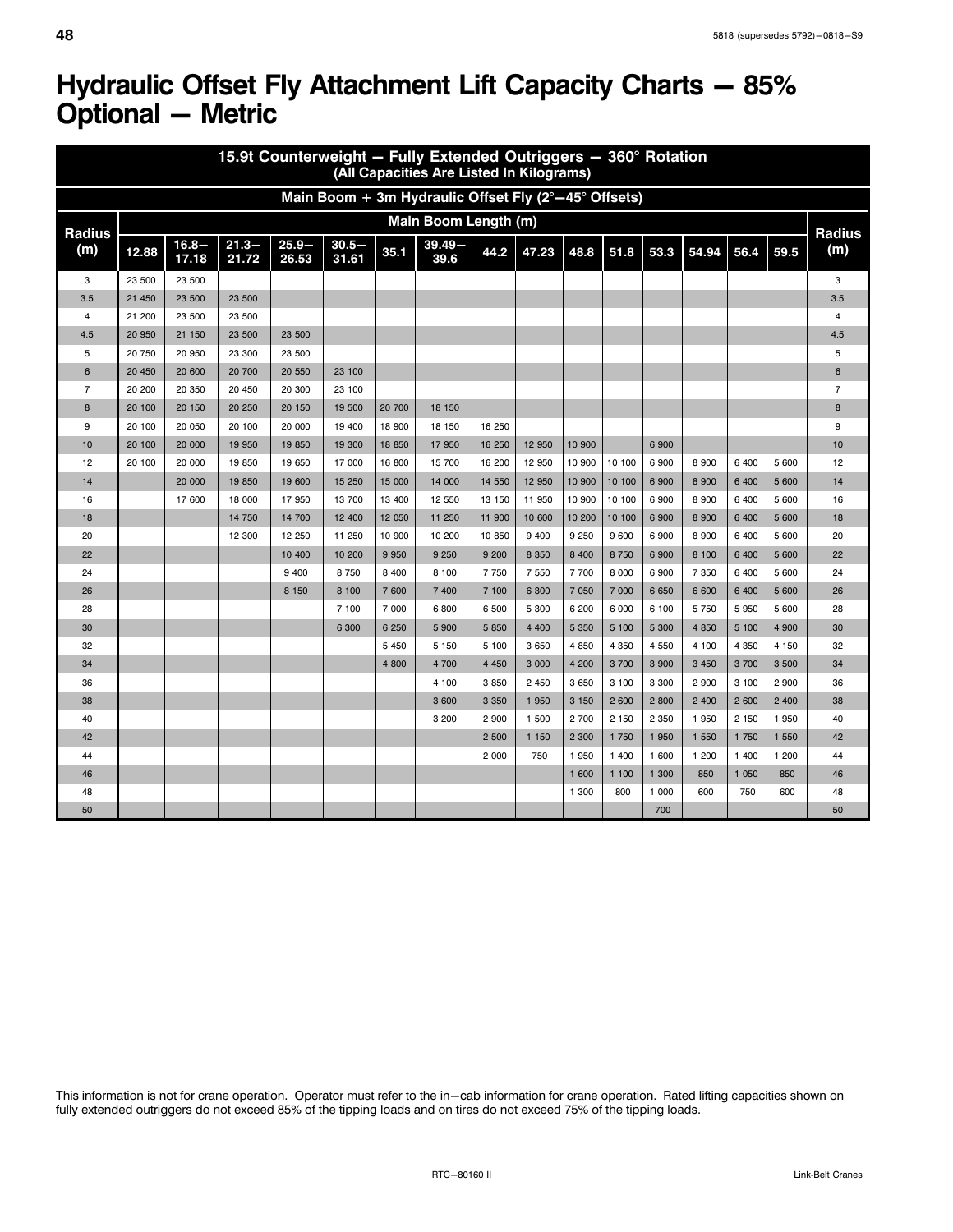<span id="page-54-0"></span>

|                                                      | (All Capacities Are Listed in Nilograms) |                   |                   |                   |                   |         |                   |         |         |         |         |               |         |         |         |                |
|------------------------------------------------------|------------------------------------------|-------------------|-------------------|-------------------|-------------------|---------|-------------------|---------|---------|---------|---------|---------------|---------|---------|---------|----------------|
| Main Boom + 3m Hydraulic Offset Fly (2°-45° Offsets) |                                          |                   |                   |                   |                   |         |                   |         |         |         |         |               |         |         |         |                |
| <b>Radius</b>                                        | Main Boom Length (m)                     |                   |                   |                   |                   |         |                   |         |         |         |         | <b>Radius</b> |         |         |         |                |
| (m)                                                  | 12.88                                    | $16.8 -$<br>17.18 | $21.3 -$<br>21.72 | $25.9 -$<br>26.53 | $30.5 -$<br>31.61 | 35.1    | $39.49 -$<br>39.6 | 44.2    | 47.23   | 48.8    | 51.8    | 53.3          | 54.94   | 56.4    | 59.5    | (m)            |
| 3                                                    | 23 500                                   | 23 500            |                   |                   |                   |         |                   |         |         |         |         |               |         |         |         | 3              |
| 3.5                                                  | 21 450                                   | 23 500            | 23 500            |                   |                   |         |                   |         |         |         |         |               |         |         |         | 3.5            |
| $\overline{4}$                                       | 21 200                                   | 23 500            | 23 500            |                   |                   |         |                   |         |         |         |         |               |         |         |         | $\overline{4}$ |
| 4.5                                                  | 20 950                                   | 21 150            | 23 500            | 23 500            |                   |         |                   |         |         |         |         |               |         |         |         | 4.5            |
| 5                                                    | 20 750                                   | 20 950            | 23 300            | 23 500            |                   |         |                   |         |         |         |         |               |         |         |         | 5              |
| 6                                                    | 20 450                                   | 20 600            | 20 700            | 20 550            | 23 100            |         |                   |         |         |         |         |               |         |         |         | $6\phantom{1}$ |
| $\overline{7}$                                       | 20 200                                   | 20 350            | 20 450            | 20 300            | 23 100            |         |                   |         |         |         |         |               |         |         |         | $\overline{7}$ |
| 8                                                    | 20 100                                   | 20 150            | 20 250            | 20 150            | 19 500            | 20 700  | 18 150            |         |         |         |         |               |         |         |         | 8              |
| 9                                                    | 20 100                                   | 20 050            | 20 100            | 20 000            | 19 400            | 18 900  | 18 150            | 16 250  |         |         |         |               |         |         |         | 9              |
| 10                                                   | 20 100                                   | 20 000            | 19 950            | 19850             | 19 300            | 18 850  | 17 950            | 16 250  | 12 950  | 10 900  |         | 6 900         |         |         |         | 10             |
| 12                                                   | 20 100                                   | 20 000            | 19850             | 19 650            | 17 000            | 16 800  | 15 700            | 16 200  | 12 950  | 10 900  | 10 100  | 6 900         | 8 9 0 0 | 6 400   | 5 600   | 12             |
| 14                                                   |                                          | 20 000            | 19850             | 19 600            | 15 250            | 15 000  | 14 000            | 14 550  | 12 950  | 10 900  | 10 100  | 6 900         | 8 9 0 0 | 6 400   | 5 600   | 14             |
| 16                                                   |                                          | 19 650            | 19850             | 19 600            | 13 700            | 13 400  | 12 550            | 13 150  | 11 950  | 10 900  | 10 100  | 6 900         | 8 9 0 0 | 6 400   | 5 600   | 16             |
| 18                                                   |                                          |                   | 19 750            | 18 600            | 12 400            | 12 050  | 11 250            | 11 900  | 10 600  | 10 200  | 10 100  | 6 900         | 8 9 0 0 | 6 400   | 5 600   | 18             |
| 20                                                   |                                          |                   | 16 650            | 16 600            | 11 250            | 10 900  | 10 200            | 10 850  | 9 4 0 0 | 9 2 5 0 | 9 600   | 6 900         | 8 900   | 6 400   | 5 600   | 20             |
| 22                                                   |                                          |                   |                   | 14 250            | 10 300            | 9950    | 9 2 5 0           | 9800    | 8 3 5 0 | 8 4 0 0 | 8 7 5 0 | 6 900         | 8 100   | 6 400   | 5 600   | 22             |
| 24                                                   |                                          |                   |                   | 12 300            | 9 500             | 9 0 5 0 | 8 4 0 0           | 8 900   | 7 5 5 0 | 7700    | 8 0 0 0 | 6 900         | 7 3 5 0 | 6 400   | 5 600   | 24             |
| 26                                                   |                                          |                   |                   | 10 750            | 8 7 5 0           | 8 300   | 7 7 5 0           | 8 100   | 6 750   | 7 0 5 0 | 7 400   | 6 6 5 0       | 6 600   | 6 400   | 5 600   | 26             |
| 28                                                   |                                          |                   |                   |                   | 8 1 5 0           | 7700    | 7 100             | 7 4 5 0 | 6 0 5 0 | 6 4 5 0 | 6 800   | 6 100         | 5 9 5 0 | 6 000   | 5 600   | 28             |
| 30                                                   |                                          |                   |                   |                   | 7 6 5 0           | 7 100   | 6 500             | 6 800   | 5 400   | 5 900   | 6 300   | 5 600         | 5 3 5 0 | 5 4 5 0 | 5 100   | 30             |
| 32                                                   |                                          |                   |                   |                   |                   | 6 600   | 6 000             | 6 150   | 4 8 5 0 | 5 4 5 0 | 5 800   | 5 100         | 4 800   | 4 900   | 4 600   | 32             |
| 34                                                   |                                          |                   |                   |                   |                   | 6 100   | 5 500             | 5 600   | 4 3 5 0 | 5 000   | 5 300   | 4 700         | 4 3 5 0 | 4 4 5 0 | 4 100   | 34             |
| 36                                                   |                                          |                   |                   |                   |                   |         | 5 100             | 4 8 5 0 | 3 8 5 0 | 4 600   | 4 8 5 0 | 4 300         | 3 9 0 0 | 4 0 0 0 | 3700    | 36             |
| 38                                                   |                                          |                   |                   |                   |                   |         | 4 700             | 4 3 5 0 | 3 4 5 0 | 4 2 5 0 | 4 500   | 4 0 0 0       | 3 500   | 3 600   | 3 300   | 38             |
| 40                                                   |                                          |                   |                   |                   |                   |         | 4 4 0 0           | 4 0 5 0 | 3 0 5 0 | 3 900   | 4 100   | 3 6 5 0       | 3 100   | 3 2 5 0 | 2 9 5 0 | 40             |
| 42                                                   |                                          |                   |                   |                   |                   |         |                   | 3 800   | 2 700   | 3 6 5 0 | 3 600   | 3 3 5 0       | 2 800   | 2 9 0 0 | 2 600   | 42             |
| 44                                                   |                                          |                   |                   |                   |                   |         |                   | 2 0 5 0 | 2 400   | 3 3 5 0 | 3 1 5 0 | 3 100         | 2 4 5 0 | 2 600   | 2 300   | 44             |
| 46                                                   |                                          |                   |                   |                   |                   |         |                   |         | 2 0 5 0 | 3 000   | 2 7 5 0 | 2 8 5 0       | 2 150   | 2 3 0 0 | 2 000   | 46             |
| 48                                                   |                                          |                   |                   |                   |                   |         |                   |         |         | 2 600   | 2 4 0 0 | 2 600         | 1 900   | 2 0 5 0 | 1 750   | 48             |
| 50                                                   |                                          |                   |                   |                   |                   |         |                   |         |         |         | 2 0 5 0 | 2 2 5 0       | 1 650   | 1 800   | 1 500   | 50             |
| 52                                                   |                                          |                   |                   |                   |                   |         |                   |         |         |         | 900     | 1 900         | 1 400   | 1 600   | 1 250   | 52             |
| 54                                                   |                                          |                   |                   |                   |                   |         |                   |         |         |         |         |               | 1 200   | 1 3 5 0 | 1 0 5 0 | 54             |
| 56                                                   |                                          |                   |                   |                   |                   |         |                   |         |         |         |         |               |         | 1 150   | 850     | 56             |

#### 26.7t Counterweight - Fully Extended Outriggers - 360° Rotation **(All Capacities Are Listed In Kilograms)**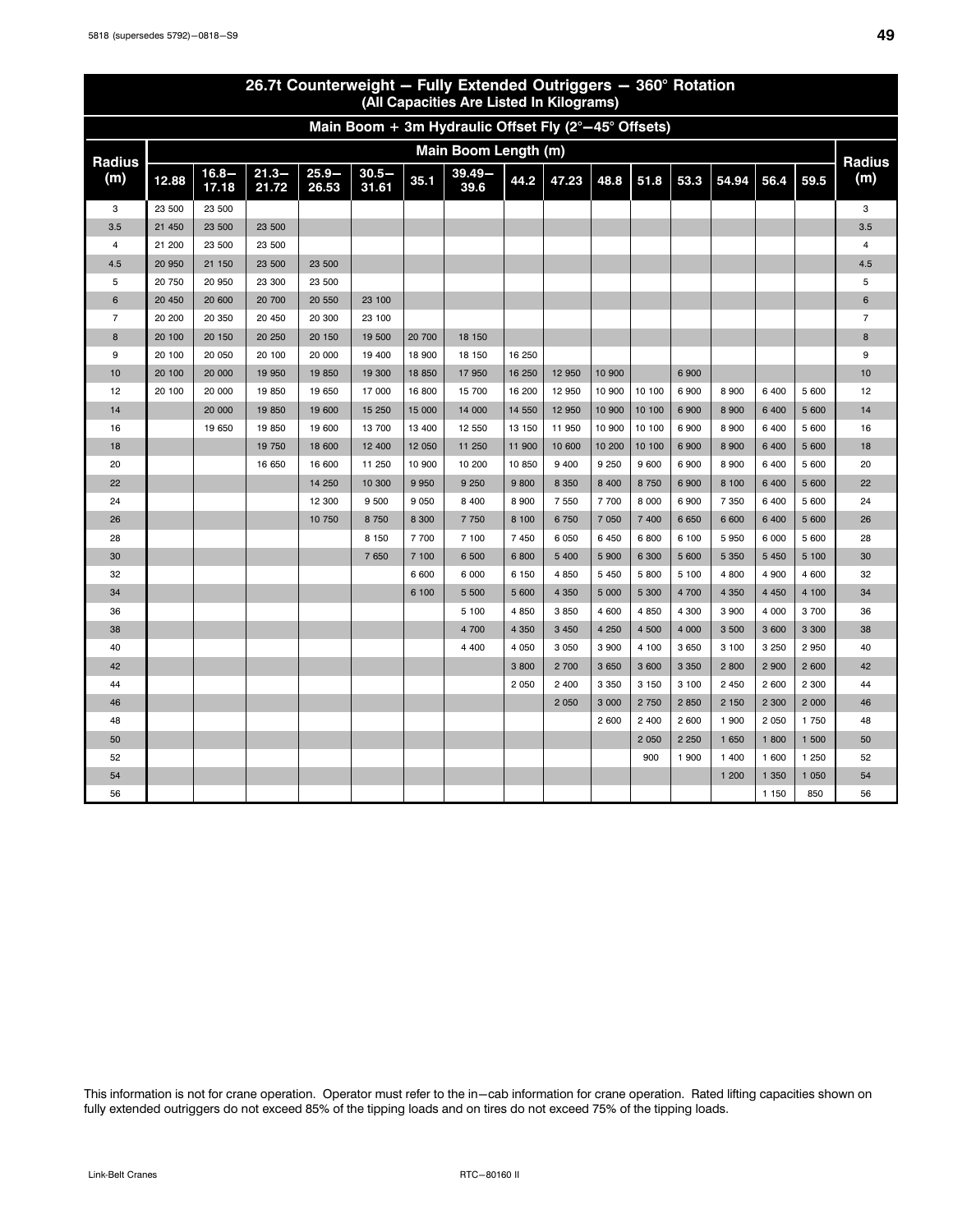<span id="page-55-0"></span>

|                        | 15.9t Counterweight - Fully Extended Outriggers - 360° Rotation<br>(All Capacities Are Listed In Kilograms) |                           |                       |                      |                            |                       |     |  |  |  |  |  |
|------------------------|-------------------------------------------------------------------------------------------------------------|---------------------------|-----------------------|----------------------|----------------------------|-----------------------|-----|--|--|--|--|--|
| 59.5m Main Boom Length |                                                                                                             |                           |                       |                      |                            |                       |     |  |  |  |  |  |
| <b>Radius</b><br>(m)   |                                                                                                             | 9.4m Hydraulic Offset Fly |                       |                      | 16.8m Hydraulic Offset Fly |                       |     |  |  |  |  |  |
|                        | $2^\circ - 15^\circ$                                                                                        | $15^\circ - 30^\circ$     | $30^\circ - 45^\circ$ | $2^\circ - 15^\circ$ | $15^\circ - 30^\circ$      | $30^\circ - 45^\circ$ | (m) |  |  |  |  |  |
| 16                     | 4 800                                                                                                       |                           |                       |                      |                            |                       | 16  |  |  |  |  |  |
| 18                     | 4 800                                                                                                       | 4 800                     |                       | 3 6 5 0              |                            |                       | 18  |  |  |  |  |  |
| 20                     | 4800                                                                                                        | 4800                      |                       | 3 6 5 0              |                            |                       | 20  |  |  |  |  |  |
| 22                     | 4 800                                                                                                       | 4 800                     | 4850                  | 3 6 5 0              |                            |                       | 22  |  |  |  |  |  |
| 24                     | 4 800                                                                                                       | 4800                      | 4850                  | 3650                 | 3650                       |                       | 24  |  |  |  |  |  |
| 26                     | 4 800                                                                                                       | 4 800                     | 4850                  | 3 600                | 3 600                      |                       | 26  |  |  |  |  |  |
| 28                     | 4 800                                                                                                       | 4800                      | 4850                  | 3550                 | 3 2 5 0                    | 3 2 5 0               | 28  |  |  |  |  |  |
| 30                     | 4 6 5 0                                                                                                     | 4 800                     | 4850                  | 3 500                | 3 200                      | 3 2 0 0               | 30  |  |  |  |  |  |
| 32                     | 4 1 5 0                                                                                                     | 4 3 5 0                   | 4 500                 | 3 4 5 0              | 3 1 5 0                    | 2900                  | 32  |  |  |  |  |  |
| 34                     | 3 6 5 0                                                                                                     | 3 9 0 0                   | 4 0 5 0               | 3 4 0 0              | 3 100                      | 2 9 0 0               | 34  |  |  |  |  |  |
| 36                     | 3 0 5 0                                                                                                     | 3 3 0 0                   | 3600                  | 3 200                | 3 100                      | 2850                  | 36  |  |  |  |  |  |
| 38                     | 2 5 5 0                                                                                                     | 2800                      | 3 0 5 0               | 2850                 | 3 0 5 0                    | 2850                  | 38  |  |  |  |  |  |
| 40                     | 2 100                                                                                                       | 2 3 0 0                   | 2 5 5 0               | 2 4 0 0              | 2700                       | 2800                  | 40  |  |  |  |  |  |
| 42                     | 1 700                                                                                                       | 1 900                     | 2 100                 | 2 0 0 0              | 2 4 0 0                    | 2 600                 | 42  |  |  |  |  |  |
| 44                     | 1 3 5 0                                                                                                     | 1 500                     | 1700                  | 1650                 | 2 0 0 0                    | 2 3 0 0               | 44  |  |  |  |  |  |
| 46                     | 1 0 0 0                                                                                                     | 1 200                     | 1 3 5 0               | 1 300                | 1 6 5 0                    | 1950                  | 46  |  |  |  |  |  |
| 48                     | 700                                                                                                         | 850                       | 1 0 0 0               | 1 000                | 1 300                      | 1 600                 | 48  |  |  |  |  |  |
| 50                     |                                                                                                             | 600                       | 700                   | 750                  | 1 000                      | 1 2 5 0               | 50  |  |  |  |  |  |
| 52                     |                                                                                                             |                           |                       |                      | 750                        | 950                   | 52  |  |  |  |  |  |
| 54                     |                                                                                                             |                           |                       |                      |                            | 700                   | 54  |  |  |  |  |  |

RTC-80160 II Link-Belt Cranes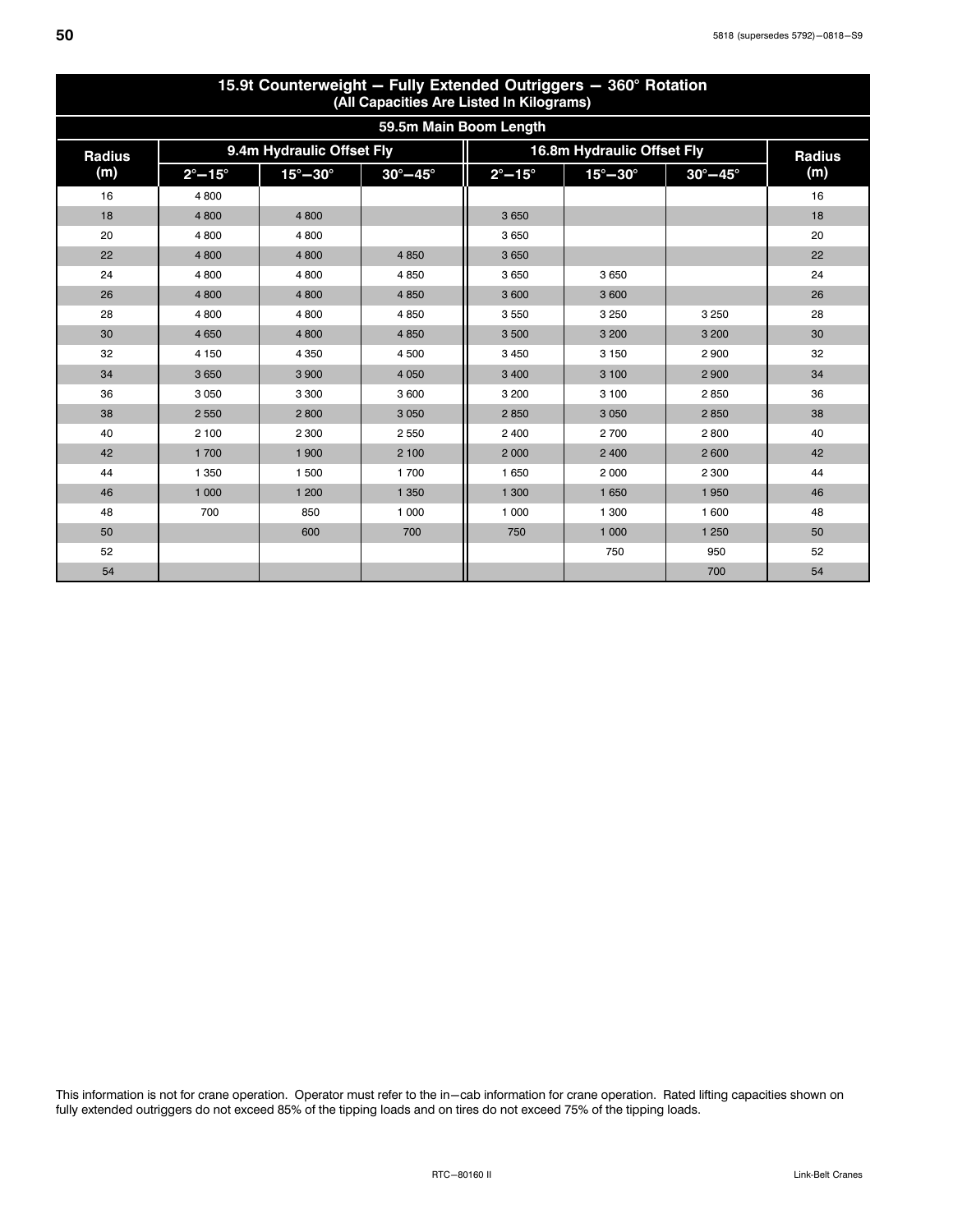<span id="page-56-0"></span>

| An eupachtec Are Eleted in Rhegramo, |                        |                           |                       |                      |                            |                       |     |  |  |  |  |  |  |
|--------------------------------------|------------------------|---------------------------|-----------------------|----------------------|----------------------------|-----------------------|-----|--|--|--|--|--|--|
|                                      | 59.5m Main Boom Length |                           |                       |                      |                            |                       |     |  |  |  |  |  |  |
| <b>Radius</b>                        |                        | 9.4m Hydraulic Offset Fly |                       |                      | 16.8m Hydraulic Offset Fly |                       |     |  |  |  |  |  |  |
| (m)                                  | $2^\circ - 15^\circ$   | $15^\circ - 30^\circ$     | $30^\circ - 45^\circ$ | $2^\circ - 15^\circ$ | $15^\circ - 30^\circ$      | $30^\circ - 45^\circ$ | (m) |  |  |  |  |  |  |
| 16                                   | 4 800                  |                           |                       |                      |                            |                       | 16  |  |  |  |  |  |  |
| 18                                   | 4 800                  | 4 800                     |                       | 3 6 5 0              |                            |                       | 18  |  |  |  |  |  |  |
| 20                                   | 4 800                  | 4 800                     |                       | 3 6 5 0              |                            |                       | 20  |  |  |  |  |  |  |
| 22                                   | 4 800                  | 4 8 0 0                   | 4 8 5 0               | 3 6 5 0              |                            |                       | 22  |  |  |  |  |  |  |
| 24                                   | 4 800                  | 4 800                     | 4 8 5 0               | 3 6 5 0              | 3 6 5 0                    |                       | 24  |  |  |  |  |  |  |
| 26                                   | 4 800                  | 4 8 0 0                   | 4 8 5 0               | 3 600                | 3 600                      |                       | 26  |  |  |  |  |  |  |
| 28                                   | 4800                   | 4800                      | 4850                  | 3 5 5 0              | 3 2 5 0                    | 3 2 5 0               | 28  |  |  |  |  |  |  |
| 30                                   | 4 6 5 0                | 4 8 0 0                   | 4 8 5 0               | 3 500                | 3 200                      | 3 2 0 0               | 30  |  |  |  |  |  |  |
| 32                                   | 4 1 5 0                | 4 3 5 0                   | 4 500                 | 3 4 5 0              | 3 1 5 0                    | 2900                  | 32  |  |  |  |  |  |  |
| 34                                   | 3700                   | 3 9 0 0                   | 4 0 5 0               | 3 4 0 0              | 3 100                      | 2 9 0 0               | 34  |  |  |  |  |  |  |
| 36                                   | 3 3 0 0                | 3500                      | 3650                  | 3 200                | 3 100                      | 2850                  | 36  |  |  |  |  |  |  |
| 38                                   | 2950                   | 3 100                     | 3 2 5 0               | 2850                 | 3 0 5 0                    | 2850                  | 38  |  |  |  |  |  |  |
| 40                                   | 2600                   | 2750                      | 2 9 0 0               | 2 500                | 2700                       | 2800                  | 40  |  |  |  |  |  |  |
| 42                                   | 2 3 0 0                | 2 4 5 0                   | 2 5 5 0               | 2 2 0 0              | 2 4 0 0                    | 2 600                 | 42  |  |  |  |  |  |  |
| 44                                   | 2 0 0 0                | 2 1 5 0                   | 2 2 5 0               | 1950                 | 2 100                      | 2 3 0 0               | 44  |  |  |  |  |  |  |
| 46                                   | 1750                   | 1850                      | 1950                  | 1 6 5 0              | 1850                       | 2 0 5 0               | 46  |  |  |  |  |  |  |
| 48                                   | 1 500                  | 1 600                     | 1700                  | 1 4 5 0              | 1 600                      | 1750                  | 48  |  |  |  |  |  |  |
| 50                                   | 1 2 5 0                | 1 3 5 0                   | 1 4 5 0               | 1 200                | 1 3 5 0                    | 1 500                 | 50  |  |  |  |  |  |  |
| 52                                   | 1 0 5 0                | 1 1 5 0                   | 1 200                 | 1 0 0 0              | 1 1 5 0                    | 1 300                 | 52  |  |  |  |  |  |  |
| 54                                   | 850                    | 900                       | 1 0 0 0               | 800                  | 900                        | 1 0 5 0               | 54  |  |  |  |  |  |  |
| 56                                   | 650                    | 700                       | 750                   | 600                  | 700                        | 850                   | 56  |  |  |  |  |  |  |
| 58                                   |                        | 550                       | 550                   |                      | 500                        | 650                   | 58  |  |  |  |  |  |  |

#### 26.7t Counterweight **– Fully Extended Outriggers – 360° Rotatio**n **(All Capacities Are Listed In Kilograms)**

#### 26.7t Counterweight **– Fully Extended Outriggers – 360° Rota**tion **(All Capacities Are Listed In Kilograms)**

| 59.5m Main Boom Length |                      |                            |                       |                      |                            |                       |                            |                       |                       |     |  |  |
|------------------------|----------------------|----------------------------|-----------------------|----------------------|----------------------------|-----------------------|----------------------------|-----------------------|-----------------------|-----|--|--|
| <b>Radius</b><br>(m)   |                      | 22.3m Hydraulic Offset Fly |                       |                      | 27.7m Hydraulic Offset Fly |                       | 33.2m Hydraulic Offset Fly | <b>Radius</b>         |                       |     |  |  |
|                        | $2^\circ - 15^\circ$ | $15^\circ - 30^\circ$      | $30^\circ - 45^\circ$ | $2^\circ - 15^\circ$ | $15^\circ - 30^\circ$      | $30^\circ - 45^\circ$ | $2^\circ - 15^\circ$       | $15^\circ - 30^\circ$ | $30^\circ - 45^\circ$ | (m) |  |  |
| 20                     | 2950                 |                            |                       |                      |                            |                       |                            |                       |                       | 20  |  |  |
| 22                     | 2950                 |                            |                       | 2 2 5 0              |                            |                       |                            |                       |                       | 22  |  |  |
| 24                     | 2950                 | 3 0 0 0                    |                       | 2 2 5 0              | 2 2 5 0                    |                       | 1 350                      |                       |                       | 24  |  |  |
| 26                     | 2950                 | 3 0 0 0                    |                       | 2 2 5 0              | 2 2 5 0                    |                       | 1 350                      |                       |                       | 26  |  |  |
| 28                     | 2950                 | 3 0 0 0                    | 3 0 0 0               | 2 2 5 0              | 2 2 5 0                    |                       | 1 350                      | 1 3 5 0               |                       | 28  |  |  |
| 30                     | 2 9 5 0              | 3 0 0 0                    | 3 0 0 0               | 2 2 5 0              | 2 1 5 0                    | 2 1 5 0               | 1 350                      | 1 3 5 0               |                       | 30  |  |  |
| 32                     | 2950                 | 2950                       | 2 5 5 0               | 2 2 5 0              | 2 100                      | 2 100                 | 1 350                      | 1 3 5 0               | 1 350                 | 32  |  |  |
| 34                     | 2850                 | 2800                       | 2 4 5 0               | 2 2 5 0              | 1950                       | 1750                  | 1 350                      | 1 250                 | 1 2 5 0               | 34  |  |  |
| 36                     | 2 4 5 0              | 2650                       | 2 3 5 0               | 2050                 | 1850                       | 1650                  | 1 350                      | 1 1 5 0               | 900                   | 36  |  |  |
| 38                     | 2 100                | 2 3 0 0                    | 2 3 0 0               | 1750                 | 1750                       | 1 550                 | 1 200                      | 1 0 5 0               | 900                   | 38  |  |  |
| 40                     | 1750                 | 1950                       | 2 2 0 0               | 1450                 | 1 650                      | 1450                  | 1 100                      | 950                   | 800                   | 40  |  |  |
| 42                     | 1 4 5 0              | 1 6 5 0                    | 1 900                 | 1 1 5 0              | 1 3 5 0                    | 1 400                 | 800                        | 850                   | 700                   | 42  |  |  |
| 44                     | 1 200                | 1 350                      | 1 600                 | 850                  | 1 0 5 0                    | 1 300                 |                            | 750                   | 650                   | 44  |  |  |
| 46                     | 900                  | 1 100                      | 1 300                 | 600                  | 800                        | 1 0 5 0               |                            | 500                   | 550                   | 46  |  |  |
| 48                     | 700                  | 850                        | 1 0 5 0               |                      | 550                        | 750                   |                            |                       |                       | 48  |  |  |
| 50                     |                      | 600                        | 800                   |                      |                            | 500                   |                            |                       |                       | 50  |  |  |
| 52                     |                      |                            | 550                   |                      |                            |                       |                            |                       |                       | 52  |  |  |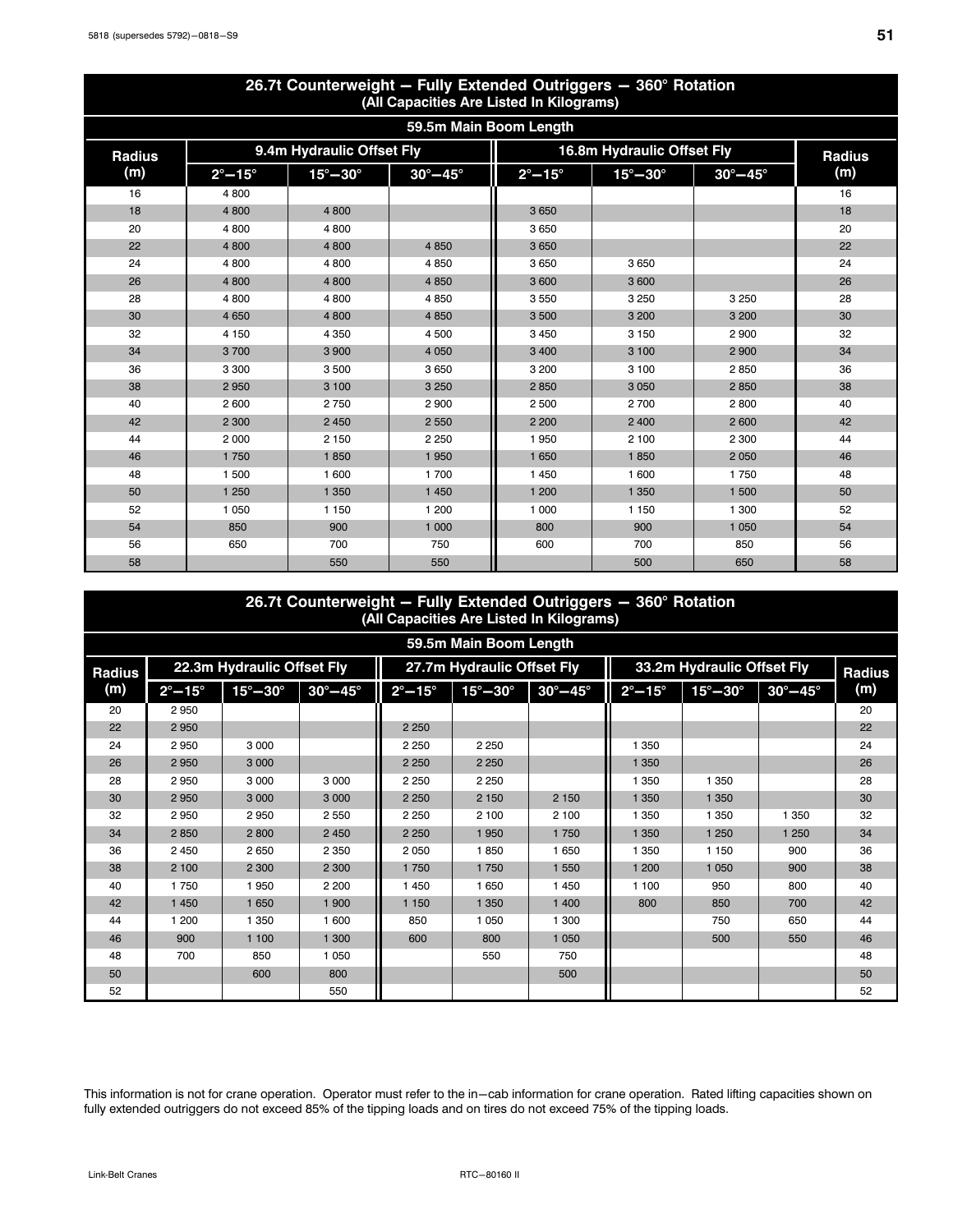## <span id="page-57-0"></span>**On Tires Capacity Charts - 85%**

|                | 14.3t Counterweight - On Tires - Stationary - Boom Centered Over Rear Between Tire Tracks<br>(All Capacities Are Listed In Kilograms) |        |        |        |        |       |       |                |  |  |  |  |
|----------------|---------------------------------------------------------------------------------------------------------------------------------------|--------|--------|--------|--------|-------|-------|----------------|--|--|--|--|
| Radius<br>(m)  | Main Boom Length (m)                                                                                                                  |        |        |        |        |       |       |                |  |  |  |  |
|                | 12.88                                                                                                                                 | 16.8   | 21.3   | 25.9   | 30.5   | 35.1  | 39.6  | (m)            |  |  |  |  |
| 3              | 41,700                                                                                                                                |        |        |        |        |       |       | 3              |  |  |  |  |
| 3.5            | 33,900                                                                                                                                |        |        |        |        |       |       | 3.5            |  |  |  |  |
| 4              | 30,650                                                                                                                                |        |        |        |        |       |       | 4              |  |  |  |  |
| 4.5            | 27,900                                                                                                                                | 22,650 |        |        |        |       |       | 4.5            |  |  |  |  |
| 5              | 25,550                                                                                                                                | 22,650 |        |        |        |       |       | 5              |  |  |  |  |
| 6              | 21,700                                                                                                                                | 22,650 | 16,300 |        |        |       |       | 6              |  |  |  |  |
| $\overline{7}$ | 18,650                                                                                                                                | 20,250 | 16,300 |        |        |       |       | $\overline{7}$ |  |  |  |  |
| 8              | 16,150                                                                                                                                | 17,800 | 16,300 | 13,350 |        |       |       | 8              |  |  |  |  |
| 9              | 13,850                                                                                                                                | 15,750 | 16.300 | 13,350 | 11.000 |       |       | 9              |  |  |  |  |
| 10             | 11,200                                                                                                                                | 13,100 | 14,350 | 13,350 | 11,000 | 8,350 |       | 10             |  |  |  |  |
| 12             |                                                                                                                                       | 9,400  | 10,600 | 11,050 | 11,000 | 8,350 | 6,400 | 12             |  |  |  |  |
| 14             |                                                                                                                                       | 6,900  | 8,050  | 8,500  | 8,800  | 8,350 | 6,400 | 14             |  |  |  |  |
| 16             |                                                                                                                                       |        | 6.250  | 6,700  | 7,000  | 7.000 | 6,400 | 16             |  |  |  |  |
| 18             |                                                                                                                                       |        | 4,900  | 5,350  | 5,650  | 5,650 | 5,650 | 18             |  |  |  |  |
| 20             |                                                                                                                                       |        |        | 4,300  | 4,550  | 4,600 | 4,550 | 20             |  |  |  |  |
| 22             |                                                                                                                                       |        |        | 3,450  | 3,700  | 3,700 | 3,700 | 22             |  |  |  |  |
| 24             |                                                                                                                                       |        |        |        | 3,000  | 3,000 | 3,000 | 24             |  |  |  |  |
| 26             |                                                                                                                                       |        |        |        | 2,450  | 2,450 | 2,450 | 26             |  |  |  |  |
| 28             |                                                                                                                                       |        |        |        |        | 1,950 | 1,950 | 28             |  |  |  |  |
| 30             |                                                                                                                                       |        |        |        |        | 1,550 | 1,500 | 30             |  |  |  |  |
| 32             |                                                                                                                                       |        |        |        |        | 1,200 | 1,150 | 32             |  |  |  |  |
| 34             |                                                                                                                                       |        |        |        |        |       | 850   | 34             |  |  |  |  |

#### 14.3t Counterweight - On Tires - Pick & Carry (Creep) **- Boom Centered Over Rear Between Tire Tracks (All Capacities Are Listed In Kilograms)**

| Radius         | Main Boom Length (m) |        |        |        |       |       |       |                |  |  |  |
|----------------|----------------------|--------|--------|--------|-------|-------|-------|----------------|--|--|--|
| (m)            | 12.88                | 16.8   | 21.3   | 25.9   | 30.5  | 35.1  | 39.6  | Radius<br>(m)  |  |  |  |
| 3              | 39,650               |        |        |        |       |       |       | 3              |  |  |  |
| 3.5            | 32,750               |        |        |        |       |       |       | 3.5            |  |  |  |
| $\overline{4}$ | 27,500               |        |        |        |       |       |       | 4              |  |  |  |
| 4.5            | 27,500               | 22,650 |        |        |       |       |       | 4.5            |  |  |  |
| 5              | 27,150               | 22,650 |        |        |       |       |       | 5              |  |  |  |
| 6              | 22,900               | 22,650 | 13,650 |        |       |       |       | 6              |  |  |  |
| $\overline{7}$ | 17,500               | 19,500 | 13,650 |        |       |       |       | $\overline{7}$ |  |  |  |
| 8              | 13,700               | 15,600 | 13,650 | 11,000 |       |       |       | 8              |  |  |  |
| 9              | 10,900               | 12,750 | 13,650 | 11,000 | 9,100 |       |       | 9              |  |  |  |
| 10             | 8,750                | 10,550 | 11,750 | 11,000 | 9,100 | 7,450 |       | 10             |  |  |  |
| 12             |                      | 7,500  | 8,600  | 9,050  | 9,100 | 7,450 | 6,200 | 12             |  |  |  |
| 14             |                      | 5,350  | 6,500  | 6,950  | 7,250 | 7,250 | 6,200 | 14             |  |  |  |
| 16             |                      |        | 4,950  | 5,400  | 5,700 | 5,700 | 5,650 | 16             |  |  |  |
| 18             |                      |        | 3,800  | 4,200  | 4,500 | 4,500 | 4,500 | 18             |  |  |  |
| 20             |                      |        |        | 3,300  | 3,550 | 3,600 | 3,550 | 20             |  |  |  |
| 22             |                      |        |        | 2,550  | 2,850 | 2,850 | 2,800 | 22             |  |  |  |
| 24             |                      |        |        |        | 2,200 | 2,200 | 2,200 | 24             |  |  |  |
| 26             |                      |        |        |        | 1,700 | 1,700 | 1,700 | 26             |  |  |  |
| 28             |                      |        |        |        |       | 1,300 | 1,300 | 28             |  |  |  |
| 30             |                      |        |        |        |       | 900   | 900   | 30             |  |  |  |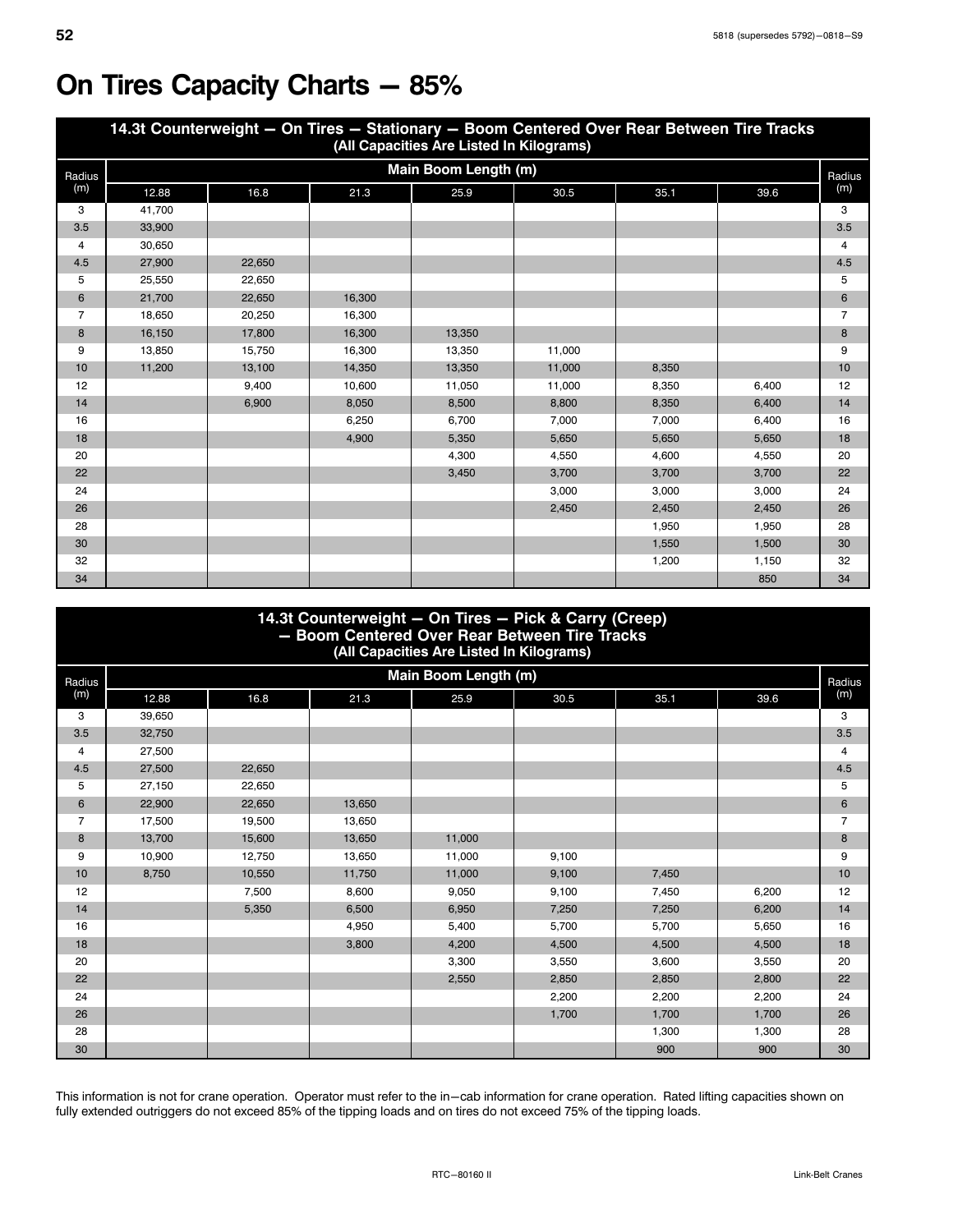**This Page Intentionally Blank**